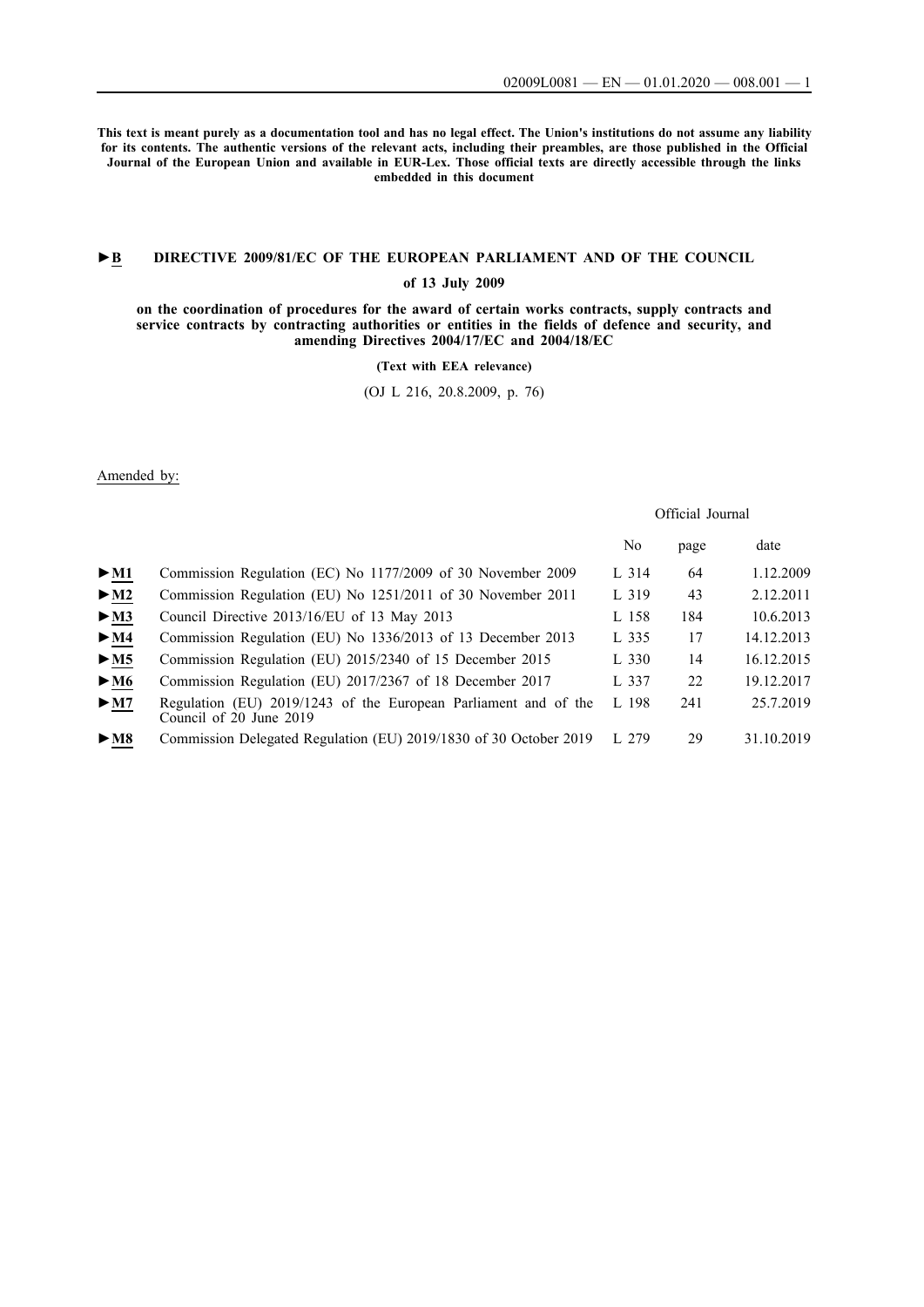# **DIRECTIVE 2009/81/EC OF THE EUROPEAN PARLIAMENT AND OF THE COUNCIL**

## **of 13 July 2009**

**on the coordination of procedures for the award of certain works contracts, supply contracts and service contracts by contracting authorities or entities in the fields of defence and security, and amending Directives 2004/17/EC and 2004/18/EC**

**(Text with EEA relevance)**

## **CONTENTS**

| <b>TITLE I</b>   | DEFINITIONS,<br><b>SCOPE</b><br>AND<br><b>GENERAL</b><br><b>PRINCIPLES</b>              |
|------------------|-----------------------------------------------------------------------------------------|
| Article 1        | <b>Definitions</b>                                                                      |
| Article 2.       | Scope                                                                                   |
| Article 3.       | <b>Mixed contracts</b>                                                                  |
| Article 4.       | <b>Procurement principles</b>                                                           |
| TITLE II         | <b>RULES ON CONTRACTS</b>                                                               |
| <i>CHAPTER I</i> | <b>General provisions</b>                                                               |
| Article 5.       | <b>Economic operators</b>                                                               |
| Article 6.       | Confidentiality obligations of contracting auth-<br>orities/entities                    |
| Article 7.       | Protection of classified information                                                    |
| CHAPTER II       | Thresholds, central purchasing bodies and<br>exclusion provisions                       |
| Section 1.       | Thresholds                                                                              |
| Article 8.       | Threshold amounts for contracts                                                         |
| Article 9.       | Methods for calculating the estimated value of<br>contracts and of framework agreements |
| Section 2.       | Central purchasing bodies                                                               |
| Article 10.      | Contracts and framework agreements awarded<br>by central purchasing bodies              |
| Section 3.       | Excluded contracts                                                                      |
| Article 11.      | Use of exclusions                                                                       |
| Article 12.      | Contracts awarded pursuant to international<br>rules                                    |
| Article 13.      | <b>Specific exclusions</b>                                                              |
| Section 4.       | Special arrangements                                                                    |
| Article 14.      | <b>Reserved contracts</b>                                                               |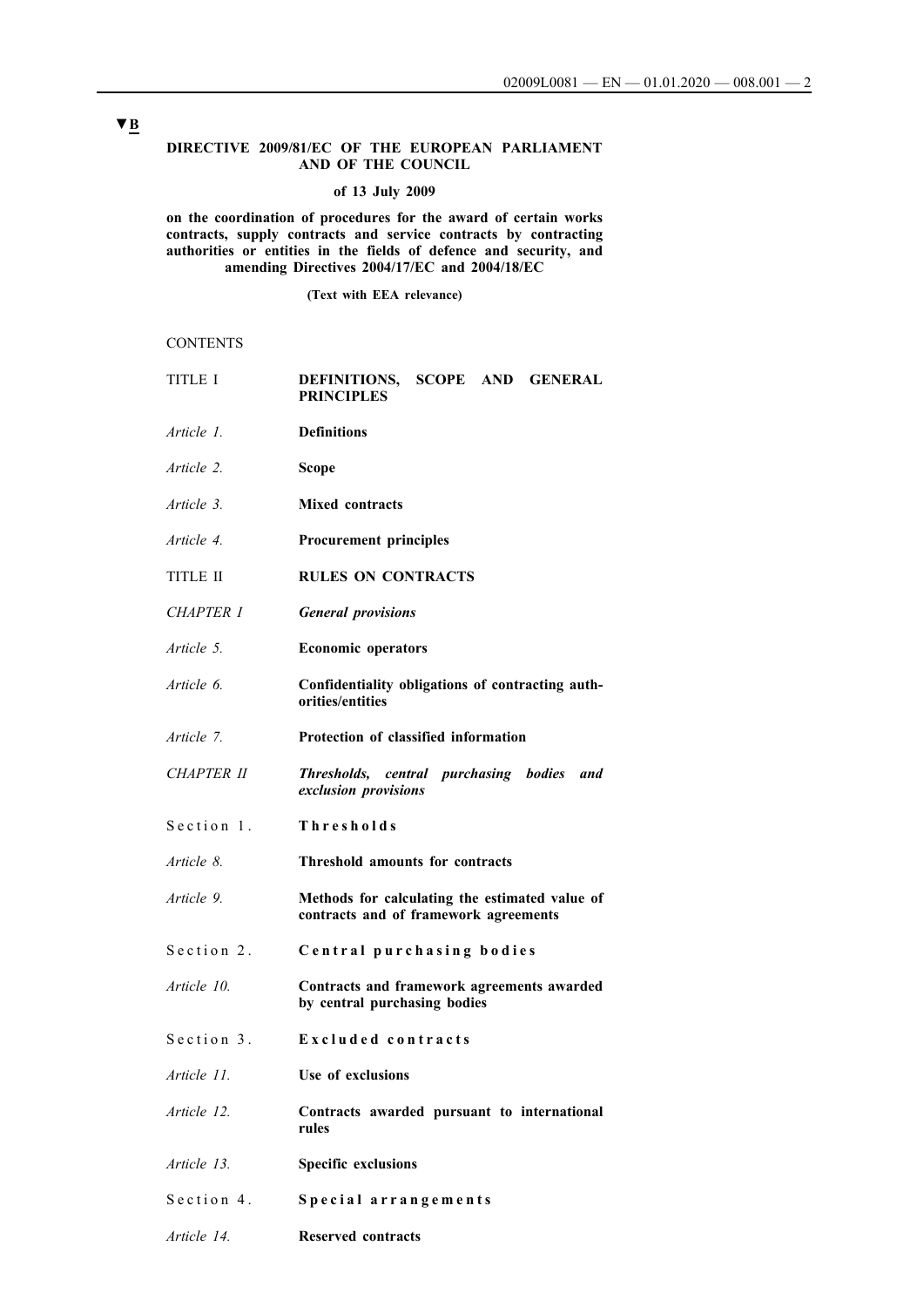| CHAPTER III       | Arrangements for service contracts                                                                                     |
|-------------------|------------------------------------------------------------------------------------------------------------------------|
| Article 15.       | Service contracts listed in Annex I                                                                                    |
| Article 16.       | <b>Service contracts listed in Annex II</b>                                                                            |
| Article 17.       | Mixed contracts including services listed in<br><b>Annexes I and II</b>                                                |
| <b>CHAPTER IV</b> | Specific rules governing contract documentation                                                                        |
| Article 18.       | <b>Technical specifications</b>                                                                                        |
| Article 19.       | <b>Variants</b>                                                                                                        |
| Article 20.       | Conditions for performance of contracts                                                                                |
| Article 21.       | Subcontracting                                                                                                         |
| Article 22.       | Security of information                                                                                                |
| Article 23.       | Security of supply                                                                                                     |
| Article 24.       | Obligations relating to taxes, environmental<br>protection, employment protection provisions<br>and working conditions |
| <i>CHAPTER V</i>  | <b>Procedures</b>                                                                                                      |
| Article 25.       | Procedures to be applied                                                                                               |
| Article 26.       | Negotiated procedure with publication of a<br>contract notice                                                          |
| Article 27.       | <b>Competitive dialogue</b>                                                                                            |
| Article 28        | Cases<br>justifying use<br>of the negotiated<br>procedure without publication of a contract<br>notice                  |
| Article 29.       | <b>Framework agreements</b>                                                                                            |
| CHAPTER VI        | Rules on advertising and transparency                                                                                  |
| Section 1.        | Publication of notices                                                                                                 |
| Article 30.       | <b>Notices</b>                                                                                                         |
| Article 31.       | Non-mandatory publication                                                                                              |
| Article 32.       | Form and manner of publication of notices                                                                              |
| Section 2.        | Time-limits                                                                                                            |
| Article 33.       | Time-limits for receipt of requests<br>to<br>participate and for receipt of tenders                                    |
| Section 3.        | Information content and means of<br>transmission                                                                       |
| Article 34.       | Invitations to tender, negotiate or participate in<br>a dialogue                                                       |
| Article 35.       | Information for candidates and tenderers                                                                               |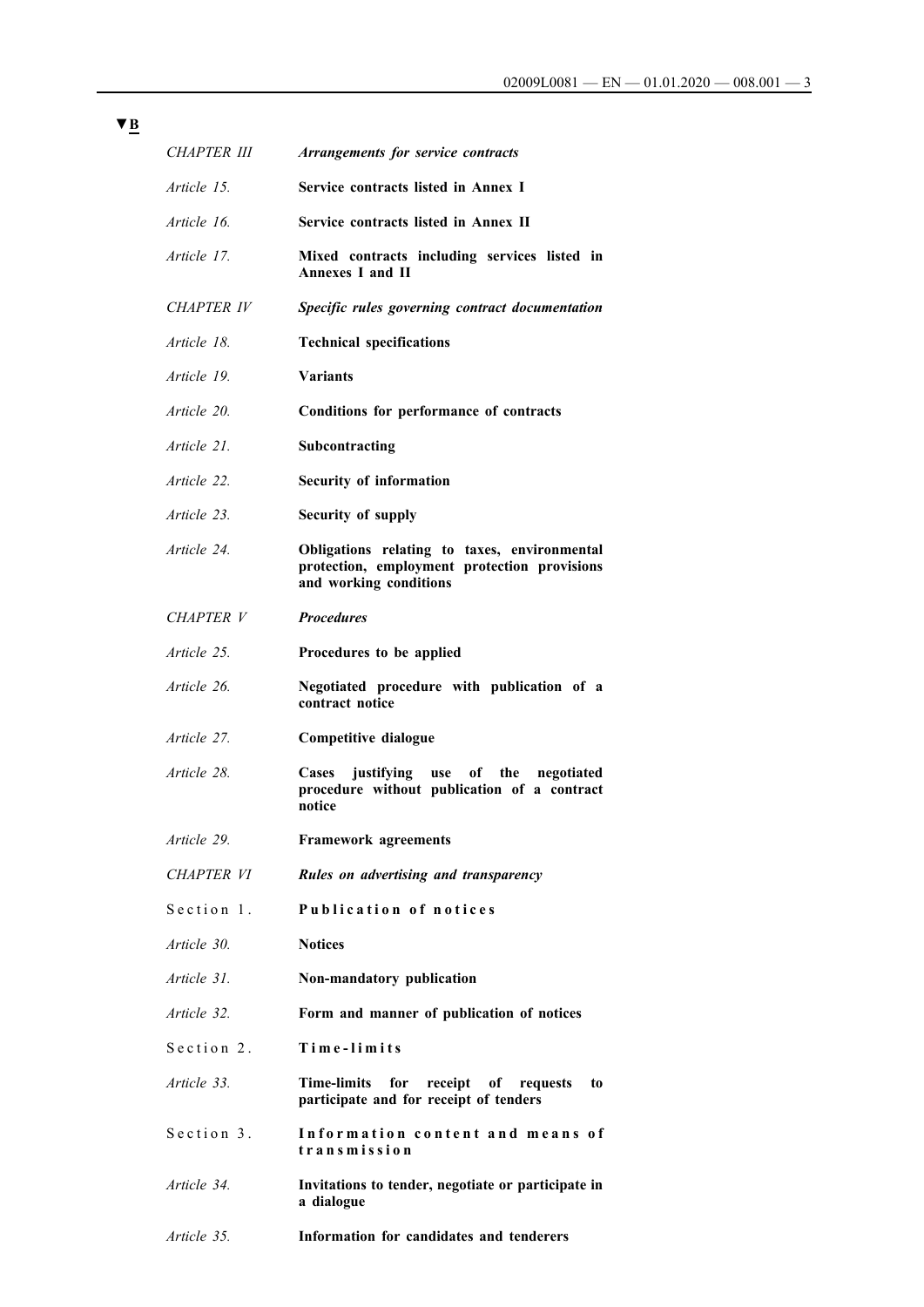| Section 4.  | Communication                                                                                                           |
|-------------|-------------------------------------------------------------------------------------------------------------------------|
| Article 36. | Rules applying to communication                                                                                         |
| Section 5.  | Reports                                                                                                                 |
| Article 37. | Content of reports                                                                                                      |
| CHAPTER VII | Conduct of the procedure                                                                                                |
| Section 1   | General provisions                                                                                                      |
| Article 38. | Verification of the suitability and choice of<br>participants and award of contracts                                    |
| Section 2.  | Criteria for qualitative selection                                                                                      |
| Article 39. | Personal situation of the candidate or tenderer                                                                         |
| Article 40. | Suitability to pursue the professional activity                                                                         |
| Article 41. | <b>Economic and financial standing</b>                                                                                  |
| Article 42. | Technical and/or professional ability                                                                                   |
| Article 43. | Quality management systems standards                                                                                    |
| Article 44. | Environmental management standards                                                                                      |
| Article 45. | Additional documentation and information                                                                                |
| Article 46  | Official lists of approved economic operators<br>and certification by bodies established under<br>public or private law |
| Section 3.  | Award of the contract                                                                                                   |
| Article 47. | Contract award criteria                                                                                                 |
| Article 48. | Use of electronic auctions                                                                                              |
| Article 49. | <b>Abnormally low tenders</b>                                                                                           |
| TITLE III   | RULES APPLICABLE<br>TO T<br><b>SUBCON-</b><br><b>TRACTING</b>                                                           |
| CHAPTER 1   | Subcontracts awarded by successful tenderers<br>which are not contracting authorities/entities                          |
| Article 50. | <b>Scope</b>                                                                                                            |
| Article 51. | <b>Principles</b>                                                                                                       |
| Article 52  | Thresholds and rules on advertising                                                                                     |
| Article 53. | Criteria for qualitative selection of subcon-<br>tractors                                                               |

**[tractors](#page-51-0)**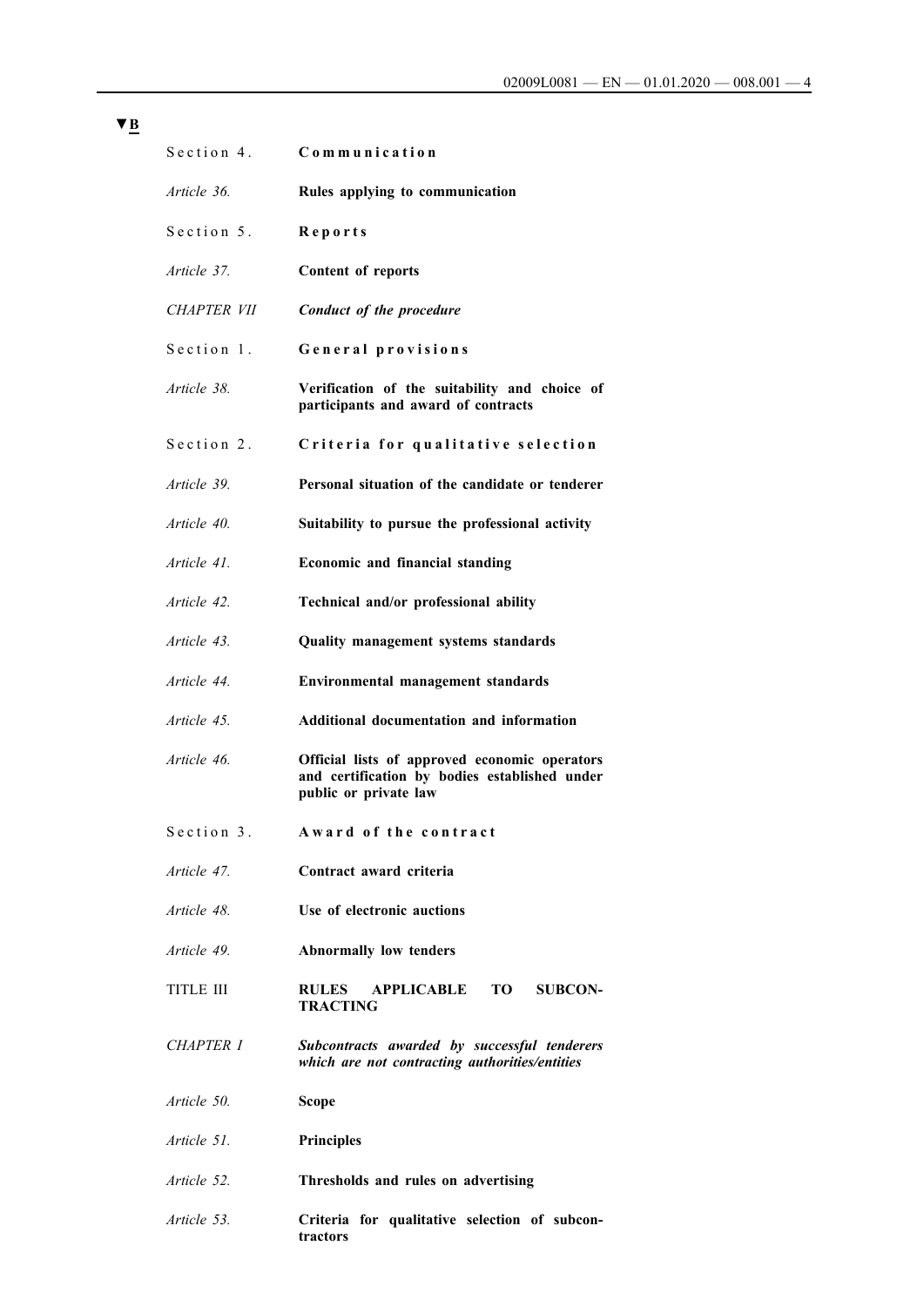| CHAPTER II                | Subcontracts awarded by successful tenderers<br>which are contracting authorities/entities |
|---------------------------|--------------------------------------------------------------------------------------------|
| Article 54.               | Rules to be applied                                                                        |
| <b>TITLE IV</b>           | <b>RULES TO BE APPLIED TO REVIEWS</b>                                                      |
| Article 55.               | Scope and availability of review procedures                                                |
| Article 56.               | <b>Requirements for review procedures</b>                                                  |
| Article 57.               | <b>Standstill period</b>                                                                   |
| Article 58.               | Derogations from the standstill period                                                     |
| Article 59.               | Time-limits for applying for review                                                        |
| Article 60.               | <b>Ineffectiveness</b>                                                                     |
| Article 61.               | Infringements of this Title and alternative<br>penalties                                   |
| Article 62.               | <b>Time-limits</b>                                                                         |
| Article 63.               | Corrective mechanism                                                                       |
| Article 64.               | Content of a notice for voluntary ex ante trans-<br>parency                                |
| <b>TITLE V</b>            | STATISTICAL OBLIGATIONS, EXECUTORY<br><b>POWERS AND FINAL PROVISIONS</b>                   |
| Article 65.               | <b>Statistical obligations</b>                                                             |
| Article 66.               | Content of the statistical report                                                          |
| Article 66a.              | <b>Exercise of the delegation</b>                                                          |
| Article 66b.              | <b>Urgency procedure</b>                                                                   |
| Article 67.               | Committee procedure                                                                        |
| Article 68.               | <b>Revision of thresholds</b>                                                              |
| Article 69.               | <b>Amendments</b>                                                                          |
| Article 70.               | Amendment to Directive 2004/17/EC                                                          |
| Article 71.               | <b>Amendment to Directive 2004/18/EC</b>                                                   |
| Article 72.               | <b>Transposition</b>                                                                       |
| Article 73.               | Review and reporting                                                                       |
| Article 74.               | Entry into force                                                                           |
| Article 75.               | <b>Addressees</b>                                                                          |
| <b>ANNEXES</b><br>Annex I | Services referred to in Articles 2 and 15                                                  |
| Annex II                  | Services referred to in Articles 2 and 16                                                  |
| Annex III                 | Definition of certain technical specifications<br>referred to in Article 18                |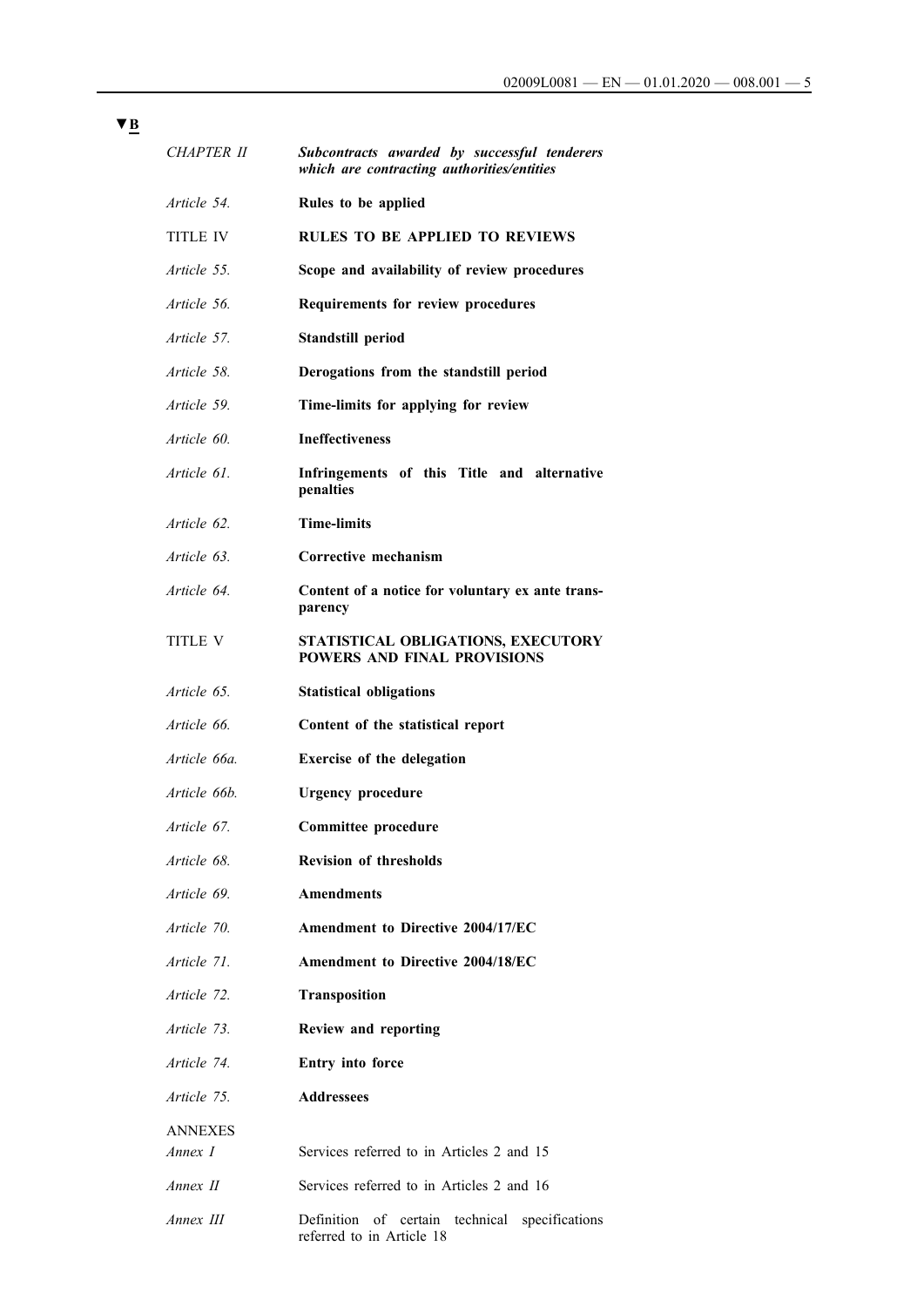<span id="page-5-0"></span>

| × | ٦ |
|---|---|
|   |   |

| Annex IV   | Information to be included in the notices referred<br>to in Article 30                                |
|------------|-------------------------------------------------------------------------------------------------------|
| Annex V    | Information to be included in the subcontract<br>notices referred to in Article 52                    |
| Annex VI   | Features concerning publication                                                                       |
| Annex VII  | Registers                                                                                             |
| Annex VIII | Requirements relating to devices for the electronic<br>receipt of requests to participate and tenders |

# TITLE I

# **DEFINITIONS, SCOPE AND GENERAL PRINCIPLES**

## *Article 1*

## **Definitions**

For the purposes of this Directive, the following definitions shall apply:

- 1. 'Common Procurement Vocabulary (CPV)' means the reference nomenclature applicable to contracts awarded by contracting authorities/entities, as adopted by Regulation (EC) No 2195/2002;
- 2. 'Contracts' means contracts for pecuniary interest concluded in writing as referred to in Article 1(2)(a) of Directive 2004/17/EC and Article 1(2)(a) of Directive 2004/18/EC;
- 3. 'Works contracts' means contracts having as their object either the execution, or both the design and execution, of works related to one of the activities mentioned in Division 45 of the CPV, or a work, or the realisation, by whatever means, of a work corresponding to the requirements specified by the contracting authority/entity. A 'work' means the outcome of building or civil engineering works taken as a whole that is sufficient of itself to fulfil an economic or technical function:
- 4. 'Supply contracts' means contracts other than works contracts having as their object the purchase, lease, rental or hire-purchase, with or without the option to buy, of products.

A contract having as its object the supply of products and which also covers, as an incidental matter, siting and installation operations shall be considered to be a 'supply contract';

5. 'Service contracts' means contracts other than works or supply contracts having as their object the provision of services.

A contract having as its object both products and services shall be considered to be a 'service contract' if the value of the services in question exceeds that of the products covered by the contract.

A contract having as its object services and including activities mentioned in Division 45 of the CPV that are only incidental to the principal object of the contract shall be considered to be a service contract;

6. 'Military equipment' means equipment specifically designed or adapted for military purposes and intended for use as an arm, munitions or war material;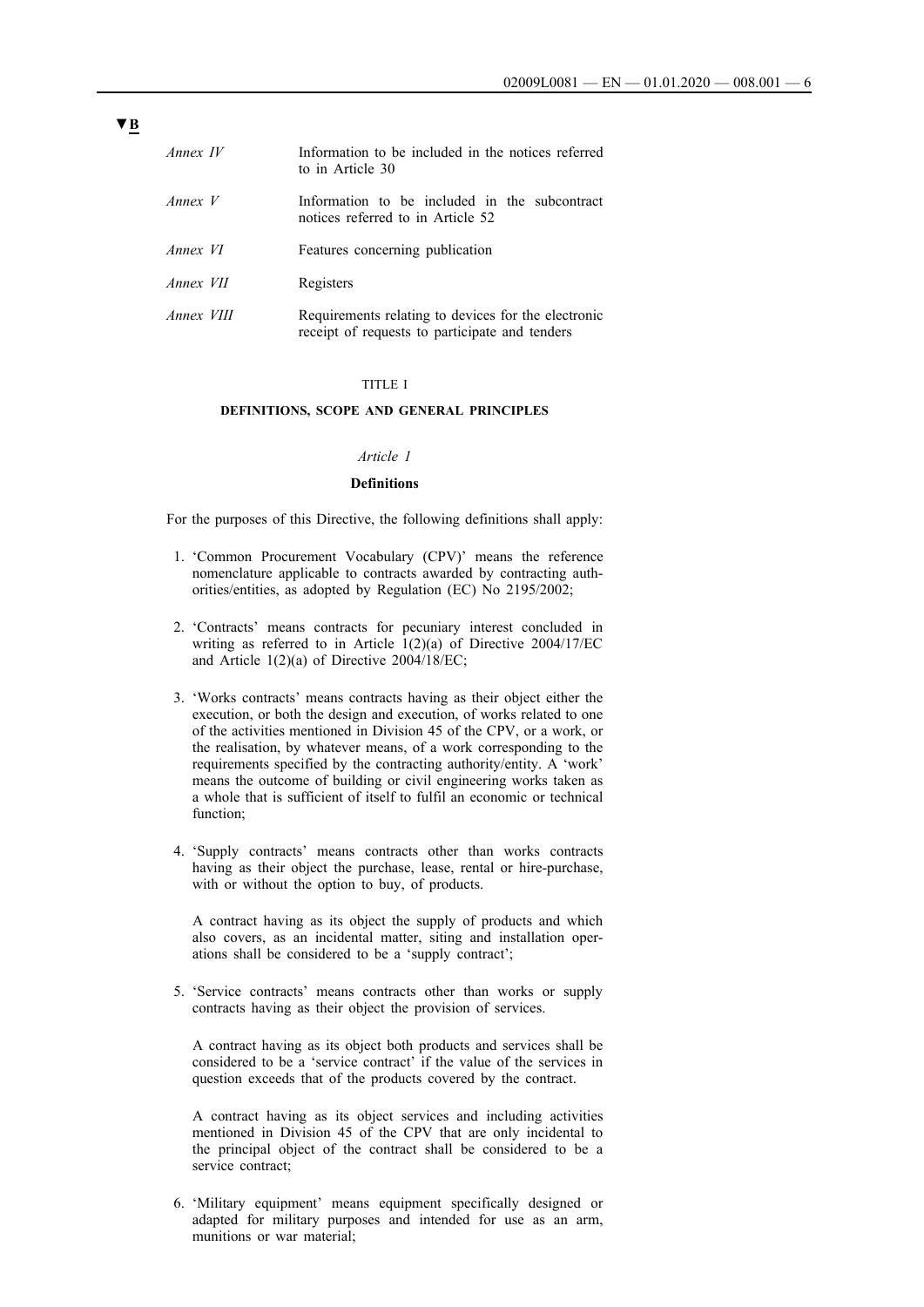- 7. 'Sensitive equipment', 'sensitive works' and 'sensitive services' means equipment, works and services for security purposes, involving, requiring and/or containing classified information;
- 8. 'Classified information' means any information or material, regardless of the form, nature or mode of transmission thereof, to which a certain level of security classification or protection has been attributed, and which, in the interests of national security and in accordance with the laws, regulations or administrative provisions in force in the Member State concerned, requires protection against any misappropriation, destruction, removal, disclosure, loss or access by any unauthorised individual, or any other type of compromise;
- 9. 'Government' means the State, regional or local government of a Member State or third country;
- 10. 'Crisis' means any situation in a Member State or third country in which a harmful event has occurred which clearly exceeds the dimensions of harmful events in everyday life and which substantially endangers or restricts the life and health of people, or has a substantial impact on property values, or requires measures in order to supply the population with necessities; a crisis shall also be deemed to have arisen if the occurrence of such a harmful event is deemed to be impending; armed conflicts and wars shall be regarded as crises for the purposes of this Directive;
- 11. 'Framework agreement' means an agreement between one or more contracting authorities/entities and one or more economic operators, the purpose of which is to establish the terms governing contracts to be awarded during a given period, in particular with regard to price and, where appropriate, the quantity envisaged;
- 12. 'Electronic auction' means a repetitive process involving an electronic device for the presentation of new prices, revised downwards, and/or new values concerning certain elements of tenders, which occurs after an initial full evaluation of the tenders, enabling them to be ranked using automatic evaluation methods.

Consequently, certain service contracts and certain works contracts having as their subject-matter intellectual performances, such as the design of works, may not be the object of electronic auctions;

- 13. 'Contractor', 'supplier' and 'service provider' means any natural or legal person or public entity or consortium of such persons and/or bodies which offers on the market to execute works, supply products and provide services, respectively;
- 14. 'Economic operator' means a contractor, supplier or service provider. It is used merely in the interests of simplification;
- 15. 'Candidate' means an economic operator which has sought an invitation to take part in a restricted or negotiated procedure or a competitive dialogue;
- 16. 'Tenderer' means an economic operator which has submitted a tender under a restricted or negotiated procedure or a competitive dialogue;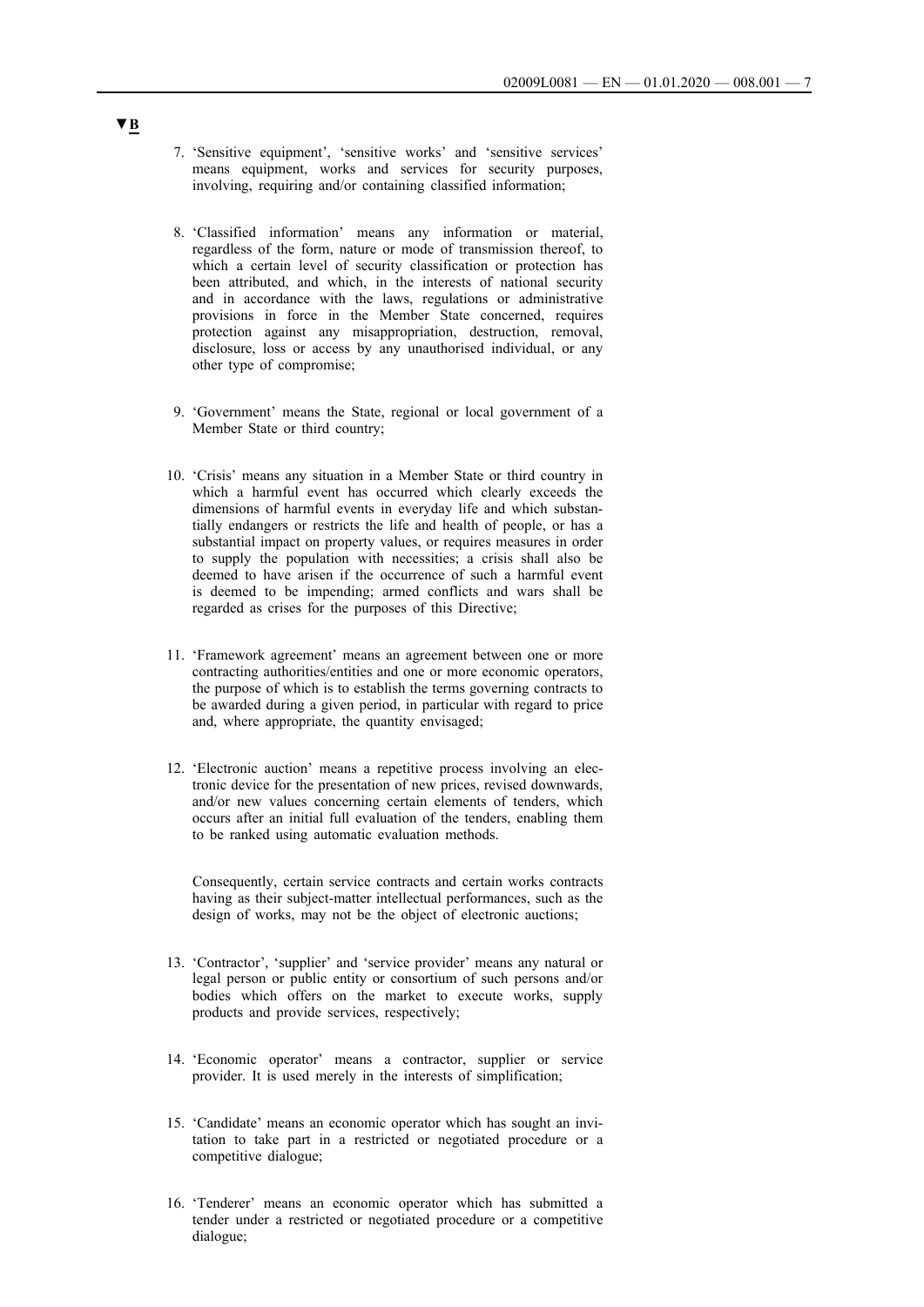- 17. 'Contracting authorities/entities' means contracting authorities as referred to in Article 1(9) of Directive 2004/18/EC and contracting entities as referred to in Article 2 of Directive 2004/17/EC;
- 18. 'Central purchasing body' means a contracting authority/entity as referred to in Article 1(9) of Directive 2004/18/EC and Article 2(1)(a) of Directive 2004/17/EC, or a European public body, which:
	- acquires supplies and/or services intended for contracting authorities/entities, or,
	- awards contracts or concludes framework agreements for works, supplies or services intended for contracting authorities/entities,
- 19. 'Restricted procedures' means procedures in which any economic operator may ask to participate and whereby only those economic operators invited by the contracting authority/entity may submit a tender;
- 20. 'Negotiated procedures' means procedures in which the contracting authority/entity invites the economic operators of its choice and negotiates the terms of the contract with one or more of these;
- 21. 'Competitive dialogue' means a procedure in which any economic operator may ask to participate and whereby the contracting authority/entity conducts a dialogue with the candidates admitted to that procedure with the aim of developing one or more suitable alternatives capable of meeting its requirements, and on the basis of which the candidates chosen are invited to tender.

For the purposes of recourse to the procedure referred to in the first subparagraph, a contract is considered to be 'particularly complex' where the contracting authority/entity is not objectively able:

- to define the technical means in accordance with Article  $18(3)(b)$ , (c) or (d), capable of satisfying its needs or objectives, and/or,
- to specify the legal and/or financial make-up of a project,
- 22. 'Subcontract' means a contract for pecuniary interest concluded in writing between a successful tenderer for a contract and one or more economic operators for the purposes of carrying out that contract and having as its object works, supplies of products or the performance of services;
- 23. 'Related undertaking' means any undertaking over which the successful tenderer can exert a dominant influence, whether directly or indirectly, or any undertaking which can exert a dominant influence on the successful tenderer or which, as the successful tenderer, is subject to the dominant influence of another undertaking as a result of ownership, financial participation or the rules which govern it. A dominant influence on the part of the undertaking is presumed when, directly or indirectly in relation to another undertaking, it:
	- holds a majority of the undertaking's subscribed capital,
	- controls a majority of the votes attached to the shares issued by the undertaking, or,
	- is entitled to appoint more than half of the undertaking's administrative, management or supervisory bodies,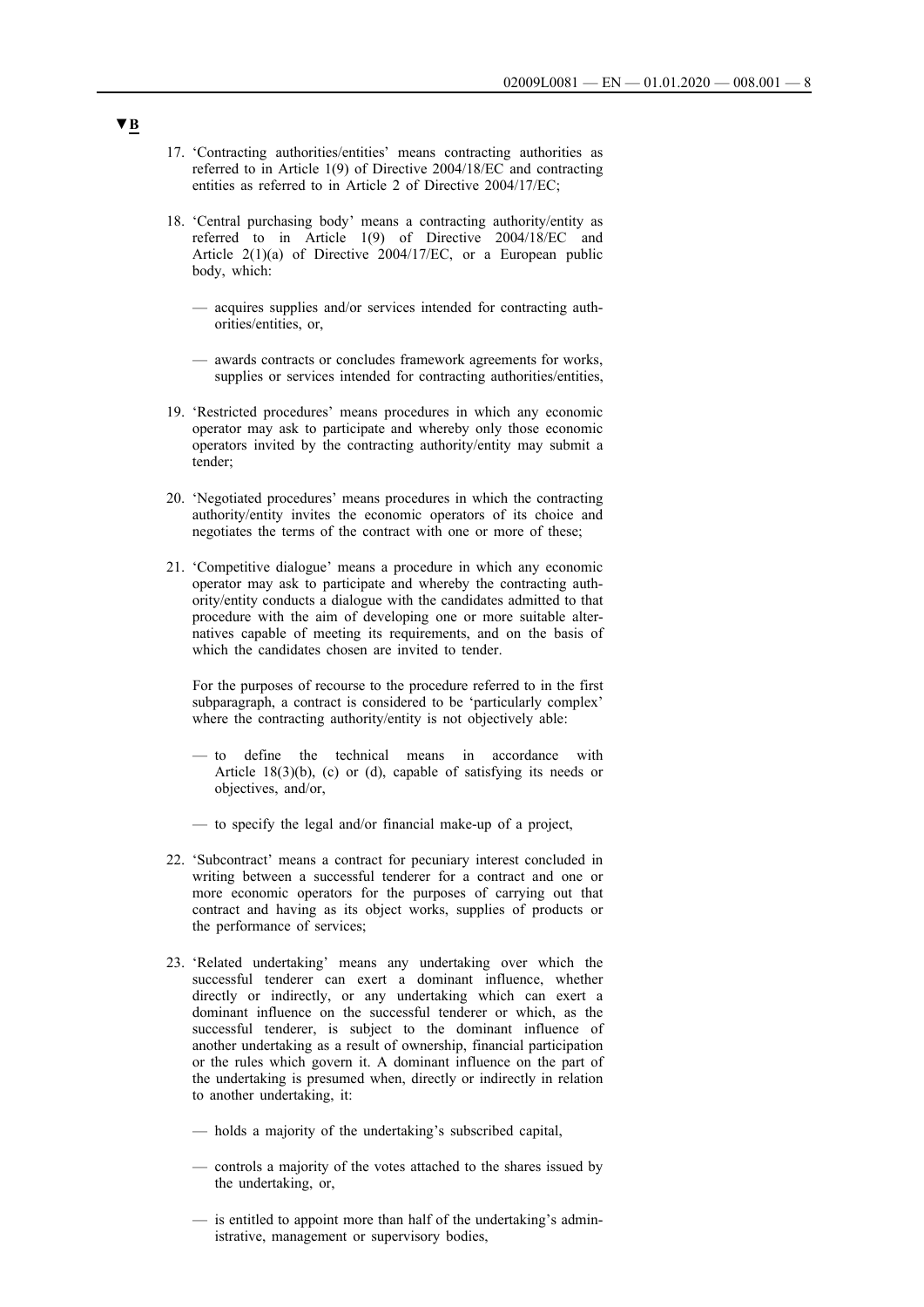- <span id="page-8-0"></span>24. 'Written' or 'in writing' means any expression consisting of words or figures which can be read, reproduced and subsequently communicated. It may include information which is transmitted and stored by electronic means;
- 25. 'Electronic means' means any means using electronic equipment for the processing (including digital compression) and storage of data which is transmitted, conveyed and received by wire, by radio, by optical means or by other electromagnetic means;
- 26. 'Life cycle' means all the possible successive stages of a product, i.e. research and development, industrial development, production, repair, modernisation, modification, maintenance, logistics, training, testing, withdrawal and disposal;
- 27. 'Research and development' means all activities comprising fundamental research, applied research and experimental development, where the latter may include the realisation of technological demonstrators, i.e., devices that demonstrate the performance of a new concept or a new technology in a relevant or representative environment;
- 28. 'Civil purchases' means contracts not subject to Article 2 covering the procurement of non-military products, works or services for logistical purposes and concluded in accordance with the conditions specified in Article 17.

### *Article 2*

## **Scope**

Subject to Articles 30, 45, 46, 55 and 296 of the Treaty, this Directive shall apply to contracts awarded in the fields of defence and security for:

- (a) the supply of military equipment, including any parts, components and/or subassemblies thereof;
- (b) the supply of sensitive equipment, including any parts, components and/or subassemblies thereof;
- (c) works, supplies and services directly related to the equipment referred to in points (a) and (b) for any and all elements of its life cycle;
- (d) works and services for specifically military purposes or sensitive works and sensitive services.

## *Article 3*

## **Mixed contracts**

1. A contract having as its object works, supplies or services falling within the scope of this Directive and partly within the scope of Directive 2004/17/EC or Directive 2004/18/EC shall be awarded in accordance with this Directive, provided that the award of a single contract is justified for objective reasons.

2. The award of a contract having as its object works, supplies or services falling partly within the scope of this Directive, with the other part not being subject to either this Directive, or to Directive 2004/17/EC or Directive 2004/18/EC, shall not be subject to this Directive, provided that the award of a single contract is justified for objective reasons.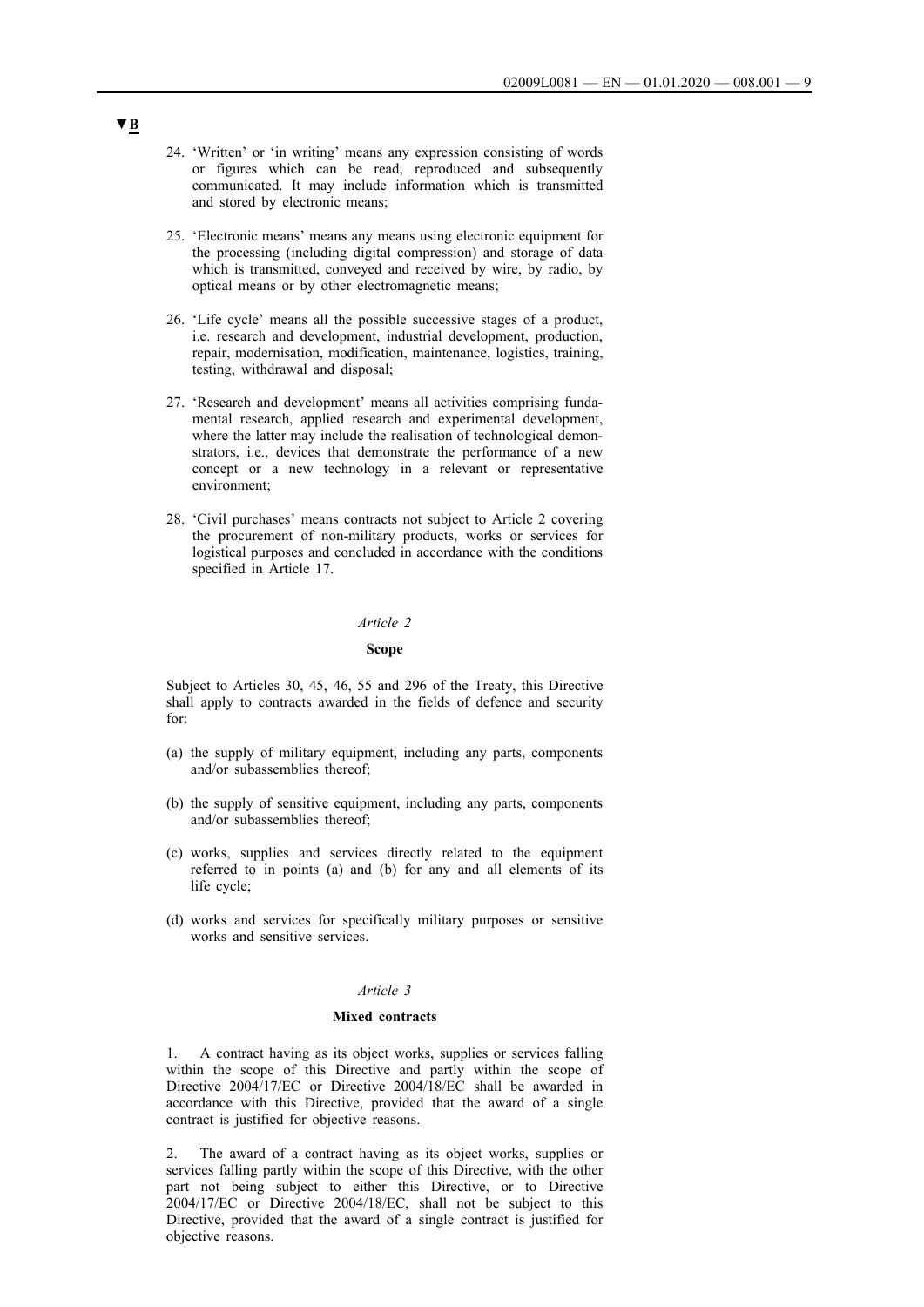<span id="page-9-0"></span>3. The decision to award a single contract may not, however, be taken for the purpose of excluding contracts from the application of this Directive or of Directive 2004/17/EC or Directive 2004/18/EC.

# *Article 4*

## **Procurement principles**

Contracting authorities/entities shall treat economic operators equally and in a non-discriminatory manner and shall act in a transparent way.

## TITLE II

### **RULES ON CONTRACTS**

# *CHAPTER I*

## *General provisions*

#### *Article 5*

#### **Economic operators**

1. Candidates or tenderers which, under the law of the Member State in which they are established, are entitled to provide the relevant service, shall not be rejected solely on the ground that, under the law of the Member State in which the contract is awarded, they would be required to be either natural or legal persons.

However, in the case of service and works contracts as well as supply contracts covering in addition services and/or siting and installation operations, legal persons may be required to indicate in the tender or the request to participate the names and relevant professional qualifications of the staff to be responsible for the performance of the contract in question.

2. Groups of economic operators may submit tenders or put themselves forward as candidates. In order to submit a tender or a request to participate, these groups may not be required by the contracting authorities/entities to assume a specific legal form; however, the group selected may be required to do so when it has been awarded the contract, to the extent that this change is necessary for the satisfactory performance of the contract.

## *Article 6*

### **Confidentiality obligations of contracting authorities/entities**

Without prejudice to the provisions of this Directive, in particular those concerning the obligations relating to the advertising of awarded contracts and to the information to candidates and tenderers as set out in Article 30(3) and Article 35, and in accordance with the national law to which the contracting authority/entity is subject, in particular legislation regarding access to information, the contracting authority/entity, subject to contractually acquired rights, shall not disclose information forwarded to it by economic operators which such operators have designated as confidential; such information includes, in particular, technical or trade secrets and the confidential aspects of tenders.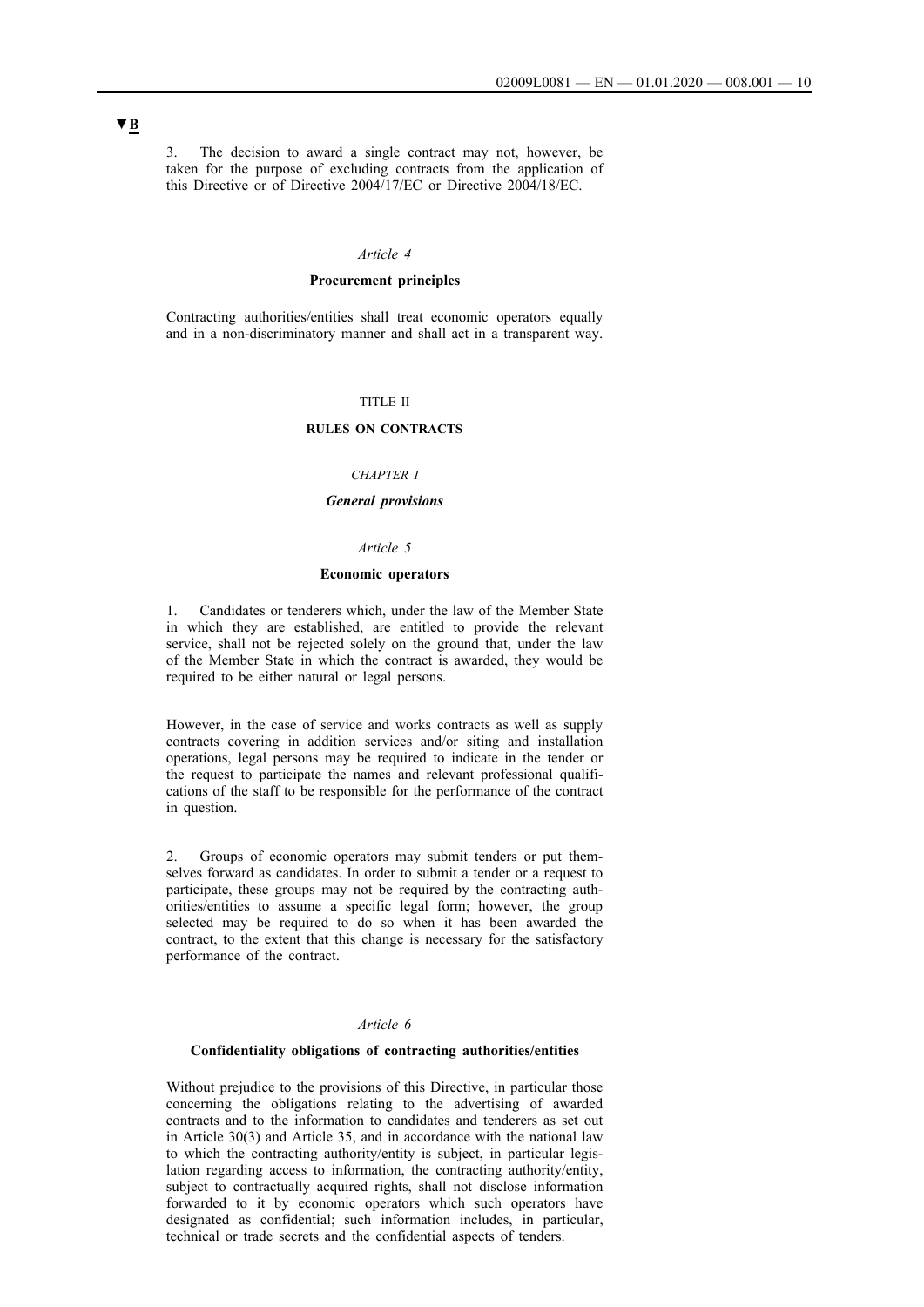# *Article 7*

# **Protection of classified information**

<span id="page-10-0"></span>Contracting authorities/entities may impose on economic operators requirements aimed at protecting the classified information they communicate throughout the tendering and contracting procedure. They may also request these economic operators to ensure compliance with such requirements by their subcontractors.

## *CHAPTER II*

#### *Thresholds, central purchasing bodies and exclusion provisions*

# Section 1

# **T h r e s h o l d s**

## *Article 8*

### **Threshold amounts for contracts**

This Directive shall apply to contracts which have a value excluding value-added tax (VAT) estimated to be no less than the following thresholds:

- (a) **►M8** EUR 428 000 ◄ for supply and service contracts;
- (b) **►M8** EUR 5 350 000 ◄ for works contracts.

### *Article 9*

### **Methods for calculating the estimated value of contracts and of framework agreements**

1. The calculation of the estimated value of a contract shall be based on the total amount payable, net of VAT, as estimated by the contracting authority/entity. This calculation shall take account of the estimated total amount, including any form of option and any renewals of the contract.

Where the contracting authority/entity provides for prizes or payments to candidates or tenderers, it shall take them into account when calculating the estimated value of the contract.

2. This estimate must be valid at the moment at which the contract notice is sent, as provided for in Article 32(2), or, in cases where such notice is not required, at the moment at which the contracting authority/ entity commences the contract award procedure.

3. No works project or proposed purchase of a certain quantity of supplies and/or services may be partitioned to create essentially identical separate partial contracts or otherwise subdivided to prevent its coming within the scope of this Directive.

With regard to works contracts, the calculation of the estimated value shall take account of both the cost of the works and the total estimated value of the supplies necessary for executing the works and placed at the contractor's disposal by the contracting authorities/entities.

5. (a) Where a proposed work or purchase of services may result in contracts being awarded at the same time in the form of separate lots, account shall be taken of the total estimated value of all such lots.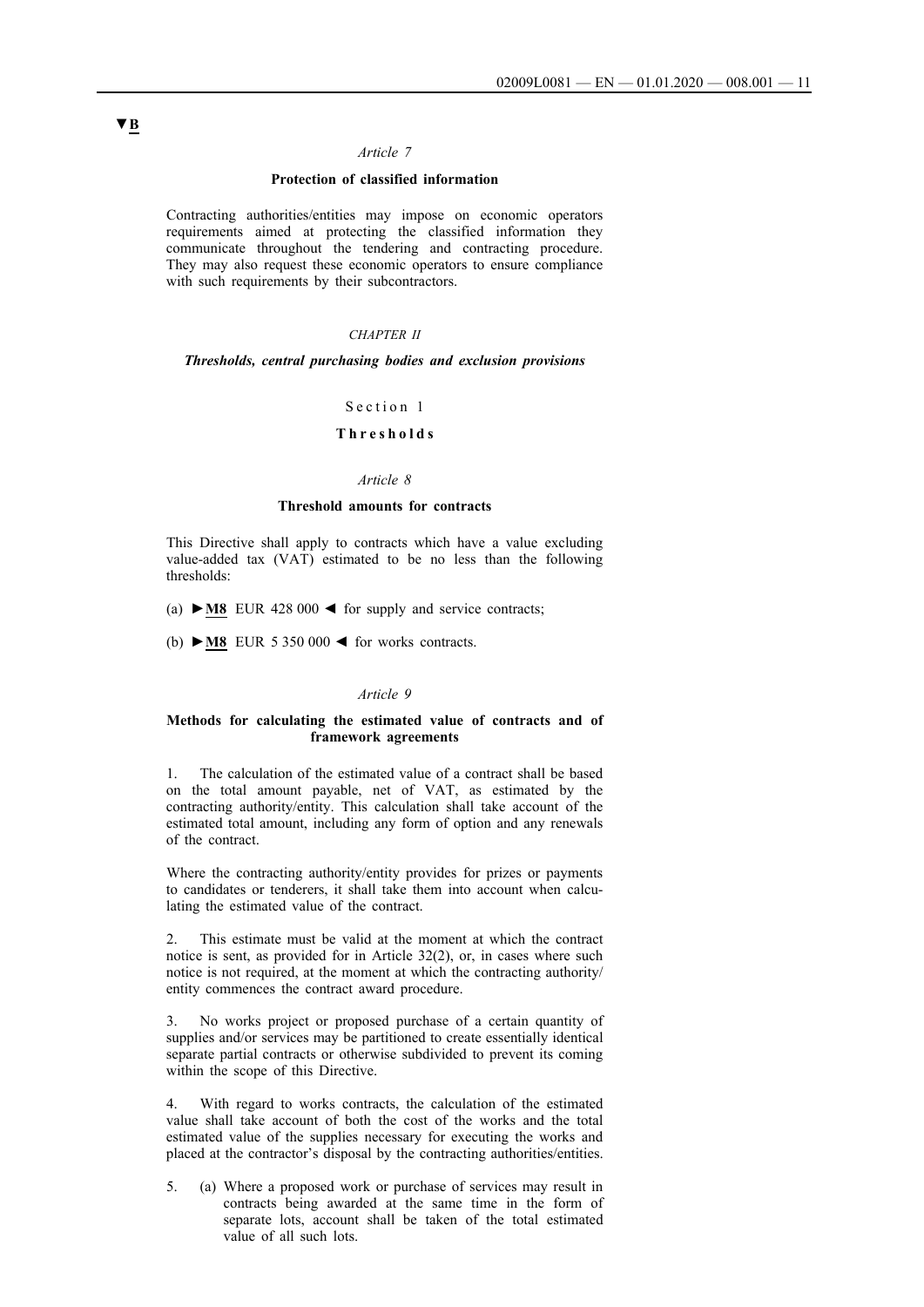Where the aggregate value of the lots is equal to or exceeds the threshold laid down in Article 8, this Directive shall apply to the awarding of each lot.

However, the contracting authorities/entities may waive such application in respect of lots the estimated value of which, net of VAT, is less than EUR 80 000 for services or EUR 1 000 000 for works, provided that the aggregate value of those lots does not exceed 20 % of the aggregate value of the lots as a whole;

(b) Where a proposal for the acquisition of similar supplies may result in contracts being awarded at the same time in the form of separate lots, account shall be taken of the total estimated value of all such lots when applying Article 8(a) and (b).

Where the aggregate value of the lots is equal to or exceeds the threshold laid down in Article 8, this Directive shall apply to the awarding of each lot.

However, the contracting authorities/entities may waive such application in respect of lots the estimated value of which, net of VAT, is less than EUR 80 000, provided that the aggregate cost of those lots does not exceed 20 % of the aggregate value of the lots as a whole.

6. With regard to supply contracts relating to the leasing, hire, rental or hire-purchase of products, the value to be taken as a basis for calculating the estimated contract value shall be as follows:

- (a) in the case of fixed-term contracts, where that term is less than or equal to 12 months, the total estimated value for the term of the contract or, where the term of the contract is greater than 12 months, the total value, including the estimated residual value;
- (b) in the case of contracts without a fixed term or the term of which cannot be defined, the monthly value multiplied by 48.

7. In the case of supply or service contracts which are regular in nature or which are intended to be renewed within a given period, the calculation of the estimated contract value shall be based on the following:

- (a) either the total actual value of the successive contracts of the same type awarded during the preceding 12 months or financial year, adjusted, if possible, to take account of the changes in quantity or value which could occur in the course of the 12 months following the initial contract; or
- (b) the total estimated value of the successive contracts awarded during the 12 months following the first delivery, or during the financial year if that is longer than 12 months.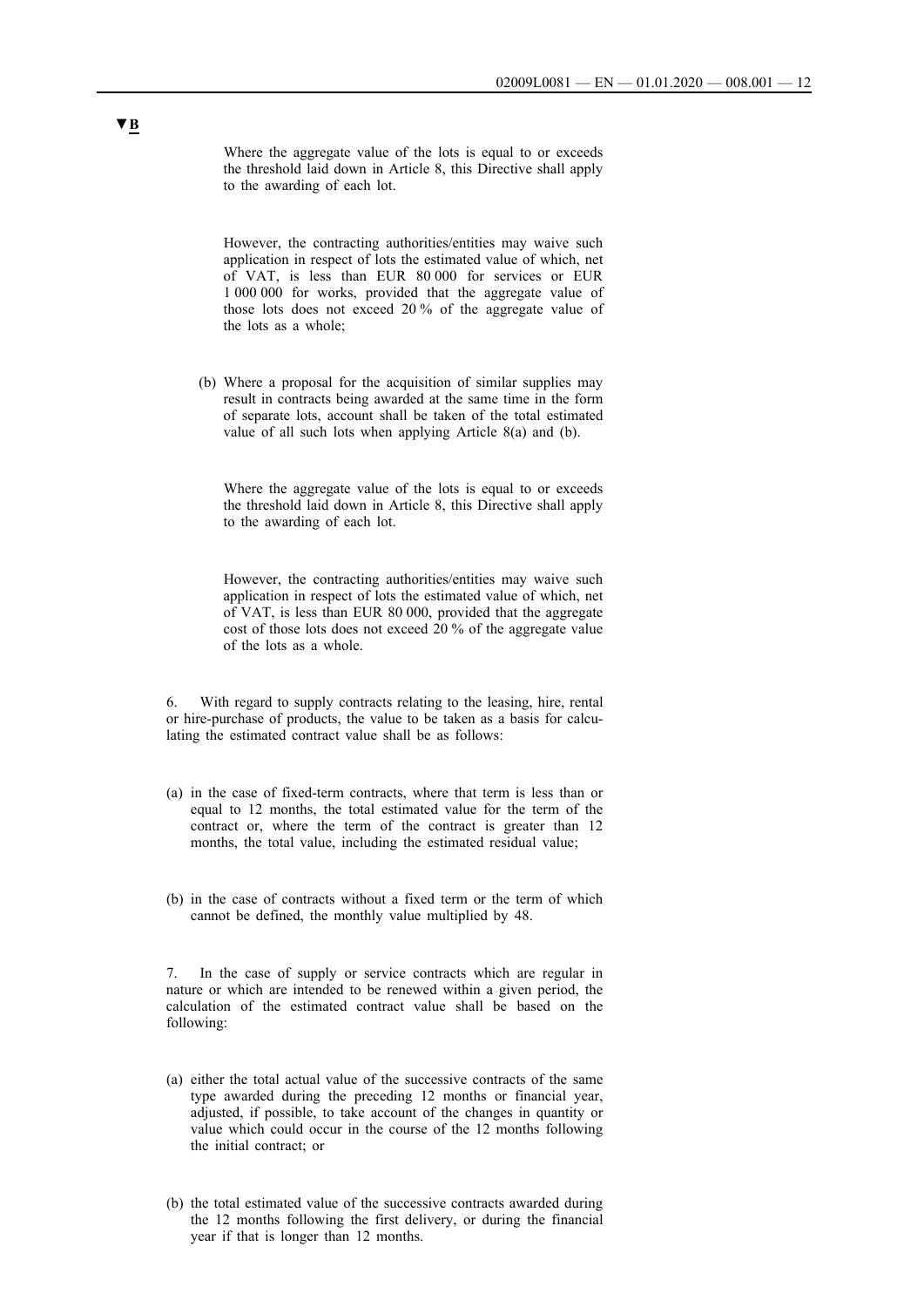<span id="page-12-0"></span>The choice of method used to calculate the estimated value of a contract may not be made with the intention of excluding it from the scope of this Directive.

8. With regard to service contracts, the value to be taken as a basis for calculating the estimated contract value shall, where appropriate, be the following:

- (a) for the following services:
	- (i) insurance services: the premium payable and other forms of remuneration;
	- (ii) design contracts: fees, commission payable and other forms of remuneration;
- (b) for service contracts which do not indicate a total price:
	- (i) in the case of fixed-term contracts, where that term is less than or equal to 48 months: the total value for their full term;
	- (ii) in the case of contracts without a fixed term or with a term greater than 48 months: the monthly value multiplied by 48.

9. With regard to framework agreements, the estimated value to be taken into consideration shall be the maximum estimated value, net of VAT, of all the contracts envisaged for the total term of the agreement.

# Section 2

## C entral purchasing bodies

## *Article 10*

## **Contracts and framework agreements awarded by central purchasing bodies**

1. Member States may stipulate that contracting authorities/entities may purchase works, supplies and/or services from or through a central purchasing body.

2. Contracting authorities/entities which purchase works, supplies and/or services from or through a central purchasing body in the cases set out in Article 1(18) shall be deemed to have complied with this Directive insofar as:

- the central purchasing body has complied with it, or,
- when the central purchasing body is not a contracting authority/ entity, the contract award rules applied by it are compliant with all the provisions of this Directive and the contracts awarded can be subject to efficient remedies comparable to those provided for in Title IV.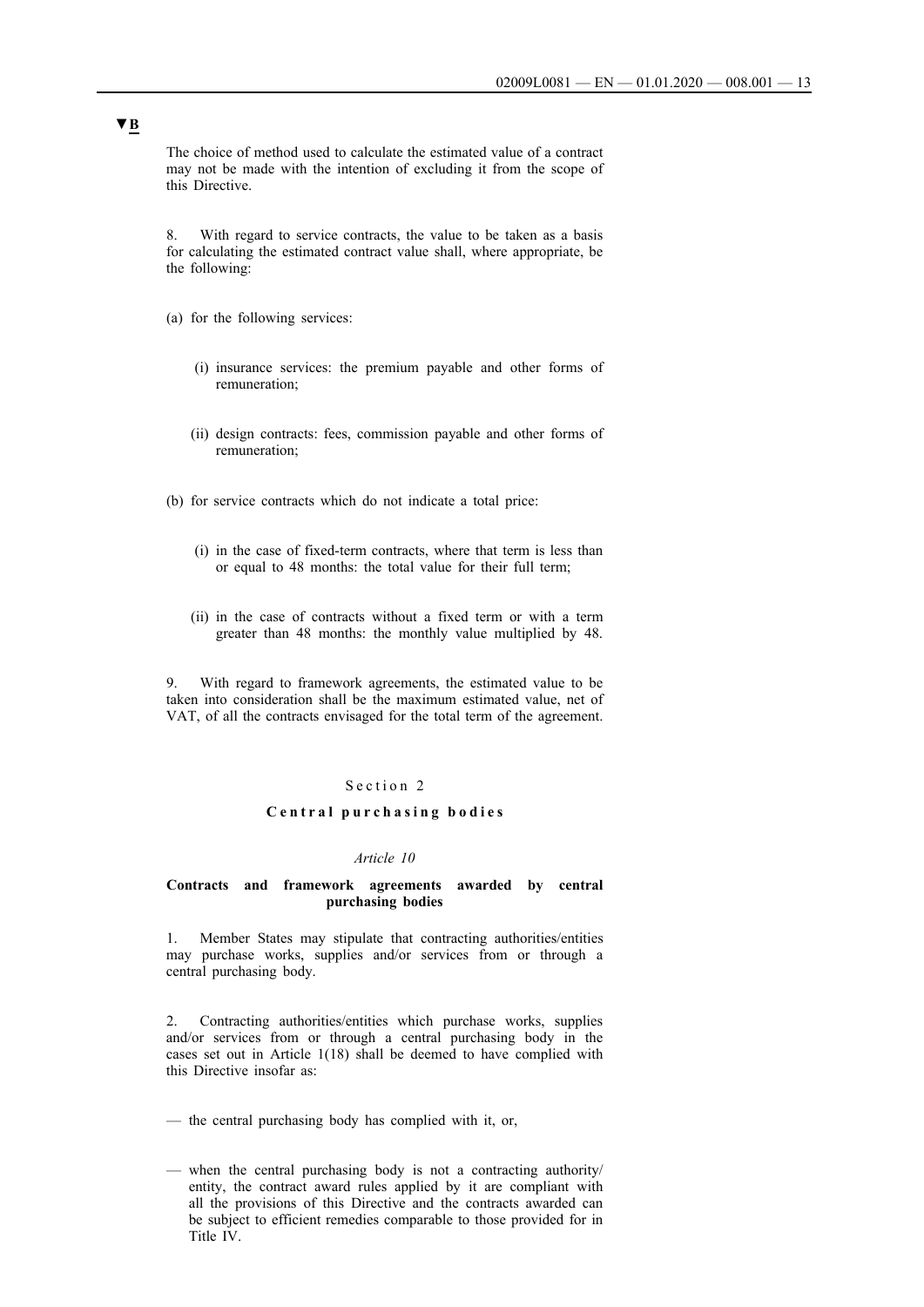# Section 3

## **E x c l u d e d c o n t r a c t s**

#### *Article 11*

## **Use of exclusions**

<span id="page-13-0"></span>None of the rules, procedures, programmes, agreements, arrangements or contracts referred to in this section may be used for the purpose of circumventing the provisions of this Directive.

#### *Article 12*

## **Contracts awarded pursuant to international rules**

This Directive shall not apply to contracts governed by:

- (a) specific procedural rules pursuant to an international agreement or arrangement concluded between one or more Member States and one or more third countries;
- (b) specific procedural rules pursuant to a concluded international agreement or arrangement relating to the stationing of troops and concerning the undertakings of a Member State or a third country;
- (c) specific procedural rules of an international organisation purchasing for its purposes, or to contracts which must be awarded by a Member State in accordance with those rules.

## *Article 13*

#### **Specific exclusions**

This Directive shall not apply to the following:

- (a) contracts for which the application of the rules of this Directive would oblige a Member State to supply information the disclosure of which it considers contrary to the essential interests of its security;
- (b) contracts for the purposes of intelligence activities;
- (c) contracts awarded in the framework of a cooperative programme based on research and development, conducted jointly by at least two Member States for the development of a new product and, where applicable, the later phases of all or part of the life-cycle of this product. Upon the conclusion of such a cooperative programme between Member States only, Member States shall indicate to the Commission the share of research and development expenditure relative to the overall cost of the programme, the costsharing agreement as well as the intended share of purchases per Member State, if any;
- (d) contracts awarded in a third country, including for civil purchases, carried out when forces are deployed outside the territory of the Union where operational needs require them to be concluded with economic operators located in the area of operations;
- (e) service contracts for the acquisition or rental, under whatever financial arrangements, of land, existing buildings or other immovable property, or concerning rights in respect thereof;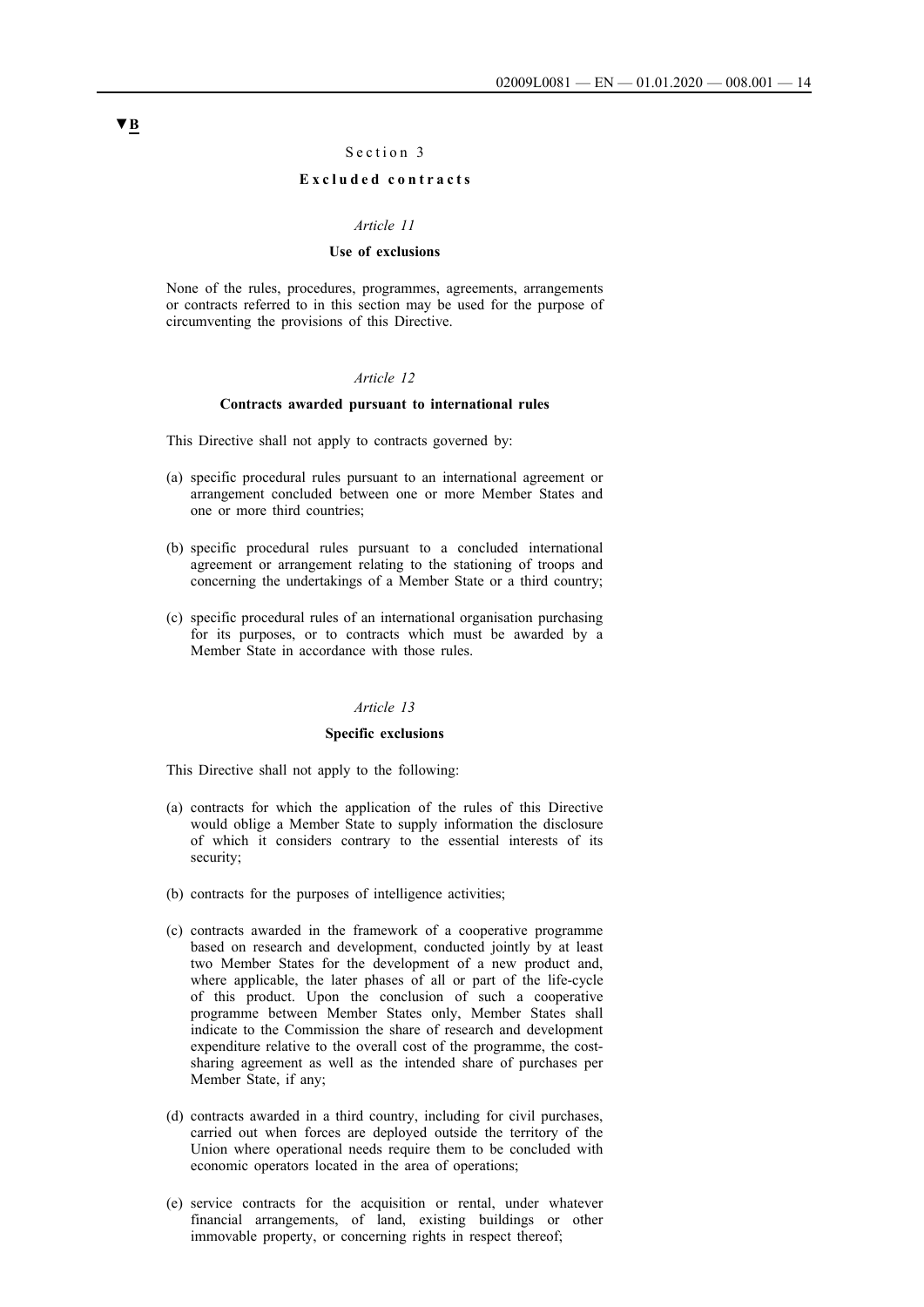- <span id="page-14-0"></span>(f) contracts awarded by a government to another government relating to:
	- (i) the supply of military equipment or sensitive equipment,
	- (ii) works and services directly linked to such equipment, or
	- (iii) works and services specifically for military purposes, or sensitive works and sensitive services;
- (g) arbitration and conciliation services;
- (h) financial services, with the exception of insurance services;
- (i) employment contracts;
- (j) research and development services other than those where the benefits accrue exclusively to the contracting authority/entity for its use in the conduct of its own affairs, on condition that the service provided is wholly remunerated by the contracting authority/ entity.

## Section 4

# **S p e c i a l a r r a n g e m e n t s**

# *Article 14*

# **Reserved contracts**

Member States may reserve the right to participate in contract award procedures to sheltered workshops or provide for such contracts to be performed in the context of sheltered employment programmes where most of the employees concerned are handicapped persons who, by reason of the nature or the seriousness of their disabilities, cannot carry on occupations under normal conditions.

The contract notice shall make reference to this provision.

## *CHAPTER III*

#### *Arrangements for service contracts*

# *Article 15*

## **Service contracts listed in Annex I**

Contracts which have as their object services covered by Article 2 that are listed in Annex I shall be awarded in accordance with Articles 18 to 54.

#### *Article 16*

### **Service contracts listed in Annex II**

Contracts which have as their object services covered by Article 2 that are listed in Annex II shall be subject solely to Article 18 and Article 30(3).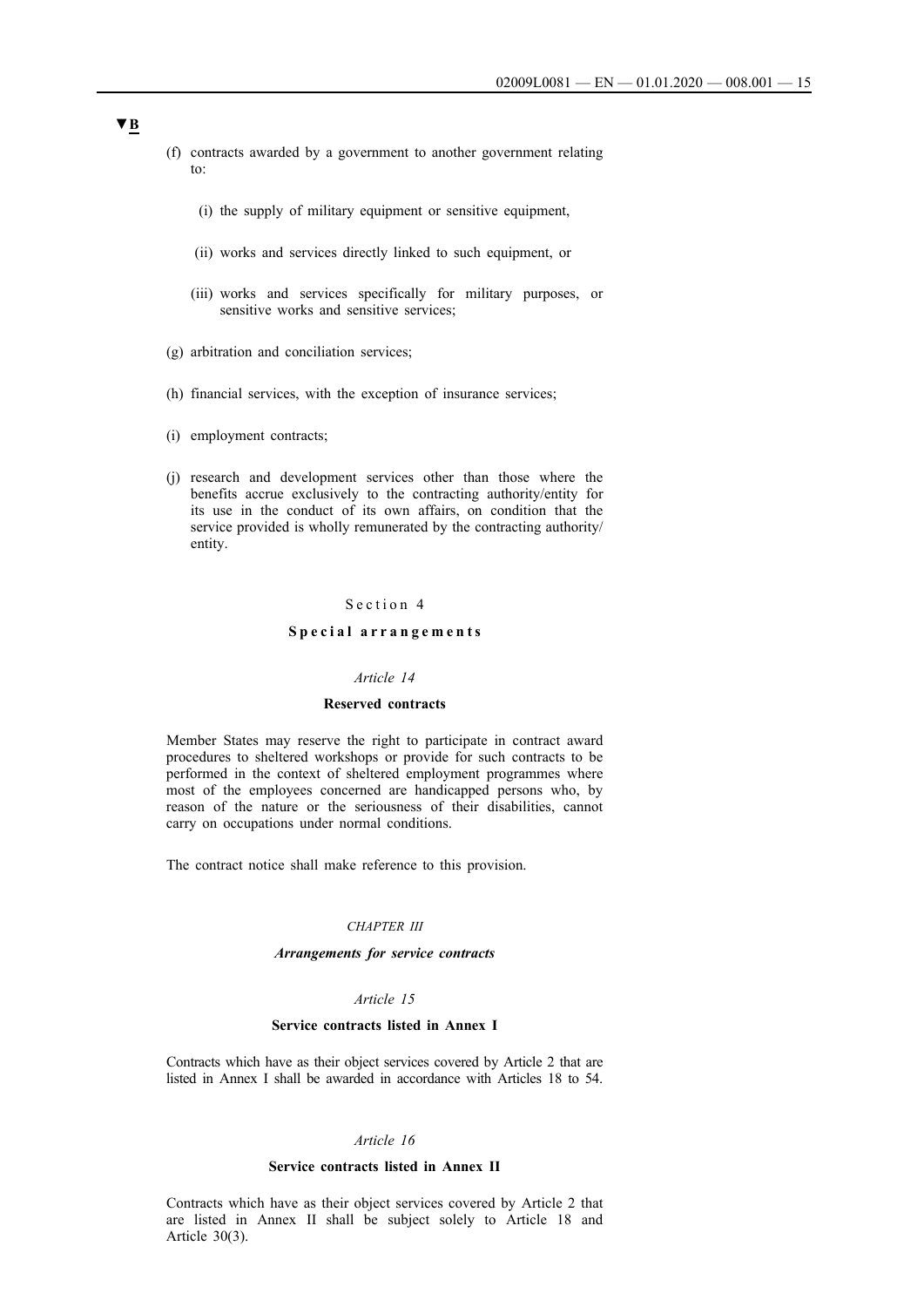#### *Article 17*

# <span id="page-15-0"></span>**Mixed contracts including services listed in Annexes I and II**

Contracts which have as their object services covered by Article 2 that are listed both in Annex I and in Annex II shall be awarded in accordance with Articles 18 to 54 where the value of the services listed in Annex I is greater than the value of the services listed in Annex II. In other cases, contracts shall be awarded in accordance with Article 18 and Article 30(3).

# *CHAPTER IV*

### *Specific rules governing contract documentation*

### *Article 18*

# **Technical specifications**

1. The technical specifications as defined in point 1 of Annex III shall be set out in the contract documentation (contract notices, contract documents, descriptive documents or supporting documents).

2. Technical specifications shall afford equal access for tenderers and shall not have the effect of creating unjustified obstacles to the opening up of procurement to competition.

3. Without prejudice to either compulsory national technical rules (including those related to product safety) or the technical requirements to be met by the Member State under international standardisation agreements in order to guarantee the interoperability required by those agreements, and provided they are compatible with Community law, technical specifications shall be drawn up:

- (a) either by reference to technical specifications defined in Annex III and, in order of preference, to:
	- national civil standards transposing European standards,
	- European technical approvals,
	- common civil technical specifications,
	- national civil standards transposing international standards,
	- other international civil standards,
	- other technical reference systems established by the European standardisation bodies, or, where these do not exist, other national civil standards, national technical approvals or national technical specifications relating to the design, calculation and execution of the works and use of the products,
	- civil technical specifications stemming from industry and widely recognised by it, or,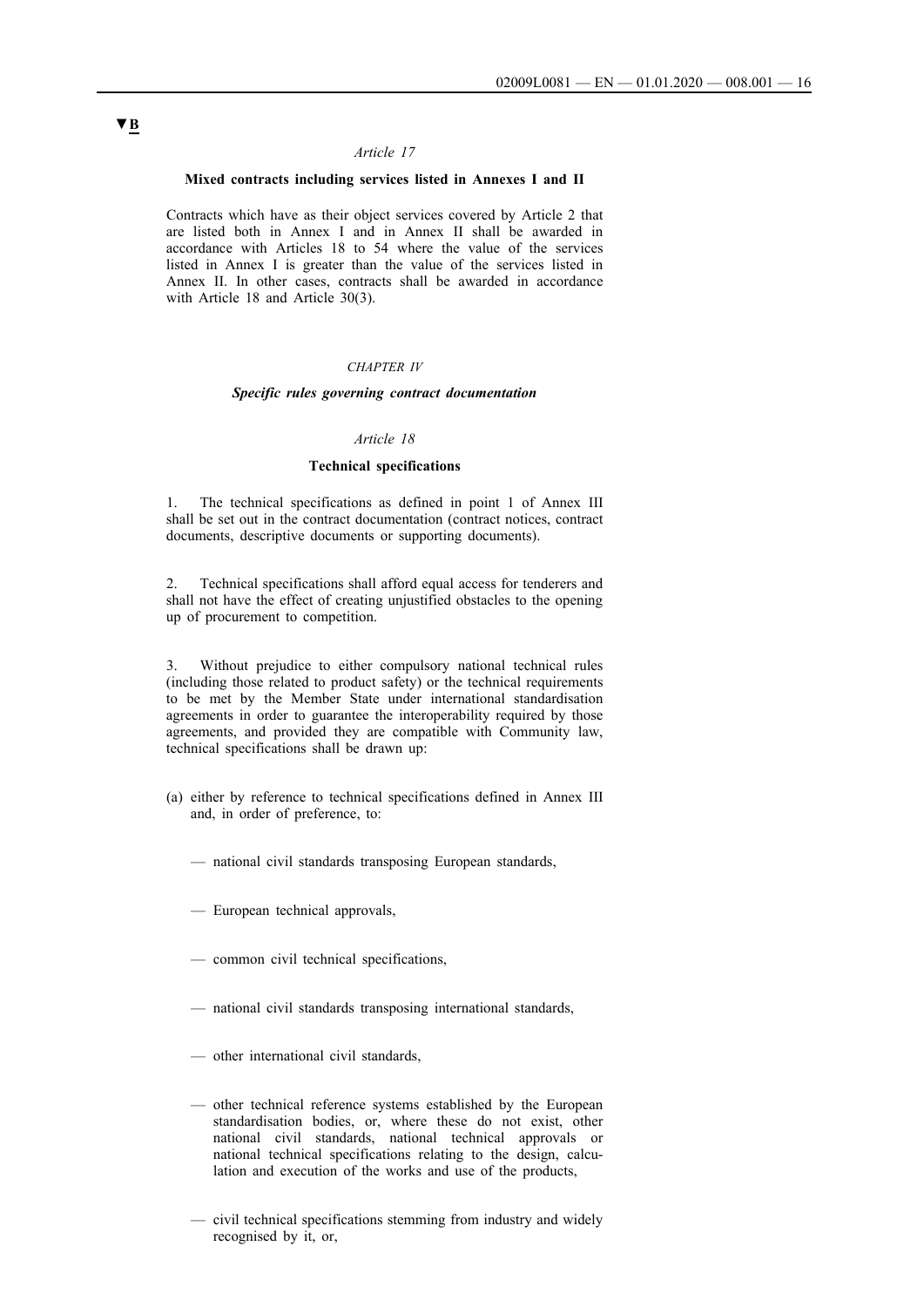— the national 'defence standards' defined in point 3 of Annex III and defence materiel specifications similar to those standards,

Every reference shall be followed by the expression 'or equivalent';

(b) or in terms of performance or functional requirements; the latter may include environmental characteristics.

However, such parameters must be sufficiently precise to allow tenderers to determine the subject-matter of the contract and to allow contracting authorities/entities to award the contract;

- (c) or in terms of performance or functional requirements as mentioned in point (b), with reference to the specifications mentioned in point (a) as a means of presuming conformity with such performance or functional requirements;
- (d) or by referring to the specifications mentioned in point (a) for certain characteristics, and by referring to the performance or functional requirements mentioned in point (b) for other characteristics.

4. Where a contracting authority/entity makes use of the option of referring to the specifications mentioned in paragraph 3(a), it can not reject a tender on the grounds that the products and services tendered for do not comply with the specifications to which it has referred, once the tenderer proves in its tender to the satisfaction of the contracting authority/entity, by whatever appropriate means, that the solutions which it proposes satisfy in an equivalent manner the requirements defined by the technical specifications.

An appropriate means might be constituted by a technical dossier from the manufacturer or a test report from a recognised body.

5. Where a contracting authority/entity uses the option laid down in paragraph 3 to prescribe performance-related or functional requirements, it may not reject a tender for works, products or services which comply with a national standard transposing a European standard, with a European technical approval, a common technical specification, an international standard or a technical reference system established by a European standardisation body, if these specifications address the performance or functional requirements which it has laid down.

In its tender, the tenderer must prove to the satisfaction of the contracting authority/entity and by any appropriate means that the work, product or service in compliance with the standard meets the performance or functional requirements of the contracting authority/ entity.

An appropriate means might be constituted by a technical dossier from the manufacturer or a test report from a recognised body.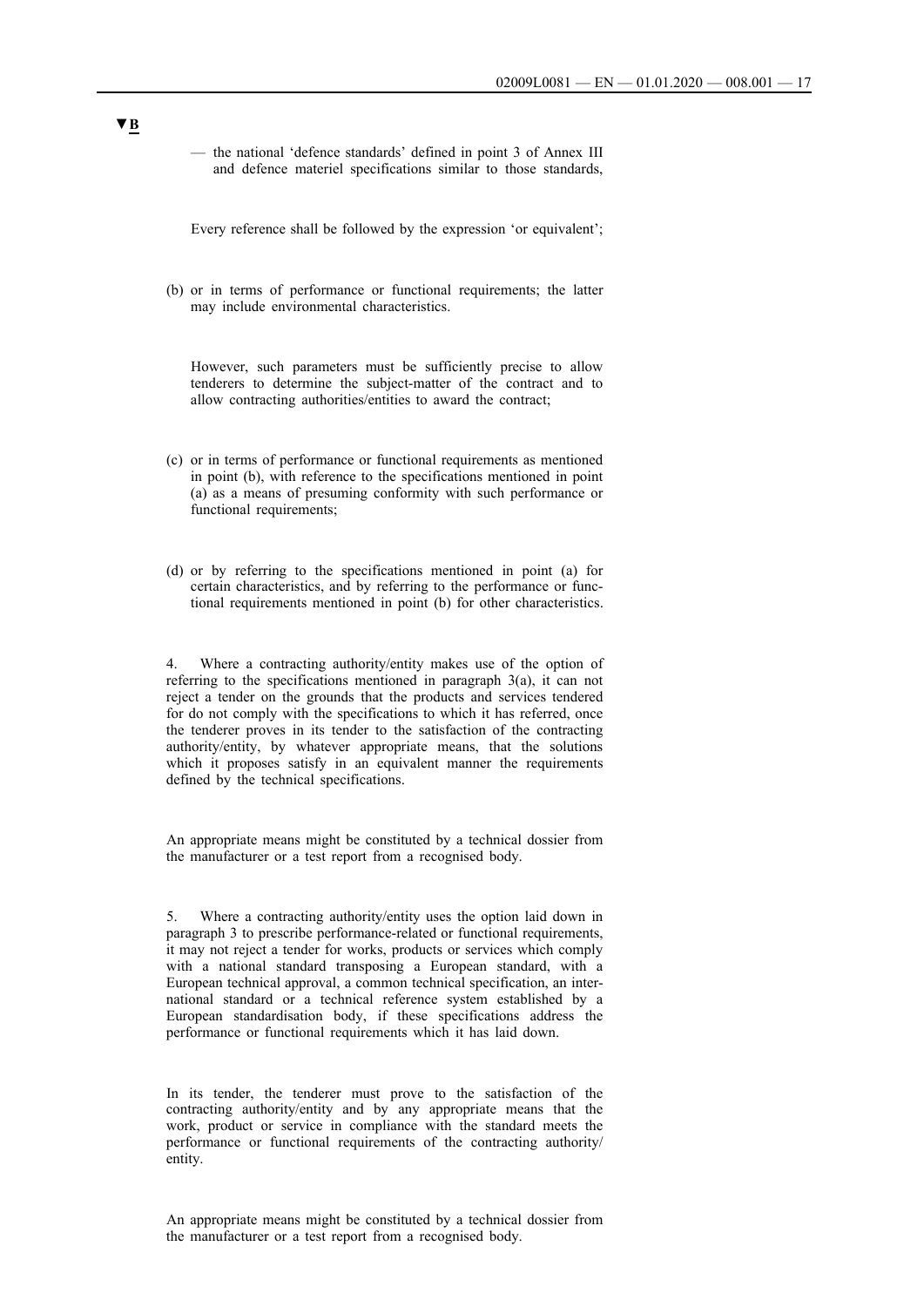<span id="page-17-0"></span>6. Where contracting authorities/entities lay down environmental characteristics in terms of performance or functional requirements as referred to in paragraph  $3(b)$ , they may use the detailed specifications, or, if necessary, parts thereof, as defined by European or (multi-) national eco-labels, or by any other eco-label, provided that:

- those specifications are appropriate as a means of defining the characteristics of the supplies or services that are the object of the contract,
- the requirements for the label are drawn up on the basis of scientific information,
- the eco-labels are adopted using a procedure in which all stakeholders, such as government bodies, consumers, manufacturers, distributors and environmental organisations, can participate, and,
- they are accessible to all interested parties,

Contracting authorities/entities may indicate that the products and services bearing the eco-label are presumed to comply with the technical specifications laid down in the contract documents; they must accept any other appropriate means of proof, such as a technical dossier from the manufacturer or a test report from a recognised body.

7. 'Recognised bodies', within the meaning of this Article, are test and calibration laboratories, and certification and inspection bodies which comply with applicable European standards.

Contracting authorities/entities shall accept certificates from recognised bodies established in other Member States.

8. Unless justified by the subject-matter of the contract, technical specifications shall not refer to a specific make or source, or a particular process, or to trade marks, patents, types or a specific origin or production with the effect of favouring or eliminating certain undertakings or certain products. Such reference shall be permitted on an exceptional basis, where a sufficiently precise and intelligible description of the subject-matter of the contract pursuant to paragraphs 3 and 4 is not possible; such reference shall be accompanied by the words 'or equivalent'.

#### *Article 19*

#### **Variants**

1. Where the criterion for award is that of the most economically advantageous tender, contracting authorities/entities may authorise tenderers to submit variants.

2. Contracting authorities/entities shall indicate in the contract notice whether or not they authorise variants. Variants shall not be authorised without this indication.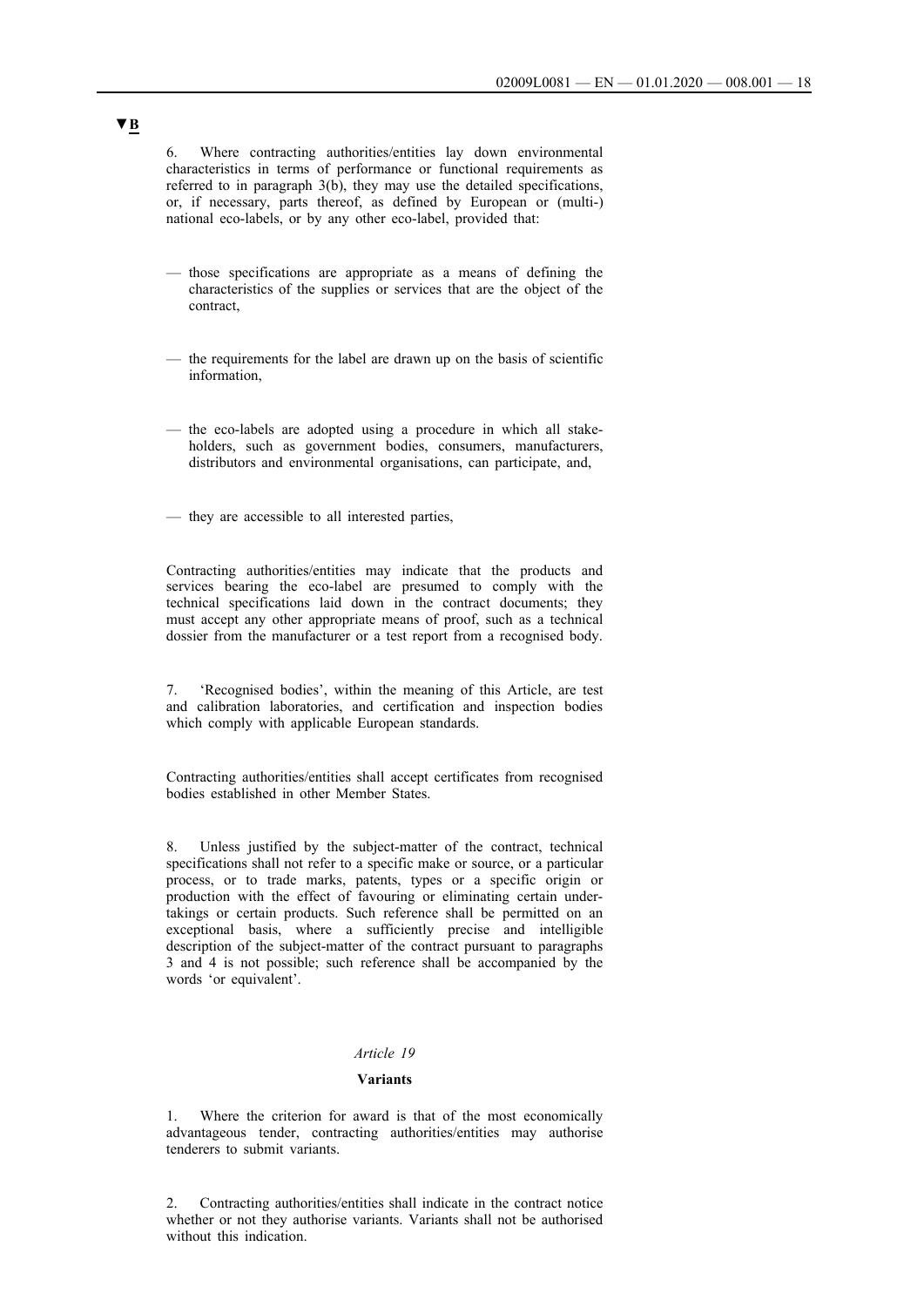<span id="page-18-0"></span>3. Contracting authorities/entities authorising variants shall state in the tender specifications the minimum requirements to be met by the variants and any specific requirements for their presentation.

Only variants meeting the minimum requirements laid down by the contracting authorities/entities shall be taken into consideration.

4. In procedures for awarding supply or service contracts, contracting authorities/entities which have authorised variants may not reject a variant on the sole ground that it would, if successful, lead either to a service contract rather than a supply contract, or to a supply contract rather than a service contract.

# *Article 20*

# **Conditions for performance of contracts**

Contracting authorities/entities may lay down special conditions relating to the performance of a contract, provided that these are compatible with Community law and are indicated in the contract documentation (contract notices, contract documents, descriptive documents or supporting documents). These conditions may, in particular, concern subcontracting or seek to ensure the security of classified information and the security of supply required by the contracting authority/entity, in accordance with Articles 21, 22 and 23, or take environmental or social considerations into account.

# *Article 21*

#### **Subcontracting**

1. The successful tenderer shall be free to select its subcontractors for all subcontracts that are not covered by the requirement referred to in paragraphs 3 and 4, and shall in particular not be required to discriminate against potential subcontractors on grounds of nationality.

2. The contracting authority/entity may ask or may be required by a Member State to ask the tenderer:

- to indicate in its tender any share of the contract it may intend to subcontract to third parties and any proposed subcontractor, as well as the subject-matter of the subcontracts for which they are proposed; and/or,
- to indicate any change occurring at the level of subcontractors during the execution of the contract,

3. The contracting authority/entity may oblige or may be required by a Member State to oblige the successful tenderer to apply the provisions set out in Title III to all or certain subcontracts which the successful tenderer intends to award to third parties.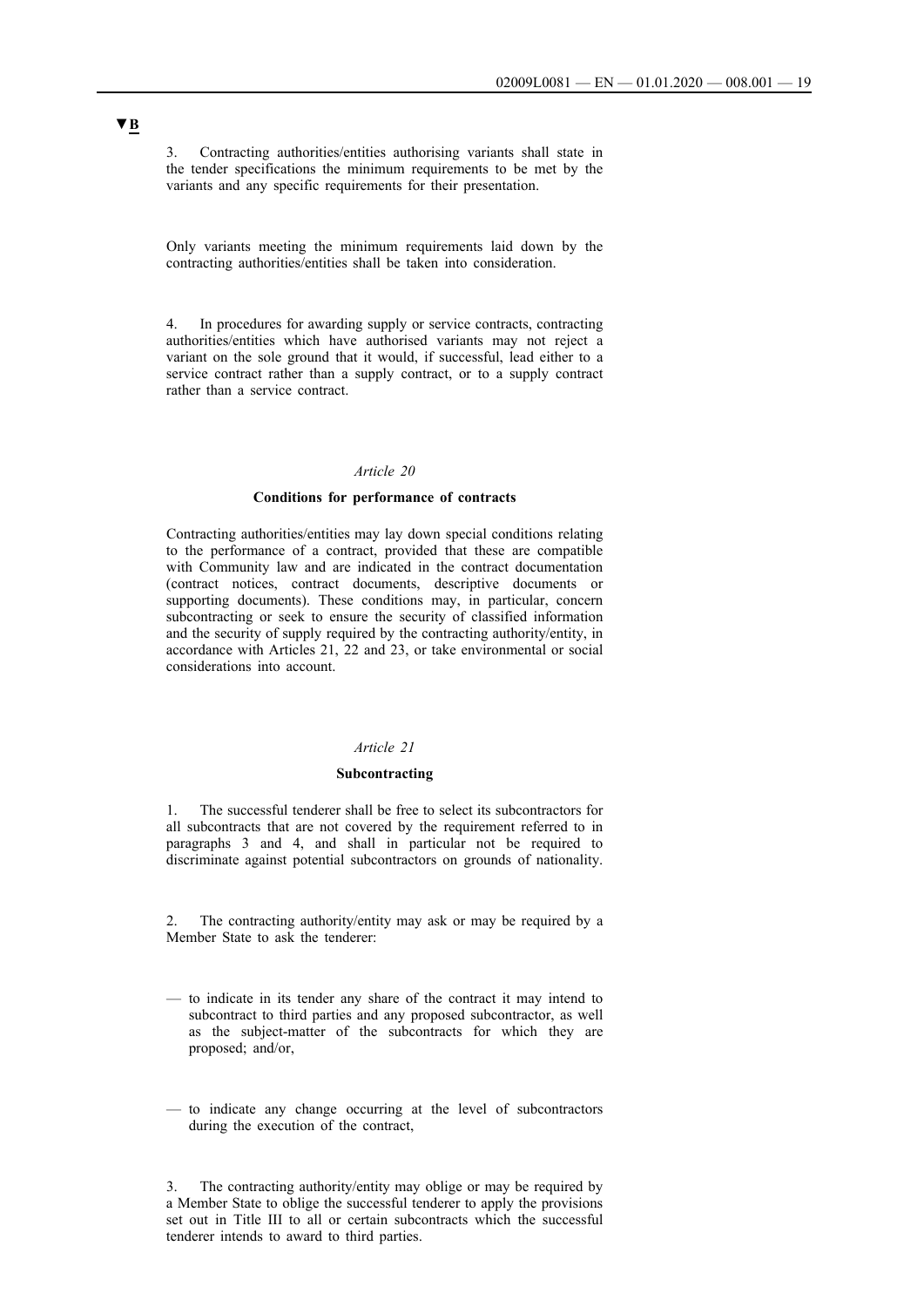<span id="page-19-0"></span>4. Member States may provide that the contracting authority/entity may ask or be required to ask the successful tenderer to subcontract to third parties a share of the contract. The contracting authority/entity that imposes such subcontracting shall express this minimal percentage in the form of a range of values, comprising a minimum and maximum percentage. The maximum percentage may not exceed 30 % of the value of the contract. Such a range shall be proportionate to the object and value of the contract and the nature of the industry sector involved, including the level of competition in that market and the relevant technical capabilities of the industrial base.

Any percentage of subcontracting falling within the range of values indicated by the contracting authority/entity shall be considered to fulfil the subcontracting requirement set out in this paragraph.

Tenderers may propose to subcontract a share of the total value which is above the range required by the contracting authority/entity.

The contracting authority/entity shall ask tenderers to specify in their tender which part or parts of their offer they intend to subcontract to fulfil the requirement referred to in the first subparagraph.

The contracting authority/entity may ask or may be required by a Member State to ask tenderers also to specify which part or parts of their offer they intend to subcontract beyond the required percentage, as well as the subcontractors they have already identified.

The successful tenderer shall award subcontracts corresponding to the percentage which the contracting authority/entity requires it to subcontract in accordance with the provisions of Title III.

5. In all cases, where a Member State provides that contracting authorities/entities may reject the subcontractors selected by the tenderer at the stage of the award procedure of the main contract or by the successful tenderer during the performance of the contract, such rejection may only be based on criteria applied for the selection of the tenderers for the main contract. If the contracting authority/entity rejects a subcontractor, it must produce a written justification to the tenderer or the successful tenderer, setting out why it considers that the subcontractor does not meet the criteria.

6. Requirements referred to in paragraphs 2 to 5 shall be indicated in the contract notices.

7. Paragraphs 1 to 5 shall be without prejudice to the question of the principal economic operator's liability.

#### *Article 22*

### **Security of information**

When contracts involve, require and/or contain classified information, the contracting authority/entity shall specify in the contract documentation (contract notices, contract documents, descriptive documents or supporting documents) the measures and requirements necessary to ensure the security of such information at the requisite level.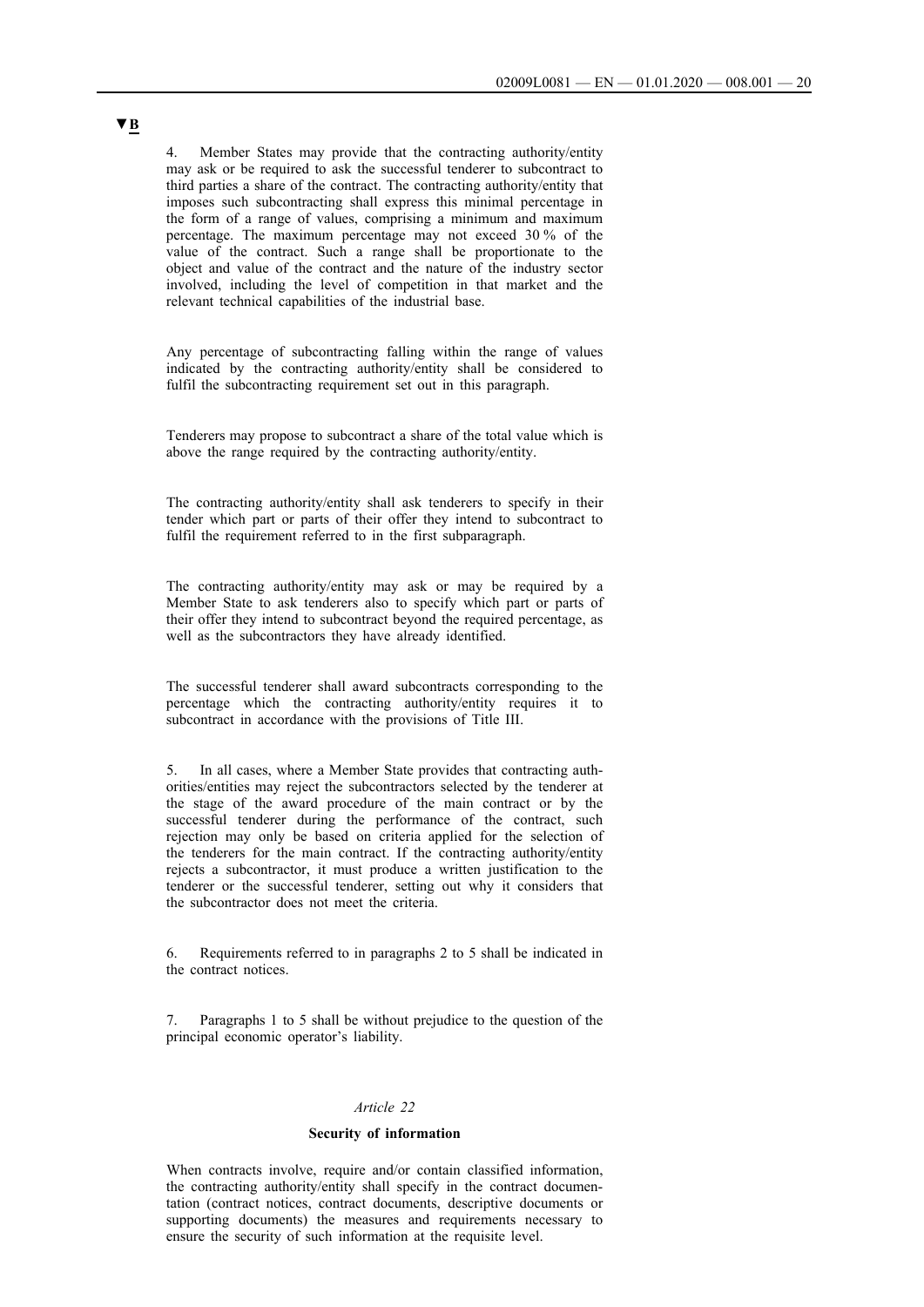<span id="page-20-0"></span>To this end, the contracting authority/entity may require that the tender contain, *inter alia*, the following particulars:

- (a) a commitment from the tenderer and the subcontractors already identified to appropriately safeguard the confidentiality of all classified information in their possession or coming to their notice throughout the duration of the contract and after termination or conclusion of the contract, in accordance with the relevant laws, regulations and administrative provisions;
- (b) a commitment from the tenderer to obtain the commitment provided in point (a) from other subcontractors to which it will subcontract during the execution of the contract;
- (c) sufficient information on subcontractors already identified to enable the contracting authority/entity to determine that each of them possesses the capabilities required to appropriately safeguard the confidentiality of the classified information to which they have access or which they are required to produce when carrying out their subcontracting activities;
- (d) a commitment from the tenderer to provide the information required under point (c) on any new subcontractor before awarding a subcontract.

In the absence of harmonisation at Community level of national security clearance systems, Member States may provide that the measures and requirements referred to in the second subparagraph have to comply with their national provisions on security clearance. Member States shall recognise the security clearances which they consider equivalent to those issued in accordance with their national law, notwithstanding the possibility to conduct and take into account further investigations of their own, if considered necessary.

### *Article 23*

# **Security of supply**

The contracting authority/entity shall specify in the contract documentation (contract notices, contract documents, descriptive documents or supporting documents) its security of supply requirements.

To this end, the contracting authority/entity may require that the tender contain, *inter alia*, the following particulars:

(a) certification or documentation demonstrating to the satisfaction of the contracting authority/entity that the tenderer will be able to honour its obligations regarding the export, transfer and transit of goods associated with the contract, including any supporting documentation received from the Member State(s) concerned;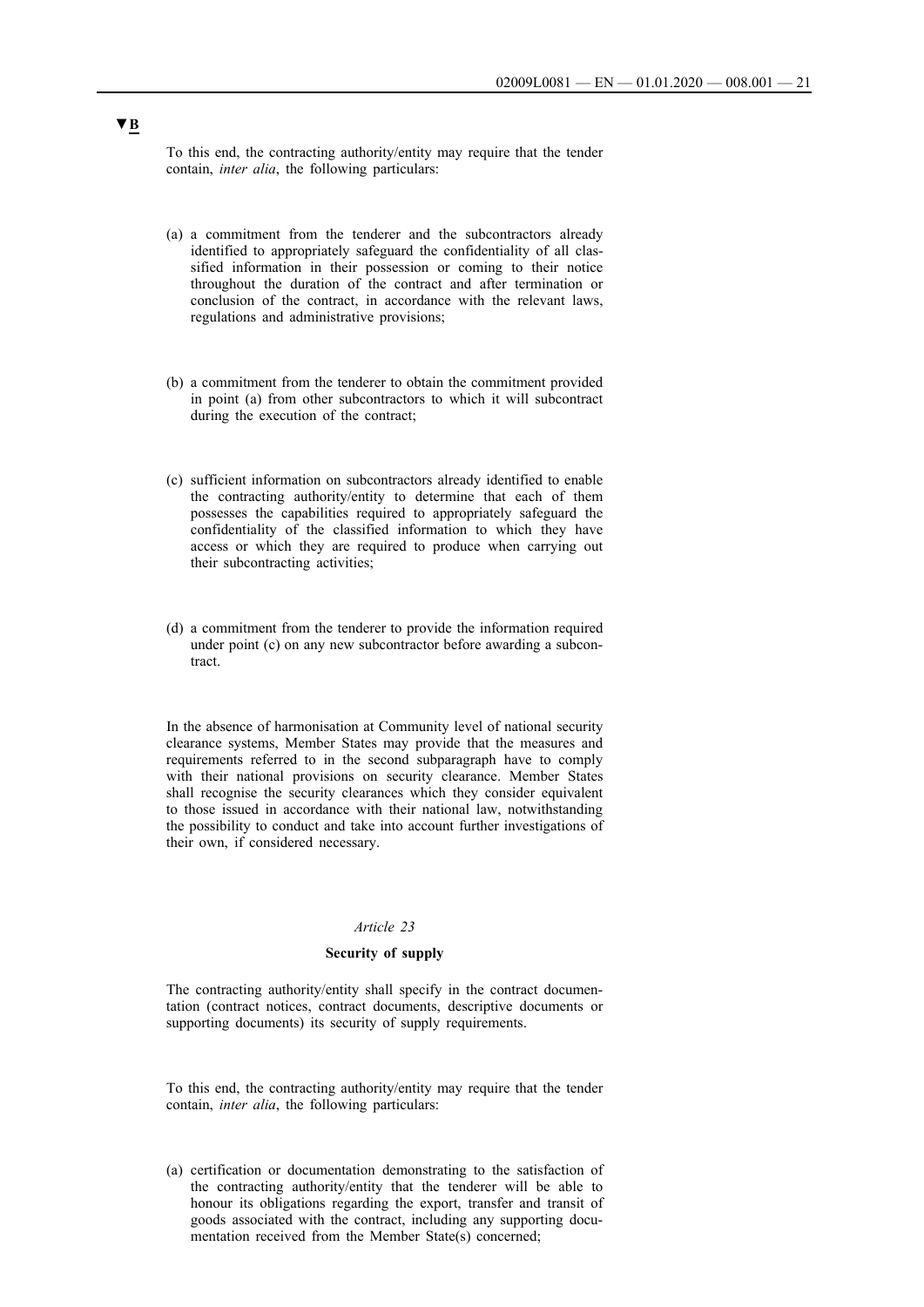- (b) the indication of any restriction on the contracting authority/entity regarding disclosure, transfer or use of the products and services or any result of those products and services, which would result from export control or security arrangements;
- (c) certification or documentation demonstrating that the organisation and location of the tenderer's supply chain will allow it to comply with the requirements of the contracting authority/entity concerning security of supply set out in the contract documents, and a commitment to ensure that possible changes in its supply chain during the execution of the contract will not affect adversely compliance with these requirements;
- (d) a commitment from the tenderer to establish and/or maintain the capacity required to meet additional needs required by the contracting authority/entity as a result of a crisis, according to terms and conditions to be agreed;
- (e) any supporting documentation received from the tenderer's national authorities regarding the fulfilment of additional needs required by the contracting authority/entity as a result of a crisis;
- (f) a commitment from the tenderer to carry out the maintenance, modernisation or adaptation of the supplies covered by the contract;
- (g) a commitment from the tenderer to inform the contracting authority/ entity in due time of any change in its organisation, supply chain or industrial strategy that may affect its obligations to that authority/ entity;
- (h) a commitment from the tenderer to provide the contracting authority/entity, according to terms and conditions to be agreed, with all specific means necessary for the production of spare parts, components, assemblies and special testing equipment, including technical drawings, licenses and instructions for use, in the event that it is no longer able to provide these supplies.

A tenderer may not be required to obtain a commitment from a Member State that would prejudice that Member State's freedom to apply, in accordance with relevant international or Community law, its national export, transfer or transit licensing criteria in the circumstances prevailing at the time of such a licensing decision.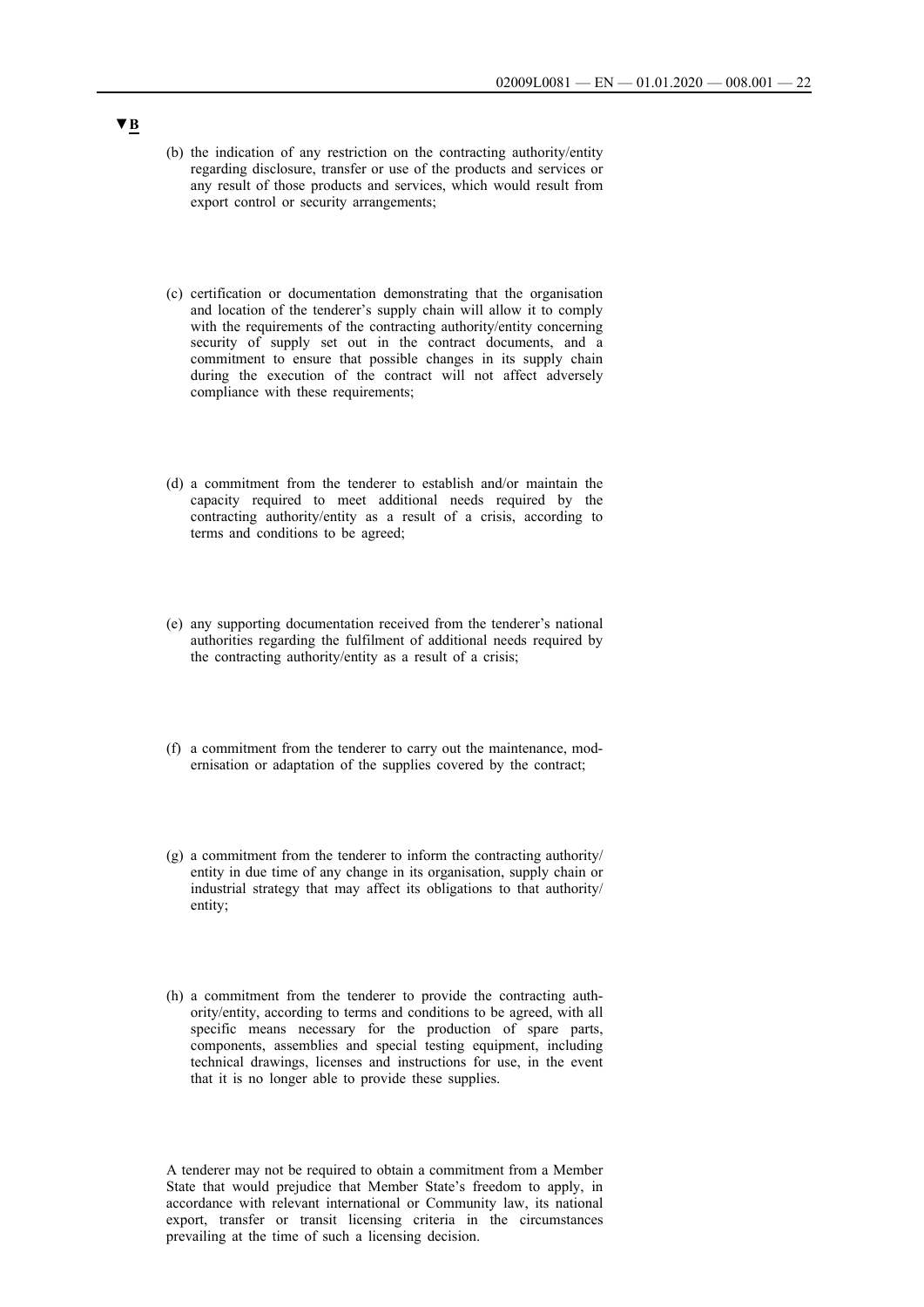# *Article 24*

## <span id="page-22-0"></span>**Obligations relating to taxes, environmental protection, employment protection provisions and working conditions**

1. A contracting authority/entity may state in the contract documents, or be obliged by a Member State so to state, the body or bodies from which a candidate or tenderer may obtain the appropriate information on the obligations relating to taxes, to environmental protection, to the employment protection provisions and to the working conditions which are in force in the Member State, region, locality or third country in which the works are to be carried out or services are to be provided and which shall be applicable to the works carried out on site or to the services provided during the performance of the contract.

2. The contracting authority/entity which supplies the information referred to in paragraph 1 shall request the tenderers to indicate that they have taken account, when drawing up their tender, of the obligations relating to employment protection provisions and the working conditions which are in force in the place where the works are to be carried out or the service is to be provided.

The first subparagraph shall be without prejudice to the application of the provisions of Article 49 concerning the examination of abnormally low tenders.

#### *CHAPTER V*

#### *Procedures*

#### *Article 25*

#### **Procedures to be applied**

In awarding contracts, contracting authorities/entities shall apply the national procedures adjusted for the purposes of this Directive.

Contracting authorities/entities may choose to award contracts by applying the restricted procedure or the negotiated procedure with publication of a contract notice.

Under the circumstances referred to in Article 27, they may award their contracts by means of a competitive dialogue.

In the specific cases and circumstances referred to expressly in Article 28, the contracting authorities/entities may apply a negotiated procedure without publication of a contract notice.

## *Article 26*

## **Negotiated procedure with publication of a contract notice**

1. In negotiated procedures with publication of a contract notice, contracting authorities/entities shall negotiate with tenderers the tenders submitted by them in order to adapt them to the requirements they have set in the contract notice, the contract documents and supporting documents, if any, and to seek out the best tender in accordance with Article 47.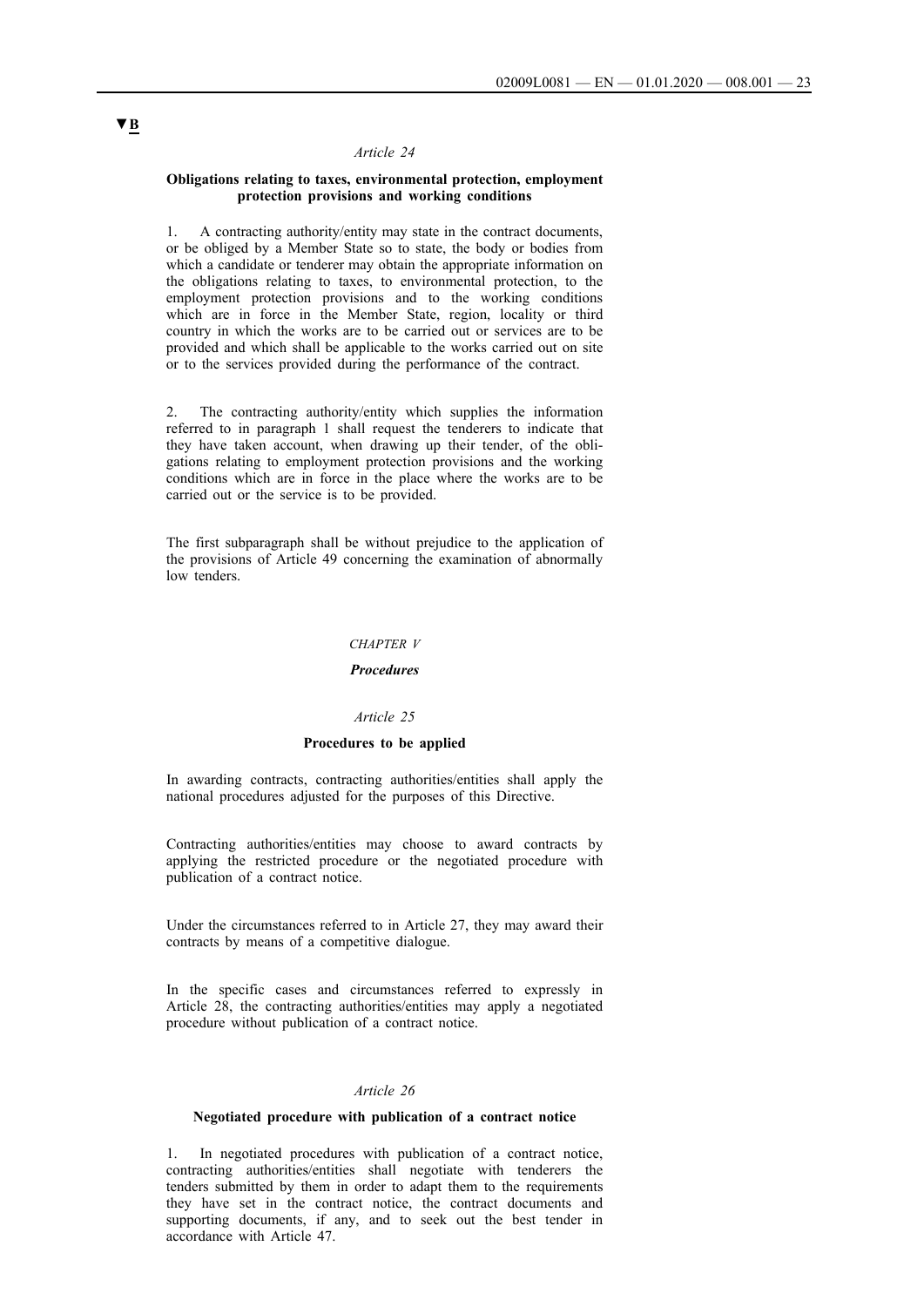<span id="page-23-0"></span>2. During the negotiations, contracting authorities/entities shall ensure the equal treatment of all tenderers. In particular, they shall not provide information in a discriminatory manner which may give some tenderers an advantage over others.

3. Contracting authorities/entities may provide for the negotiated procedure to take place in successive stages in order to reduce the number of tenders to be negotiated by applying the award criteria set out in the contract notice or the contract documents. The contract notice or the contract documents shall indicate whether or not this option has been used.

### *Article 27*

## **Competitive dialogue**

1. In the case of particularly complex contracts, Member States may provide that where contracting authorities/entities consider that use of the restricted procedure or the negotiated procedure with publication of a contract notice will not allow the award of the contract, the latter may make use of the competitive dialogue in accordance with this Article.

A contract shall be awarded on the sole basis of the award criterion for the most economically advantageous tender.

2. Contracting authorities/entities shall publish a contract notice setting out their needs and requirements, which they shall define in that notice and/or in a descriptive document.

3. Contracting authorities/entities shall open with the candidates selected in accordance with the relevant provisions of Articles 38 to 46, a dialogue, the aim of which shall be to identify and define the means best suited to satisfying their needs. They may discuss all aspects of the contract with the chosen candidates during this dialogue.

During the dialogue, contracting authorities/entities shall ensure equality of treatment among all tenderers. In particular, they shall not provide information in a discriminatory manner which may give some tenderers an advantage over others.

Contracting authorities/entities may not reveal to the other participants solutions proposed or other confidential information communicated by a candidate participating in the dialogue, without the agreement of that candidate.

4. Contracting authorities/entities may provide for the procedure to take place in successive stages in order to reduce the number of solutions to be discussed during the dialogue stage by applying the award criteria set out in the contract notice or the descriptive document. The contract notice or the descriptive document shall indicate that recourse may be had to this option.

5. The contracting authority/entity shall continue such dialogue until it can identify the solution or solutions, if necessary after comparing them, which are likely to meet its needs.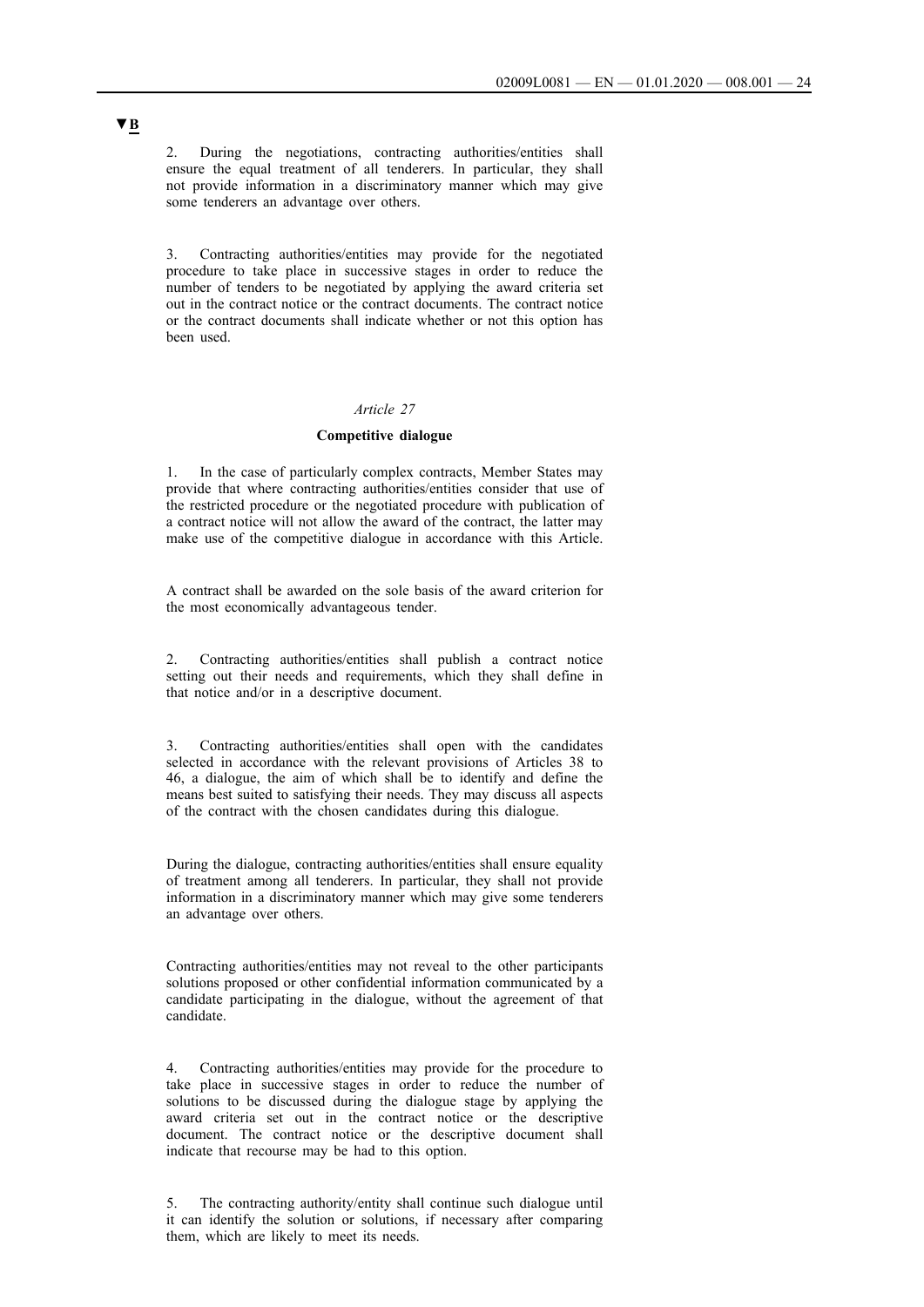<span id="page-24-0"></span>6. Having declared that the dialogue is concluded and having so informed the participants, contracting authorities/entities shall ask them to submit their final tenders on the basis of the solution or solutions presented and specified during the dialogue. These tenders shall contain all the elements required and necessary for the performance of the project.

These tenders may be clarified, specified and fine-tuned at the request of the contracting authority/entity. However, such clarification, specification, fine-tuning or additional information may not involve changes to the basic features of the tender or the call for tender, variations in which are likely to distort competition or have a discriminatory effect.

7. Contracting authorities/entities shall assess the tenders received on the basis of the award criteria laid down in the contract notice or the descriptive document and shall choose the most economically advantageous tender in accordance with Article 47.

At the request of the contracting authority/entity, the tenderer identified as having submitted the most economically advantageous tender may be asked to clarify aspects of the tender or confirm commitments contained in the tender, provided this does not have the effect of modifying substantial aspects of the tender or of the call for tenders and does not risk distorting competition or causing discrimination.

8. The contracting authorities/entities may specify prices or payments to the participants in the dialogue.

#### *Article 28*

### **Cases justifying use of the negotiated procedure without publication of a contract notice**

In the following cases, contracting authorities/entities may award contracts by a negotiated procedure without prior publication of a contract notice and shall justify the use of this procedure in the contract award notice as required in Article 30(3):

- (1) for works contracts, supply contracts and service contracts:
	- (a) when no tenders or no suitable tenders or no applications have been submitted in response to a restricted procedure, a negotiated procedure with prior publication of a contract notice or a competitive dialogue, provided that the initial conditions of the contract are not substantially altered and on condition that a report is sent to the Commission, if it so requests;
	- (b) in the event of irregular tenders or the submission of tenders which are unacceptable under national provisions compatible with Articles 5, 19, 21 to 24 and Chapter VII of Title II, in response to a restricted procedure, a negotiated procedure with publication or a competitive dialogue, insofar as:
		- (i) the original terms of the contract are not substantially altered, and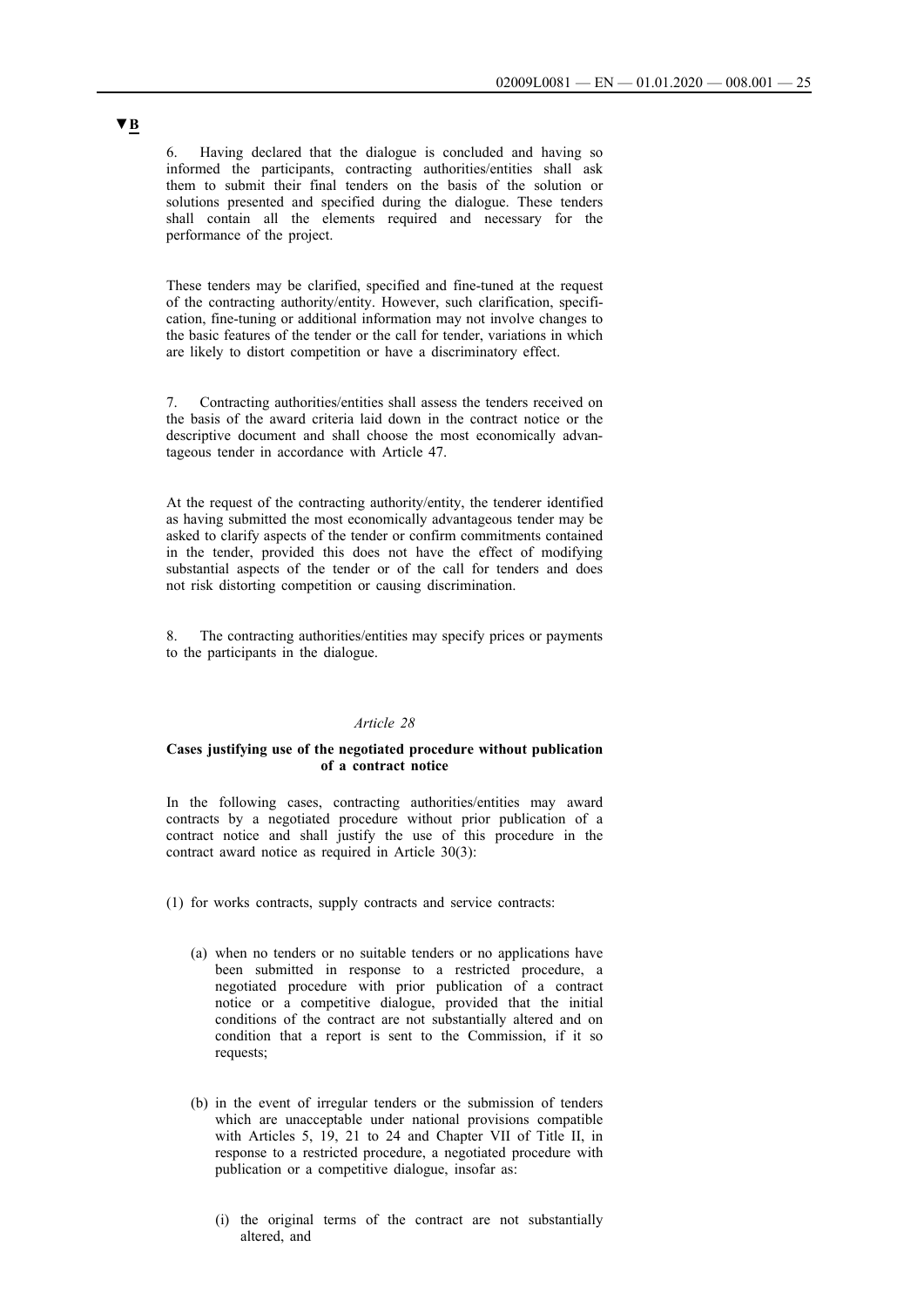- (ii) they include in the negotiated procedure all of, and only, the tenderers which satisfy the criteria of Articles 39 to 46 and which, during the prior restricted procedure or competitive dialogue, had submitted tenders in accordance with the formal requirements of the tendering procedure;
- (c) when the periods laid down for the restricted procedure and negotiated procedure with publication of a contract notice, including the shortened periods referred to in Article 33(7), are incompatible with the urgency resulting from a crisis. This may apply for instance in the cases referred to in point (d) of the second paragraph of Article 23;
- (d) insofar as is strictly necessary when, for reasons of extreme urgency brought about by events unforeseeable by the contracting authorities/entities in question, the time-limit for the restricted procedure or the negotiated procedure with publication of a contract notice, including the shortened timelimits as referred to in Article 33(7), cannot be complied with. The circumstances invoked to justify extreme urgency must not in any event be attributable to the contracting authority/entity;
- (e) when, for technical reasons or reasons connected with the protection of exclusive rights, the contract may be awarded only to a particular economic operator;
- (2) for service contracts and supply contracts:
	- (a) for research and development services other than those referred to in Article 13;
	- (b) for products manufactured purely for the purpose of research and development, with the exception of quantity production to establish commercial viability or recover research and development costs;
- (3) for supply contracts:
	- (a) for additional deliveries by the original supplier which are intended either as a partial replacement of normal supplies or installations or as the extension of existing supplies or installations where a change of supplier would oblige the contracting authority/entity to acquire material having different technical characteristics which would result in incompatibility or disproportionate technical difficulties in operation and maintenance.

The length of such contracts, as well as that of recurrent contracts, may not exceed five years, except in exceptional circumstances determined by taking into account the expected service life of any delivered items, installations or systems, and the technical difficulties which a change of supplier may cause;

(b) for supplies quoted and purchased on a commodity market;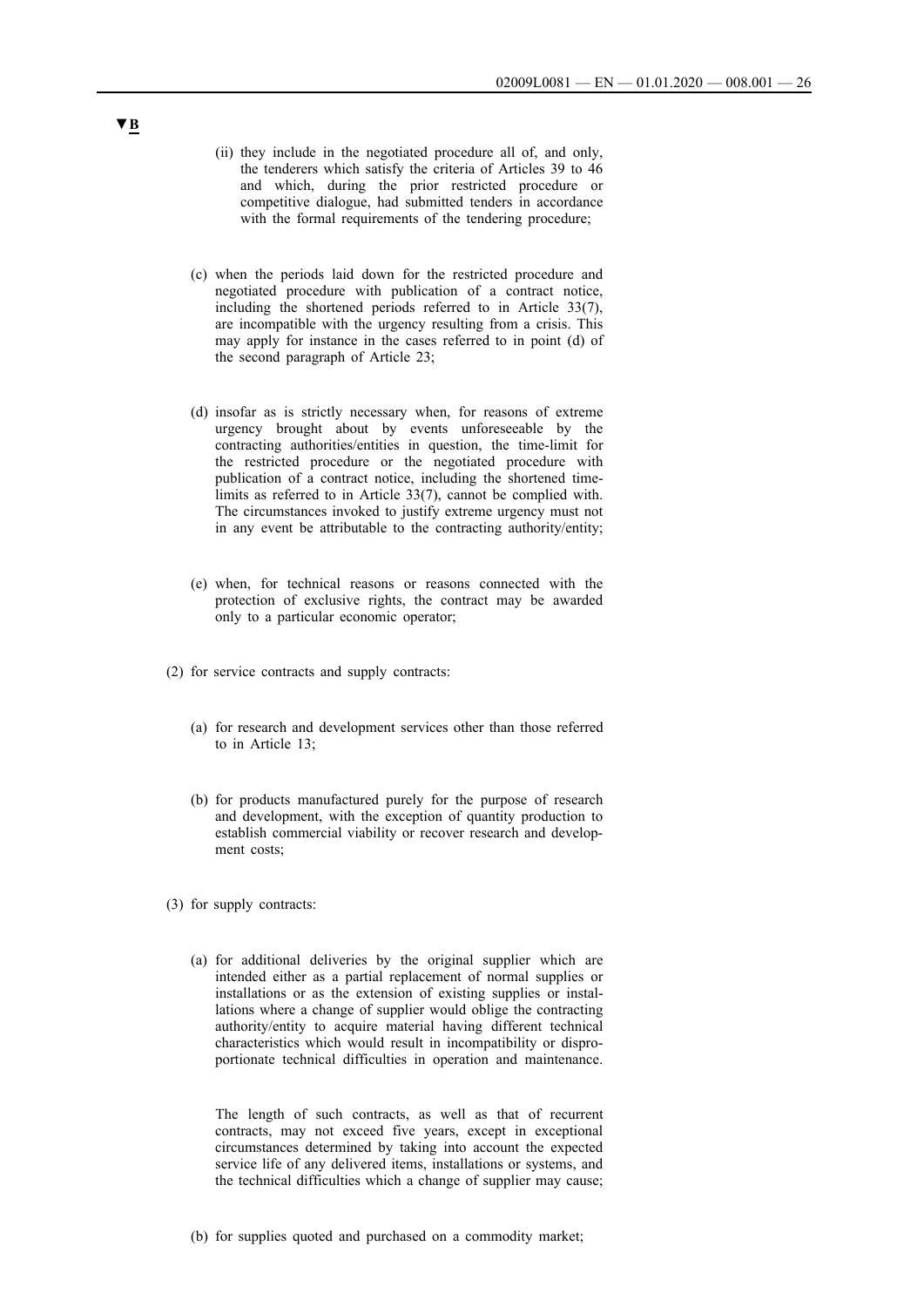- (c) for the purchase of supplies on particularly advantageous terms, from either a supplier which is definitively winding up its business activities, or the receivers or liquidators of a bankruptcy, an arrangement with creditors, or a similar procedure under national laws or regulations;
- (4) for works contracts and service contracts:
	- (a) for additional works or services not included in the project initially considered or in the original contract but which have, through unforeseen circumstances, become necessary for the performance of the works or services described therein, on condition that the award is made to the economic operator performing such works or services:
		- (i) when such additional works or services cannot be technically or economically separated from the original contract without major inconvenience to the contracting authorities/entities, or
		- (ii) when such works or services, although separable from the performance of the original contract, are strictly necessary for its completion.

However, the aggregate value of contracts awarded for additional works or services may not exceed 50 % of the amount of the original contract;

(b) for new works or services consisting in the repetition of similar works or services entrusted to the economic operator to which the same contracting authorities/entities awarded an original contract, provided that such works or services are in conformity with a basic project for which the original contract was awarded according to the restricted procedure, the negotiated procedure with publication of a contract notice or a competitive dialogue.

As soon as the first project is put up for tender, the possible use of this procedure shall be disclosed, and the total estimated cost of subsequent works or services shall be taken into consideration by the contracting authorities/entities when they apply Article 8.

This procedure may be used only during the five years following the conclusion of the original contract, except in exceptional circumstances determined by taking into account the expected service life of any delivered items, installations or systems, and the technical difficulties which a change of supplier may cause;

(5) for contracts related to the provision of air and maritime transport services for the armed forces or security forces of a Member State deployed or to be deployed abroad, when the contracting authority/ entity has to procure such services from economic operators that guarantee the validity of their tenders only for such short periods that the time-limit for the restricted procedure or the negotiated procedure with publication of a contract notice, including the shortened time-limits as referred to in Article 33(7), cannot be complied with.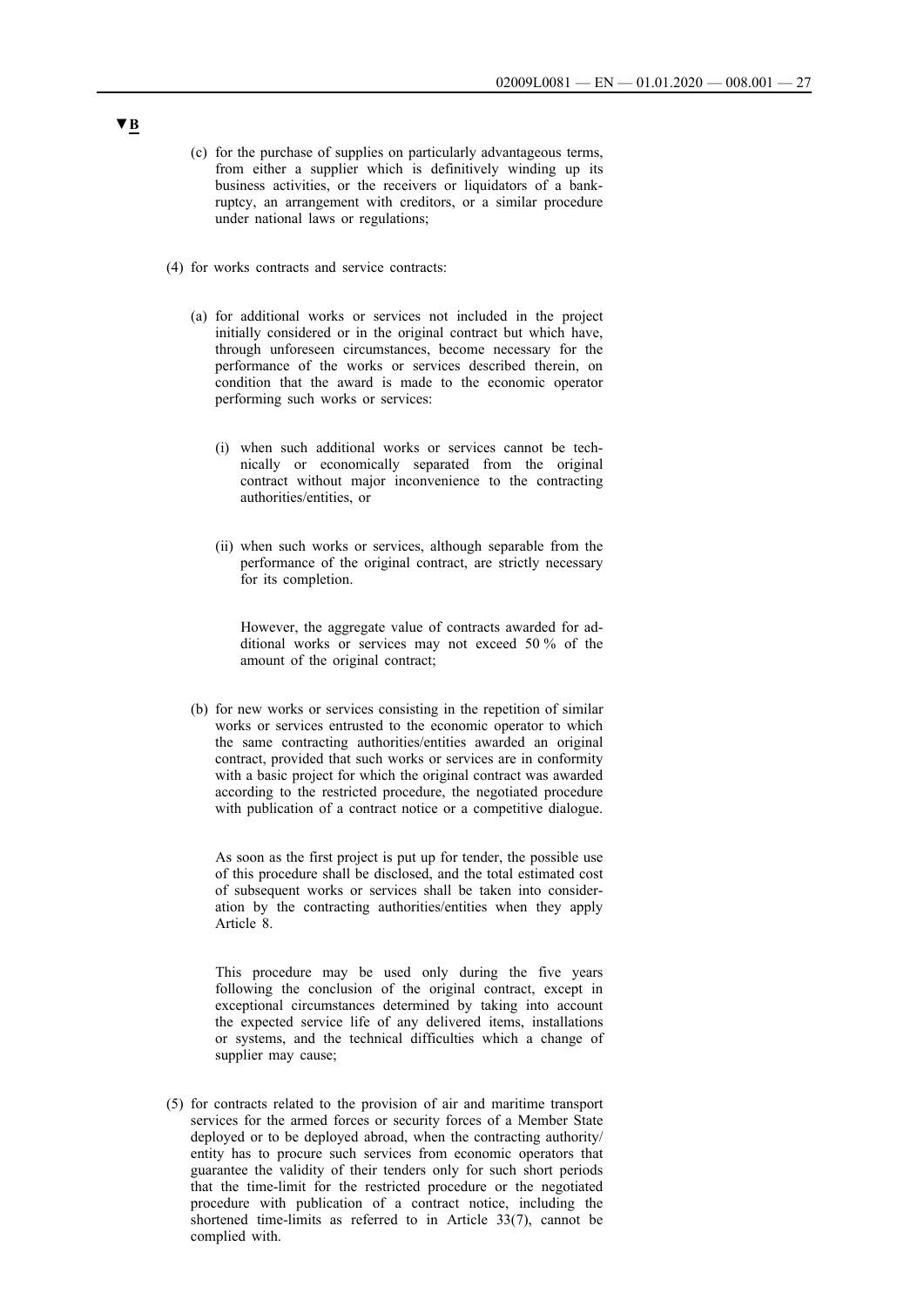## *Article 29*

## **Framework agreements**

<span id="page-27-0"></span>1. Member States may provide that contracting authorities/entities may conclude framework agreements.

2. For the purpose of concluding a framework agreement, contracting authorities/entities shall follow the rules of procedure referred to in this Directive for all phases up to the award of contracts based on that framework agreement. The parties to the framework agreement shall be chosen by applying the award criteria set in accordance with Article 47.

Contracts based on a framework agreement shall be awarded in accordance with the procedures laid down in paragraphs 3 and 4. Those procedures may be applied only between the contracting authorities/entities and the economic operators originally party to the framework agreement.

When awarding contracts based on a framework agreement, the parties may under no circumstances make substantial amendments to the terms laid down in that framework agreement, in particular in the case referred to in paragraph 3.

The term of a framework agreement may not exceed seven years, except in exceptional circumstances determined by taking into account the expected service life of any delivered items, installations or systems, and the technical difficulties which a change of supplier may cause.

In such exceptional circumstances, the contracting authorities/entities shall provide an appropriate justification for those circumstances in the notice referred to in Article 30(3).

Contracting authorities/entities may not use framework agreements improperly or in such a way as to prevent, restrict or distort competition.

3. Where a framework agreement is concluded with a single economic operator, contracts based on that agreement shall be awarded within the limits of the terms laid down in the framework agreement.

For the award of those contracts, contracting authorities/entities may consult the operator party to the framework agreement in writing, requesting it to supplement its tender as necessary.

4. Where a framework agreement is concluded with several economic operators, the latter must be at least three in number, insofar as there is a sufficient number of economic operators that satisfy the selection criteria and/or of admissible tenders that meet the award criteria.

Contracts based on framework agreements concluded with several economic operators may be awarded either:

— by application of the terms laid down in the framework agreement without reopening competition, or,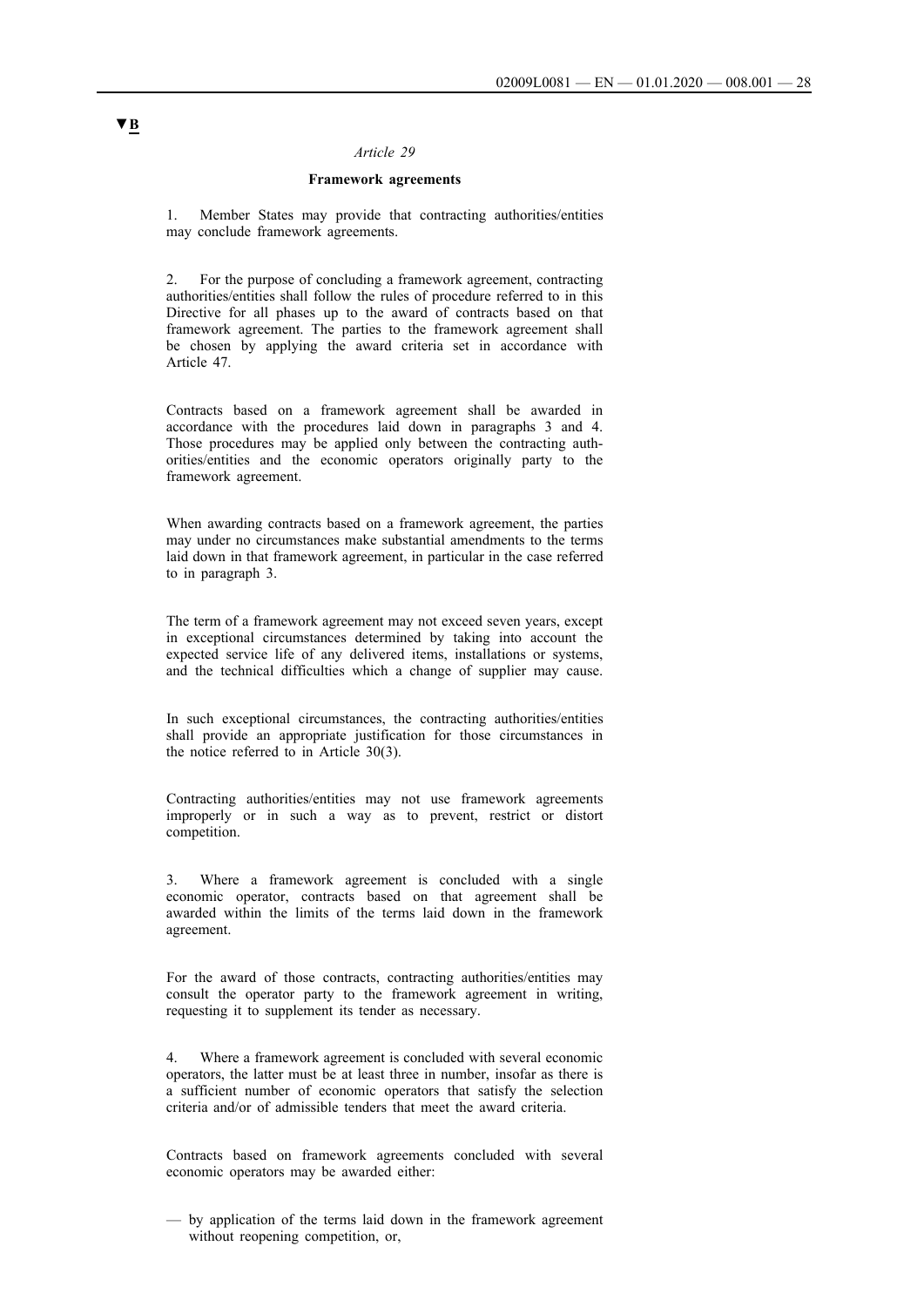<span id="page-28-0"></span>— where not all the terms are laid down in the framework agreement, when the parties are again in competition on the basis of the same and, if necessary, more precisely formulated terms, and, where appropriate, other terms referred to in the contract documents of the framework agreement, in accordance with the following procedure:

- (a) for every contract to be awarded, contracting authorities/entities shall consult in writing the economic operators capable of performing the contract;
- (b) contracting authorities/entities shall fix a time-limit which is sufficiently long to allow tenders for each specific contract to be submitted, taking into account factors such as the complexity of the subject-matter of the contract and the time needed to submit tenders;
- (c) tenders shall be submitted in writing and their content remain confidential until the stipulated time-limit for reply has expired;
- (d) contracting authorities/entities shall award each contract to the tenderer which has submitted the best tender on the basis of the award criteria set out in the contract documents of the framework agreement.

### *CHAPTER VI*

#### *Rules on advertising and transparency*

## Section 1

## **P u b l i c a t i o n o f n o t i c e s**

## *Article 30*

### **Notices**

1. Contracting authorities/entities may make known, by means of a prior information notice published by the Commission or by themselves on their 'buyer profile', as described in point 2 of Annex VI:

(a) where supplies are concerned, the estimated total value of the contracts or the framework agreements by product area which they intend to award over the following 12 months.

The product area shall be established by the contracting authorities/ entities by reference to the CPV nomenclature;

- (b) where services are concerned, the estimated total value of the contracts or framework agreements in each of the categories of services which they intend to award over the following 12 months;
- (c) where works are concerned, the essential characteristics of the contracts or framework agreements which they intend to award.

The notices referred to in the first subparagraph shall be sent to the Commission or published on the buyer profile at the earliest opportunity after the decision approving the project for which the contracting authorities/entities intend to award contracts or framework agreements.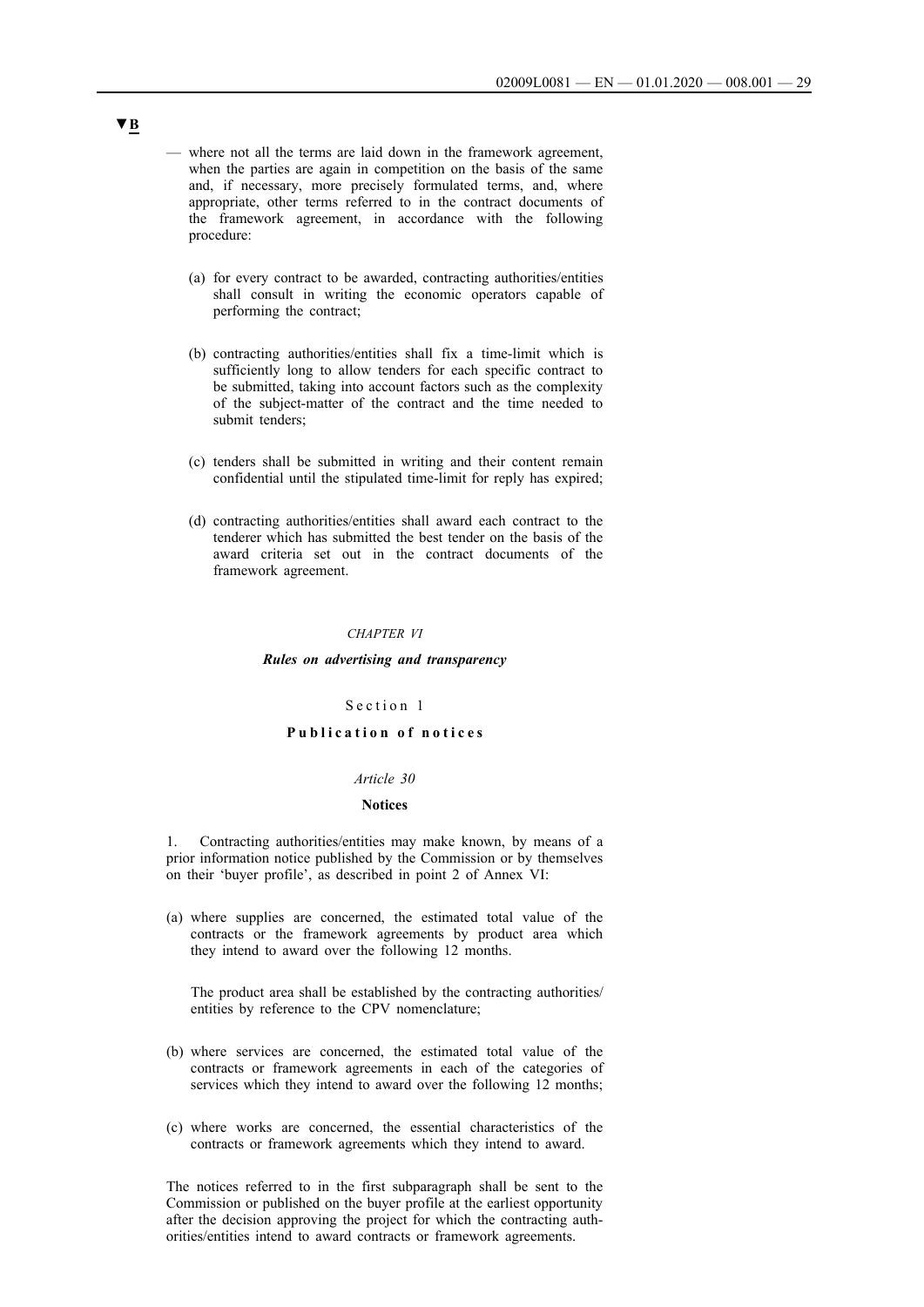<span id="page-29-0"></span>Contracting authorities/entities that publish a prior information notice on their buyer profiles shall send the Commission, electronically, a notice of publication of the prior information notice on a buyer profile, in accordance with the format and detailed procedures for sending notices set out in point 3 of Annex VI.

Publication of the notices referred to in the first subparagraph shall be compulsory only where the contracting authorities/entities take the option of shortening the time-limits for the receipt of tenders as laid down in Article 33(3).

This paragraph shall not apply to negotiated procedures without the prior publication of a contract notice.

2. Contracting authorities/entities which wish to award a contract or a framework agreement by restricted procedure, negotiated procedure with the publication of a contract notice or a competitive dialogue shall make known their intention by means of a contract notice.

3. Contracting authorities/entities which have awarded a contract or concluded a framework agreement shall send a notice of the results of the award procedure no later than 48 days after the award of the contract or the conclusion of the framework agreement.

In the case of framework agreements concluded in accordance with Article 29, the contracting authorities/entities shall not be bound to send a notice of the results of the award procedure for each contract based on that agreement.

Certain information on the contract award or the conclusion of the framework agreement may be withheld from publication where release of such information would impede law enforcement or otherwise be contrary to the public interest, in particular defence and/or security interests, would harm the legitimate commercial interests of economic operators, public or private, or might prejudice fair competition between them.

### *Article 31*

## **Non-mandatory publication**

Contracting authorities/entities may publish, in accordance with Article 32, notices concerning contracts which are not subject to the publication requirement laid down in this Directive.

### *Article 32*

#### **Form and manner of publication of notices**

1. Notices shall include the information referred to in Annex IV and, where appropriate, any other information deemed useful by the contracting authority/entity in the format of the standard forms adopted by the Commission in accordance with the advisory procedure referred to in Article 67(2).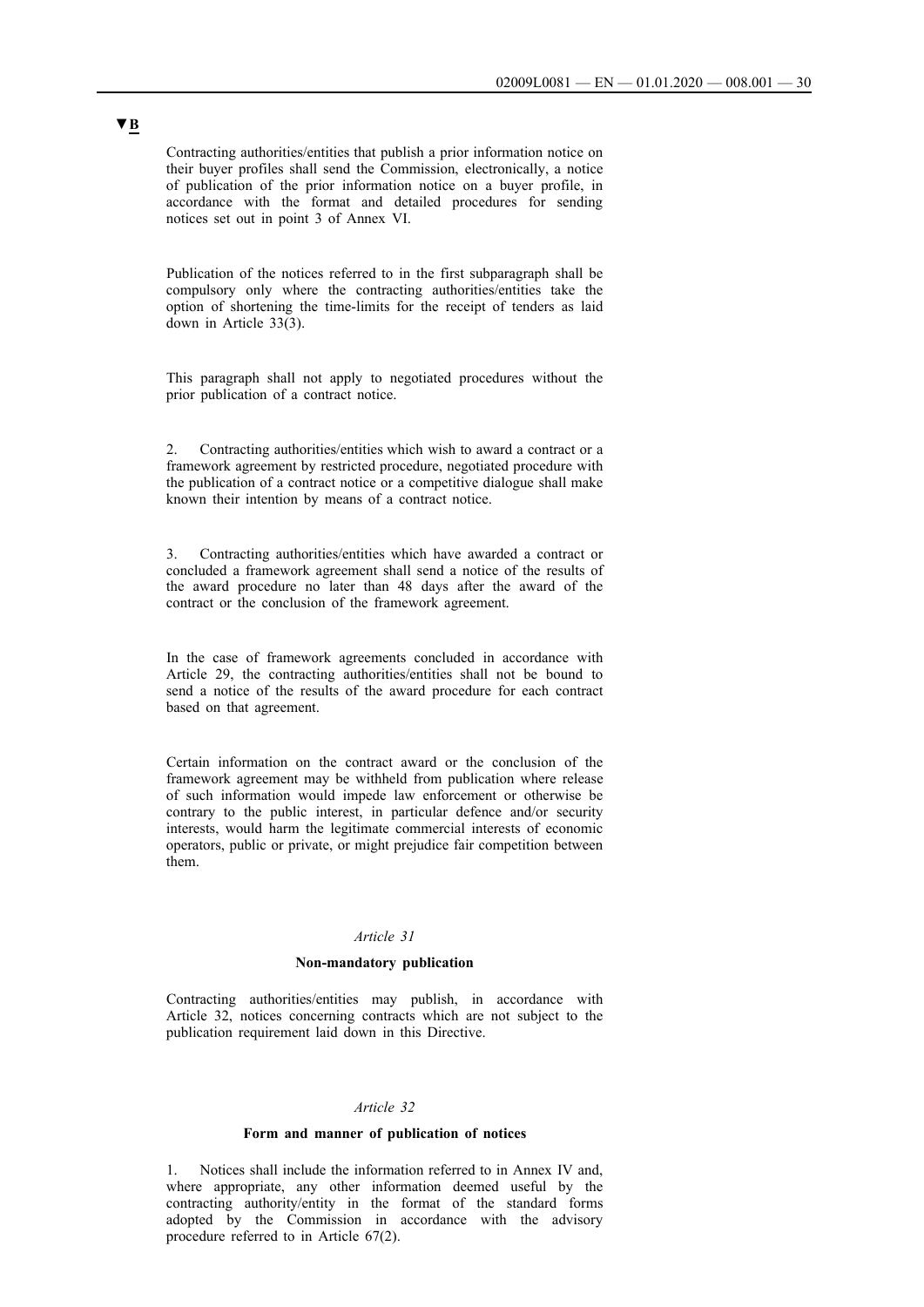2. Notices sent by contracting authorities/entities to the Commission shall be sent either by electronic means in accordance with the format and procedures for transmission set out in point 3 of Annex VI, or by other means. In the event of recourse to the accelerated procedure set out in Article 33(7), notices must be sent either by fax or by electronic means, in accordance with the format and procedures for transmission set out in point 3 of Annex VI.

Notices shall be published in accordance with the technical characteristics for publication set out in point 1(a) and (b) of Annex VI.

3. Notices drawn up and transmitted by electronic means in accordance with the format and procedures for transmission set out in point 3 of Annex VI shall be published no later than five days after they are sent.

Notices which are not transmitted by electronic means in accordance with the format and procedures for transmission set out in point 3 of Annex VI shall be published no later than 12 days after they are sent, or, in the case of the accelerated procedure referred to in Article 33(7), no later than five days after they are sent.

Contract notices shall be published in full in an official language of the Community, as chosen by the contracting authority/entity, this original language version constituting the sole authentic text. A summary of the important elements of each notice shall be published in the other official languages.

The costs of publication of such notices by the Commission shall be borne by the Community.

5. Notices and their contents may not be published at national level or on a buyer profile before the date on which they are sent to the Commission.

Notices published at national level shall not contain information other than that contained in the notices sent to the Commission or published on a buyer profile in accordance with the first subparagraph of Article 30(1), but shall mention the date of dispatch of the notice to the Commission or its publication on a buyer profile.

Prior information notices may not be published on a buyer profile before the dispatch to the Commission of the notice of their publication in that form; they shall mention the date of that dispatch.

6. The content of notices not sent by electronic means in accordance with the format and procedures for transmission set out in point 3 of Annex VI shall be limited to approximately 650 words.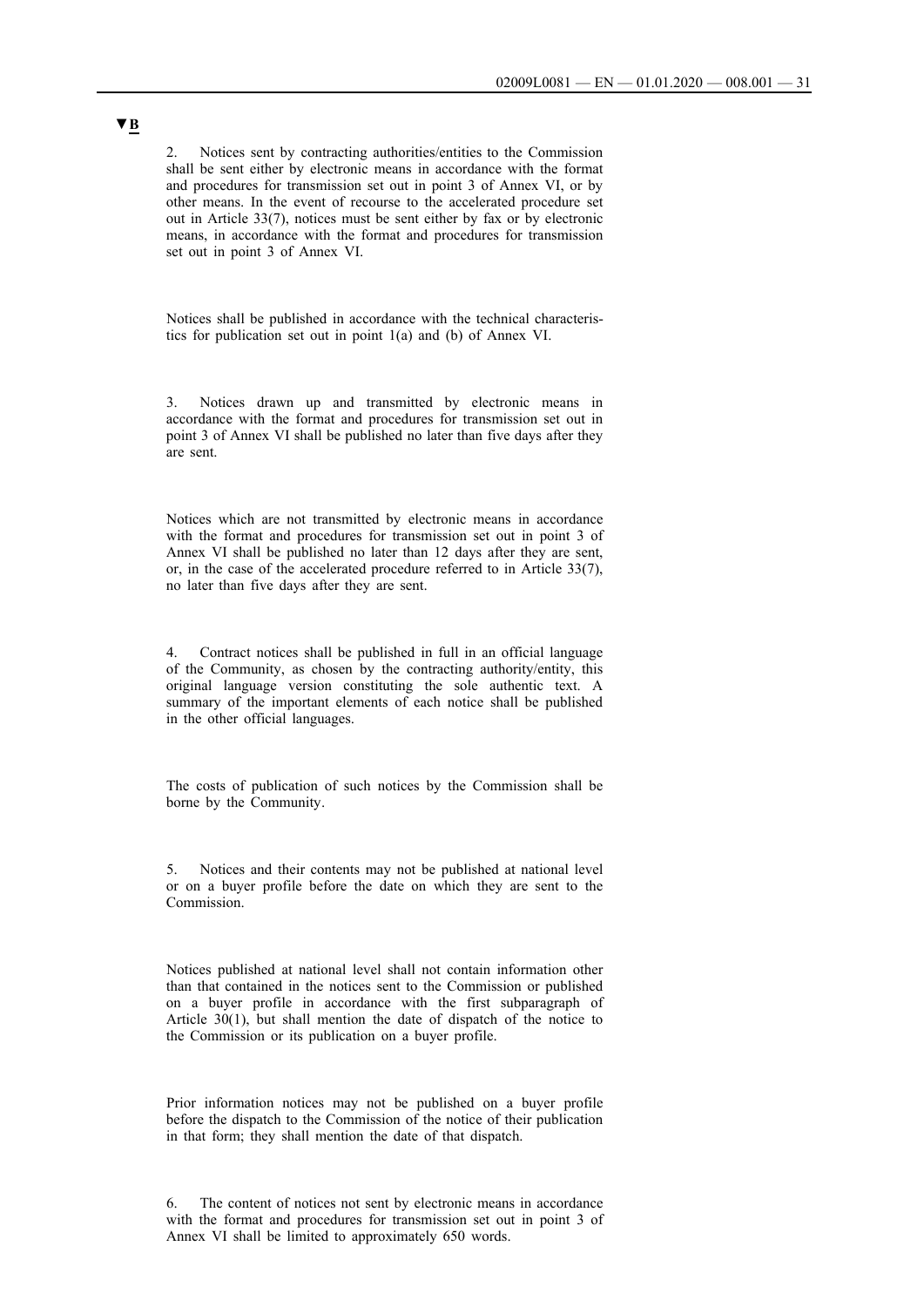<span id="page-31-0"></span>7. Contracting authorities/entities must be able to supply proof of the dates on which notices are dispatched.

8. The Commission shall give the contracting authority/entity confirmation of the publication of the information sent, mentioning the date of such publication. Such confirmation shall constitute proof of publication.

# Section 2

# **T i m e - l i m i t s**

### *Article 33*

## **Time-limits for receipt of requests to participate and for receipt of tenders**

1. When fixing the time-limits for receipt of requests to participate and tenders, contracting authorities/entities shall take particular account of the complexity of the contract and the time required for drawing up tenders, without prejudice to the minimum time-limits set by this Article.

2. In restricted procedures, negotiated procedures with the publication of a contract notice and use of a competitive dialogue, the minimum time-limit for receipt of requests to participate shall be 37 days from the date on which the contract notice is sent.

In the case of restricted procedures, the minimum time-limit for the receipt of tenders shall be 40 days from the date on which the invitation is sent.

3. When contracting authorities/entities have published a prior information notice, the minimum time-limit for the receipt of tenders under the second subparagraph of paragraph 2 may, as a general rule, be shortened to 36 days, but under no circumstances to less than 22 days.

The time-limit shall run from the date on which the invitation to tender was sent.

The shortened time-limits referred to in the first subparagraph shall be permitted, provided that the prior information notice has included all the information required for the contract notice set out in Annex IV, insofar as that information is available at the time the notice is published and that the prior information notice was sent for publication between 52 days and 12 months before the date on which the contract notice was sent.

4. Where notices are drawn up and transmitted by electronic means in accordance with the format and procedure for sending notices set out in point 3 of Annex VI, the time-limit for the receipt of the requests to participate referred to in the first subparagraph of paragraph 2 may be shortened by seven days.

5. The time-limits for receipt of tenders referred to in the second subparagraph of paragraph 2 may be reduced by five days where the contracting authority/entity offers unrestricted and full direct access by electronic means to the contract documents and any supporting documents from the date of publication of the notice in accordance with Annex VI, specifying in the text of the notice the Internet address at which this documentation is accessible.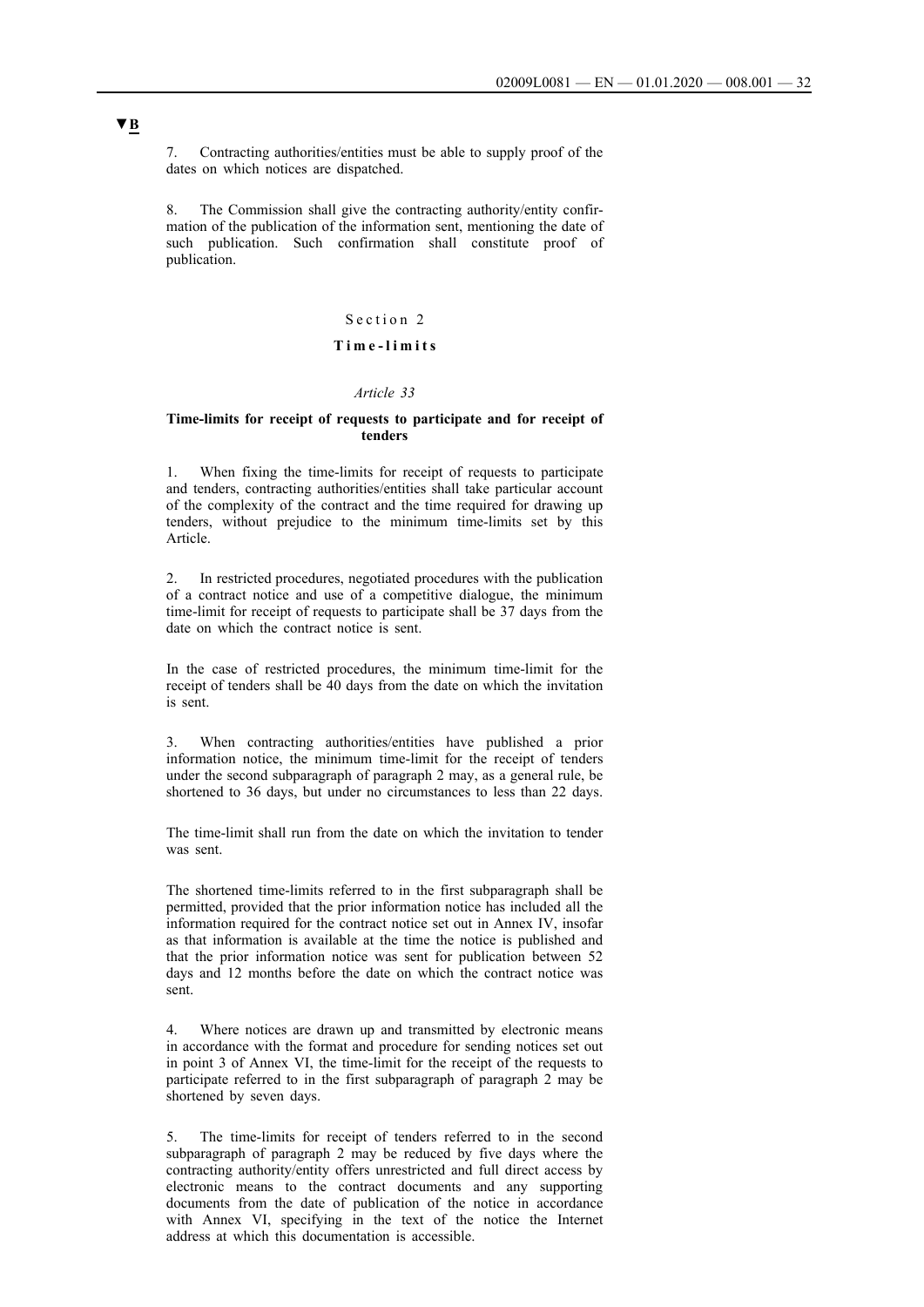<span id="page-32-0"></span>This reduction may be added to that referred to in paragraph 4.

6. If, for whatever reasons, the contract documents and supporting documents or additional information, although requested in good time, are not supplied within the time-limits set out in Article 34, or where tenders can be made only after a visit to the site or after on-the-spot inspection of the documents supporting the contract documents, the time-limits for the receipt of tenders shall be extended so that all economic operators concerned may be aware of all the information needed to produce tenders.

7. In the case of restricted procedures and negotiated procedures with publication of a contract notice, where urgency renders impracticable the minimum time-limits laid down in this Article, contracting authorities/entities may fix:

- a time-limit for receipt of requests to participate which may not be less than 15 days from the date on which the contract notice is dispatched, or less than 10 days if the notice was sent by electronic means, in accordance with the format and procedure for sending notices set out in point 3 of Annex VI; and
- in the case of restricted procedures, a time-limit for receipt of tenders which shall not be less than 10 days from the date of the invitation to tender,

# Section 3

# Information content and means of transmission

#### *Article 34*

### **Invitations to tender, negotiate or participate in a dialogue**

1. In restricted procedures, negotiated procedures with the publication of a contract notice and competitive dialogues, the contracting authorities/entities shall simultaneously and in writing invite the selected candidates to submit their tenders or to negotiate, or, in the case of a competitive dialogue, to take part in the dialogue.

- 2. The invitation to the candidates shall include either:
- a copy of the contract documents or of the descriptive document and any supporting documents, or,
- a reference to accessing the documents referred to in the first indent when they are made directly available by electronic means in accordance with Article 33(5),

3. Where the contract documents, the descriptive document and/or any supporting documents are held by an entity other than the contracting authority/entity responsible for the award procedure, the invitation shall state the address from which that documentation may be requested and, if appropriate, the closing date for requesting such documents, the sum payable for obtaining them and any payment procedures. The competent department shall send that documentation to the economic operator without delay upon receipt of a request.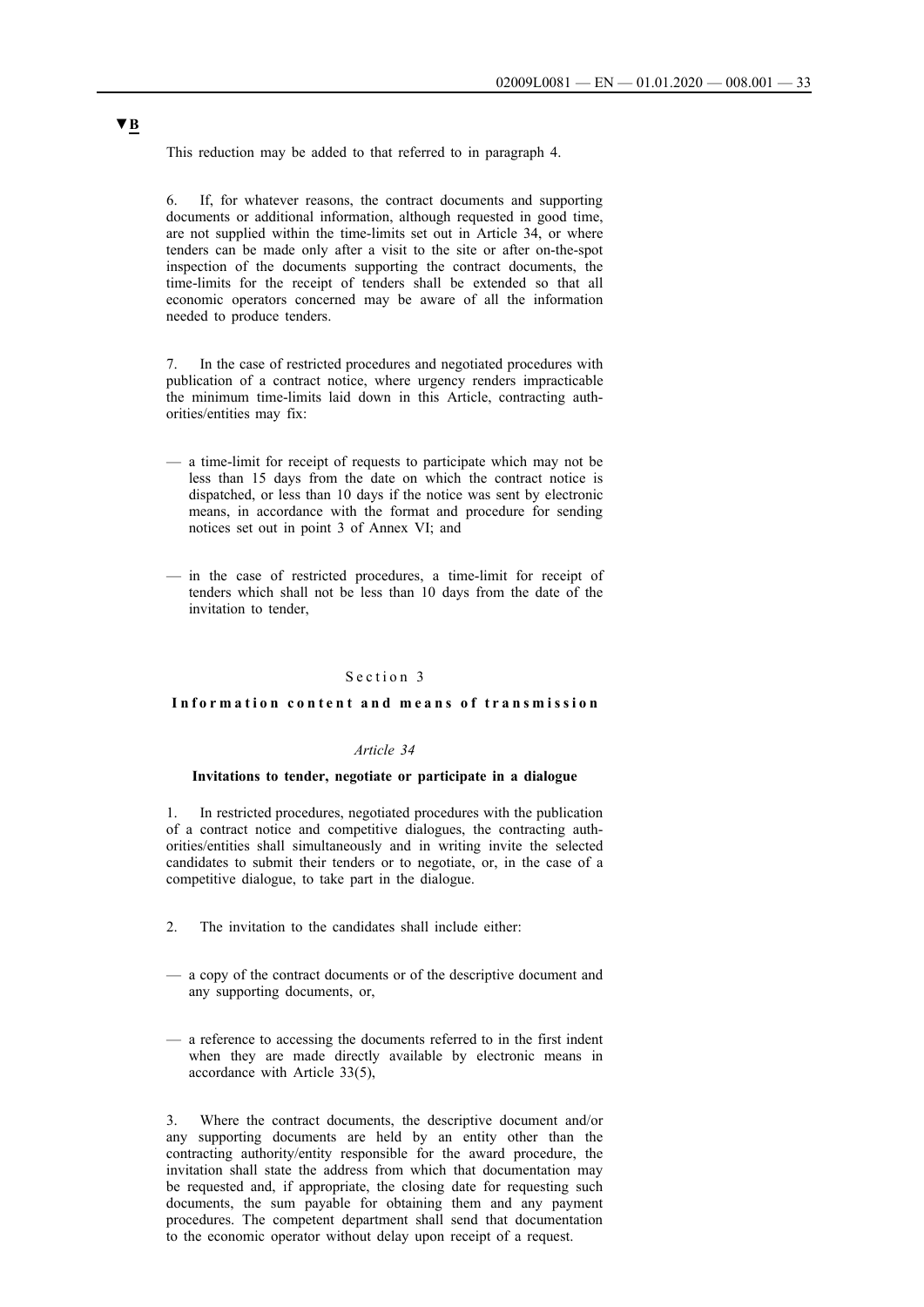<span id="page-33-0"></span>4. The additional information on the contract documents, the descriptive document and/or the supporting documents shall be sent by the contracting authority/entity or the competent department not less than six days before the deadline fixed for the receipt of tenders, provided that it is requested in good time. In the event of a restricted or an accelerated procedure, that period shall be four days.

5. In addition to the particulars provided for in paragraphs 2, 3 and 4, the invitation shall contain at least:

- (a) a reference to the contract notice published;
- (b) the deadline for receipt of tenders, the address to which the tenders must be sent and the language or languages in which the tenders must be drawn up. In the case of a competitive dialogue, this information shall not be contained in the invitation to take part in the dialogue, but in the invitation to submit a tender;
- (c) in the case of a competitive dialogue, the date and the address set for the start of the consultation stage and the language or languages used;
- (d) an indication of any documents to be annexed, either to support the verifiable statements provided by the candidate in accordance with Article 38, or to supplement the information provided for in that Article under the same conditions as those laid down in Articles 41 and 42;
- (e) the relative weighting of criteria for the award of the contract or, where appropriate, the descending order of importance of the criteria used to define the economically most advantageous tender, if they are not given in the contract notice, the contract documents or the descriptive document.

## *Article 35*

### **Information for candidates and tenderers**

1. The contracting authorities/entities shall, at the earliest opportunity, inform candidates and tenderers of decisions reached concerning the award of a contract or the conclusion of a framework agreement, including the grounds for any decision not to award a contract or conclude a framework agreement for which there has been competitive tendering or to recommence the procedure; that information shall be given in writing upon request to the contracting authorities/entities.

2. At the request of the party concerned, the contracting authority/ entity shall, subject to paragraph 3, at the earliest opportunity and at the latest within 15 days of receipt of the written request for information, inform the parties as follows:

(a) any unsuccessful candidate of the reasons for the rejection of the application;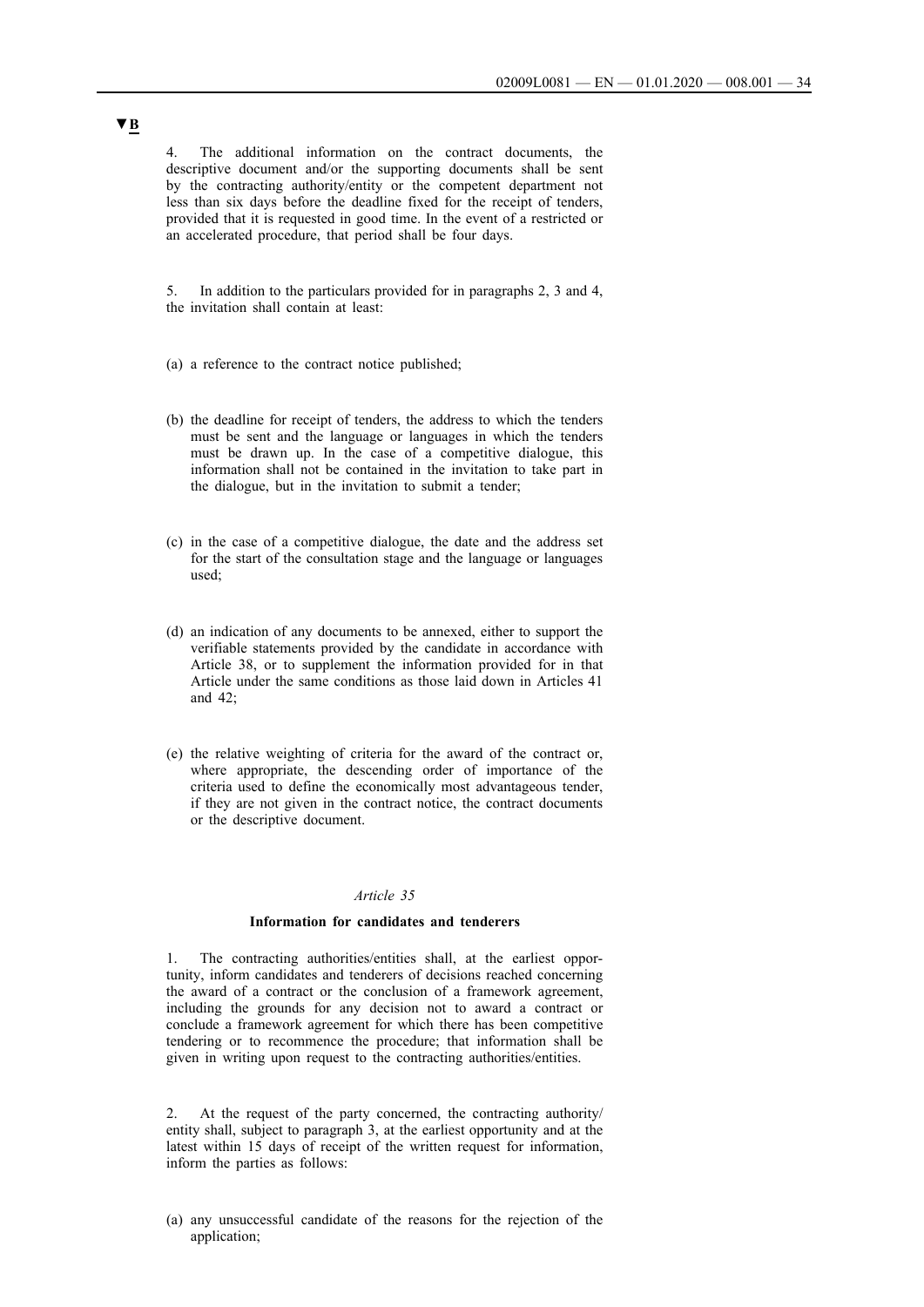- <span id="page-34-0"></span>(b) any unsuccessful tenderer of the reasons for the rejection of the tender, including, in particular, for the cases referred to in Article 18(4) and (5) the reasons for its decision of non-equivalence or its decision that the works, supplies or services do not meet the performance or functional requirements, and in the cases referred to in Articles 22 and 23, the reasons for its decision of non-conformity with the requirements of security of information and security of supply;
- (c) any tenderer which has made an admissible tender that has been rejected, of the characteristics and relative advantages of the tender selected, as well as the name of the successful tenderer or the parties to the framework agreement.

3. Contracting authorities/entities may decide to withhold certain information on the contract award or the conclusion of the framework agreements referred to in paragraph 1 where release of such information would impede law enforcement or otherwise be contrary to the public interest, in particular defence and/or security interests, would prejudice the legitimate commercial interests of economic operators, whether public or private, or might prejudice fair competition between them.

# Section 4

## **C o m m u n i c a t i o n**

## *Article 36*

### **Rules applying to communication**

1. All communication and information exchange referred to in this Title may be made by post, fax, electronic means in accordance with paragraphs 4 and 5, telephone in the cases and circumstances referred to in paragraph 6, or a combination of those means, according to the choice of the contracting authority/entity.

2. The means of communication chosen must be generally available and thus not restrict the access of economic operators to the tendering procedure.

3. Communication and the exchange and storage of information shall be carried out in such a way as to ensure that the integrity of data and the confidentiality of requests to participate and tenders are preserved, and that the contracting authorities/entities examine the content of requests to participate and tenders only after the time-limit set for submitting them has expired.

4. The tools to be used for communicating by electronic means, as well as their technical characteristics, must be non-discriminatory, generally available and compatible with information and communication technology products in general use.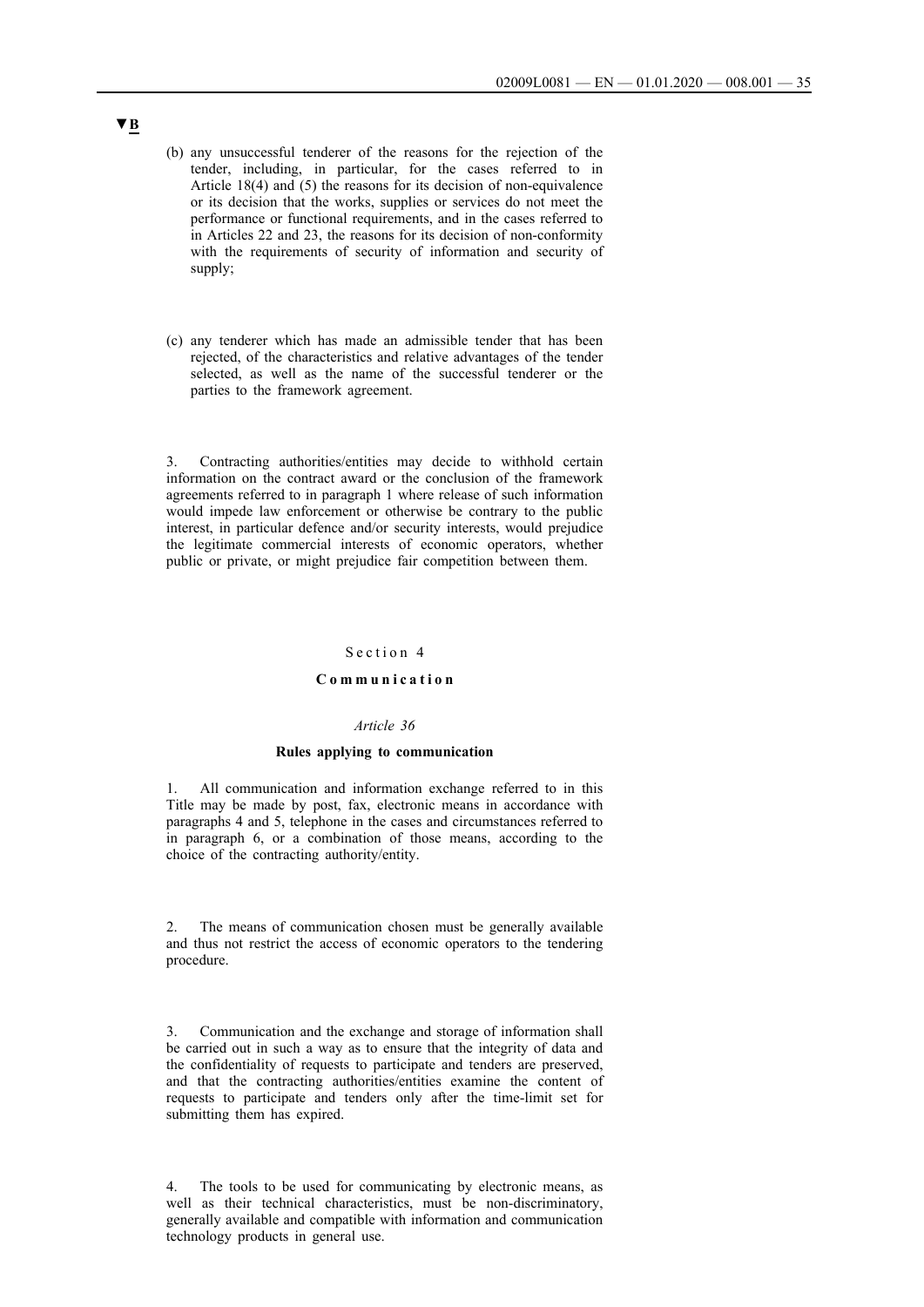<span id="page-35-0"></span>5. The following rules shall apply to devices for the electronic transmission and receipt of tenders and devices for the electronic receipt of requests to participate:

- (a) information regarding the specifications necessary for the electronic submission of tenders and requests to participate, including encryption, shall be available to interested parties. Moreover, devices for the electronic receipt of tenders and requests to participate shall conform to the requirements of Annex VIII;
- (b) Member States may, in compliance with Article 5 of Directive 1999/93/EC, require electronic tenders to be accompanied by an advanced electronic signature, in conformity with paragraph 1 thereof;
- (c) Member States may introduce or maintain voluntary arrangements for accreditation intended to improve the level of the certification service provided for such devices;
- (d) candidates shall undertake to submit, before expiry of the time-limit laid down for submission of tenders or requests to participate, the documents, certificates and declarations referred to in Articles 39 to 44 and Article 46, if they do not exist in electronic format.

6. The following rules shall apply to the transmission of requests to participate:

- (a) requests to participate in procedures for the award of contracts may be made in writing or by telephone;
- (b) where requests to participate are made by telephone, a written confirmation must be sent before expiry of the time-limit set for their receipt;
- (c) contracting authorities/entities may require that requests for participation made by fax must be confirmed by post or electronic means where this is necessary for the purposes of legal proof. Any such requirement, together with the time-limit by which it must be met, must be stated by the contracting authority/entity in the contract notice.

# Section 5

# **R e p o r t s**

### *Article 37*

### **Content of reports**

1. For every contract and framework agreement, the contracting authorities/entities shall draw up a written report to confirm that the selection procedure was undertaken in a transparent and non-discriminatory manner, which shall include at least the following:

- (a) the name and address of the contracting authority/entity and the subject and value of the contract or framework agreement;
- (b) the award procedure chosen;
- (c) in the case of a competitive dialogue, the circumstances justifying the use of this procedure;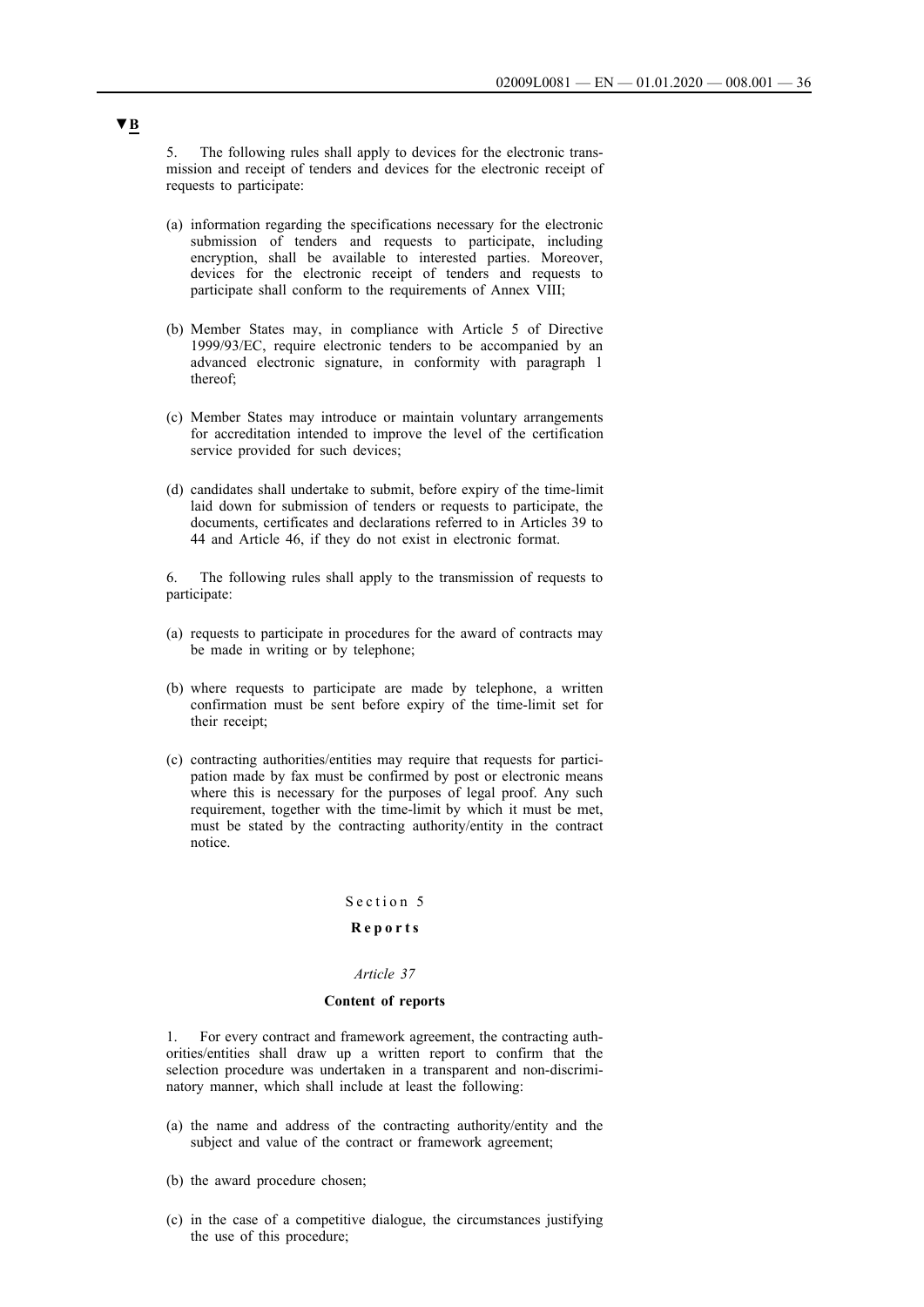- (d) in the case of a negotiated procedure without prior publication of a contract notice, the circumstances referred to in Article 28 which justify the use of this procedure; if appropriate, justification for exceeding the time-limits laid down in the second subparagraph of Article 28(3)(a) and the third subparagraph of Article  $28(4)(b)$ and for exceeding the 50 % limit laid down in the second subparagraph of Article 28(4)(a);
- (e) if appropriate, the reasons for the framework agreement lasting more than seven years;
- (f) the name of the candidates chosen and the reason for this choice;
- (g) the name of the candidates excluded and the reasons for their rejection;
- (h) the reasons for the rejection of tenders;
- (i) the name of the successful tenderer and the reasons why its tender was selected, and, if known, the share of the contract or framework agreement which the successful tenderer intends, or will be required, to subcontract to third parties;
- (j) if necessary, the reasons why the contracting authority/entity decided not to award a contract or framework agreement.

2. Contracting authorities/entities shall take appropriate steps to document the progress of award procedures conducted by electronic means.

3. The report, or the main features of it, shall be communicated to the Commission, if it so requests.

### *CHAPTER VII*

### *Conduct of the procedure*

### Section 1

### **G e n e r a l p r o v i s i o n s**

#### *Article 38*

### **Verification of the suitability and choice of participants and award of contracts**

1. Contracts shall be awarded on the basis of the criteria laid down in Articles 47 and 49, taking into account Article 19, after the suitability of the economic operators not excluded under Articles 39 or 40 has been checked by contracting authorities/entities in accordance with the criteria of economic and financial standing, of professional and technical knowledge or ability referred to in Articles 41 to 46 and, where appropriate, with the non-discriminatory rules and criteria referred to in paragraph 3.

2. Contracting authorities/entities may require candidates to meet minimum capacity levels in accordance with Articles 41 and 42.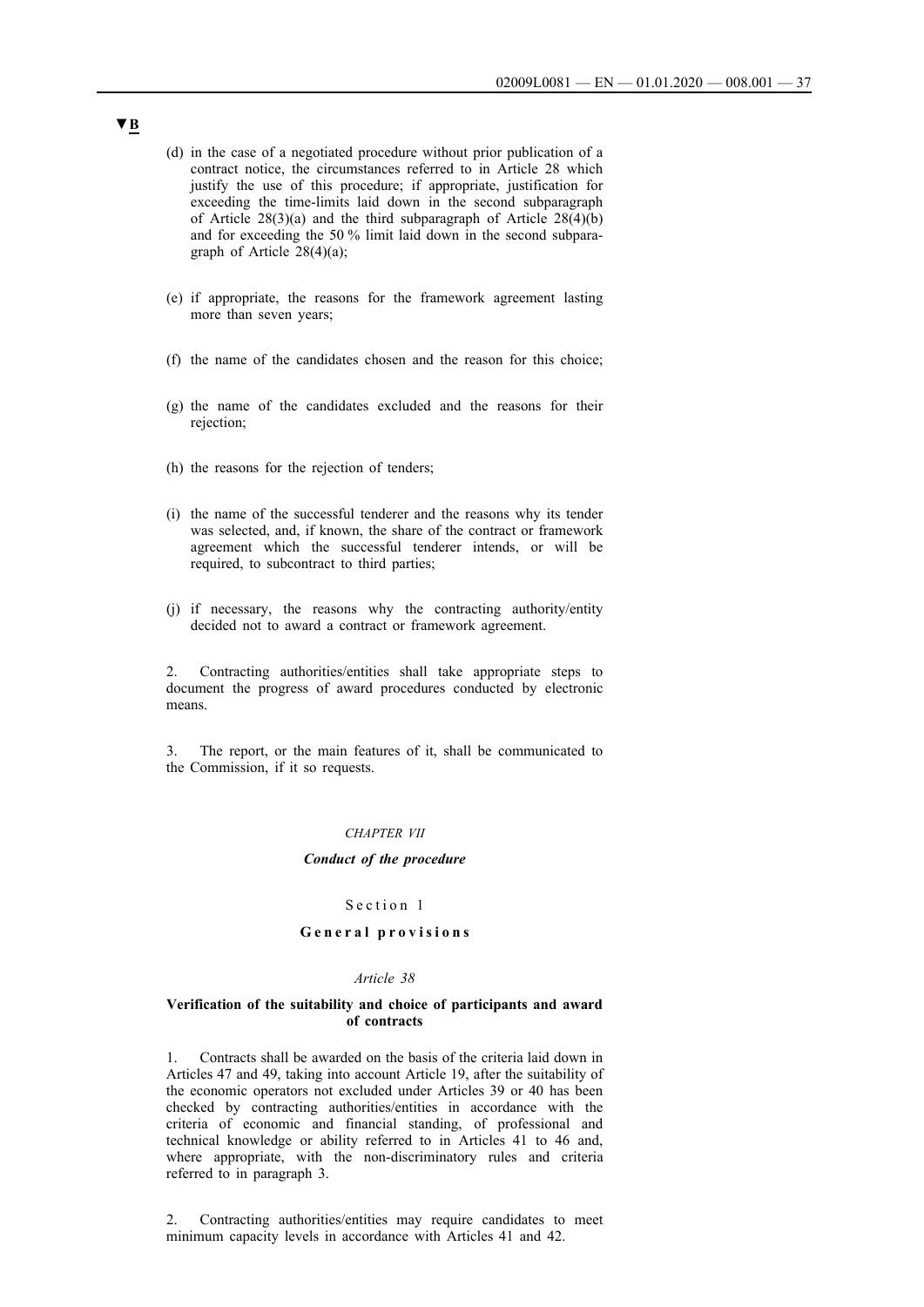The extent of the information referred to in Articles 41 and 42 and the minimum levels of ability required for a specific contract must be related and proportionate to the subject-matter of the contract.

These minimum levels shall be indicated in the contract notice.

3. In restricted procedures, negotiated procedures with publication of a contract notice and competitive dialogues, contracting authorities/entities may limit the number of suitable candidates they will invite to tender or with which they will conduct a dialogue. In this case:

- the contracting authorities/entities shall indicate in the contract notice the objective and non-discriminatory criteria or rules they intend to apply, the minimum number of candidates they intend to invite and, where appropriate, the maximum number. The minimum number of candidates they intend to invite may not be less than three;
- subsequently, the contracting authorities/entities shall invite a number of candidates at least equal to the minimum number set in advance, provided a sufficient number of suitable candidates is available,

Where the number of candidates meeting the selection criteria and the minimum levels of ability is below the minimum number, the contracting authority/entity may continue the procedure by inviting the candidate or candidates with the required capabilities.

If the contracting authority/entity considers that the number of suitable candidates is too low to ensure genuine competition, it may suspend the procedure and republish the initial contract notice in accordance with Article 30(2) and Article 32, fixing a new deadline for the submission of requests to participate. In this case, the candidates selected upon the first publication and those selected upon the second shall be invited in accordance with Article 34. This option shall be without prejudice to the ability of the contracting authority/entity to cancel the ongoing procurement procedure and launch a new procedure.

In the context of an award procedure, the contracting authority/ entity may not include economic operators other than those which made a request to participate, or candidates without the requisite capabilities.

Where the contracting authorities/entities exercise the option of reducing the number of solutions to be discussed or of tenders to be negotiated, as provided for in Article 26(3) and Article 27(4), they shall do so by applying the award criteria stated in the contract notice or the contract documents. In the final stage, the number arrived at shall make for genuine competition insofar as there are enough solutions or suitable candidates.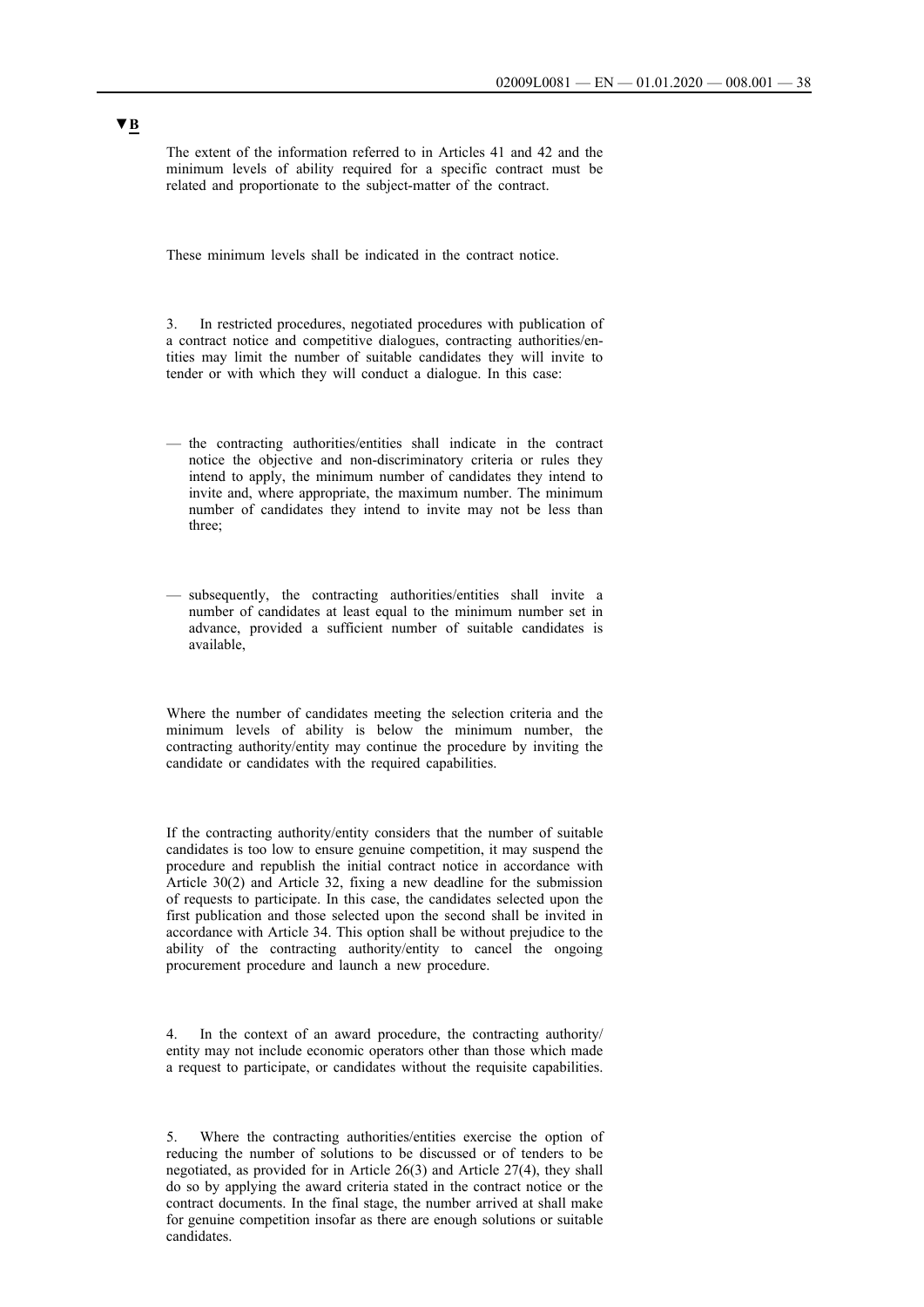### Section 2

### **Criteria for qualitative selection**

#### *Article 39*

### **Personal situation of the candidate or tenderer**

1. Any candidate or tenderer which has been the subject of a conviction by final judgment of which the contracting authority/entity is aware, for one or more of the reasons listed below, shall be excluded from participation in a contract:

- (a) participation in a criminal organisation, as defined in Article 2(1) of Joint Action 98/733/JHA (1);
- (b) corruption, as defined in Article 3 of the Act of 26 May 1997 (2) and Article 2(1) of Framework Decision 2003/568/JHA  $(3)$ ;
- (c) fraud within the meaning of Article 1 of the Convention relating to the protection of the financial interests of the European Communities  $(4)$ :
- (d) terrorist offences or offences linked to terrorist activities, as defined in Articles 1 and 3 of Framework Decision 2002/475/JHA (5) respectively, or inciting, aiding or abetting or attempting to commit an offence, as referred to in Article 4 of that Framework Decision;
- (e) money laundering and terrorist financing, as defined in Article 1 of Directive 2005/60/EC (<sup>6</sup>).

Member States shall specify, in accordance with their national law and having regard to Community law, the implementing conditions for this paragraph.

They may provide for a derogation from the requirement referred to in the first subparagraph for overriding requirements in the general interest.

For the purposes of this paragraph, the contracting authorities/entities shall, where appropriate, ask candidates or tenderers to supply the documents referred to in paragraph 3 and may, where they have doubts concerning the personal situation of such candidates or tenderers, also apply to the competent authorities to obtain any information they consider necessary on the personal situation of the candidates or tenderers concerned. Where the information concerns a candidate or tenderer established in a State other than that of the contracting authority/entity, the contracting authority/entity may seek the cooperation of the competent authorities. Having regard for the national laws of the Member State where the candidates or tenderers are established, such requests shall relate to legal and/or natural persons, including, if appropriate, company directors and any person having powers of representation, decision or control in respect of the candidate or tenderer.

<sup>(1)</sup> Joint Action 98/733/JHA of 21 December 1998 adopted by the Council on the basis of Article K.3 of the Treaty on European Union, on making it a criminal offence to participate in a criminal organisation in the Member States of the European Union (OJ L 351, 29.12.1998, p. 1).

<sup>(2)</sup> Council Act of 26 May 1997 drawing up, on the basis of Article K.3 (2) (c) of the Treaty on European Union, the Convention on the fight against corruption involving officials of the European Communities or officials of Member States of the European Union (OJ C 195, 25.6.1997, p. 1).

<sup>(3)</sup> Council Framework Decision 2003/568/JHA of 22 July 2003 on combating corruption in the private sector (OJ L 192, 31.7.2003, p. 54).

<sup>(4)</sup> OJ C 316, 27.11.1995, p. 49.

 $(5)$  Council Framework Decision 2002/475/JHA of 13 June 2002 on combating terrorism (OJ L 164, 22.6.2002, p. 3).

<sup>(6)</sup> Directive 2005/60/EC of the European Parliament and of the Council of 26 October 2005 on the prevention of the use of the financial system for the purpose of money laundering and terrorist financing (OJ L 309, 25.11.2005, p. 15).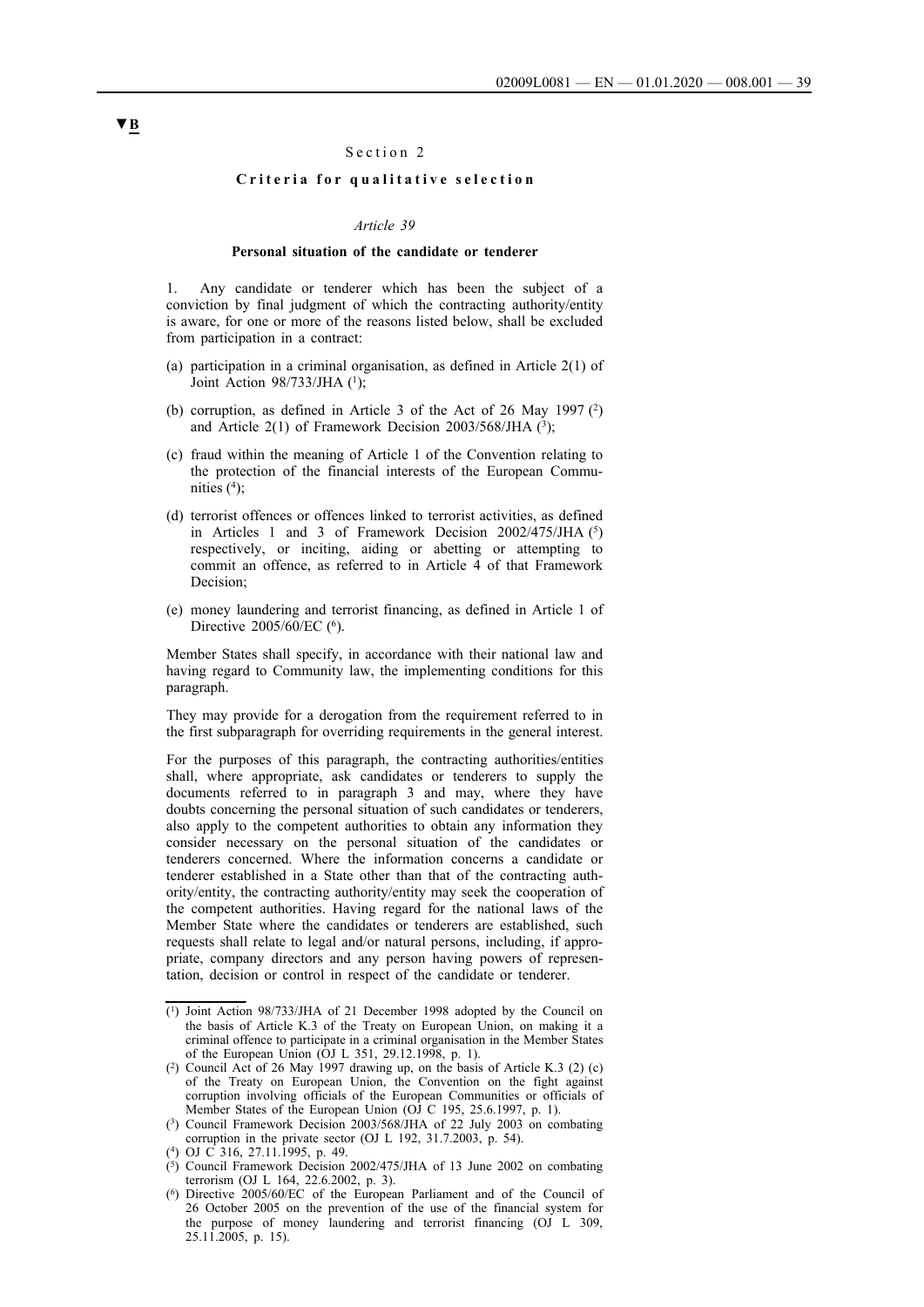2. Any economic operator may be excluded from participation in a contract where that economic operator:

- (a) is bankrupt or is being wound up, where its affairs are being administered by a court, where it has entered into an arrangement with creditors, where it has suspended business activities or is in any analogous situation arising from a similar procedure under national laws and regulations;
- (b) is the subject of proceedings for a declaration of bankruptcy, for an order for compulsory winding up or administration by a court or of an arrangement with creditors or of any other similar proceedings under national laws and regulations;
- (c) has been convicted by a judgment which has the force of *res judicata* in accordance with the legal provisions of the country of any offence concerning its professional conduct, such as, for example, infringement of existing legislation on the export of defence and/or security equipment;
- (d) has been guilty of grave professional misconduct proven by any means which the contracting authority/entity can supply, such as a breach of obligations regarding security of information or security of supply during a previous contract;
- (e) has been found, on the basis of any means of evidence, including protected data sources, not to possess the reliability necessary to exclude risks to the security of the Member State;
- (f) has not fulfilled obligations relating to the payment of social security contributions in accordance with the legal provisions of the country in which it is established or with those of the country of the contracting authority/entity;
- (g) has not fulfilled obligations relating to the payment of taxes in accordance with the legal provisions of the country in which it is established or with those of the country of the contracting authority/ entity;
- (h) is guilty of serious misrepresentation in supplying the information required under this Section, or has not supplied such information.

Member States shall specify, in accordance with their national law and having regard for Community law, the implementing conditions for this paragraph.

3. Contracting authorities/entities shall accept the following as sufficient evidence that none of the cases specified in paragraph 1 or paragraph  $2(a)$ , (b), (c), (f) or (g) applies to the economic operator:

- (a) as regards paragraph 1 and paragraph 2(a), (b) and (c), the production of an extract from the 'judicial record' or, failing that, of an equivalent document issued by a competent judicial or administrative authority in the country of origin or provenance, showing that these requirements have been met;
- (b) as regards paragraph 2(f) and (g), a certificate issued by the competent authority in the Member State concerned.

Where the country in question does not issue such documents or certificates, or where these do not cover all the cases specified in paragraph 1 and paragraph  $2(a)$ , (b) and (c), they may be replaced by a declaration on oath or, in Member States where there is no provision for declarations on oath, by a solemn declaration made by the person concerned before a competent judicial or administrative authority, a notary or a competent professional or trade body, in the country of origin or provenance.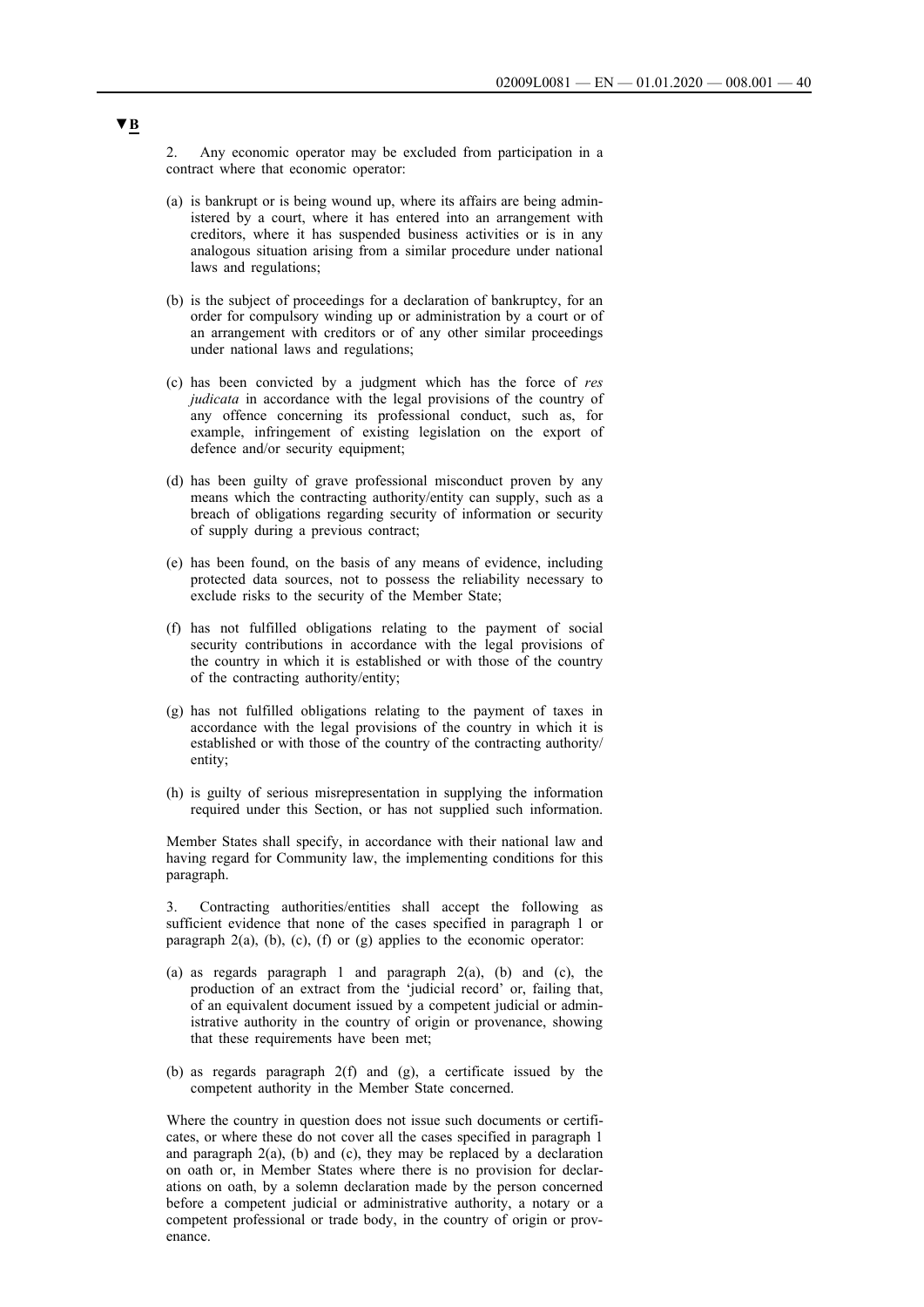4. Member States shall designate the authorities and bodies competent to issue the documents, certificates and declarations referred to in paragraph 3, and shall inform the Commission thereof. Such notification shall be without prejudice to data protection law.

### *Article 40*

#### **Suitability to pursue the professional activity**

Where a candidate is required to be enrolled on a professional or trade register in its Member State of origin or establishment in order to pursue its professional activity, it may be requested to prove its enrolment on such a register or to provide a declaration on oath or a certificate as described in Part A of Annex VII for works contracts, Part B of Annex VII for supply contracts and Part C of Annex VII for service contracts. The lists set out in Annex VII are indicative. Member States shall notify the Commission and the other Member States of any changes to their registers and of the means of evidence referred to in these lists.

In procedures for the award of service contracts, insofar as candidates have to possess a particular authorisation or be a member of a particular organisation in order to be able to perform the service concerned in their country of origin, the contracting authority/entity may require them to prove that they hold such authorisation or membership.

This Article shall be without prejudice to Community law on the freedom of establishment and the freedom to provide services.

#### *Article 41*

### **Economic and financial standing**

1. Proof of an economic operator's economic and financial standing may, as a general rule, be furnished by one or more of the following references:

- (a) appropriate statements from a bank or, where appropriate, evidence of professional risk indemnity insurance;
- (b) the presentation of balance sheets or extracts from balance sheets, where publication of the balance sheet is required under the law of the country in which the economic operator is established;
- (c) a statement of the undertaking's overall turnover and, where appropriate, of turnover in the area covered by the contract for a maximum of the last three financial years available, depending on the date on which the undertaking was set up or the economic operator started trading, insofar as information on such turnovers is available.

2. An economic operator may, where appropriate and for a particular contract, rely on the capacities of other entities, regardless of the legal nature of the links which it has with them. It must in that case prove to the contracting authority/entity that it will have at its disposal the resources necessary, for example, by producing an undertaking by those entities to that effect.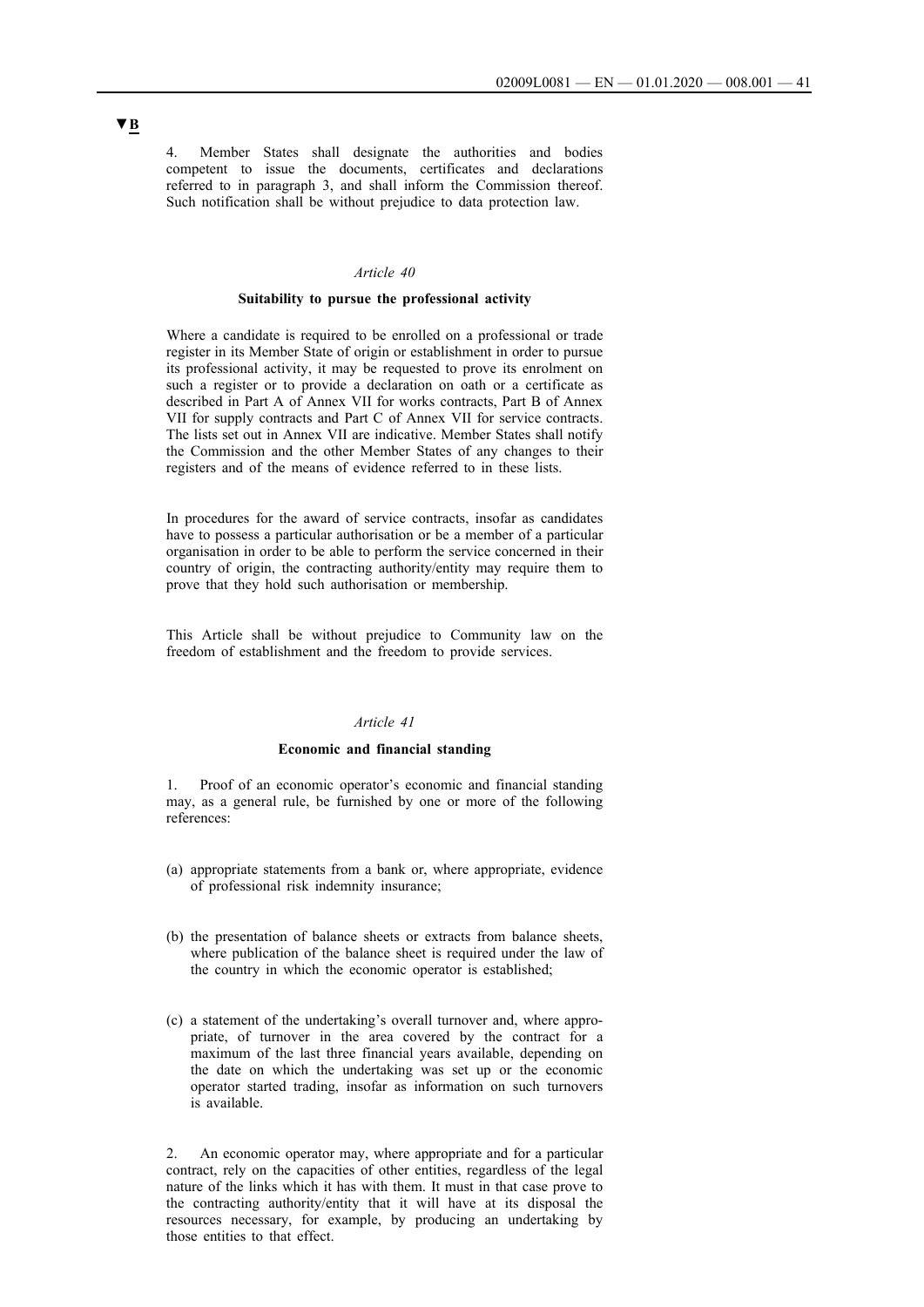3. Under the same conditions, a consortium of economic operators as referred to in Article 4 may rely on the capacities of participants in the consortium or of other entities.

4. Contracting authorities/entities shall specify in the contract notice which reference or references referred to in paragraph 1 they have chosen, and which other references must be provided.

5. If, for any valid reason, the economic operator is unable to provide the references requested by the contracting authority/entity, it may prove its economic and financial standing by any other document which the contracting authority/entity considers appropriate.

### *Article 42*

### **Technical and/or professional ability**

1. Evidence of economic operators' technical abilities may, as a general rule, be furnished by one or more of the following means, according to the nature, quantity or importance and use of the works, supplies or services:

- (a) (i) a list of the works carried out over the past five years, accompanied by certificates of satisfactory execution for the most important works. These certificates shall indicate the value, date and location of the works and shall specify whether they were carried out according to the rules of the trade and properly completed. Where appropriate, the competent authority shall submit these certificates to the contracting authority/entity directly;
	- (ii) a list of the principal deliveries effected or the main services provided, as a general rule, in the past five years, with the sums, dates and recipients, whether public or private, involved. Evidence of delivery and services provided shall be given:
		- where the recipient was a contracting authority/entity, in the form of certificates issued or countersigned by the competent authority,
		- where the recipient was a private purchaser, by the purchaser's certification or, failing this, simply by a declaration by the economic operator,
- (b) an indication of the technicians or technical bodies involved, whether or not they belong directly to the economic operator's undertaking, especially those responsible for quality control and, in the case of works contracts, those upon which the contractor can call in order to carry out the work;
- (c) a description of the technical facilities and measures used by the economic operator to ensure quality and the undertaking's study and research facilities, as well as internal rules regarding intellectual property;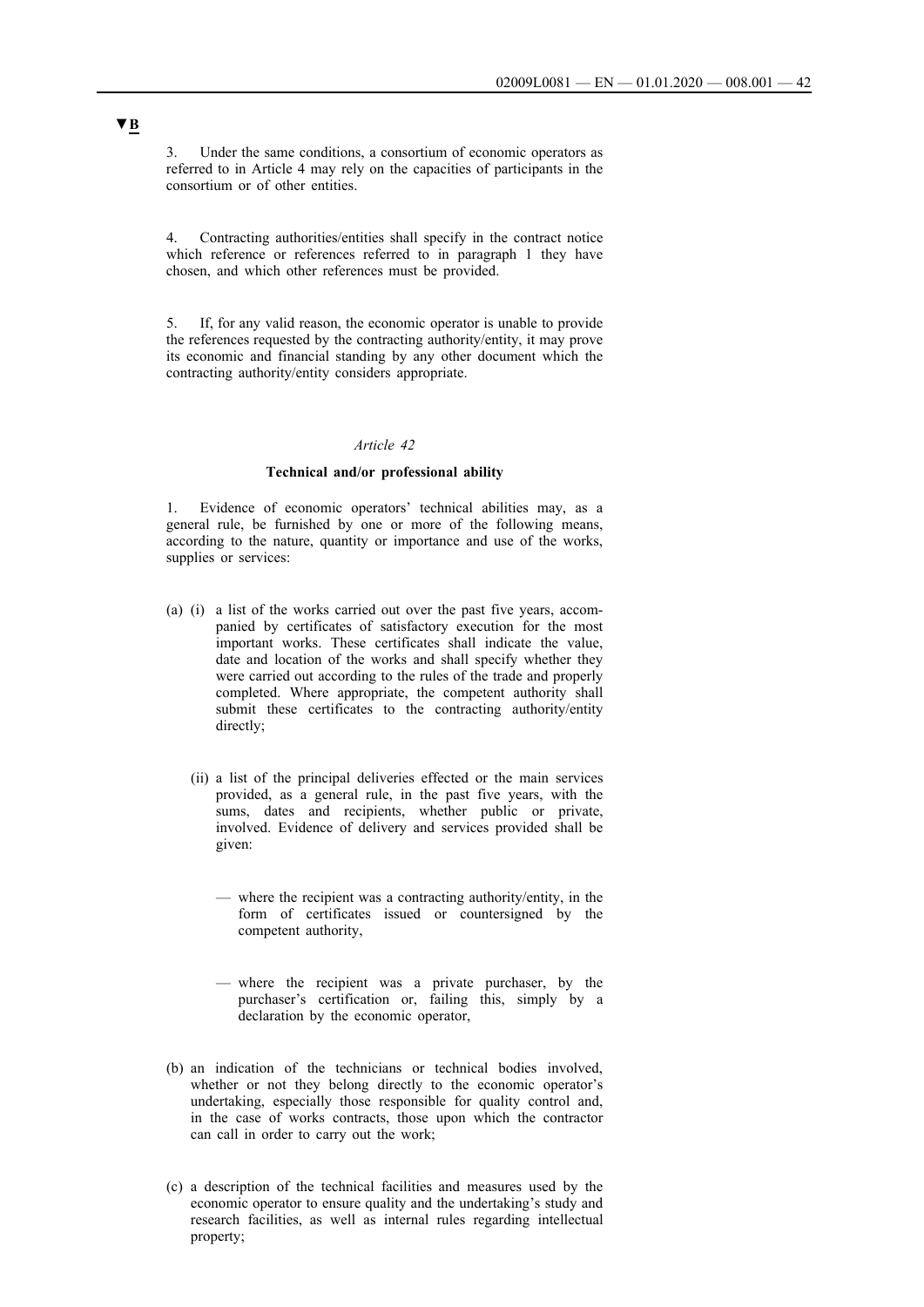- (d) a check carried out by the contracting authorities/entities or on their behalf by a competent official body of the country in which the economic operator is established, subject to that body's agreement, on the production capacities of the supplier or the technical capacity of the economic operator and, if necessary, on the means of study and research which are available to it and the quality control measures it will operate;
- (e) in the case of works contracts, service contracts or supply contracts also covering siting and installation operations or services, the educational and professional qualifications of the economic operator and/or those of the undertaking's managerial staff and, in particular, those of the person or persons responsible for providing the services or managing the work;
- (f) for works contracts and services contracts, and only in appropriate cases, an indication of the environmental management measures that the economic operator will be able to apply when performing the contract;
- (g) a statement of the average annual manpower of the service provider or contractor and the number of managerial staff for the last three years;
- (h) a description of the tools, material, technical equipment, staff numbers and know-how and/or sources of supply — with an indication of the geographical location when it is outside the territory of the Union — which the economic operator has at its disposal to perform the contract, cope with any additional needs required by the contracting authority/entity as a result of a crisis or carry out the maintenance, modernisation or adaptation of the supplies covered by the contract;
- (i) with regard to the products to be supplied, provision of:
	- (i) samples, descriptions and/or photographs, the authenticity of which must be certified if the contracting authority/entity so requests;
	- (ii) certificates drawn up by official quality control institutes or agencies of recognised competence attesting the conformity of products, clearly identified by references to specifications or standards;
- (j) in the case of contracts involving, entailing and/or containing classified information, evidence of the ability to process, store and transmit such information at the level of protection required by the contracting authority/entity.

In the absence of harmonisation at Community level of national security clearance systems, Member States may provide that this evidence has to comply with the relevant provisions of their respective national laws on security clearance. Member States shall recognise security clearances which they consider equivalent to those issued in accordance with their national law, notwithstanding the possibility to conduct and take into account further investigations of their own, if considered necessary.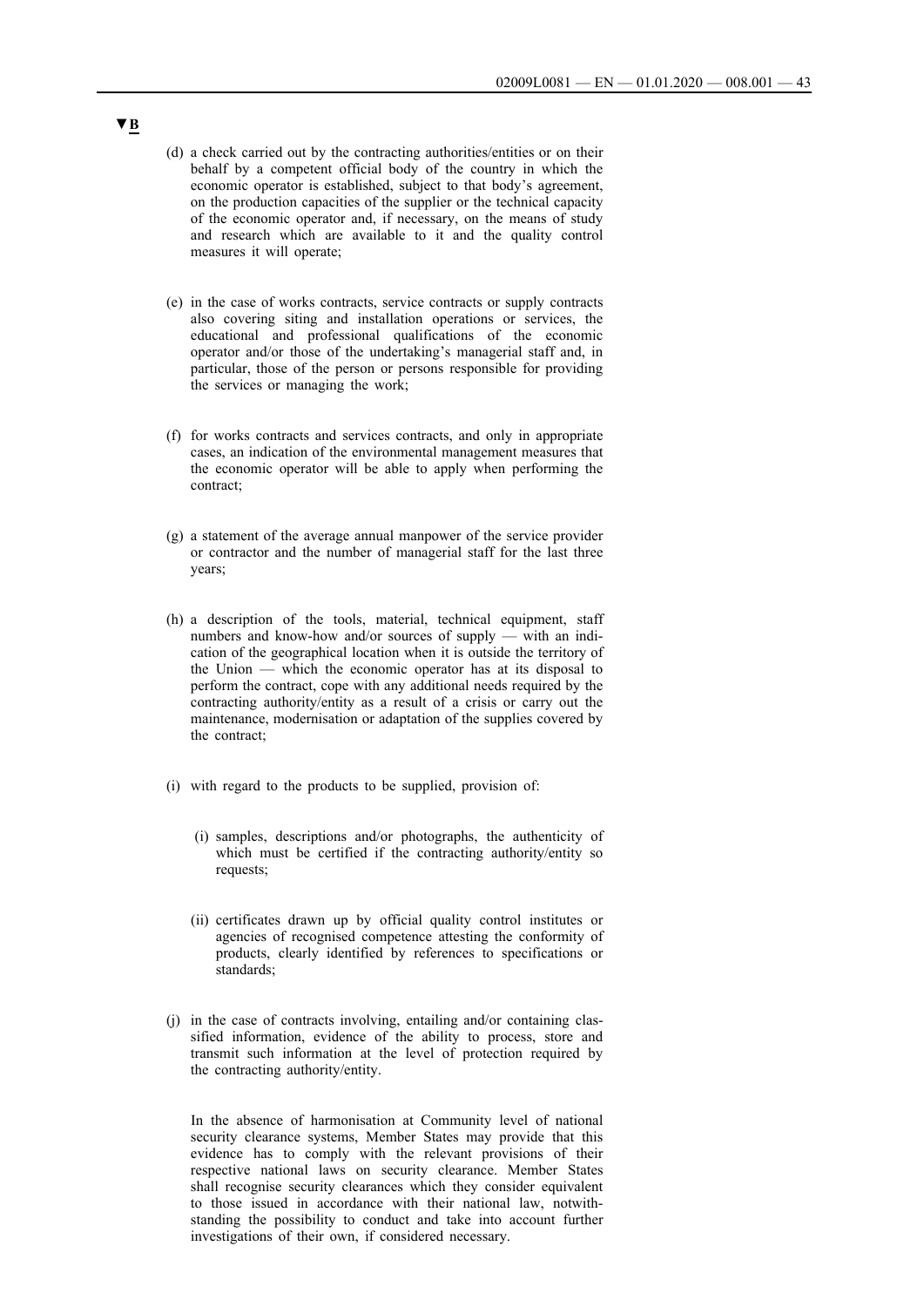The contracting authority/entity may, where appropriate, grant candidates which do not yet hold security clearance additional time to obtain such clearance. In this case, it shall indicate this possibility and the time-limit in the contract notice.

The contracting authority/entity may ask the national security authority of the candidate's Member State or the security authority designated by that Member State to check the conformity of the premises and facilities that may be used, the industrial and administrative procedures that will be followed, the methods for managing information and/or the situation of staff likely to be employed to carry out the contract.

2. An economic operator may, where appropriate and for a particular contract, rely on the capacities of other entities, regardless of the legal nature of the links which it has with them. It shall in that case prove to the contracting authority/entity that it will have at its disposal the resources necessary for the execution of the contract, for example by producing an undertaking by those entities to put the necessary resources at the disposal of the economic operator.

Under the same conditions, a group of economic operators as referred to in Article 5 may rely on the abilities of participants in the group or of other entities.

4. In procedures for awarding contracts having as their object supplies requiring siting or installation work, the provision of services and/or the execution of works, the ability of economic operators to provide the service or to execute the installation or the work may be evaluated in particular with regard to their skills, efficiency, experience and reliability.

The contracting authority/entity shall specify in the notice which of the references referred to in the first paragraph it has chosen and which other references must be provided.

6. If, for any valid reason, the economic operator is unable to provide the references requested by the contracting authority/entity, it may prove its technical and/or professional ability by any other document which the contracting authority/entity considers appropriate.

### *Article 43*

### **Quality management systems standards**

Should they require the production of certificates drawn up by independent accredited bodies attesting the compliance of the economic operator with certain quality management systems standards, contracting authorities/entities shall refer to quality management systems based on the relevant European standards certified by independent accredited bodies conforming to the European standards concerning accreditation and certification. They shall recognise equivalent certificates from independent accredited bodies established in other Member States. They shall also accept other evidence of equivalent quality management systems from economic operators.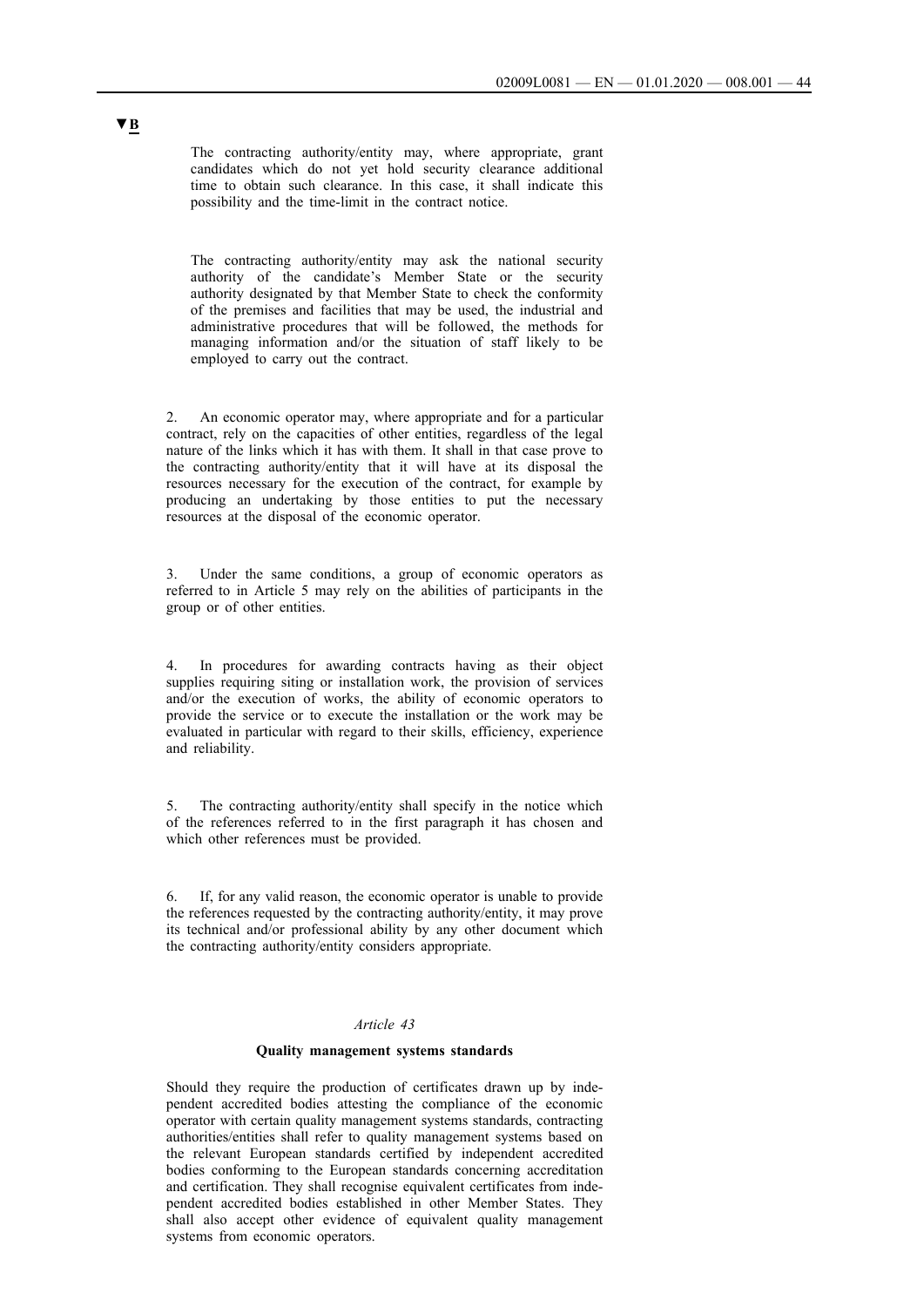### *Article 44*

### **Environmental management standards**

Should contracting authorities/entities, in the cases referred to in Article  $42(1)(f)$ , require the production of certificates drawn up by independent bodies attesting the compliance of the economic operator with certain environmental management standards, they shall refer to the Community Eco-Management and Audit Scheme (EMAS) or to environmental management standards based on the relevant European or international standards certified by bodies conforming to Community law or the relevant European or international standards concerning certification. They shall recognise equivalent certificates from bodies established in other Member States. They shall also accept other evidence of equivalent environmental management measures from economic operators.

## *Article 45*

### **Additional documentation and information**

The contracting authority/entity may invite economic operators to supplement or clarify the certificates and documents submitted pursuant to Articles 39 to 44.

### *Article 46*

### **Official lists of approved economic operators and certification by bodies established under public or private law**

1. Member States may introduce either official lists of approved contractors, suppliers or service providers or certification by certification bodies established under public or private law.

Member States shall adapt the conditions for registration on these lists and for the issue of certificates by certification bodies to the provisions of Article 39(1) and (2)(a) to (d) and (h), Article 40, Article 41(1), (4) and  $(5)$ , Article  $42(1)(a)$  to  $(i)$ ,  $(2)$  and  $(4)$ , Article  $43$  and, where appropriate, Article 44.

Member States shall also adapt them to Article 41(2) and Article 42(2) as regards applications for registration submitted by economic operators belonging to a group and claiming resources made available to them by the other companies in the group. In such a case, these operators must prove to the authority establishing the official list that they will have these resources at their disposal throughout the period of validity of the certificate attesting to their being registered in the official list, and that throughout the same period these companies must continue to fulfil the qualitative selection requirements laid down in the Articles referred to in the second subparagraph on which operators rely for their registration.

2. Economic operators registered on the official lists or having a certificate may, for each contract, submit to the contracting authority/ entity a certificate of registration issued by the competent authority or the certificate issued by the competent certification body. The certificates shall state the references which enabled them to be registered in the list or to obtain certification and the classification given in that list.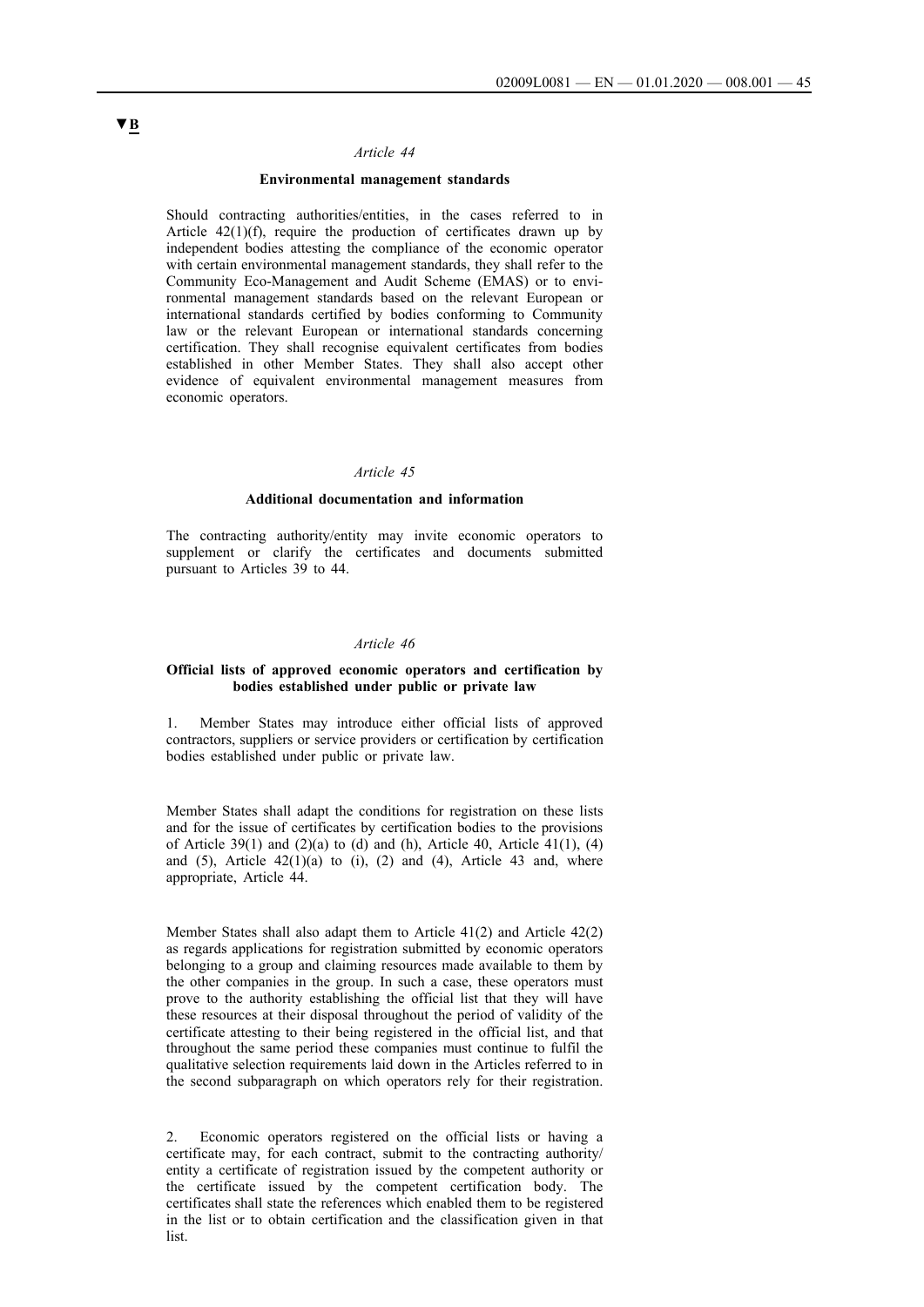3. Certified registration on official lists by the competent authorities or a certificate issued by the certification body shall not, for the purposes of the contracting authorities/entities of other Member States, constitute a presumption of suitability except as regards Article 39(1) and  $(2)(a)$  to  $(d)$  and  $(h)$ , Article 40, Article 41 $(1)(b)$  and  $(c)$  and Article  $42(1)(a)(i)$  and (b) to (g) in the case of contractors, Article  $42(1)(a)(ii)$ , (b) to (e) and (i) in the case of suppliers and Article  $42(1)(a)(ii)$ , (b) to (e) and (g) in the case of service providers.

4. Information which can be deduced from registration on official lists or certification may not be questioned without justification. With regard to the payment of social security contributions and taxes, an additional certificate may be required of any registered economic operator whenever a contract is offered.

The contracting authorities/entities of other Member States shall apply paragraph 3 and the first subparagraph of this paragraph only to economic operators established in the Member State holding the official list.

5. For any registration of economic operators of other Member States in an official list or for their certification by the bodies referred to in paragraph 1, no further proof or statement can be required other than those requested of national economic operators and, in any event, only those provided for under Articles 39 to 43 and, where appropriate, Article 44.

However, economic operators from other Member States may not be obliged to undergo such registration or certification in order to participate in a contract. Contracting authorities/entities shall recognise equivalent certificates from bodies established in other Member States. They shall also accept other equivalent means of proof.

6. Economic operators may apply at any time to be registered on an official list or for a certificate to be issued. They must be informed within a reasonably short period of time of the decision of the authority drawing up the list or of the competent certification body.

7. The certification bodies referred to in paragraph 1 shall be bodies complying with European certification standards.

8. Member States which have official lists or certification bodies as referred to in paragraph 1 shall be obliged to inform the Commission and the other Member States of the address of the body to which applications should be sent.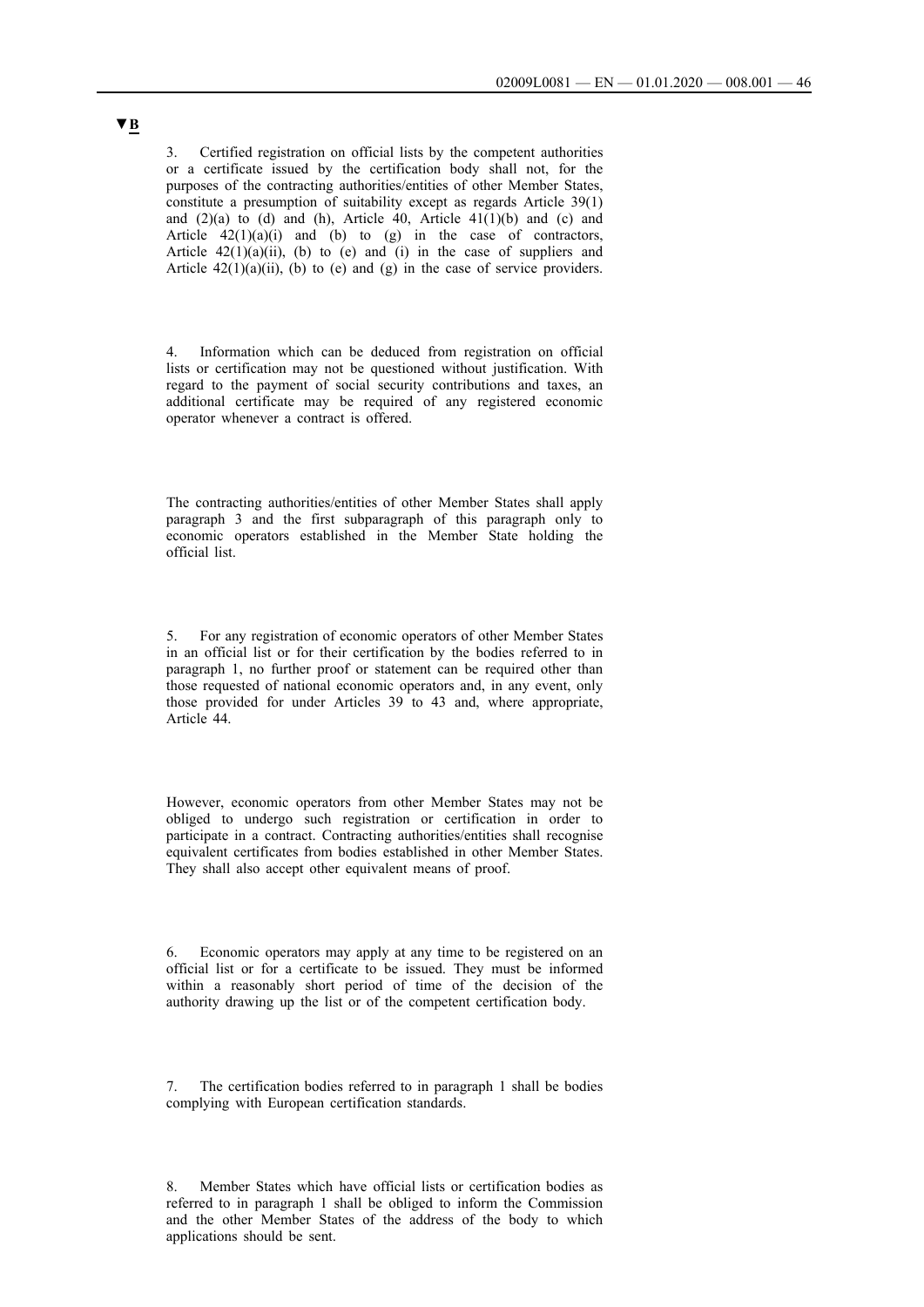### Section 3

## **A w a r d o f t h e c o n t r a c t**

#### *Article 47*

### **Contract award criteria**

1. Without prejudice to national laws, regulations or administrative provisions concerning the remuneration of certain services, the criteria on which the contracting authorities/entities shall base the award of contracts shall be either:

- (a) when the award is made to the most economically advantageous tender from the point of view of the contracting authority/entity, various criteria linked to the subject-matter of the contract in question: for example, quality, price, technical merit, functional characteristics, environmental characteristics, running costs, lifecycle costs, cost-effectiveness, after-sales service and technical assistance, delivery date and delivery period or period of completion, security of supply, interoperability and operational characteristics; or
- (b) the lowest price only.

2. Without prejudice to the third subparagraph, in the case referred to in paragraph  $1(a)$  the contracting authority/entity shall specify in the contract documentation (contract notices, contract documents, descriptive documents or supporting documents) the relative weighting which it gives to each of the criteria chosen to determine the most economically advantageous tender.

The weightings can be expressed by providing for a range with an appropriate maximum spread.

Where, in the opinion of the contracting authority/entity, weighting is not possible for demonstrable reasons, the contracting authority/entity shall indicate in the contract documentation (contract notices, contract documents, descriptive documents or supporting documents) the criteria in descending order of importance.

#### *Article 48*

### **Use of electronic auctions**

1. Member States may provide that contracting authorities/entities may use electronic auctions.

2. In restricted and negotiated procedures with publication of a contract notice, the contracting authorities/entities may decide that the award of a contract shall be preceded by an electronic auction when the contract specifications can be established with precision.

In the same circumstances, an electronic auction may be held on the reopening of competition among the parties to a framework agreement as provided for in the second indent of the second subparagraph of Article 29(4).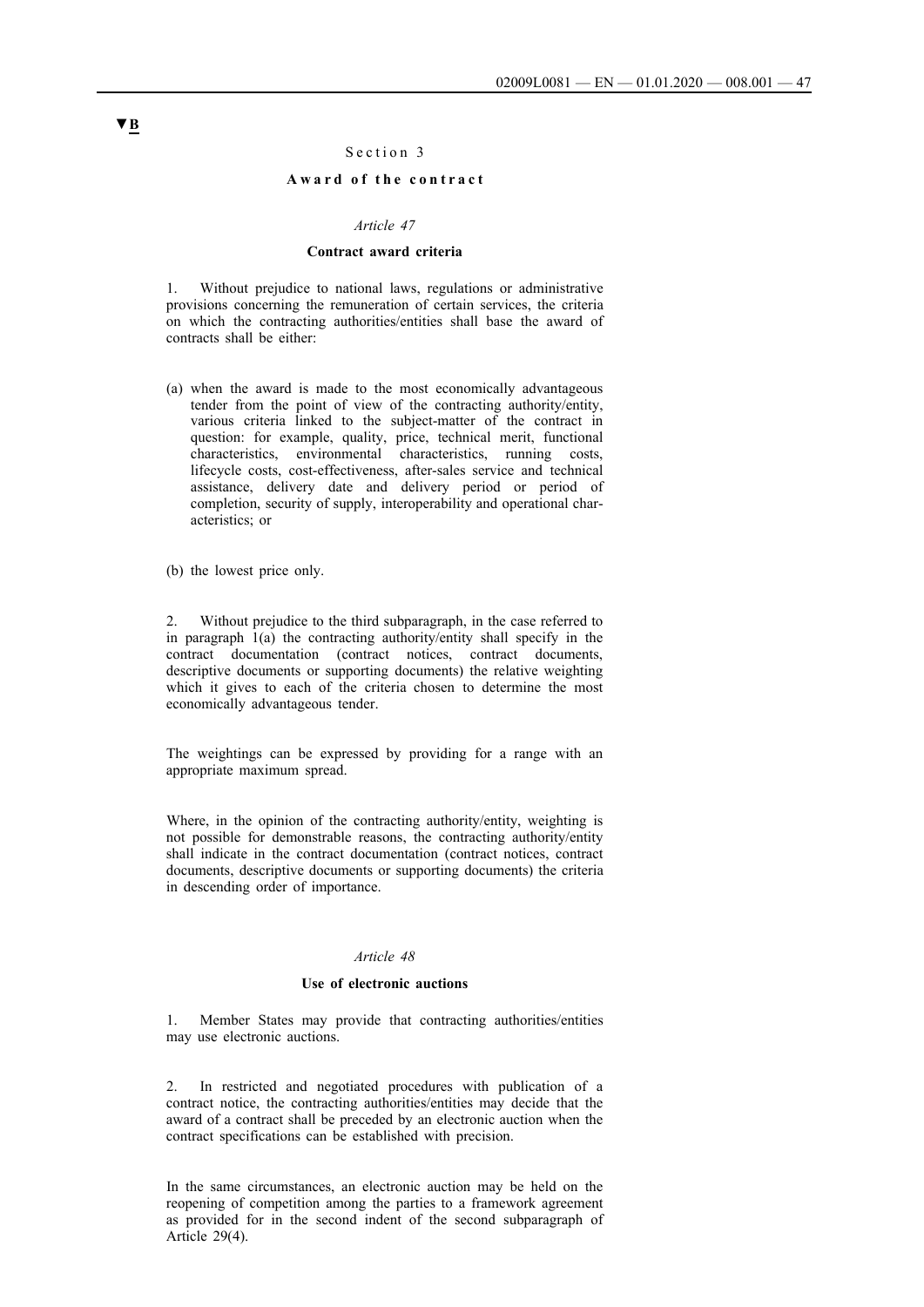The electronic auction shall be based:

- solely on price, where the contract is awarded to the lowest price; or,
- on price and/or on the new values of the features of the tenders indicated in the contract documents, where the contract is awarded to the most economically advantageous tender,

3. Contracting authorities/entities which decide to hold an electronic auction shall state that fact in the contract notice.

The contract documents shall include, *inter alia*, the following details:

- (a) the features, the values for which will be the subject of electronic auction, provided that such features are quantifiable and can be expressed in figures or percentages;
- (b) any limitations on the values which may be submitted, as they result from the specifications relating to the subject of the contract;
- (c) the information which will be made available to tenderers in the course of the electronic auction and, where appropriate, when it will be made available to them;
- (d) the relevant information concerning the electronic auction process;
- (e) the conditions under which tenderers will be able to bid and, in particular, the minimum differences which will, where appropriate, be required when bidding;
- (f) the relevant information concerning the electronic equipment used and the arrangements and technical specifications for connection.

Before proceeding with an electronic auction, contracting authorities/entities shall make a full initial evaluation of the tenders in accordance with the award criterion/criteria set and with the weighting fixed for them.

All tenderers which have submitted admissible tenders shall be invited simultaneously by electronic means to submit new prices and/or new values; the invitation shall contain all relevant information concerning individual connection to the electronic equipment being used and shall state the date and time of the start of the electronic auction. The electronic auction may take place in a number of successive phases. The electronic auction may not start sooner than two working days after the date on which invitations are sent out.

5. When the contract is to be awarded on the basis of the most economically advantageous tender, the invitation shall be accompanied by the outcome of a full evaluation of the relevant tenderer, carried out in accordance with the weighting provided for in the first subparagraph of Article 47(2).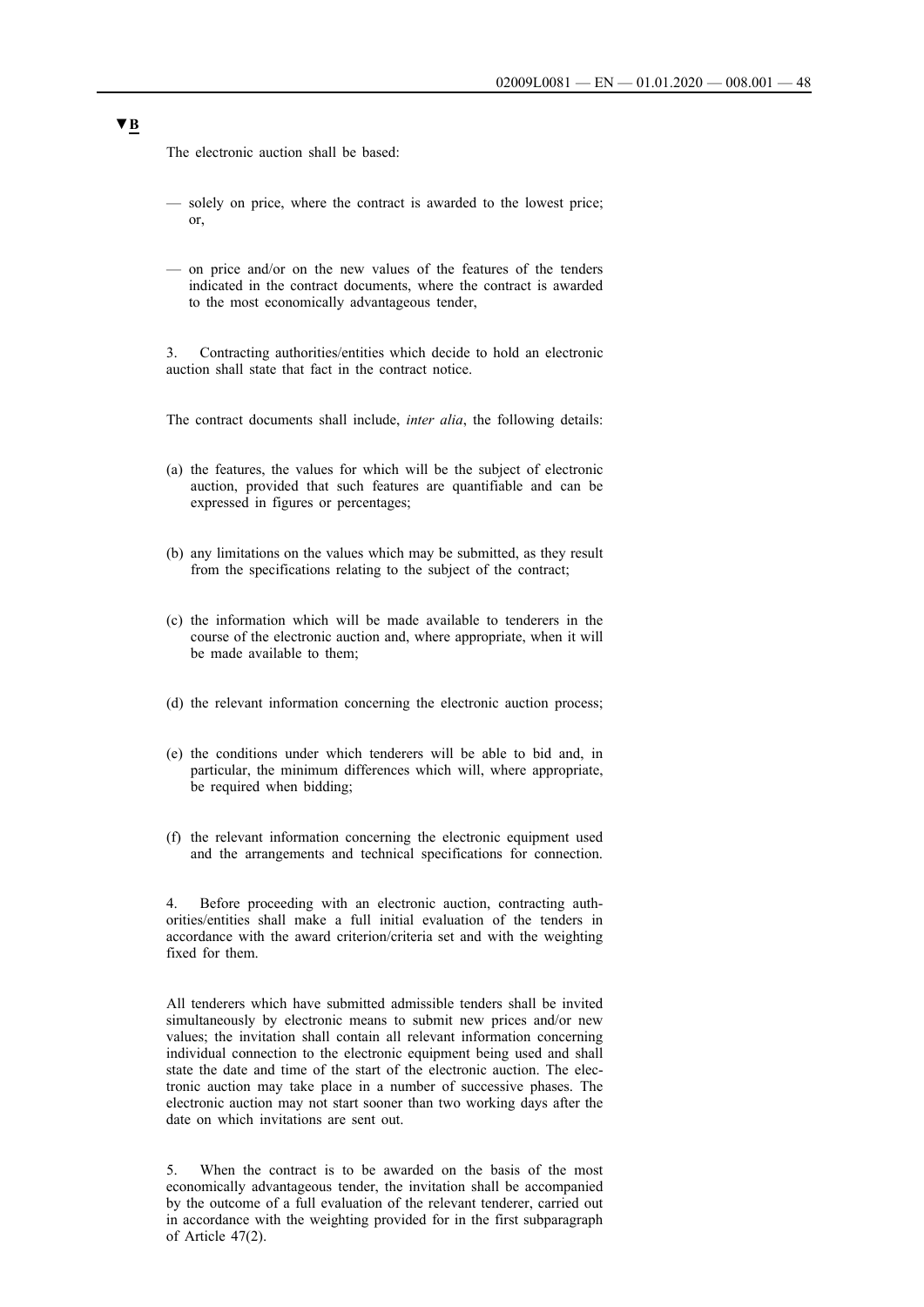The invitation shall also state the mathematical formula to be used in the electronic auction to determine automatic re-rankings on the basis of the new prices and/or new values submitted. That formula shall incorporate the weighting of all the criteria fixed to determine the most economically advantageous tender, as indicated in the contract notice or in the specifications; for that purpose, any ranges shall, however, be reduced in advance to a specified value.

Where variants are authorised, a separate formula shall be provided for each variant.

6. Throughout each phase of an electronic auction, the contracting authorities/entities shall instantaneously communicate to all tenderers at least sufficient information to enable them to ascertain their relative rankings at any moment. They may also communicate other information concerning other prices or values submitted, provided that that is stated in the contract documents. They may also at any time announce the number of participants in that phase of the auction. In no case, however, may they disclose the identities of the tenderers during any phase of an electronic auction.

7. Contracting authorities/entities shall close an electronic auction in one or more of the following manners:

- (a) in accordance with the date and time fixed in advance, as indicated in the invitation to take part in the auction;
- (b) when they receive no more new prices or new values which meet the requirements concerning minimum differences. In that event, the contracting authorities/entities shall state in the invitation to take part in the auction the time which they will allow to elapse after receiving the last submission before closing the electronic auction;
- (c) when the phases in the auction, fixed in the invitation to take part in the auction, have been completed.

When the contracting authorities/entities decide to close an electronic auction in accordance with point (c), possibly in combination with the arrangements laid down in point (b), the invitation to take part in the auction shall indicate the timetable for each phase of the auction.

8. After closing an electronic auction, contracting authorities/entities shall award the contract in accordance with Article 47 on the basis of the results of the electronic auction.

Contracting authorities/entities may not have improper recourse to electronic auctions, nor may they use them in such a way as to prevent, restrict or distort competition or to change the subject-matter of the contract, as put up for tender in the published contract notice and defined in the contract documents.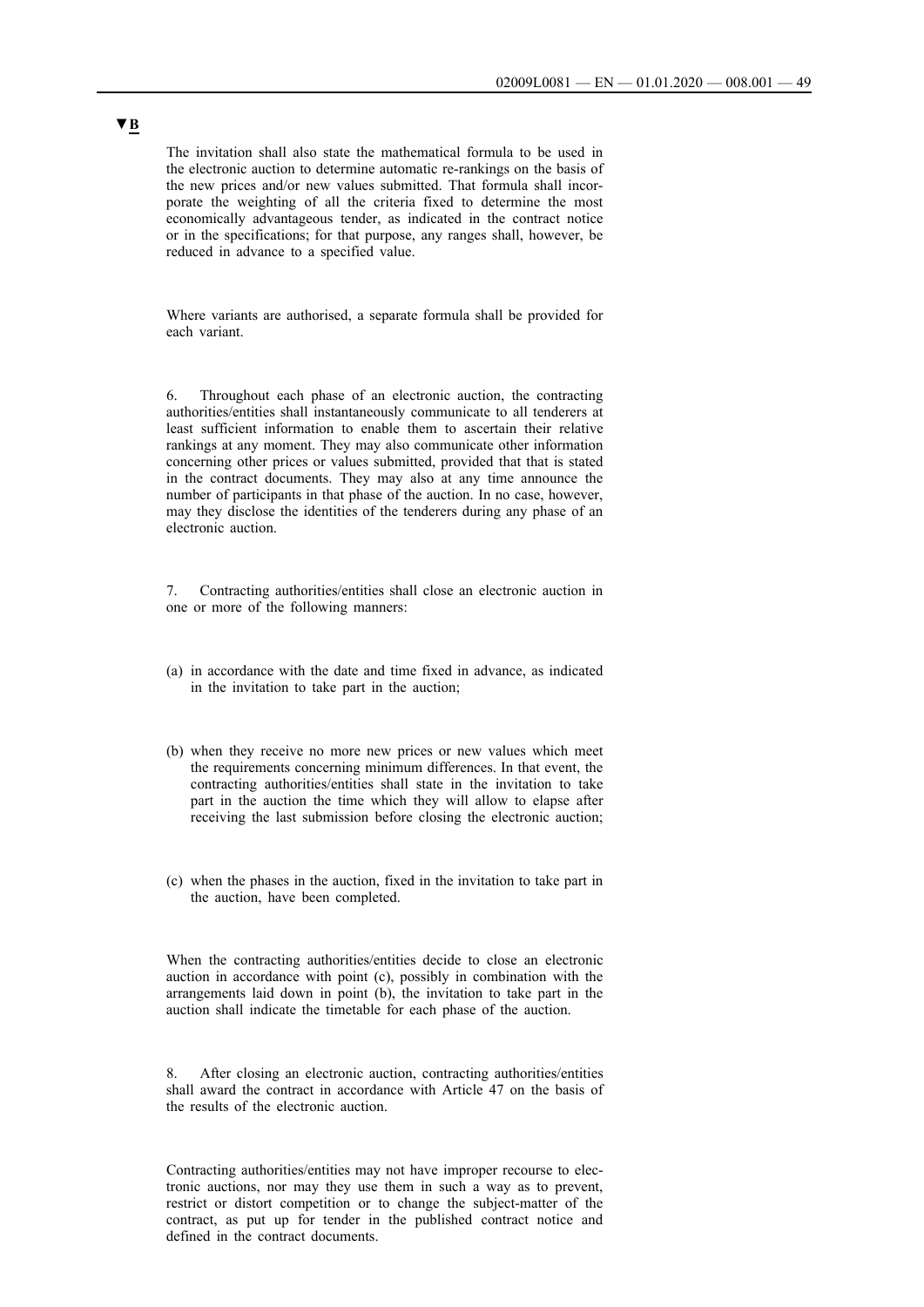### *Article 49*

## **Abnormally low tenders**

1. If, for a given contract, tenders appear to be abnormally low in relation to the goods, works or services, the contracting authority/entity shall, before it rejects those tenders, request in writing details of the constituent elements of the tender which it considers relevant.

Those details may relate in particular to:

- (a) the economics of the construction method, manufacturing process or services provided;
- (b) the technical solutions chosen and/or any exceptionally favourable conditions available to the tenderer for the execution of the work or for the supply of the goods or services;
- (c) the originality of the work, supplies or services proposed by the tenderer;
- (d) compliance with the provisions relating to employment protection and working conditions in force at the place where the work, service or supply is to be performed;
- (e) the possibility of the tenderer obtaining State aid.

2. The contracting authority/entity shall verify those constituent elements by consulting the tenderer, taking account of the evidence supplied.

3. Where a contracting authority/entity establishes that a tender is abnormally low because the tenderer has obtained State aid, the tender can be rejected on that ground alone only after consultation with the tenderer where the latter is unable to prove, within a sufficient time-limit fixed by the contracting authority/entity, that the aid in question was granted legally. Where the contracting authority/entity rejects a tender in those circumstances, it shall inform the Commission thereof.

### TITLE III

### **RULES APPLICABLE TO SUBCONTRACTING**

#### *CHAPTER I*

### *Subcontracts awarded by successful tenderers which are not contracting authorities/entities*

### *Article 50*

### **Scope**

1. Where, in accordance with Article 21(3) and (4), this Title applies, Member States shall take the necessary measures to ensure that successful tenderers which are not contracting authorities/entities apply the rules set out in Articles 51 to 53 when they award subcontracts to third parties.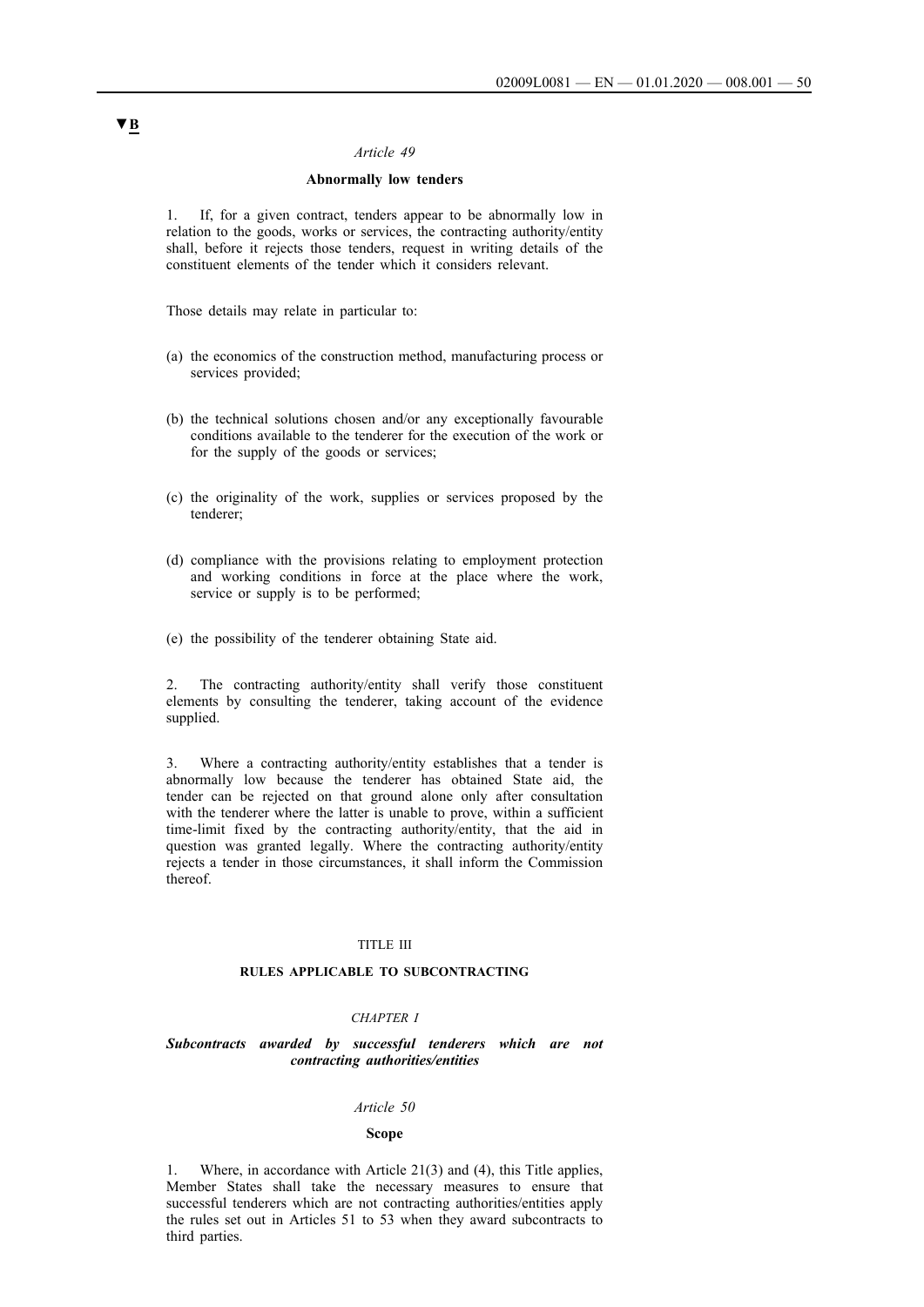2. For the purposes of paragraph 1, groups of undertakings which have been formed to obtain the contract, or undertakings related to them, shall not be considered third parties.

The tenderer shall include the exhaustive list of such undertakings in the tender. That list shall be updated following any change in the relationship between the undertakings.

### *Article 51*

### **Principles**

The successful tenderer shall act transparently and treat all potential subcontractors in an equal and non-discriminatory way.

#### *Article 52*

### **Thresholds and rules on advertising**

1. When a successful tenderer which is not a contracting authority/ entity awards a subcontract which has a value, excluding VAT, estimated not to be lower than the thresholds laid down in Article 8, it shall make known its intention by the way of a notice.

2. Subcontract notices shall contain the information referred to in Annex V and any other information deemed useful by the successful tenderer, if necessary with the approval of the contracting authority/ entity.

Subcontract notices shall be drawn up in accordance with the standard form adopted by the Commission in accordance with the advisory procedure referred to in Article 67(2).

3. Subcontract notices shall be published in accordance with Article 32(2) to (5).

4. A subcontract notice shall not be required when a subcontract meets the conditions of Article 28.

5. Successful tenderers may publish, in accordance with Article 32, subcontract notices for which advertising is not required.

6. Member States may also provide that the successful tenderer may fulfil the subcontracting requirement set out in Article  $21(3)$  or (4) by awarding subcontracts on the basis of a framework agreement concluded in accordance with the rules set out in Articles 51 and 53 and in paragraphs 1 to 5 of this Article.

Subcontracts based on such a framework agreement shall be awarded within the limits of the terms laid down in the framework agreement. They may only be awarded to economic operators that were originally party to the framework agreement. When awarding contracts, the parties shall in all circumstances propose terms consistent with those of the framework agreement.

The term of a framework agreement may not exceed seven years, except in exceptional circumstances determined by taking into account the expected service life of any delivered items, installations or systems, and the technical difficulties which a change of supplier may cause.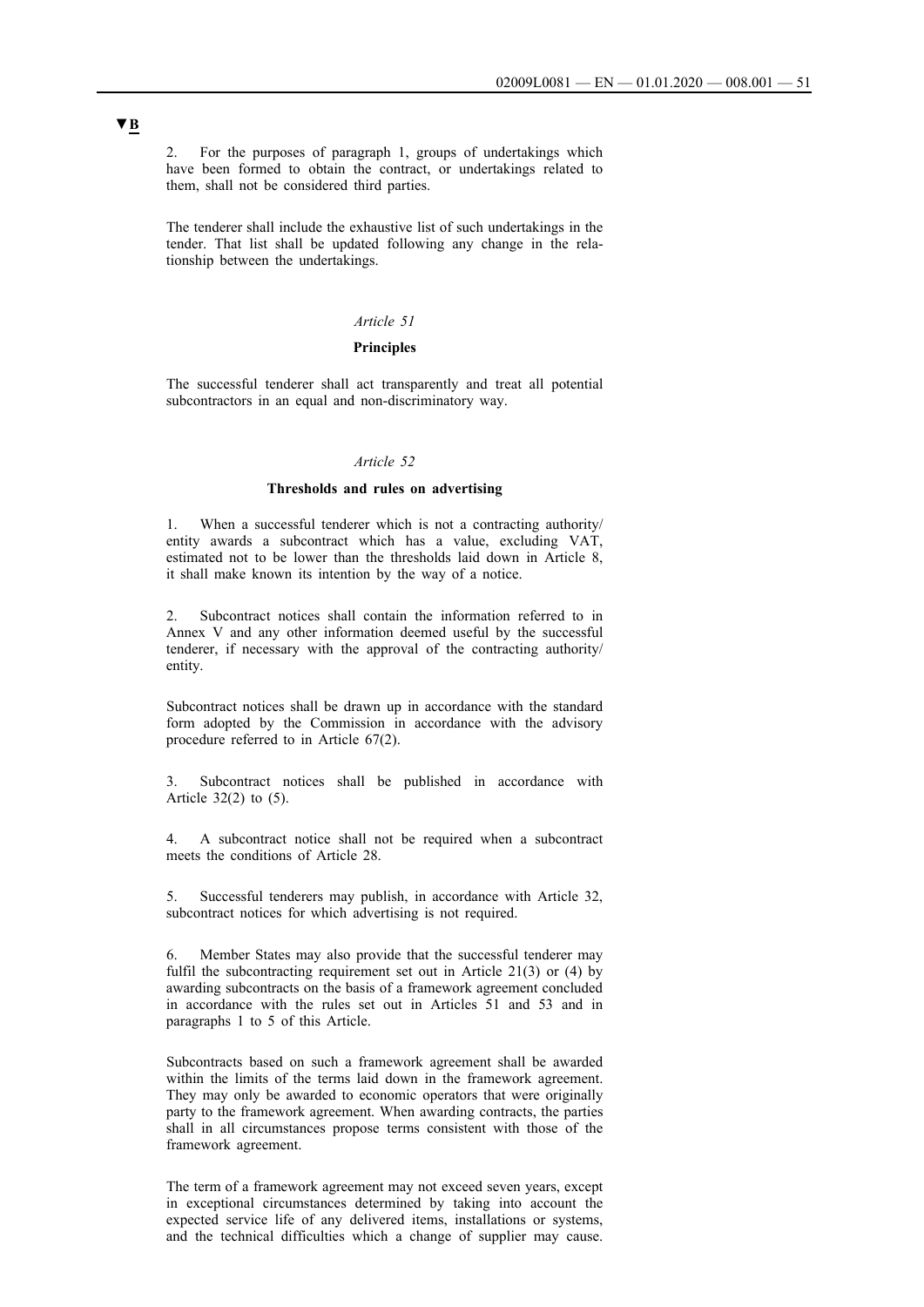Framework agreements may not be used improperly or in such a way as to prevent, restrict or distort competition.

7. For the award of subcontracts which have a value, excluding VAT, estimated to be less than the thresholds laid down in Article 8, successful tenderers apply the principles of the Treaty regarding transparency and competition.

8. Article 9 shall apply to the calculation of the estimated value of subcontracts.

#### *Article 53*

### **Criteria for qualitative selection of subcontractors**

In the subcontract notice, the successful tenderer shall indicate the criteria for qualitative selection prescribed by the contracting authority/ entity, as well as any other criteria it will apply for the qualitative selection of subcontractors. All these criteria shall be objective, nondiscriminatory and consistent with the criteria applied by the contracting authority/entity for the selection of the tenderers for the main contract. The capabilities required must be directly related to the subject of the subcontract, and the levels of ability required must be commensurate with it.

The successful tenderer shall not be required to subcontract if it proves to the satisfaction of the contracting authority/entity that none of the subcontractors participating in the competition or their proposed bids meet the criteria indicated in the subcontract notice and thereby would prevent the successful tenderer from fulfilling the requirements set out in the main contract.

### *CHAPTER II*

### *Subcontracts awarded by successful tenderers which are contracting authorities/entities*

#### *Article 54*

### **Rules to be applied**

Where successful tenderers are contracting authorities/entities, they shall comply with the provisions on main contracts laid down in Titles I and II when they award subcontracts.

### TITLE IV

## **RULES TO BE APPLIED TO REVIEWS**

#### *Article 55*

### **Scope and availability of review procedures**

1. The review procedures provided for in this Title apply to the contracts referred to in Article 2, subject to the exceptions provided for in Articles 12 and 13.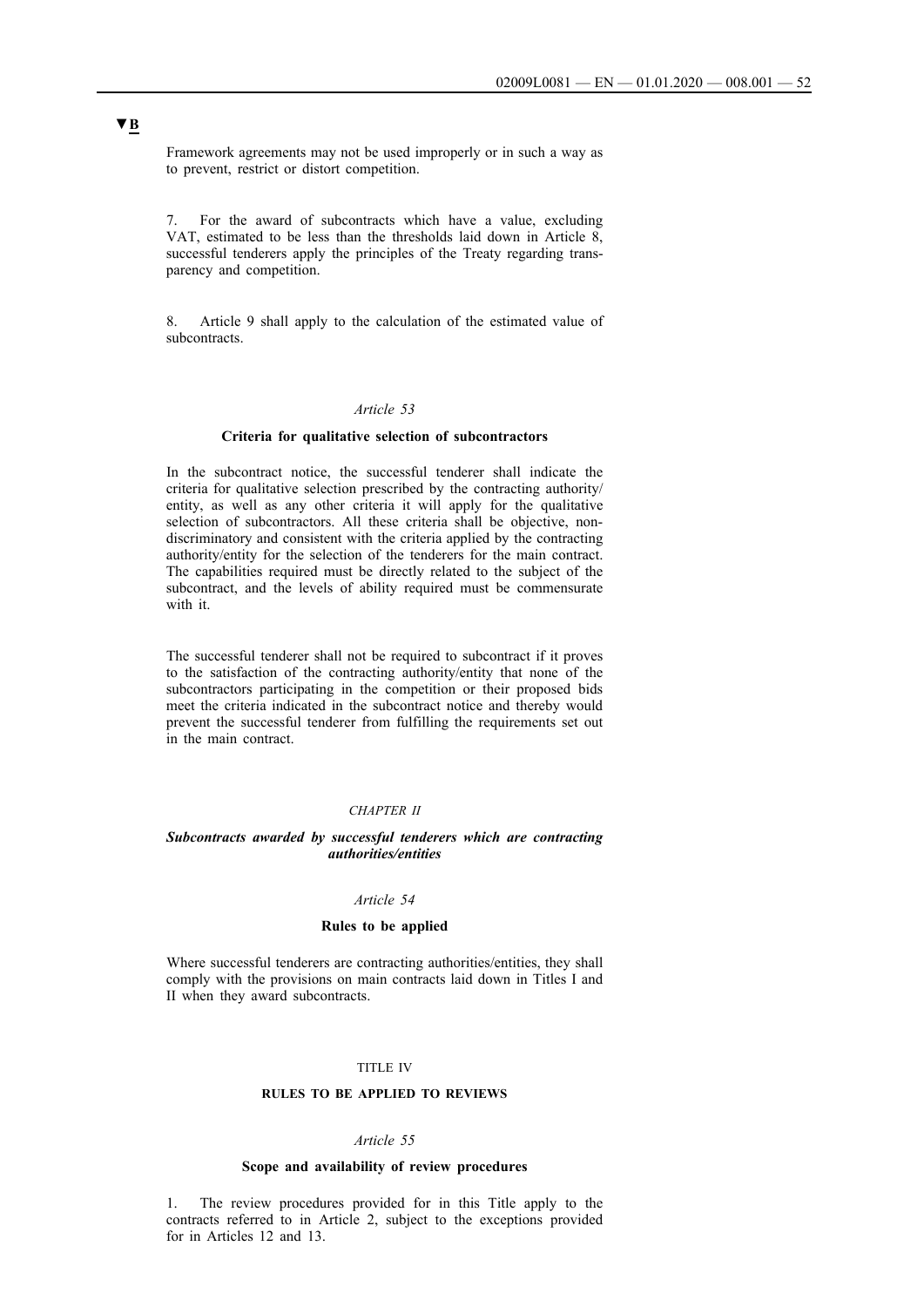2. Member States shall take the measures necessary to ensure that decisions taken by the contracting authorities/entities may be reviewed effectively and, in particular, as rapidly as possible in accordance with the conditions set out in Articles 56 to 62, on the grounds that such decisions have infringed Community law in the field of procurement or national rules transposing that law.

3. Member States shall ensure that there is no discrimination between undertakings claiming harm in the context of a procedure for the award of a contract as a result of the distinction made in this Title between national rules implementing Community law and other national rules.

4. Member States shall ensure that review procedures are available, under detailed rules which Member States may establish, at least to any person having or having had an interest in obtaining a particular contract who has been or risks being harmed by an alleged infringement.

5. Member States may require that the person wishing to use a review procedure has notified the contracting authority/entity of the alleged infringement and of his intention to seek review, provided that this does not affect the standstill period in accordance with Article 57(2) or any other time-limits for applying for review in accordance with Article 59.

6. Member States may require that the person concerned first seek review with the contracting authority/entity. In that case, Member States shall ensure that the submission of such an application for review results in immediate suspension of the possibility to conclude the contract.

Member States shall decide on the appropriate means of communication, including fax or electronic means, to be used for the application for review provided for in the first subparagraph.

The suspension referred to in the first subparagraph shall not end before the expiry of a period of at least 10 calendar days with effect from the day following the date on which the contracting authority/entity has sent a reply if fax or electronic means are used, or, if other means of communication are used, before the expiry of either at least 15 calendar days with effect from the day following the date on which the contracting authority/entity has sent a reply, or at least 10 calendar days with effect from the day following the date of the receipt of a reply.

### *Article 56*

### **Requirements for review procedures**

1. Member States shall ensure that the measures taken concerning the review procedures specified in Article 55 include provision for powers:

(a) to take, at the earliest opportunity and by way of interlocutory procedures, interim measures with the aim of correcting the alleged infringement or preventing further injury to the interests concerned, including measures to suspend or to ensure the suspension of the procedure for the award of a contract or the implementation of any decision taken by the contracting authority/ entity, and to set aside or ensure the setting aside of decisions taken unlawfully, including the removal of discriminatory technical, economic or financial specifications in the invitation to tender, the contract documents or in any other document relating to the contract award procedure in question; or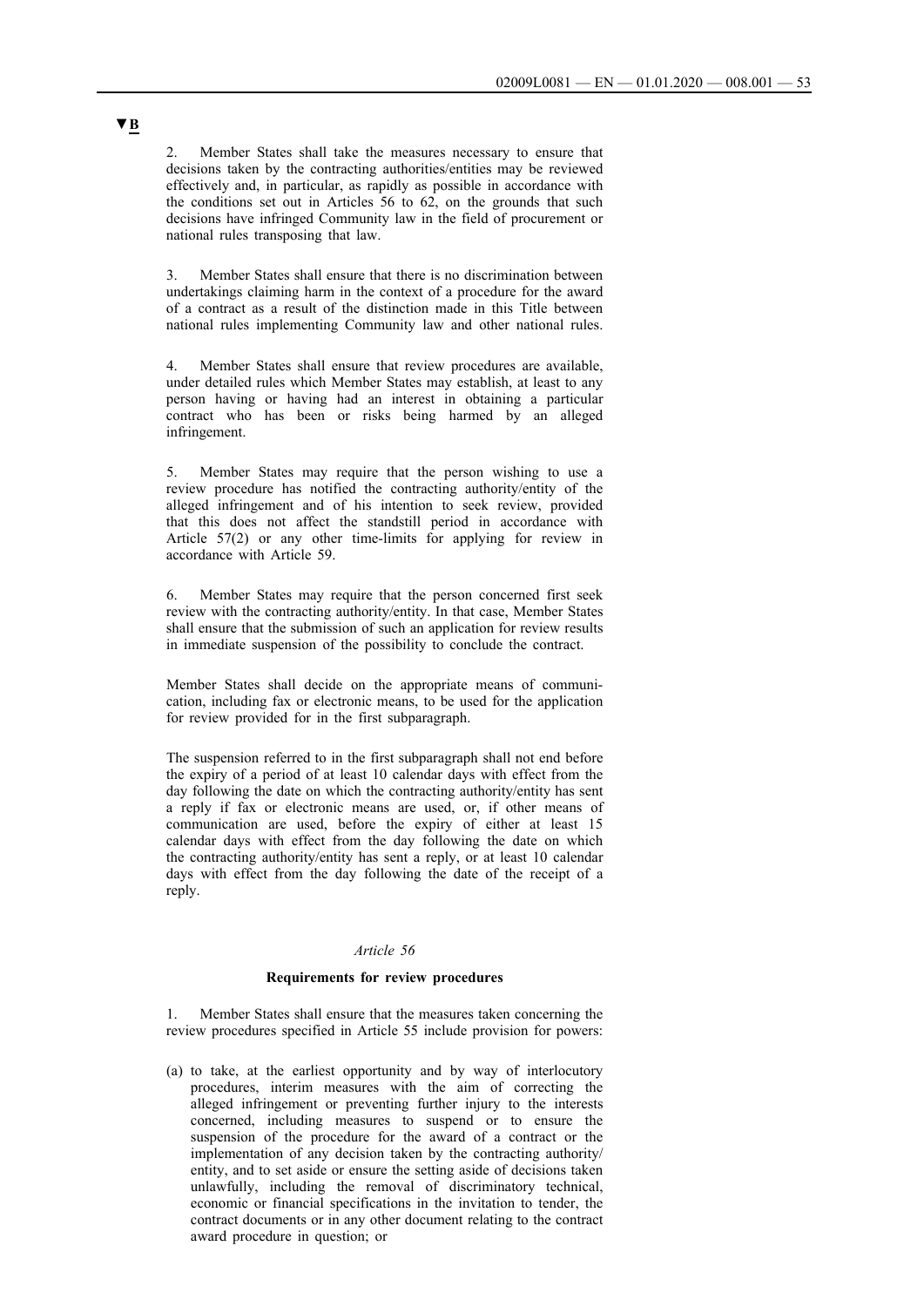(b) to take, at the earliest opportunity, if possible by way of interlocutory procedures and if necessary by a final procedure on the substance, measures other than those provided for in point (a) with the aim of correcting any identified infringement and preventing injury to the interests concerned; in particular, making an order for the payment of a particular sum, in cases where the infringement has not been corrected or prevented.

In both the above cases, the powers provided for shall include the power to award damages to persons injured by the infringement.

2. The powers specified in paragraph 1 and Articles 60 and 61 may be conferred on separate bodies responsible for different aspects of the review procedure.

3. When a body of first instance, which is independent of the contracting authority/entity, reviews a contract award decision, Member States shall ensure that the contracting authority/entity cannot conclude the contract before the review body has made a decision on the application either for interim measures or for review. The suspension shall end no earlier than the expiry of the standstill period referred to in Article 57(2) and Article 60(4) and (5).

4. Except where provided for in paragraph 3 of this Article and Article 55(6), review procedures need not necessarily have an automatic suspensive effect on the contract award procedures to which they relate.

5. Member States may provide that the body responsible for review procedures may take into account the probable consequences of interim measures for all interests likely to be harmed, as well as the public interest, in particular defence and/or security interests, and may decide not to grant such measures when their negative consequences could exceed their benefits.

A decision not to grant interim measures shall not prejudice any other claim of the person seeking such measures.

6. Member States may provide that where damages are claimed on the grounds that a decision was taken unlawfully, the contested decision must first be set aside by a body having the necessary powers.

7. Except where provided for in Articles 60 to 62, the effects of the exercise of the powers referred to in paragraph 1 of this Article on a contract concluded subsequent to its award shall be determined by national law.

Furthermore, except where a decision must be set aside prior to the award of damages, a Member State may provide that, after the conclusion of a contract in accordance with Article 55(6), paragraph 3 of this Article or Articles 57 to 62, the powers of the body responsible for review procedures shall be limited to awarding damages to any person harmed by an infringement.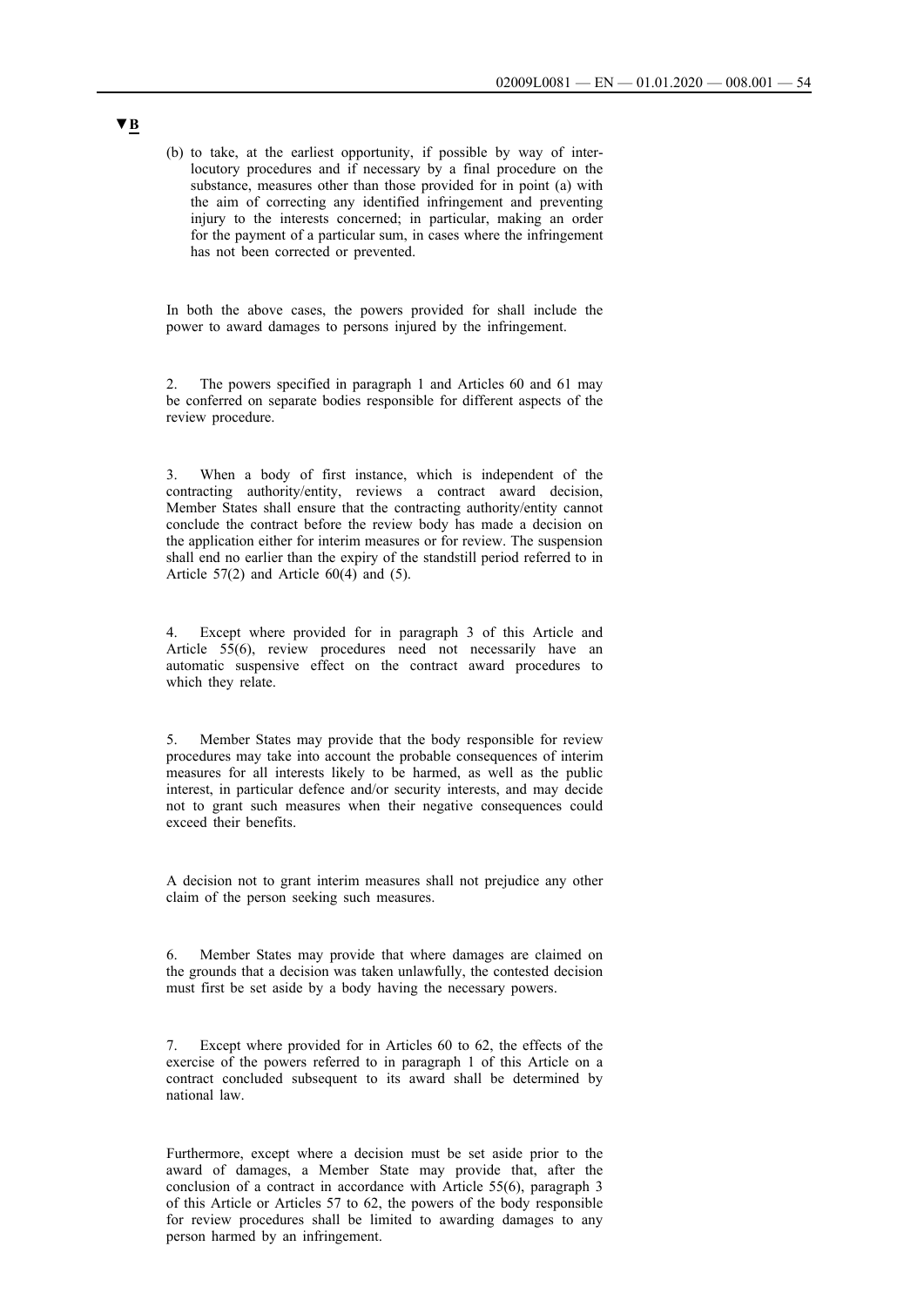8. Member States shall ensure that decisions taken by bodies responsible for review procedures can be effectively enforced.

9. Where bodies responsible for review procedures are not judicial in character, written reasons for their decisions shall always be given. Furthermore, in such a case, provision must be made to guarantee procedures whereby any allegedly illegal measure taken by the review body or any alleged defect in the exercise of the powers conferred on it can be the subject of judicial review or review by another body which is a court or tribunal within the meaning of Article 234 of the Treaty and independent of both the contracting authority/entity and the review body.

The members of such an independent body shall be appointed and leave office under the same conditions as members of the judiciary as regards the authority responsible for their appointment, their period of office, and their removal. At least the President of this independent body shall have the same legal and professional qualifications as members of the judiciary. The decisions taken by the independent body shall, by means determined by each Member State, be legally binding.

10. Member States shall ensure that the bodies responsible for review procedures guarantee an adequate level of confidentiality of classified information or other information contained in the files transmitted by the parties, and act in conformity with defence and/or security interests throughout the procedure.

To this end, Member States may decide that a specific body has sole jurisdiction for the review of contracts in the fields of defence and security.

In any case, Member States may provide that only the members of review bodies personally authorised to deal with classified information may examine applications for review involving such information. They may also impose specific security measures concerning the registration of applications for review, the reception of documents and the storage of files.

Member States shall determine how review bodies are to reconcile the confidentiality of classified information with respect for the rights of the defence, and, in the case of a judicial review or of a review by a body which is a court or tribunal within the meaning of Article 234 of the Treaty, shall do so in such a way that the procedure complies, as a whole, with the right to a fair trial.

#### *Article 57*

### **Standstill period**

1. Member States shall ensure that the persons referred to in Article 55(4) have sufficient time for effective review of the contract award decisions taken by contracting authorities/entities, by adopting the necessary provisions respecting the minimum conditions set out in paragraph 2 of this Article and in Article 59.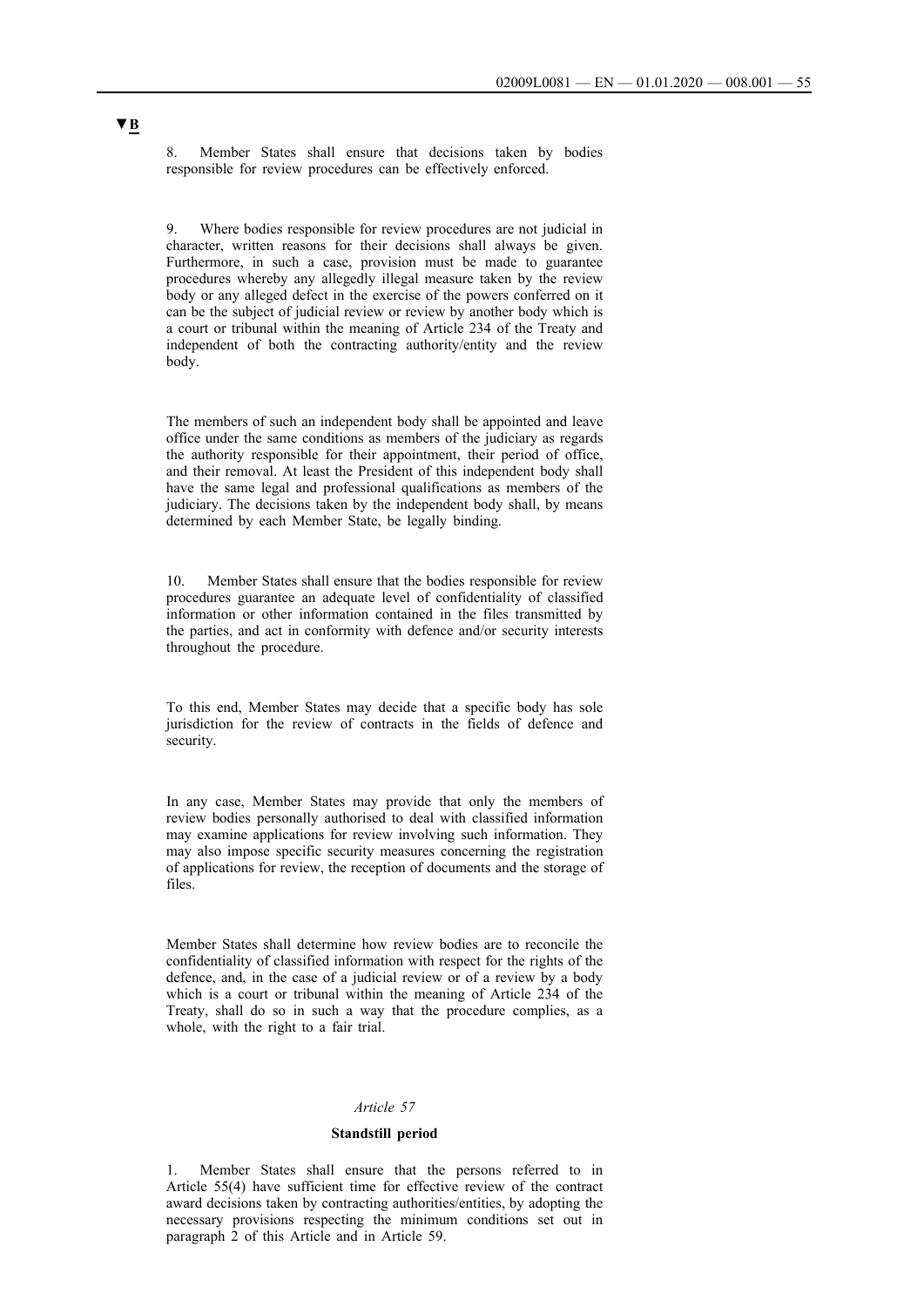2. A contract may not be concluded following the decision to award a contract falling within the scope of this Directive before the expiry of a period of at least 10 calendar days with effect from the day following the date on which the contract award decision is sent to the tenderers and candidates concerned if fax or electronic means are used or, if other means of communication are used, before the expiry of a period of either at least 15 calendar days with effect from the day following the date on which the contract award decision is sent to the tenderers and candidates concerned or at least 10 calendar days with effect from the day following the date of the receipt of the contract award decision.

Tenderers shall be deemed to be concerned if they have not yet been definitively excluded. An exclusion is definitive if it has been notified to the tenderers concerned and either has been considered lawful by an independent review body or can no longer be subject to a review procedure.

Candidates shall be deemed to be concerned if the contracting authority/entity has not made available information about the rejection of their application before the notification of the contract award decision to the tenderers concerned.

The communication of the award decision to each tenderer and candidate concerned shall be accompanied by the following:

- a summary of the relevant reasons as set out in Article 35(2), subject to Article 35(3), and,
- a precise statement of the exact standstill period applicable pursuant to the provisions of national law transposing this paragraph,

### *Article 58*

### **Derogations from the standstill period**

Member States may provide that the periods referred to in Article 57(2) do not apply in the following cases:

- (a) where this Directive does not require prior publication of a contract notice in the *Official Journal of the European Union*;
- (b) where the only tenderer concerned within the meaning of Article 57(2) is the one which is awarded the contract and there are no candidates concerned;
- (c) in the case of a contract based on a framework agreement as provided for in Article 29.

If this derogation is invoked, Member States shall ensure that the contract is ineffective in accordance with Articles 60 and 62 where:

- there is an infringement of the second indent of the second subparagraph of Article 29(4), and,
- the contract value is estimated to be equal to or to exceed the thresholds set out in Article 8,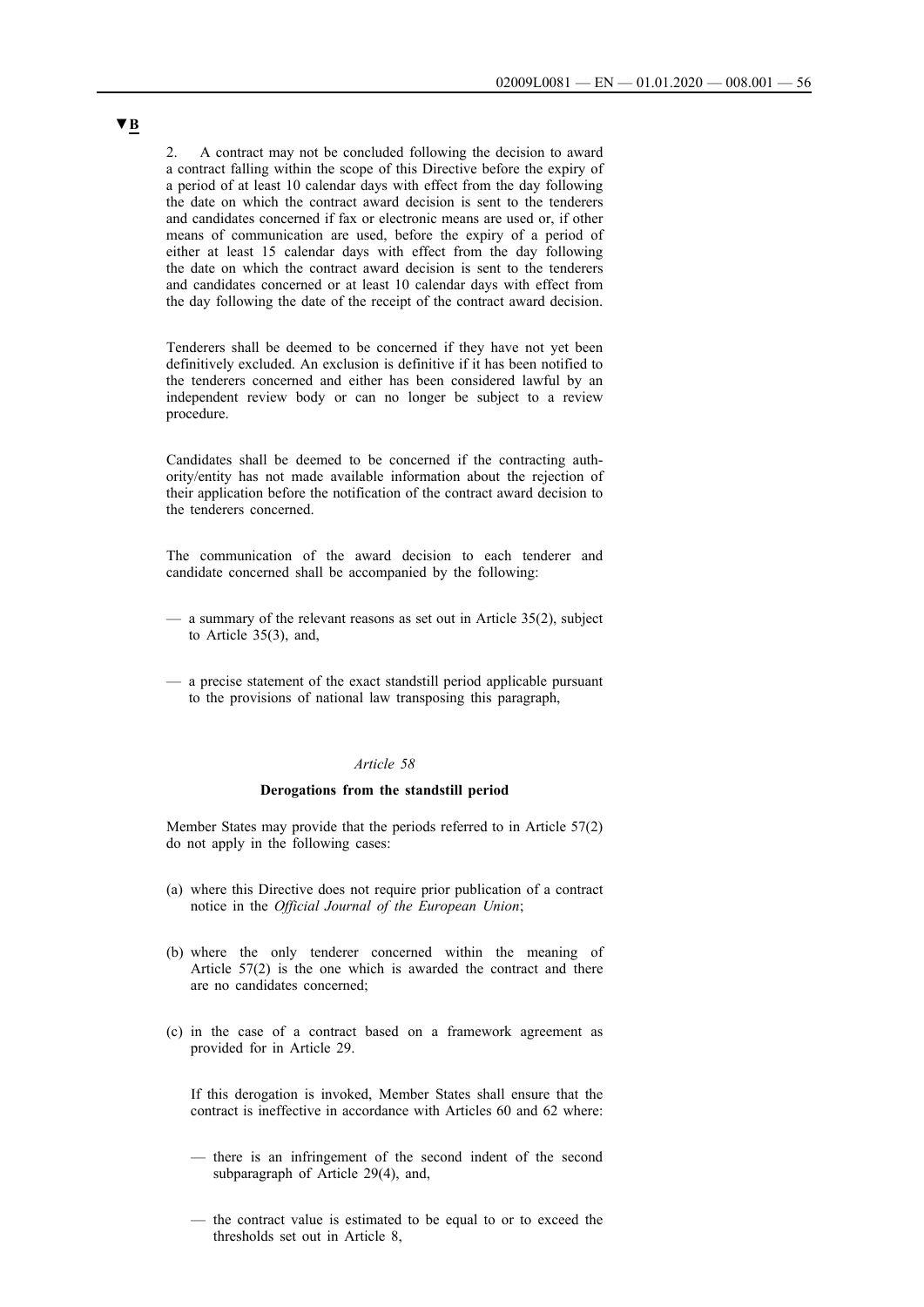### *Article 59*

### **Time-limits for applying for review**

Where a Member State provides that any application for review of a decision of a contracting authority/entity taken in the context of, or in relation to, a contract award procedure falling within the scope of this Directive must be made before the expiry of a specified period, this period shall be at least 10 calendar days with effect from the day following the date on which the decision of the contracting authority/ entity is sent to the tenderer or candidate if fax or electronic means are used or, if other means of communication are used, this period shall be either at least 15 calendar days with effect from the day following the date on which the decision of the contracting authority/entity is sent to the tenderer or candidate or at least 10 calendar days with effect from the day following the date of the receipt of the decision of the contracting authority/entity. The communication of the decision of the contracting authority/entity to each tenderer or candidate shall be accompanied by a summary of the relevant reasons. In the case of an application for review concerning decisions referred to in Article  $56(1)(b)$  that are not subject to a specific notification, the time period shall be at least 10 calendar days from the date of the publication of the decision concerned.

### *Article 60*

### **Ineffectiveness**

1. Member States shall ensure that a contract is considered ineffective by a review body independent of the contracting authority/entity or that its ineffectiveness is the result of a decision of such a review body in any of the following cases:

- (a) where the contracting authority/entity has awarded a contract without prior publication of a contract notice in the *Official Journal of the European Union* without this being permissible in accordance with this Directive;
- (b) in the case of an infringement of Article 55(6), Article 56(3) or Article 57(2), where this infringement has deprived the tenderer applying for review of the possibility to pursue pre-contractual remedies where such an infringement is combined with another infringement of Titles I or II, if that infringement has affected the chances of the tenderer applying for a review to obtain the contract;
- (c) in the cases referred to in the second subparagraph of Article 58(c), where Member States have invoked the derogation from the standstill period for contracts based on a framework agreement.

2. The consequences of a contract being considered ineffective shall be provided for by national law. National law may provide for the retroactive cancellation of all contractual obligations or limit the scope of the cancellation to those obligations which still have to be performed. In the latter case, Member States shall provide for the application of alternative penalties within the meaning of Article 61(2).

Member States may provide that the review body independent of the contracting authority/entity may not consider a contract ineffective, even though it has been awarded illegally on the grounds mentioned in paragraph 1, if the review body finds, after having examined all relevant aspects, that overriding reasons relating to a general interest, first and foremost in connection with defence and/or security interests, require that the effects of the contract should be maintained.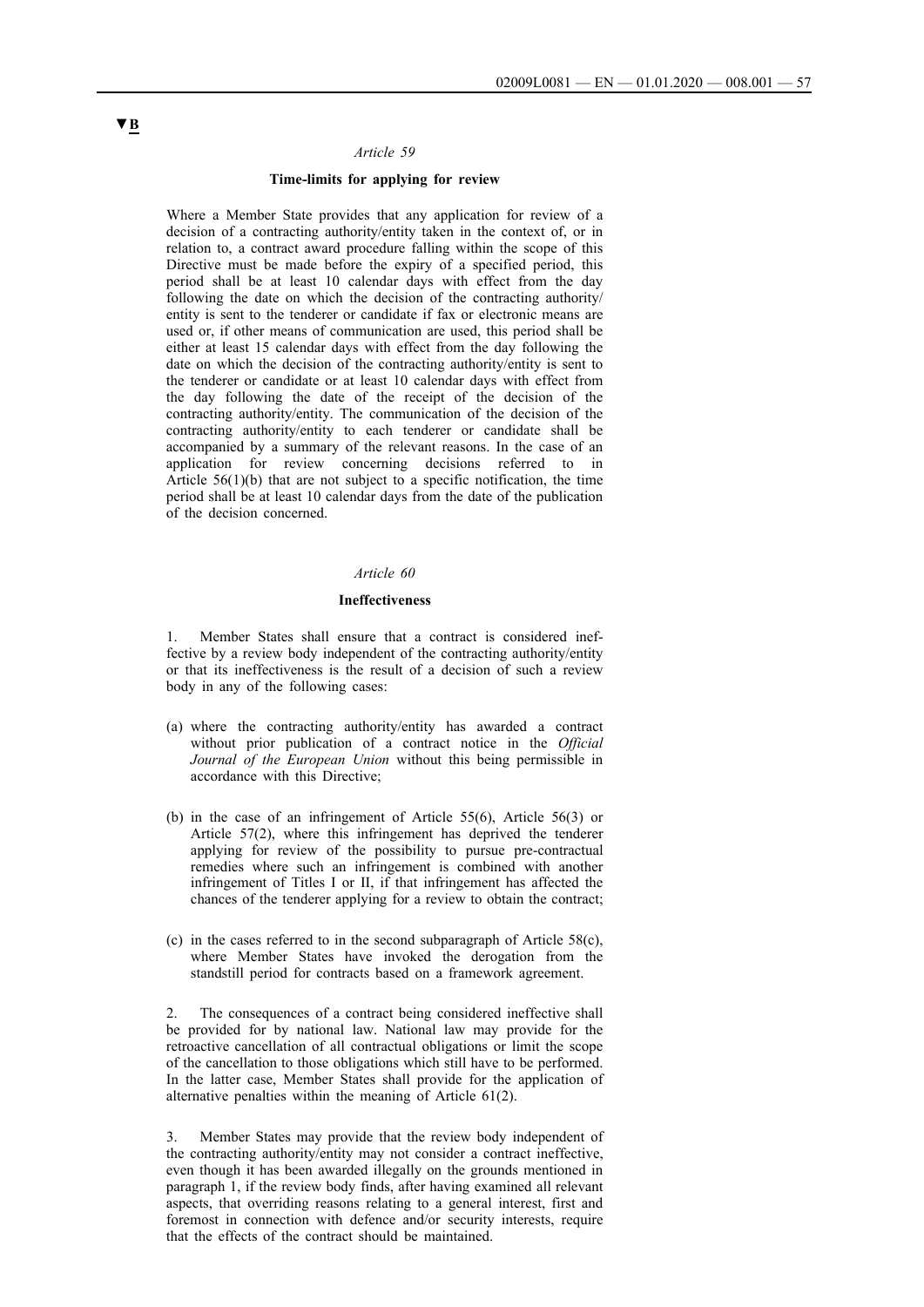Economic interests in the effectiveness of the contract may only be considered as overriding reasons relating to a general interest within the meaning of the first subparagraph, if ineffectiveness would lead to disproportionate consequences.

However, economic interests directly linked to the contract concerned shall not constitute overriding reasons relating to a general interest within the meaning of the first subparagraph. Economic interests directly linked to the contract include, *inter alia*, the costs resulting from the delay in the execution of the contract, the costs resulting from the launching of a new procurement procedure, the costs resulting from the change of the economic operator performing the contract and the costs of legal obligations resulting from the ineffectiveness.

In any event, a contract may not be considered ineffective if the consequences of this ineffectiveness would seriously endanger the very existence of a wider defence or security programme which is essential for a Member State's security interests.

In all the abovementioned cases, Member States shall provide for alternative penalties within the meaning of Article 61(2), which shall be applied instead.

4. Member States shall provide that paragraph 1(a) does not apply where:

- the contracting authority/entity considers that the award of a contract without prior publication of a contract notice in the *Official Journal of the European Union* is permissible in accordance with this Directive,
- the contracting authority/entity has published in the *Official Journal of the European Union* a notice as described in Article 64 expressing its intention to conclude the contract, and,
- the contract has not been concluded before the expiry of a period of at least 10 calendar days with effect from the day following the date of the publication of this notice,

5. Member States shall provide that paragraph 1(c) does not apply where:

- the contracting authority/entity considers that the award of a contract is in accordance with the second indent of the second subparagraph of Article 29(4),
- the contracting authority/entity has sent a contract award decision, together with a summary of reasons as referred to in the first indent of the fourth subparagraph of Article 57(2), to the tenderers concerned, and,
- the contract has not been concluded before the expiry of a period of at least 10 calendar days with effect from the day following the date on which the contract award decision is sent to the tenderers concerned if fax or electronic means are used or, if other means of communications are used, before the expiry of a period of either at least 15 calendar days with effect from the day following the date on which the contract award decision is sent to the tenderers concerned or at least 10 calendar days with effect from the day following the date of the receipt of the contract award decision.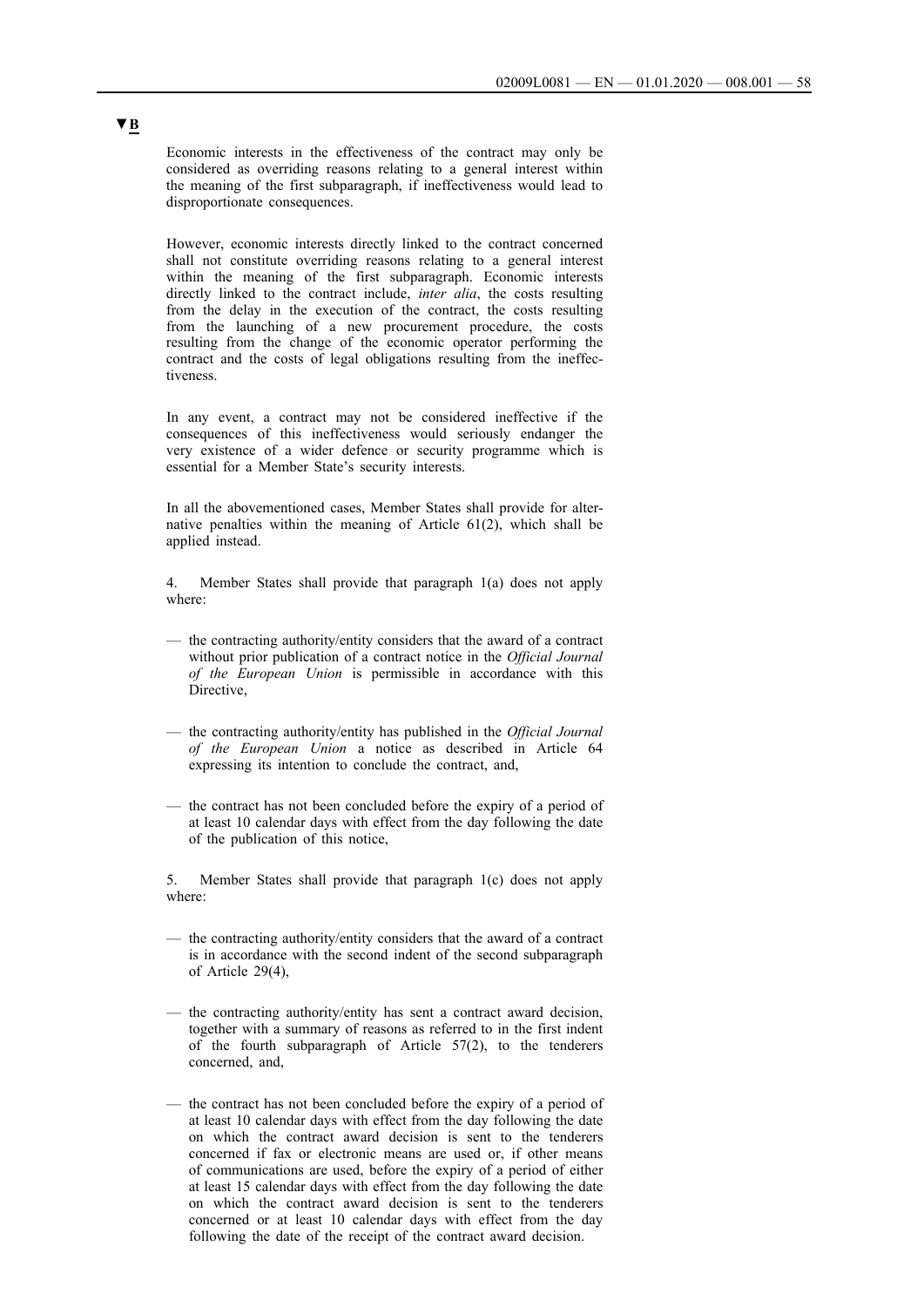### *Article 61*

### **Infringements of this Title and alternative penalties**

1. In the case of an infringement of Article 55(6), Article 56(3) or Article 57(2) which is not covered by Article 60(1)(b), Member States shall provide for ineffectiveness in accordance with Article 60(1) to (3), or for alternative penalties. Member States may provide that the review body independent of the contracting authority/entity shall decide, after having assessed all relevant aspects, whether the contract should be considered ineffective or whether alternative penalties should be imposed.

Alternative penalties must be effective, proportionate and dissuasive. Alternative penalties shall be:

- the imposition of fines on the contracting authority/entity, or,
- the shortening of the duration of the contract,

Member States may confer on the review body broad discretion to take into account all the relevant factors, including the seriousness of the infringement, the behaviour of the contracting authority/entity and, in the cases referred to in Article 60(2), the extent to which the contract remains in force.

The award of damages does not constitute an appropriate penalty for the purposes of this paragraph.

#### *Article 62*

### **Time-limits**

1. Member States may provide that the application for review in accordance with Article  $60(1)$  must be made:

- (a) before the expiry of at least 30 calendar days with effect from the day following the date on which:
	- the contracting authority/entity published a contract award notice in accordance with Articles 30(3), 31 and 32, provided that this notice includes justification of the decision of the contracting authority/entity to award the contract without prior publication of a contract notice in the *Official Journal of the European Union*, or
	- the contracting authority/entity informed the tenderers and candidates concerned of the conclusion of the contract, provided that this information contains a summary of the relevant reasons as set out in Article 35(2), subject to Article 35(3). This option also applies to the cases referred to in Article 58(c); and
- (b) in any case, before the expiry of a period of at least 6 months with effect from the day following the date of the conclusion of the contract.

2. In all other cases, including applications for a review in accordance with Article 61(1), the time-limits for the application for a review shall be determined by national law, subject to Article 59.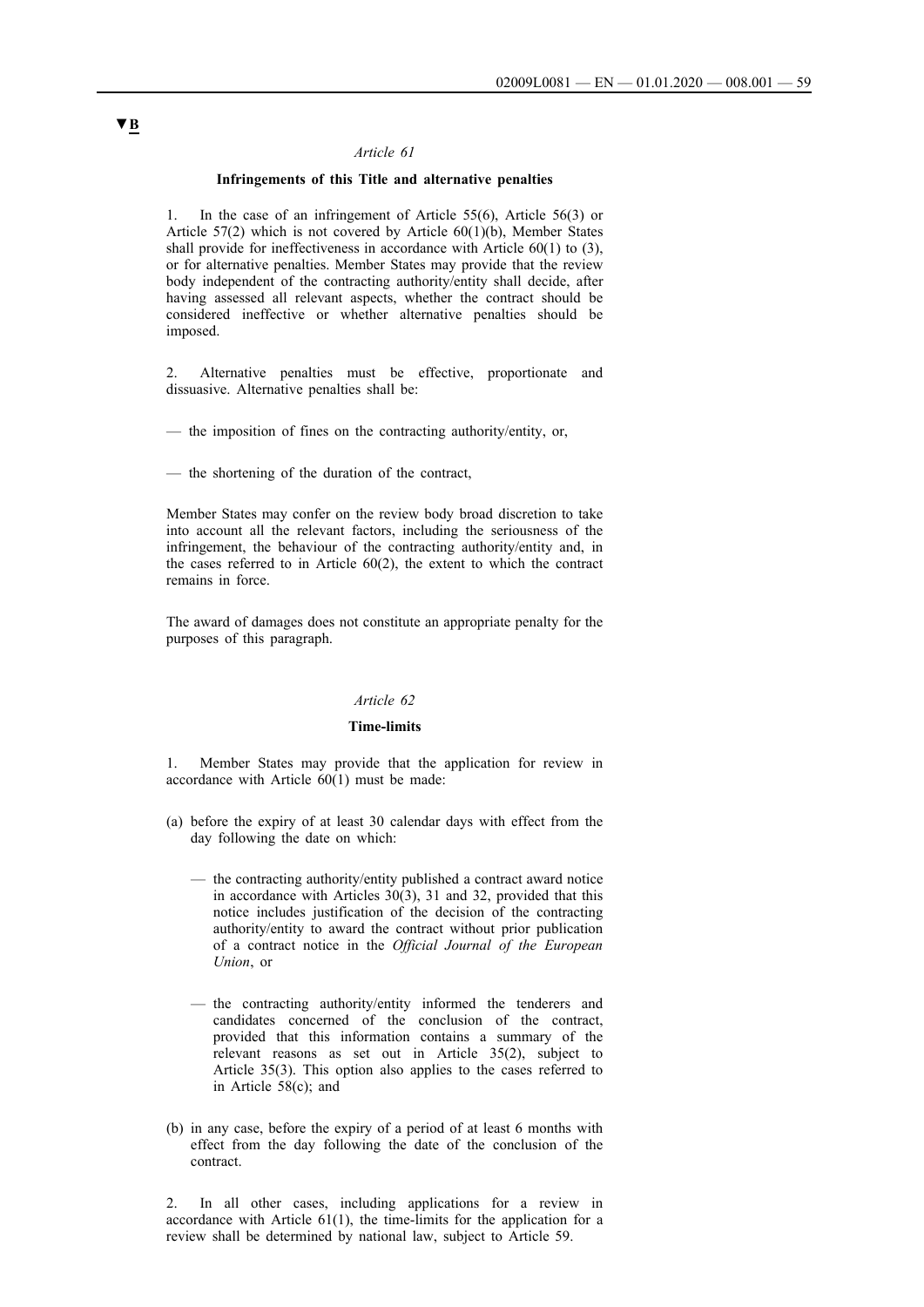### *Article 63*

## **Corrective mechanism**

The Commission may invoke the procedure provided for in paragraphs 2 to 5 when, prior to a contract being concluded, it considers that a serious infringement of Community law in the field of procurement has been committed during a contract award procedure falling within the scope of this Directive.

2. The Commission shall notify the Member State concerned of the reasons which have led it to conclude that a serious infringement has been committed and request its correction by appropriate means.

3. Within 21 calendar days of receipt of the notification referred to in paragraph 2, the Member State concerned shall communicate to the Commission:

(a) its confirmation that the infringement has been corrected;

- (b) a reasoned submission as to why no correction has been made; or
- (c) a notice to the effect that the contract award procedure has been suspended either by the contracting authority/entity on its own initiative or on the basis of the powers specified in Article  $56(1)(a)$ .

4. A reasoned submission communicated pursuant to paragraph 3(b) may rely among other matters on the fact that the alleged infringement is already the subject of judicial or other review proceedings or of a review as referred to in Article 56(9). In such a case, the Member State shall inform the Commission of the result of those proceedings as soon as it becomes known.

5. Where notice has been given that a contract award procedure has been suspended in accordance with paragraph 3(c), the Member State concerned shall notify the Commission when the suspension is lifted or another contract procedure relating in whole or in part to the same subject-matter is begun. That new notification shall confirm that the alleged infringement has been corrected or include a reasoned submission as to why no correction has been made.

### *Article 64*

### **Content of a notice for voluntary ex ante transparency**

The notice referred to in the second indent of Article 60(4), the format of which shall be adopted by the Commission in accordance with the advisory procedure referred to in Article 67(2), shall contain the following information:

- (a) the name and contact details of the contracting authority/entity;
- (b) a description of the object of the contract;
- (c) a justification of the decision of the contracting authority/entity to award the contract without prior publication of a contract notice in the *Official Journal of the European Union*;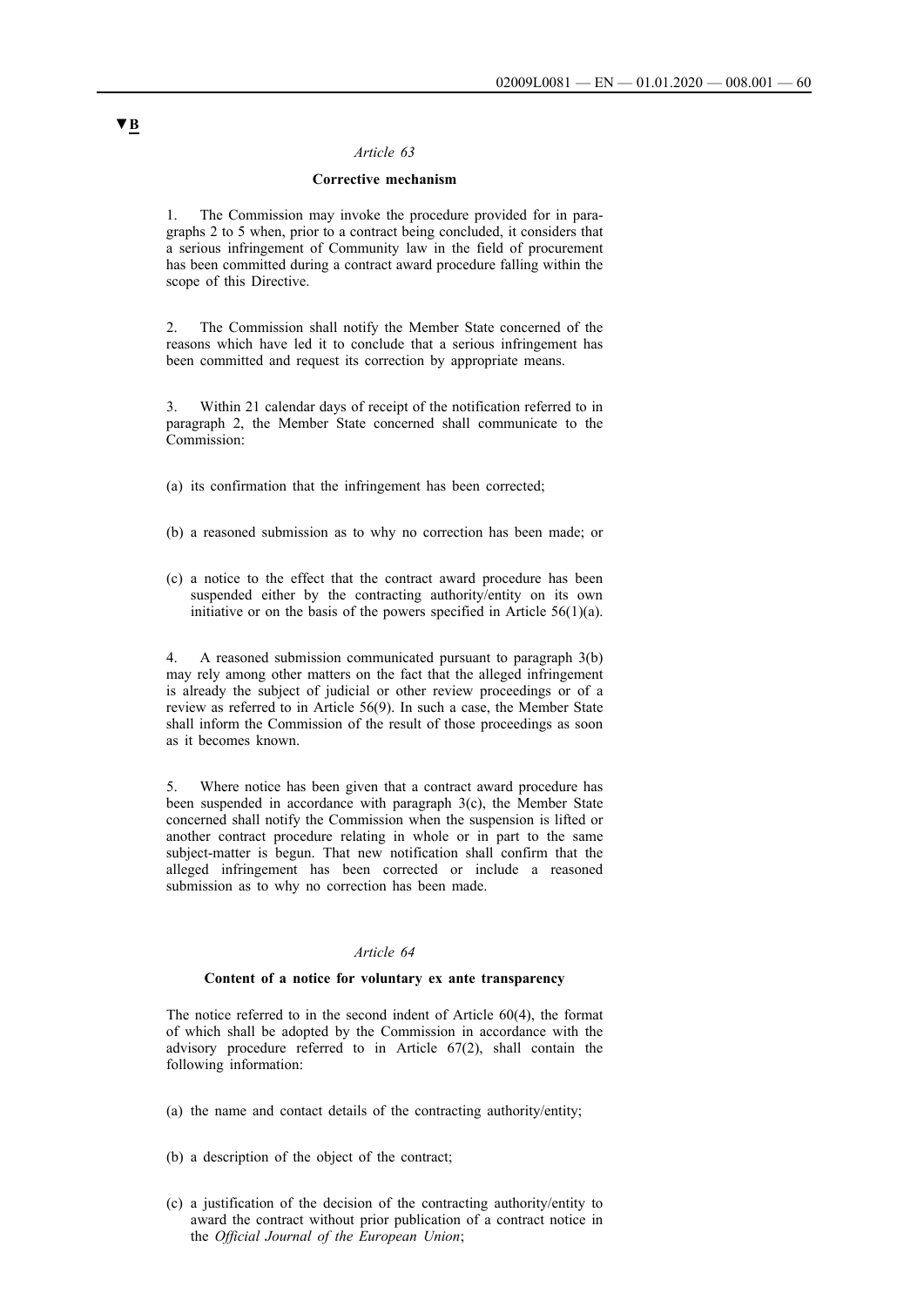- (d) the name and contact details of the economic operator in favour of which a contract award decision has been taken; and
- (e) where appropriate, any other information deemed useful by the contracting authority/entity.

### TITLE V

### **STATISTICAL OBLIGATIONS, EXECUTORY POWERS AND FINAL PROVISIONS**

### *Article 65*

### **Statistical obligations**

In order to permit assessment of the results of applying this Directive, Member States shall forward to the Commission a statistical report, prepared in accordance with Article 66, addressing supply, services and works contracts awarded by contracting authorities/entities during the preceding year, by no later than 31 October of each year,

### *Article 66*

### **Content of the statistical report**

The statistical report shall specify the number and value of contracts awarded, by Member State or third country of the successful tenderer. It shall address, separately, supply, services and works contracts.

The data referred to in the first paragraph shall be broken down by procedure used and shall specify, for each procedure, supplies, services and works identified by group of the CPV nomenclature.

Where contracts have been concluded in accordance with the negotiated procedure without publication of a contract notice, the data referred to in the first paragraph shall also be broken down by the circumstances referred to in Article 28.

The content of the statistical report shall be determined in accordance with the advisory procedure referred to in Article 67(2).

## **▼M7**

## *Article 66a*

### **Exercise of the delegation**

1. The power to adopt delegated acts is conferred on the Commission subject to the conditions laid down in this Article.

2. The power to adopt delegated acts referred to in Article 68(1) and Article 69(2) shall be conferred on the Commission for a period of five years from 26 July 2019. The Commission shall draw up a report in respect of the delegation of power not later than nine months before the end of the five-year period. The delegation of power shall be tacitly extended for periods of an identical duration, unless the European Parliament or the Council opposes such extension not later than three months before the end of each period.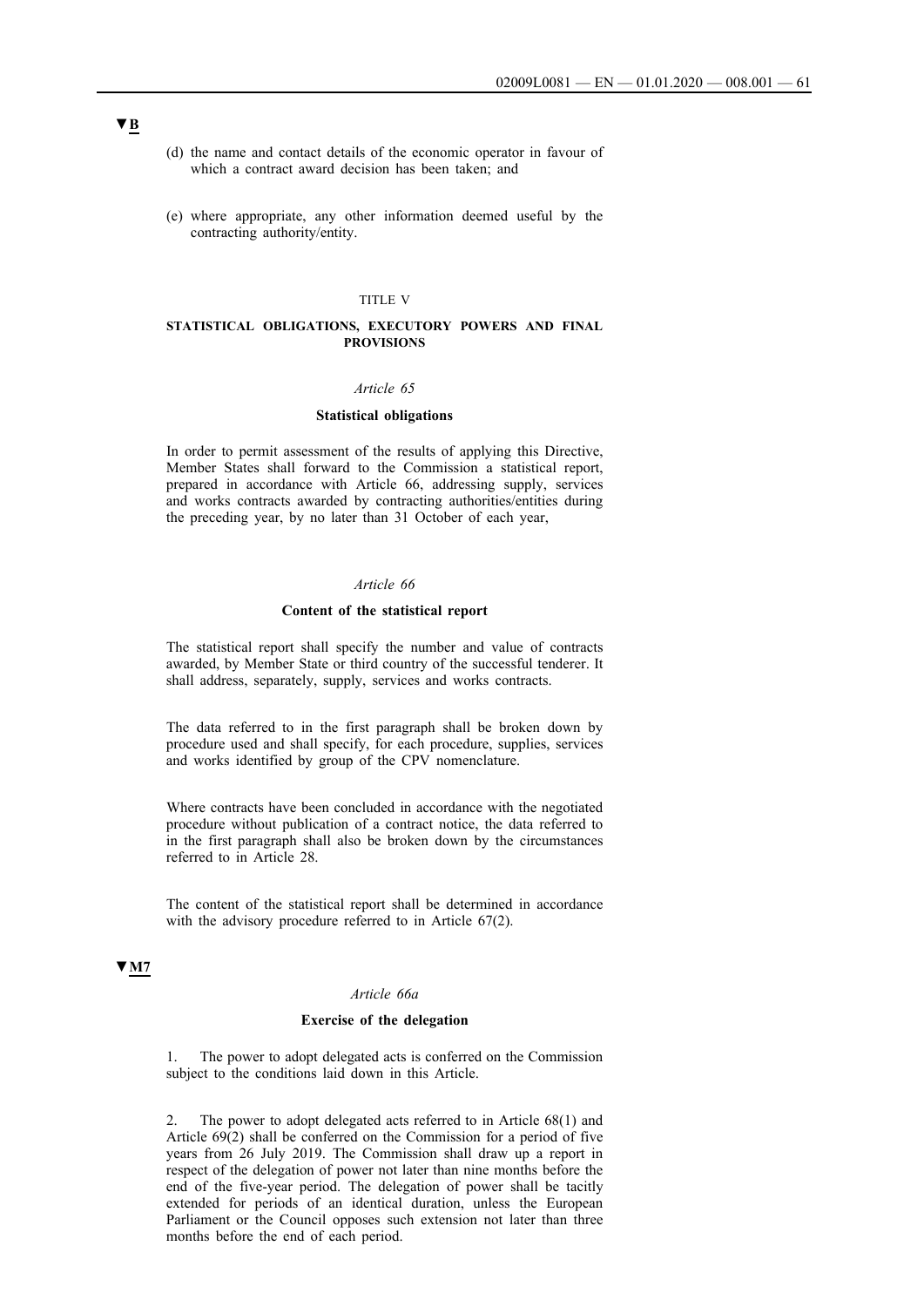3. The delegation of power referred to in Article 68(1) and Article 69(2) may be revoked at any time by the European Parliament or by the Council. A decision to revoke shall put an end to the delegation of the power specified in that decision. It shall take effect the day following the publication of the decision in the *Official Journal of the European Union* or at a later date specified therein. It shall not affect the validity of any delegated acts already in force.

4. Before adopting a delegated act, the Commission shall consult experts designated by each Member State in accordance with the principles laid down in the Interinstitutional Agreement of 13 April 2016 on Better Law-Making  $(1)$ .

5. As soon as it adopts a delegated act, the Commission shall notify it simultaneously to the European Parliament and to the Council.

6. A delegated act adopted pursuant to Article 68(1) and Article 69(2) shall enter into force only if no objection has been expressed either by the European Parliament or the Council within a period of three months of notification of that act to the European Parliament and the Council or if, before the expiry of that period, the European Parliament and the Council have both informed the Commission that they will not object. That period shall be extended by two months at the initiative of the European Parliament or of the Council.

#### *Article 66b*

#### **Urgency procedure**

1. Delegated acts adopted under this Article shall enter into force without delay and shall apply as long as no objection is expressed in accordance with paragraph 2. The notification of a delegated act to the European Parliament and to the Council shall state the reasons for the use of the urgency procedure.

2. Either the European Parliament or the Council may object to a delegated act in accordance with the procedure referred to in Article 66a(6). In such a case, the Commission shall repeal the act without delay following the notification of the decision to object by the European Parliament or by the Council.

# **▼B**

#### *Article 67*

### **Committee procedure**

1. The Commission shall be assisted by the Advisory Committee for Public Contracts set up by Article 1 of Council Decision 71/306/EEC (2) (the Committee).

2. Where reference is made to this paragraph, Articles 3 and 7 of Decision 1999/468/EC shall apply, having regard to the provisions of Article 8 thereof.

**▼M7** \_\_\_\_\_\_\_\_\_\_

## **▼M7**

<sup>(1)</sup> OJ L 123, 12.5.2016, p. 1.

<sup>(2)</sup> OJ L 185, 16.8.1971, p. 15.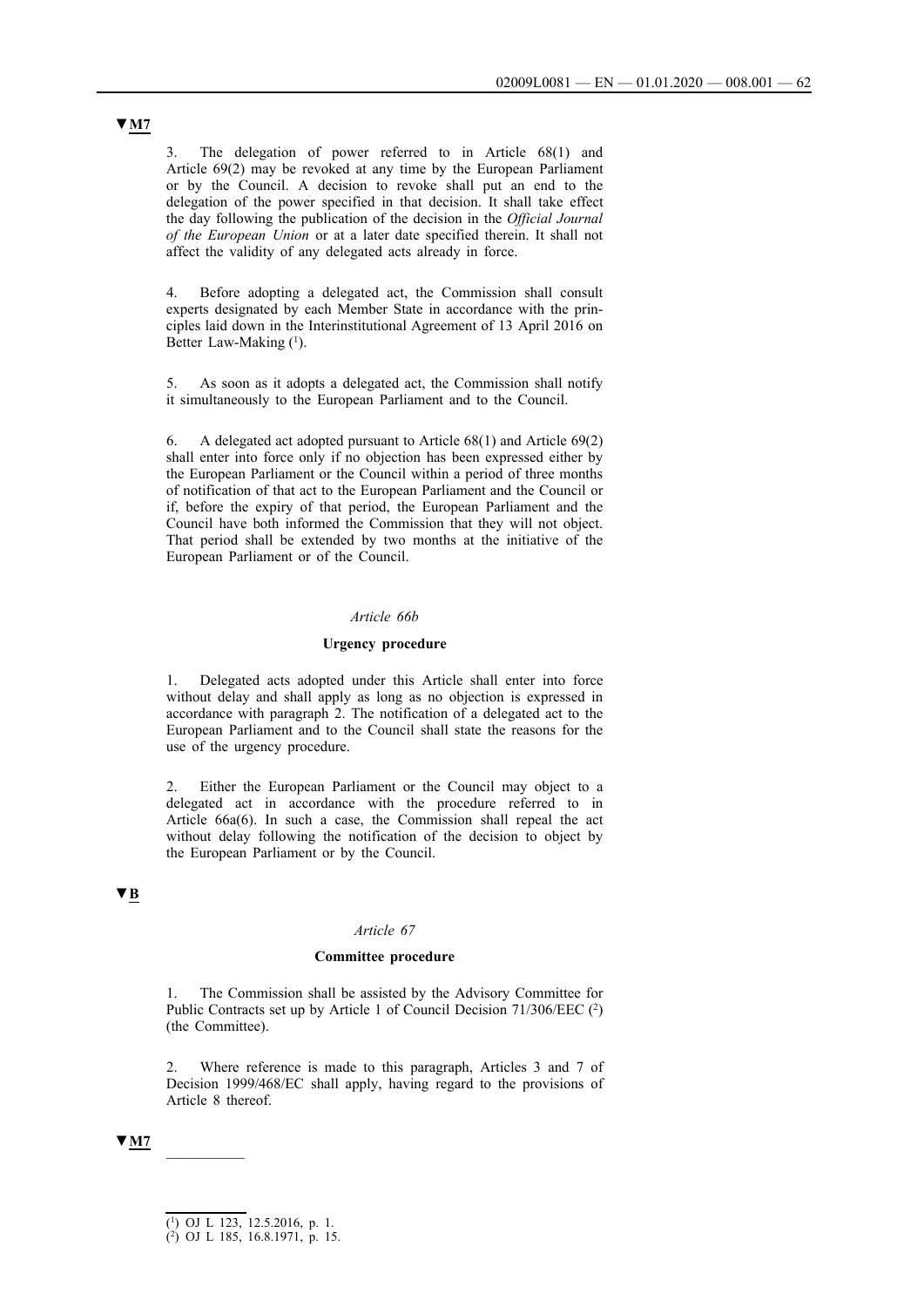### *Article 68*

## **Revision of thresholds**

1. At the same time as the revision of the thresholds laid down in Directive 2004/17/EC referred to in Article 69 thereof, the Commission shall also revise the thresholds laid down in Article 8 of this Directive by aligning:

- (a) the threshold established in Article 8(a) of this Directive to the revised threshold laid down in Article 16(a) of Directive 2004/17/EC;
- (b) the threshold established in Article 8(b) of this Directive to the revised threshold laid down in Article 16(b) of Directive 2004/17/EC.

### **▼M7**

The Commission is empowered to adopt delegated acts in accordance with Article 66a amending the thresholds as provided for in the first subparagraph.

Where it is necessary to revise the thresholds as provided for in the first subparagraph, and time constraints prevent the use of the procedure set in Article 66a and therefore imperative grounds of urgency so require, the procedure provided for in Article 66b shall apply to delegated acts adopted pursuant to this paragraph.

### **▼B**

2. The value of the thresholds set pursuant to paragraph 1 in the national currencies of Member States which do not participate in the euro shall be aligned to the values of the thresholds laid down in Directive 2004/17/EC referred to in paragraph 1, calculated in accordance with the second subparagraph of Article 69(2) of Directive 2004/17/EC.

3. The revised thresholds referred to in paragraph 1 and their corresponding values in national currencies shall be published by the Commission in the *Official Journal of the European Union* at the beginning of the November following their revision.

#### *Article 69*

### **Amendments**

1. In accordance with the advisory procedure referred to in Article 67(2), the Commission may amend:

- (a) the procedures for the drawing-up, transmission, receipt, translation, collection and distribution of the notices referred to in Article 30 and the statistical reports provided for in Article 65;
- (b) the procedure for sending and publishing the data referred to in Annex VI on grounds of technical progress or for administrative reasons;
- (c) the list of registers, declarations and certificates set out in Annex VII, when, on the basis of notifications from Member States, this proves necessary.

### **▼M7**

2. The Commission is empowered to adopt delegated acts in accordance with Article 66a amending:

(a) the reference numbers in the CPV nomenclature set out in Annexes I and II, insofar as this does not change the material scope of this Directive, and the procedures for reference in the notices to particular headings in the CPV nomenclature within the categories of services listed in those Annexes;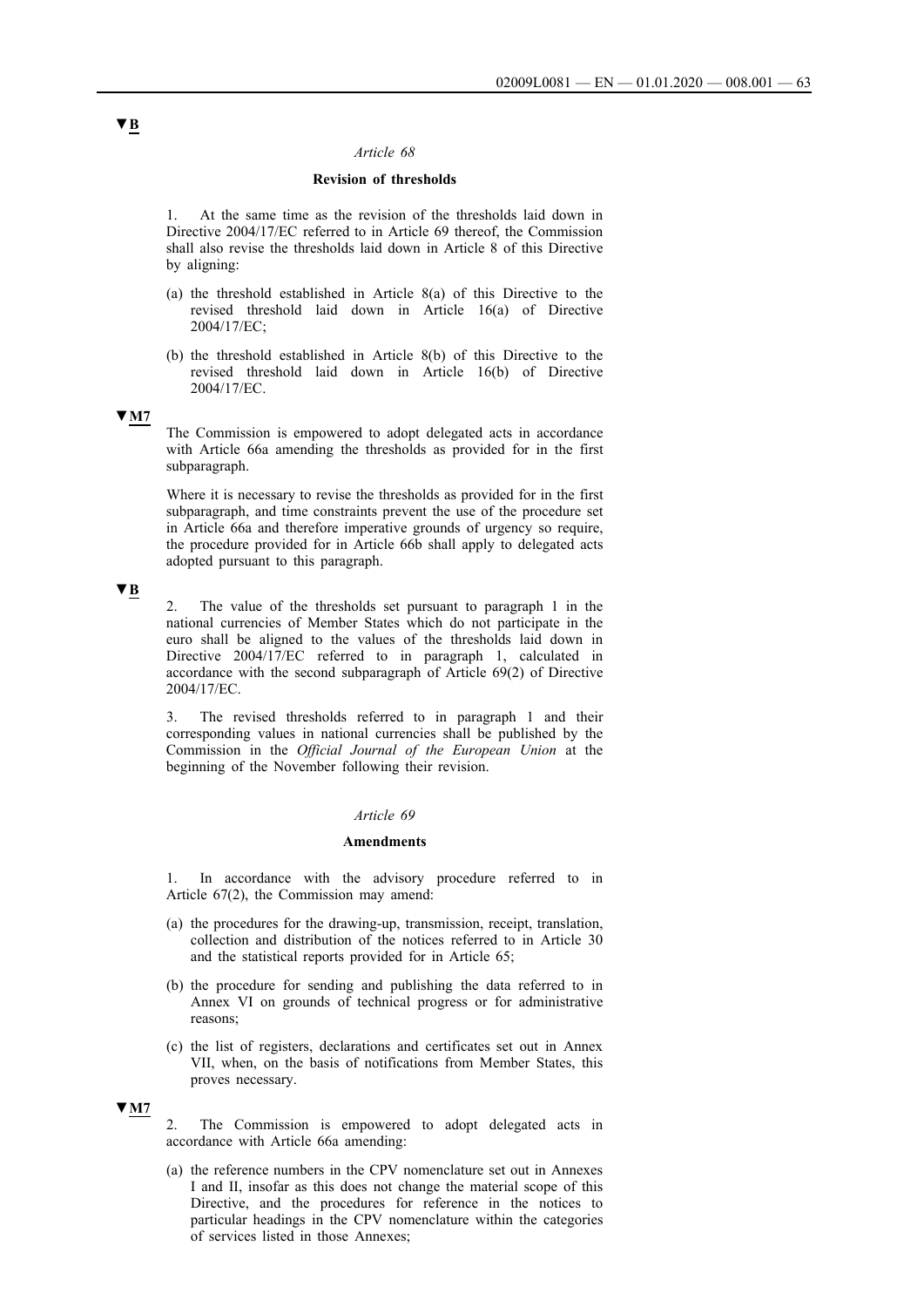**▼M7**

(b) the technical details and characteristics of the devices for electronic receipt referred to in points (a), (f) and (g) of Annex VIII.

## **▼B**

### *Article 70*

### **Amendment to Directive 2004/17/EC**

The following Article shall be inserted in Directive 2004/17/EC:

*'Article 22a*

### **Contracts in the fields of defence and security**

This Directive shall not apply to contracts to which Directive 2009/81/EC of the European Parliament and of the Council of 13 July 2009 on the coordination of procedures for the award of certain works contracts, supply contracts and service contracts by contracting authorities or entities in the fields of defence and security (\*) applies, nor to contracts to which that Directive does not apply pursuant to Articles 8, 12 and 13 thereof.

(\*) OJ L 217, 20.8.2009, p. 76'.

### *Article 71*

#### **Amendment to Directive 2004/18/EC**

Article 10 of Directive 2004/18/EC shall be replaced by the following:

#### *'Article 10*

### **Contracts in the fields of defence and security**

Subject to Article 296 of the Treaty, this Directive shall apply to public contracts awarded in the fields of defence and security, with the exception of contracts to which Directive 2009/81/EC of the European Parliament and of the Council of 13 July 2009 on the coordination of procedures for the award of certain works contracts, supply contracts and service contracts by contracting authorities or entities in the fields of defence and security (\*) applies.

This Directive shall not apply to contracts to which Directive 2009/81/EC does not apply pursuant to Articles 8, 12 and 13 thereof.

(\*) OJ L 217, 20.8.2009, p. 76'.

### *Article 72*

#### **Transposition**

1. By 21 August 2011, Member States shall adopt and publish the laws, regulations and administrative provisions necessary to comply with this Directive. They shall forthwith communicate to the Commission the text of those measures.

When Member States adopt these measures, they shall contain a reference to this Directive or shall be accompanied by such reference on the occasion of their official publication. Member States shall determine how such reference is to be made.

2. Member States shall communicate to the Commission the text of the main provisions of national law which they adopt in the field covered by this Directive.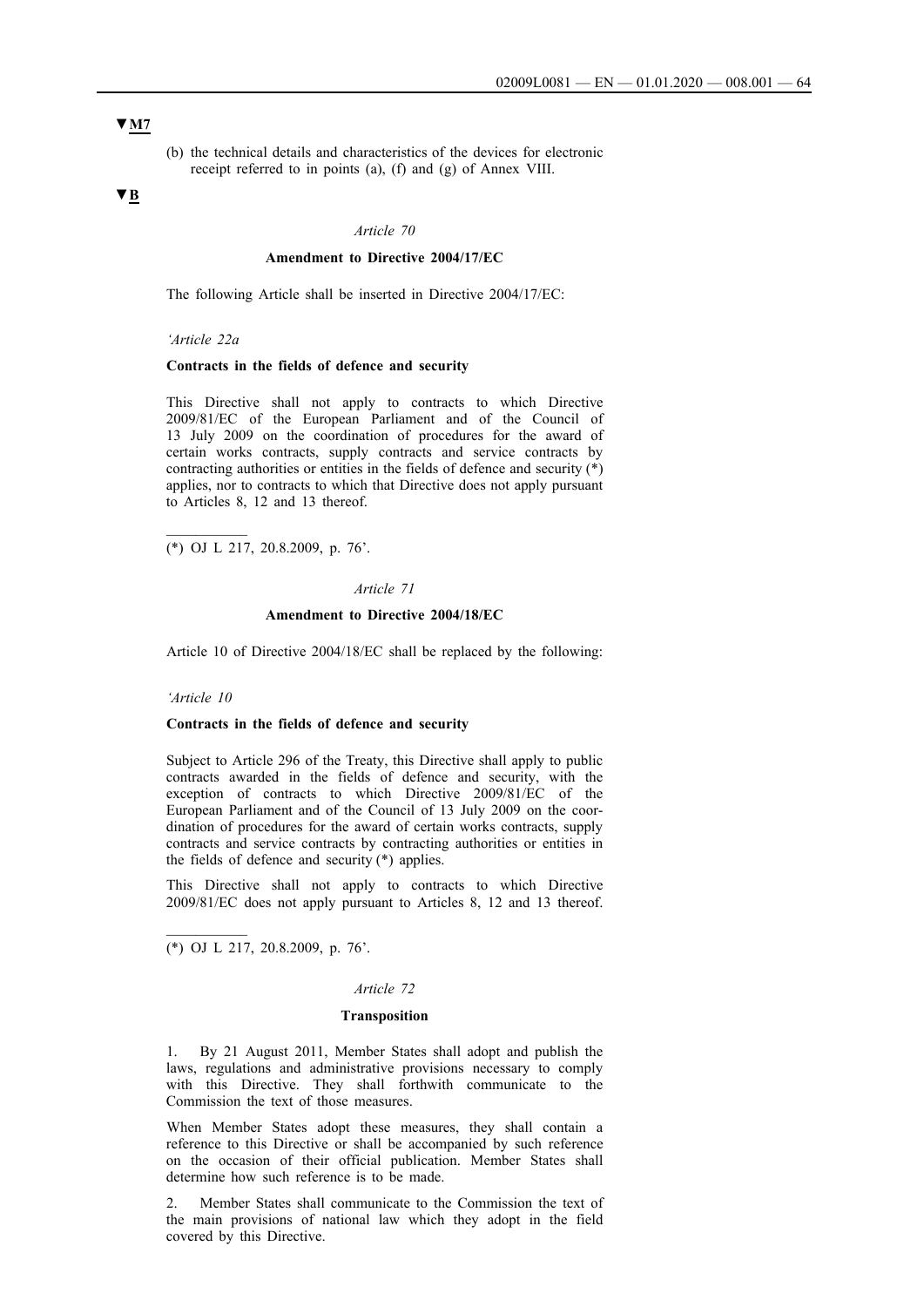## *Article 73*

## **Review and reporting**

1. By 21 August 2012, the Commission shall report on the measures taken by Member States with a view to the transposition of this Directive, and in particular Article 21 and Articles 50 to 54 thereof.

2. The Commission shall review the implementation of this Directive and report thereon to the European Parliament and the Council by 21 August 2016. It shall evaluate in particular whether, and to what extent, the objectives of this Directive have been achieved with regard to the functioning of the internal market and the development of a European defence equipment market and a European Defence Technological and Industrial Base, having regard, *inter alia*, to the situation of small and medium-sized enterprises. Where appropriate, the report shall be accompanied by a legislative proposal.

3. The Commission shall also review the application of Article 39(1), investigating in particular the feasibility of harmonising the conditions for the reinstatement of candidates or tenderers with prior convictions excluding them from participation in public procurements, and shall, if appropriate, bring forward, a legislative proposal to that effect.

### *Article 74*

## **Entry into force**

This Directive shall enter into force on the day following its publication in the *Official Journal of the European Union*.

#### *Article 75*

### **Addressees**

This Directive is addressed to the Member States.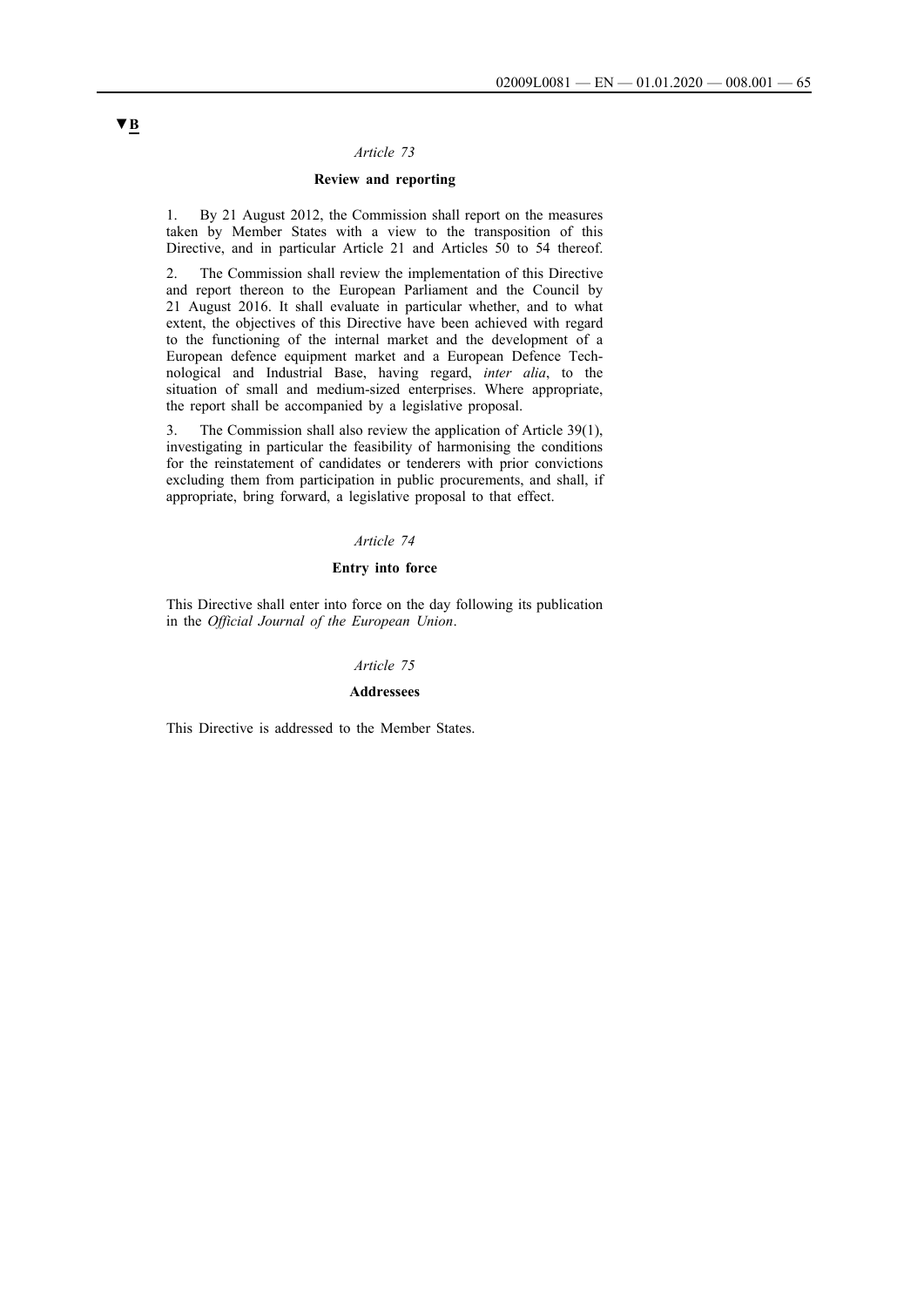# *ANNEX I*

# **Services referred to in Articles 2 and 15**

| Category No | Subject                                                                            | CPV Reference No                                                                                                                                                                         |
|-------------|------------------------------------------------------------------------------------|------------------------------------------------------------------------------------------------------------------------------------------------------------------------------------------|
| 1           | Maintenance and repair services                                                    | 50000000-5, from 50100000-6 to 50884000-5 (except<br>from 50310000-1 to 50324200-4 and 50116510-9,<br>50190000-3, 50229000-6,<br>$50243000-0$<br>and<br>from<br>51000000-9 to 51900000-1 |
| 2           | Foreign military-aid-related services                                              | 75211300-1                                                                                                                                                                               |
| 3           | defence<br>Defence<br>services.<br>military<br>services and civil defence services | 75220000-4, 75221000-1, 75222000-8                                                                                                                                                       |
| 4           | Investigation and security services                                                | From 79700000-1 to 79720000-7                                                                                                                                                            |
| 5           | Land transport services                                                            | 60000000-8, from 60100000-9 to 60183000-4 (except<br>60160000-7, 60161000-4), and from 64120000-3 to<br>64121200-2                                                                       |
| 6           | Air transport services of passengers and<br>freight, except transport of mail      | 60400000-2, from 60410000-5 to 60424120-3 (except<br>60411000-2.<br>$60421000-5$ ,<br>from<br>60440000-4<br>to<br>60445000-9 and 60500000-3                                              |
| 7           | Transport of mail by land and by air                                               | 60160000-7, 60161000-4, 60411000-2, 60421000-5                                                                                                                                           |
| 8           | Rail transport services                                                            | From 60200000-0 to 60220000-6                                                                                                                                                            |
| 9           | Water transport services                                                           | From 60600000-4 to 60653000-0, and from 63727000-1<br>to 63727200-3                                                                                                                      |
| 10          | Supporting<br>auxiliary<br>and<br>transport<br>services                            | From 63100000-0 to 63111000-0, from 63120000-6 to<br>63121100-4, 63122000-0, 63512000-1<br>from<br>and<br>63520000-0 to 6370000-6                                                        |
| 11          | Telecommunication services                                                         | From 64200000-8 to 64228200-2, 72318000-7, and from<br>72700000-7 to 72720000-3                                                                                                          |
| 12          | Financial services: Insurance services                                             | From 66500000-5 to 66720000-3                                                                                                                                                            |
| 13          | Computer and related services                                                      | From 50310000-1 to 50324200-4, from 72000000-5 to<br>72920000-5 (except 72318000-7 and from 72700000-7<br>to 72720000-3), 79342410-4, 9342410-4                                          |
| 14          | Research and development services $(1)$<br>and evaluation tests                    | From 73000000-2 to 73436000-7                                                                                                                                                            |
| 15          | Accounting, auditing and bookkeeping<br>services                                   | From 79210000-9 to 79212500-8                                                                                                                                                            |
| 16          | Management consulting services $(2)$ and<br>related services                       | From 73200000-4 to 73220000-0, from 79400000-8 to<br>79421200-3 and 79342000-3, 79342100-4, 79342300-6,<br>79342320-2, 79342321-9, 79910000-6, 79991000-7 and<br>98362000-8              |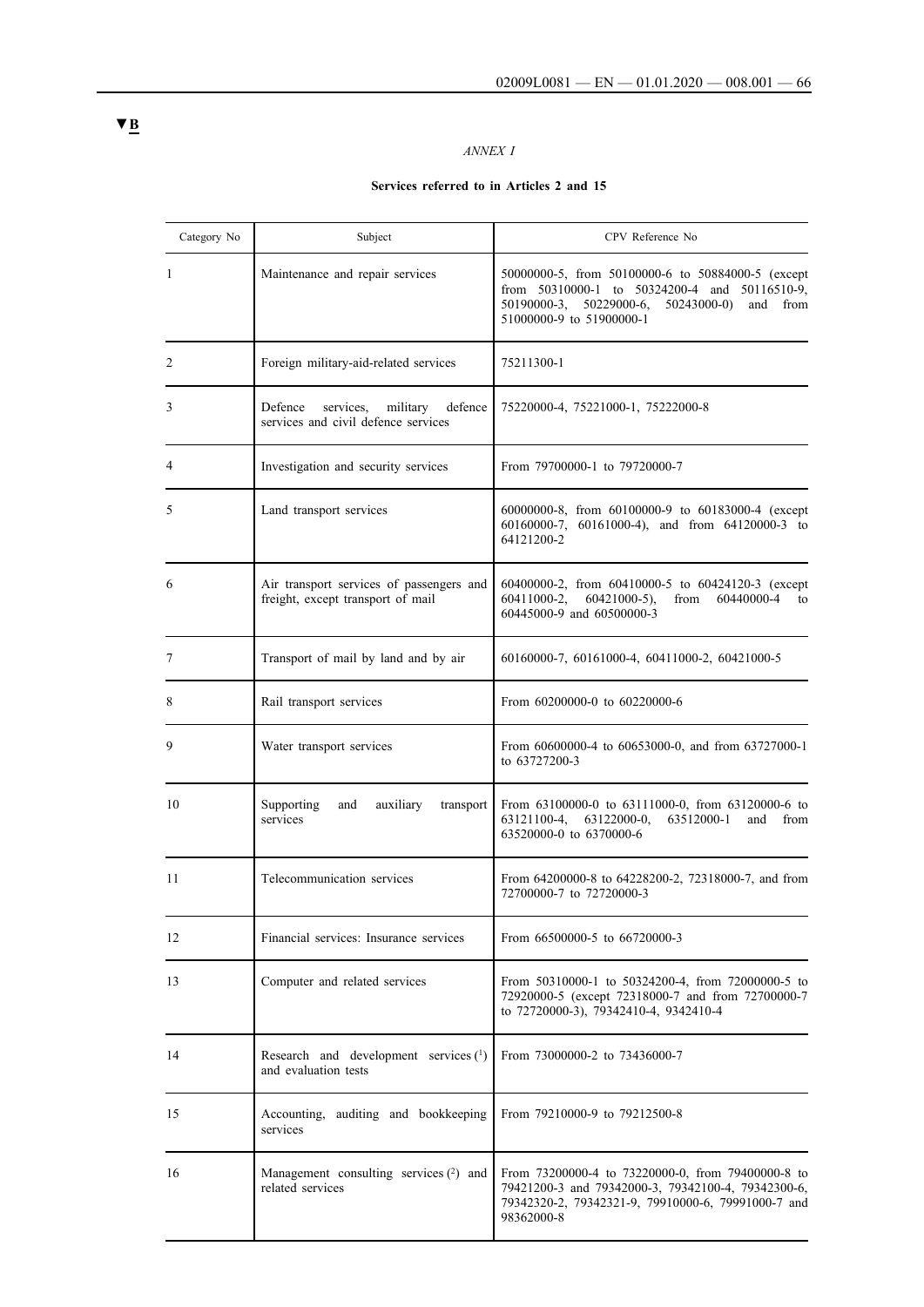| Category No | Subject                                                                                                                                                                                                                                                       | CPV Reference No.                                                                                                             |
|-------------|---------------------------------------------------------------------------------------------------------------------------------------------------------------------------------------------------------------------------------------------------------------|-------------------------------------------------------------------------------------------------------------------------------|
| 17          | Architectural<br>engineering<br>services;<br>services and integrated engineering<br>services; urban planning and landscape<br>engineering services; related scientific<br>technical consulting<br>and<br>services;<br>technical testing and analysis services | From 71000000-8 to 71900000-7 (except 71550000-8)<br>and 79994000-8                                                           |
| 18          | Building-cleaning services and property<br>management services                                                                                                                                                                                                | From 70300000-4 to 70340000-6 and from 90900000-6<br>to $90924000-0$                                                          |
| 19          | Sewage and refuse disposal services; sani-<br>tation and similar services                                                                                                                                                                                     | From 90400000-1 to 90743200-9 (except 90712200-3),<br>from 90910000-9 to 90920000-2 and 50190000-3,<br>50229000-6, 50243000-0 |
| 20          | Training and simulation services in the<br>fields of defence and security                                                                                                                                                                                     | 80330000-6, 80600000-0, 80610000-3, 80620000-6,<br>80630000-9, 80640000-2, 80650000-5, 80660000-8                             |

 $(1)$  Except research and development services referred to in Article 13(j).

(2) Except arbitration and conciliation services.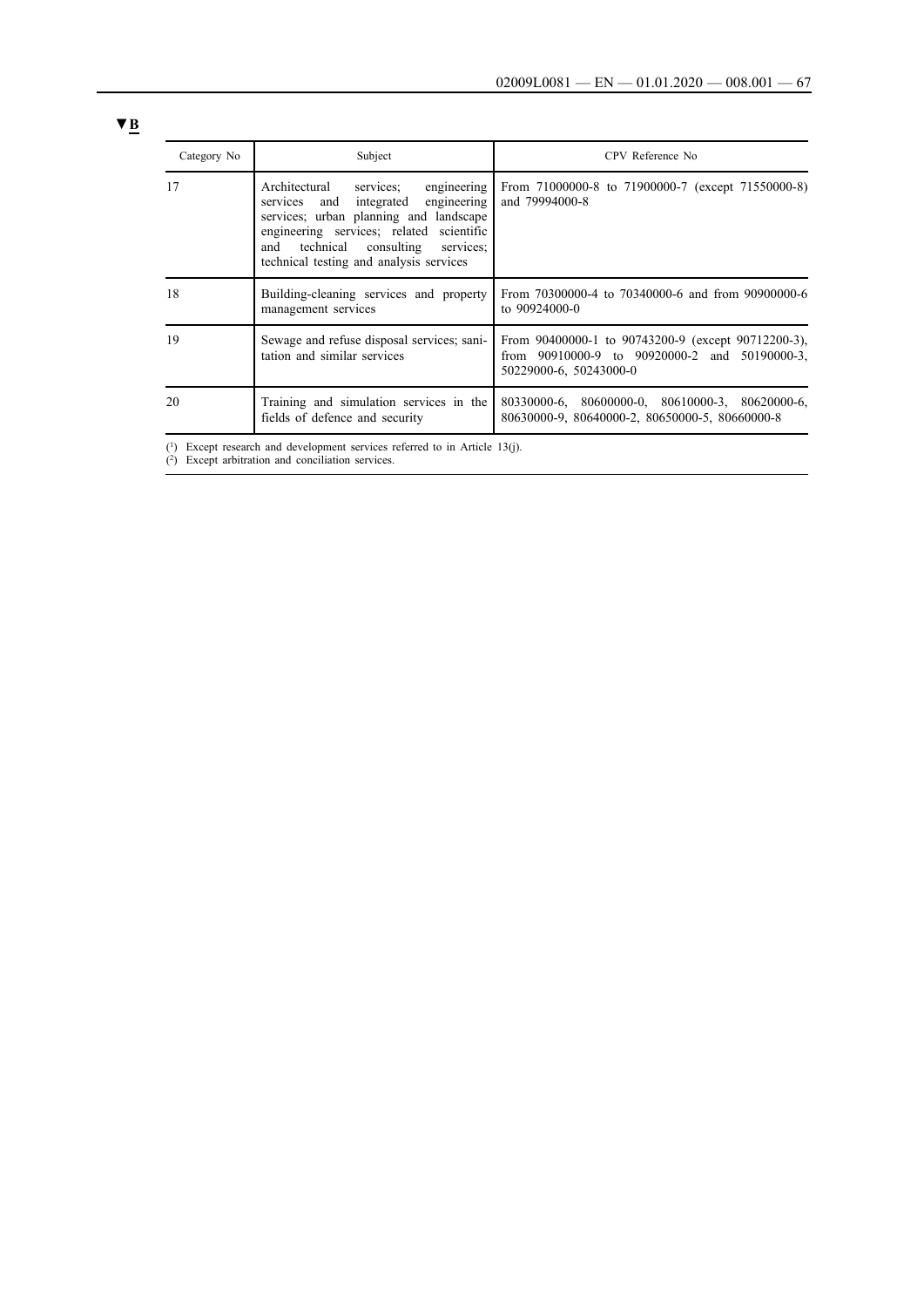## *ANNEX II*

## **Services referred to in Articles 2 and 16**

| Category No                        | Subject                                                   | CPV Reference No                                                                                                              |
|------------------------------------|-----------------------------------------------------------|-------------------------------------------------------------------------------------------------------------------------------|
| 21                                 | Hotel and restaurant services                             | From 55100000-1 to 55524000-9 and from 98340000-8<br>to 98341100-6                                                            |
| 22                                 | auxiliary<br>Supporting<br>transport<br>and<br>services   | From 63000000-9 to 63734000-3 (except 63711200-8,<br>63712700-0, 63712710-3), from 63727000-1 to<br>63727200-3 and 98361000-1 |
| 23                                 | Legal services                                            | From 79100000-5 to 79140000-7                                                                                                 |
| 24                                 | Personnel<br>placement<br>supply<br>and<br>services $(1)$ | From 79600000-0 to 79635000-4 (except 79611000-0,<br>79632000-3, 79633000-0) and from 98500000-8 to<br>98514000-9             |
| 25                                 | Health and social services                                | and from 85000000-9 to 85323000-9<br>79611000-0<br>$(except 85321000-5, 85322000-2)$                                          |
| 26                                 | Other services                                            |                                                                                                                               |
| $(1)$ Except employment contracts. |                                                           |                                                                                                                               |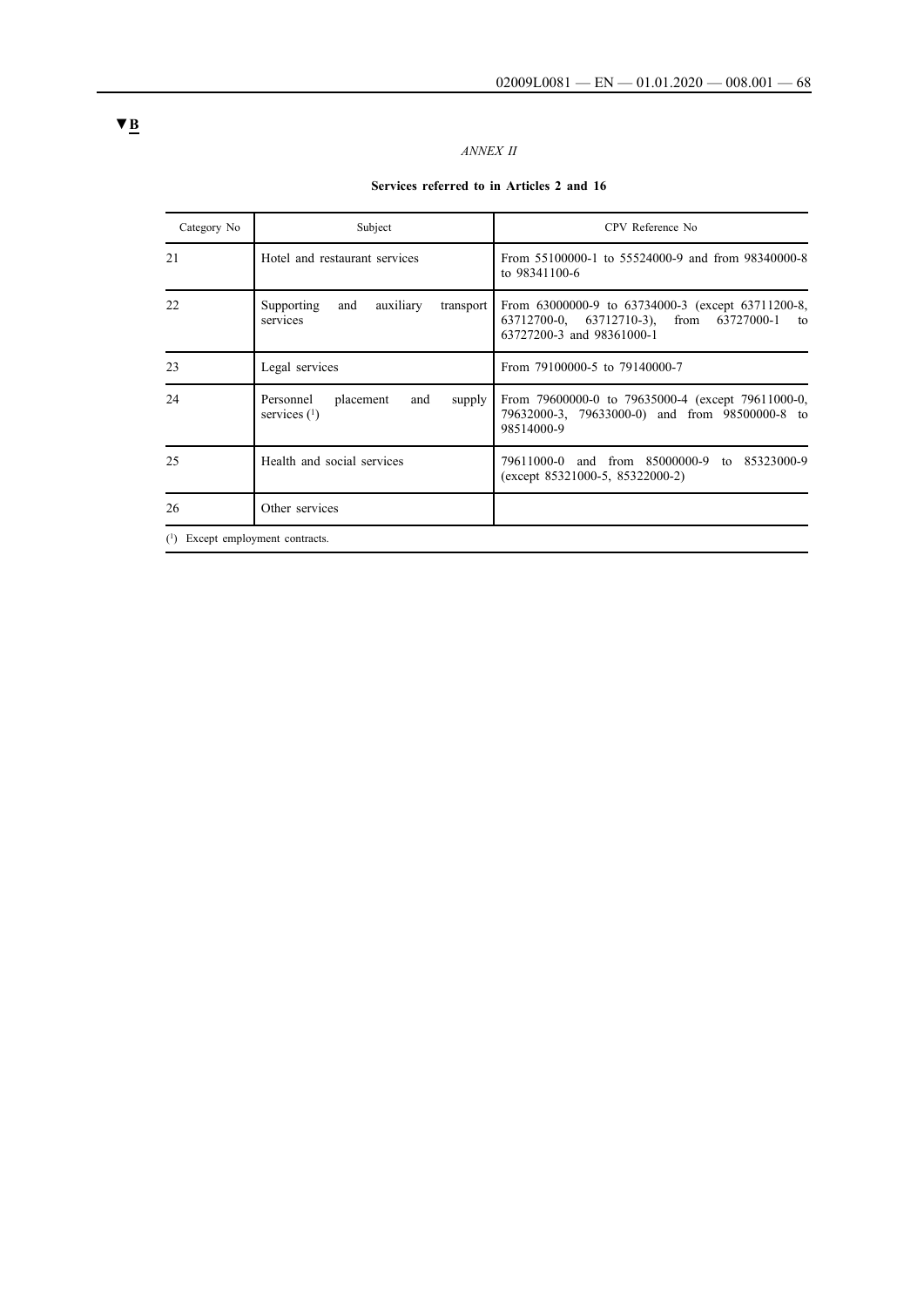#### *ANNEX III*

#### **Definition of certain technical specifications referred to in Article 18**

For the purposes of this Directive, the following definitions shall apply:

- 1. (a) 'Technical specifications', in the case of works contracts: the totality of the technical prescriptions contained in particular in the tender documents, defining the characteristics required of a material, product or supply, which permits a material, a product or a supply to be described in a manner such that it fulfils the use for which it is intended by the contracting authority/entity. These characteristics shall include levels of environmental performance, design for all requirements (including accessibility for people with disabilities) and conformity assessment, performance, safety or dimensions, including the procedures concerning quality assurance, terminology, symbols, testing and test methods, packaging, marking and labelling and production processes and methods. They shall also include rules relating to design and costing, the test, inspection and acceptance conditions for works and techniques or methods of construction and all other technical conditions which the contracting authority/entity is in a position to prescribe, under general or specific regulations, in relation to the finished works and to the materials or parts which they involve;
	- (b) 'Technical specification', in the case of supply or service contracts: a specification in a document defining the required characteristics of a product or service, such as quality and environmental performance levels, design for all requirements (including accessibility for people with disabilities), and conformity-assessment, performance, use of the product, its safety or dimensions, including requirements relevant to the product as regards the name under which the product is sold, terminology, symbols, testing and test methods, packaging, marking and labelling, user instructions, production methods and procedures, as well as conformity assessment procedures;
- 2. 'Standard': a technical specification approved by a recognised standardisation body for repeated or continuous application, compliance with which is not compulsory, from one of the following categories:
	- international standard: a standard adopted by an international standards organisation and made available to the general public,
	- European standard: a standard adopted by a European standardisation body and made available to the general public,
	- national standard: a standard adopted by a national standards organisation and made available to the general public,
- 3. 'Defence standard': a technical specification the observance of which is not compulsory and which is approved by a standardisation body specialising in the production of technical specifications for repeated or continuous application in the field of defence;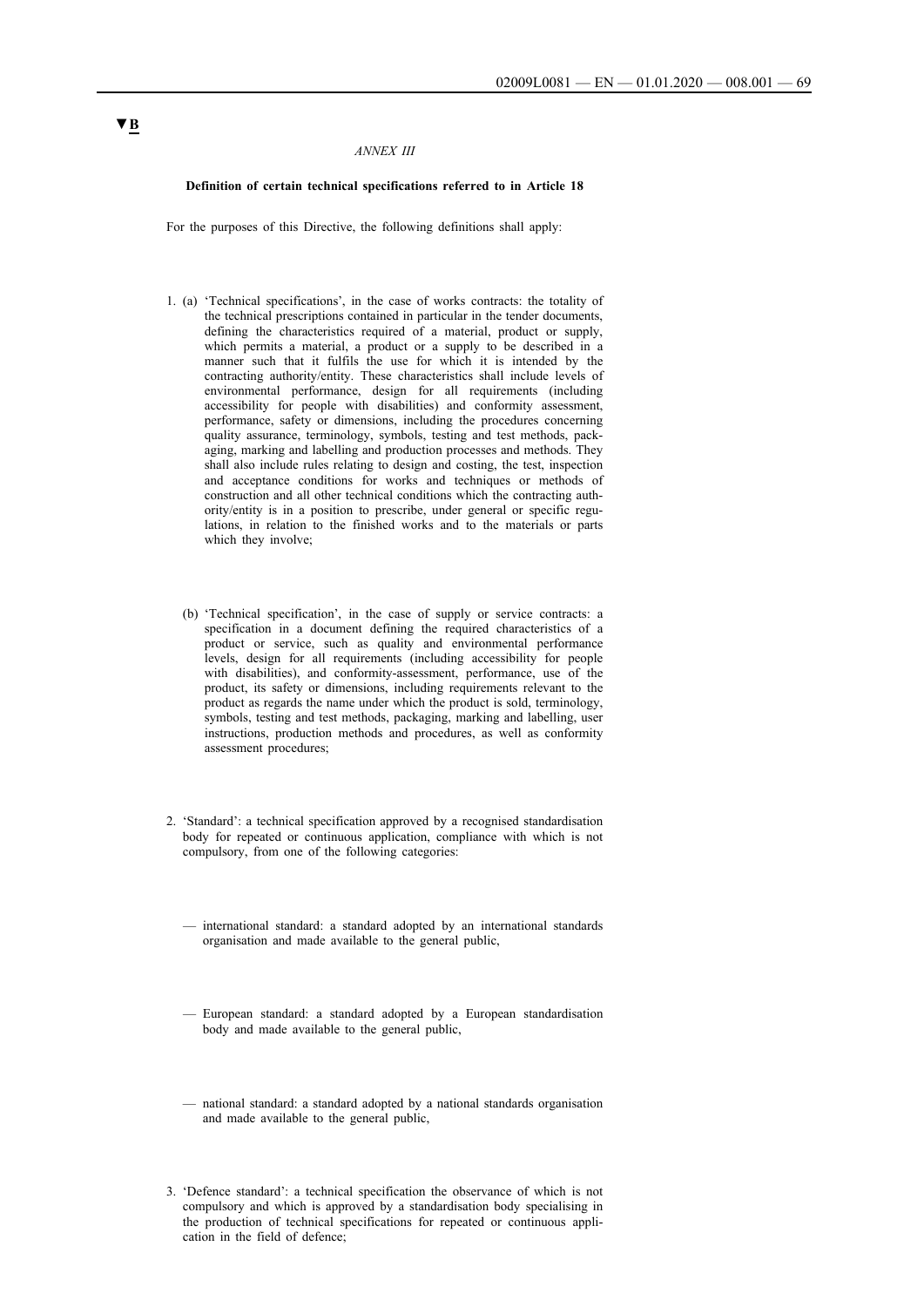- 4. 'European technical approval': a favourable technical assessment of the fitness for use of a product for a specific purpose, based on fulfilment of the essential requirements for building works, by means of the inherent characteristics of the product and the defined conditions of application and use. European technical approvals are issued by an approval body designated for this purpose by the Member State;
- 5. 'Common technical specification': a technical specification laid down in accordance with a procedure recognised by Member States which has been published in the *Official Journal of the European Union*;
- 6. 'Technical reference': any product produced by European standardisation bodies, other than official standards, according to procedures adapted to developments in market needs.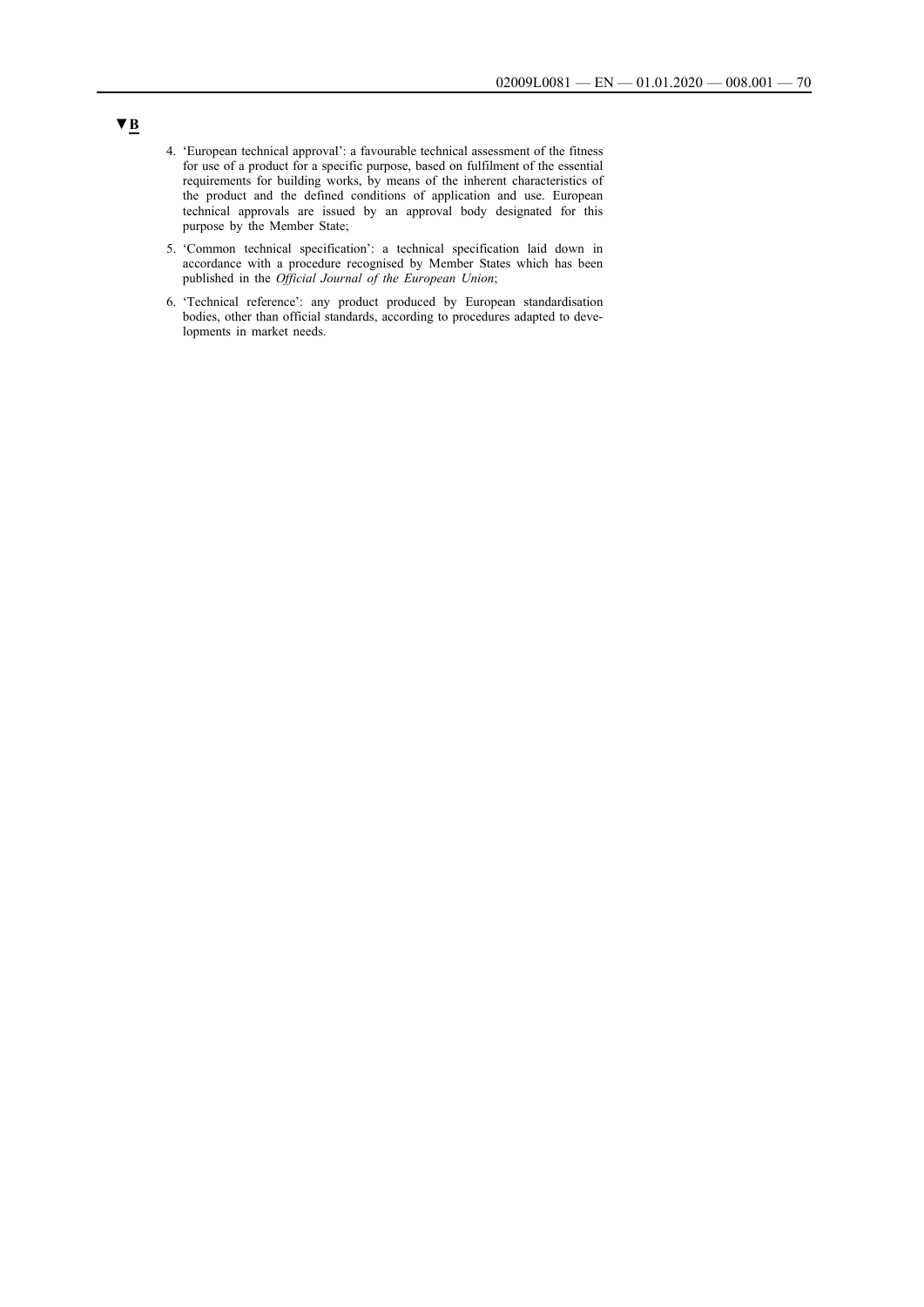### *ANNEX IV*

#### **Information to be included in the notices referred to in Article 30**

NOTICE OF PUBLICATION OF A PRIOR INFORMATION NOTICE ON A BUYER PROFILE

- 1. Country of the contracting authority/entity
- 2. Name of the contracting authority/entity
- 3. Internet address of the 'buyer profile' (URL)
- 4. CPV nomenclature reference no(s)

#### PRIOR INFORMATION NOTICE

- 1. The name, address, fax number and e-mail address of the contracting authority/entity and, if different, of the service from which additional information may be obtained and, in the case of services and works contracts, of the departments, e.g. the relevant governmental Internet site, from which information can be obtained concerning the general regulatory framework for taxes, environmental protection, employment protection and working conditions applicable in the place where the contract is to be performed.
- 2. Where appropriate, indication whether the contract is restricted to sheltered workshops, or whether its execution is restricted to the framework of protected job programmes.
- 3. In the case of works contracts: the nature and extent of the works and the place of execution; if the work is to be subdivided into several lots, the essential characteristics of those lots by reference to the work; if available, an estimate of the range of the cost of the proposed works; CPV nomenclature reference no(s).

In the case of supply contracts: the nature and quantity or value of the products to be supplied, CPV nomenclature reference no(s).

In the case of services contracts: the total value of the proposed purchases in each of the service categories, CPV nomenclature reference no(s).

- 4. Estimated date for initiating the award procedures in respect of the contract or contracts, in the case of service contracts by category.
- 5. Where appropriate, indicate whether a framework agreement is involved.
- 6. Where appropriate, other information.
- 7. Date of dispatch of the notice or of dispatch of the notice of publication of the prior information notice on the buyer profile.

### CONTRACT NOTICES

Restricted procedures, negotiated procedures with publication of a contract notice and competitive dialogues:

- 1. Name, address, telephone and fax number, e-mail address of the contracting authority/entity.
- 2. Where appropriate, indication whether the contract is restricted to sheltered workshops, or whether its execution is restricted to the framework of protected job programmes.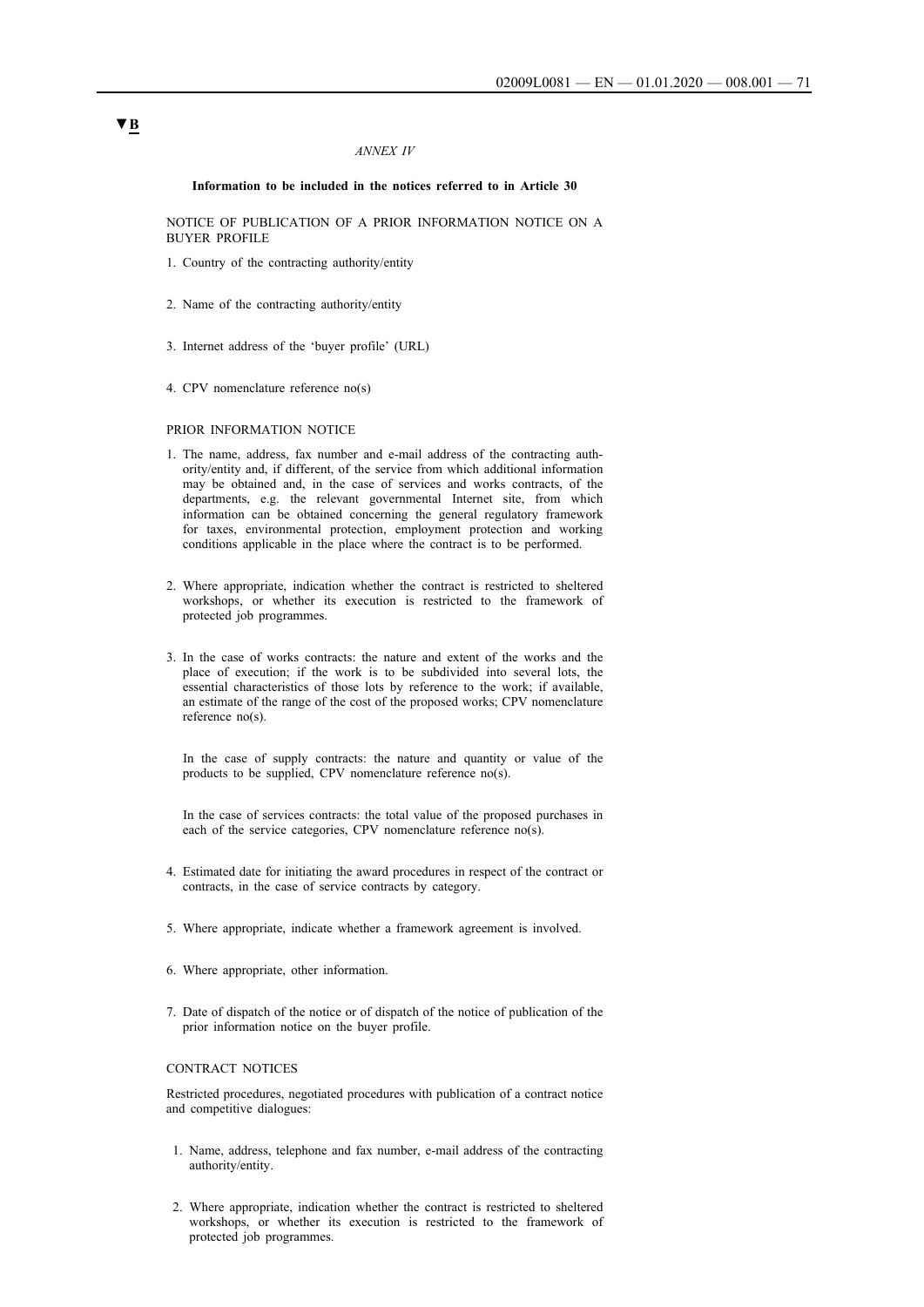- 3. (a) The award procedure chosen;
	- (b) Where appropriate, the reasons for use of the accelerated procedure (in restricted and negotiated procedures);
	- (c) Where appropriate, indicate whether a framework agreement is involved;
	- (d) Where appropriate, the holding of an electronic auction.
- 4. Form of the contract.
- 5. Place of execution/performance of the works, for delivery of products or of the provision of services.
- 6. (a) Works contracts:
	- nature and extent of the works and general nature of the work. Indication in particular of options concerning supplementary works, and, if known, the provisional timetable for recourse to these options as well as the number of possible renewals, if any. If the work or the contract is subdivided into several lots, the size of the different lots; CPV nomenclature reference no(s),
	- information concerning the purpose of the work or the contract where the latter also involves the drawing up of projects,
	- in the case of a framework agreement, indication also of the planned duration of the framework agreement, the estimated total value of the works for the entire duration of the framework agreement and, as far as possible, the value and the frequency of the contracts to be awarded.
	- (b) Supply contracts:
		- nature of the products to be supplied, indicating in particular whether tenders are requested with a view to purchase, lease rental, hire or hire purchase or a combination of these, CPV nomenclature reference no(s). Quantity of products to be supplied, indicating in particular options concerning supplementary purchases and, if known, the provisional timetable for recourse to these options as well as the number of renewals, if any; CPV nomenclature reference no(s),
		- in the case of regular or renewable contracts during the course of a given period, indication also, if known, of the timetable for subsequent contracts for intended purchases of supplies,
		- in the case of a framework agreement, indication also of the planned duration of the framework agreement, the estimated total value of the supplies for the entire duration of the framework agreement and, as far as possible, the value and the frequency of the contracts to be awarded.
	- (c) Service contracts:
		- category and description of the service. CPV nomenclature reference no(s). Quantity of services to be provided. Indication in particular of options concerning supplementary purchases and, if known, the provisional timetable for recourse to these options as well as the number of renewals, if any. In the case of renewable contracts over a given period, an estimate of the time frame, if known, for subsequent contracts for intended purchases of services.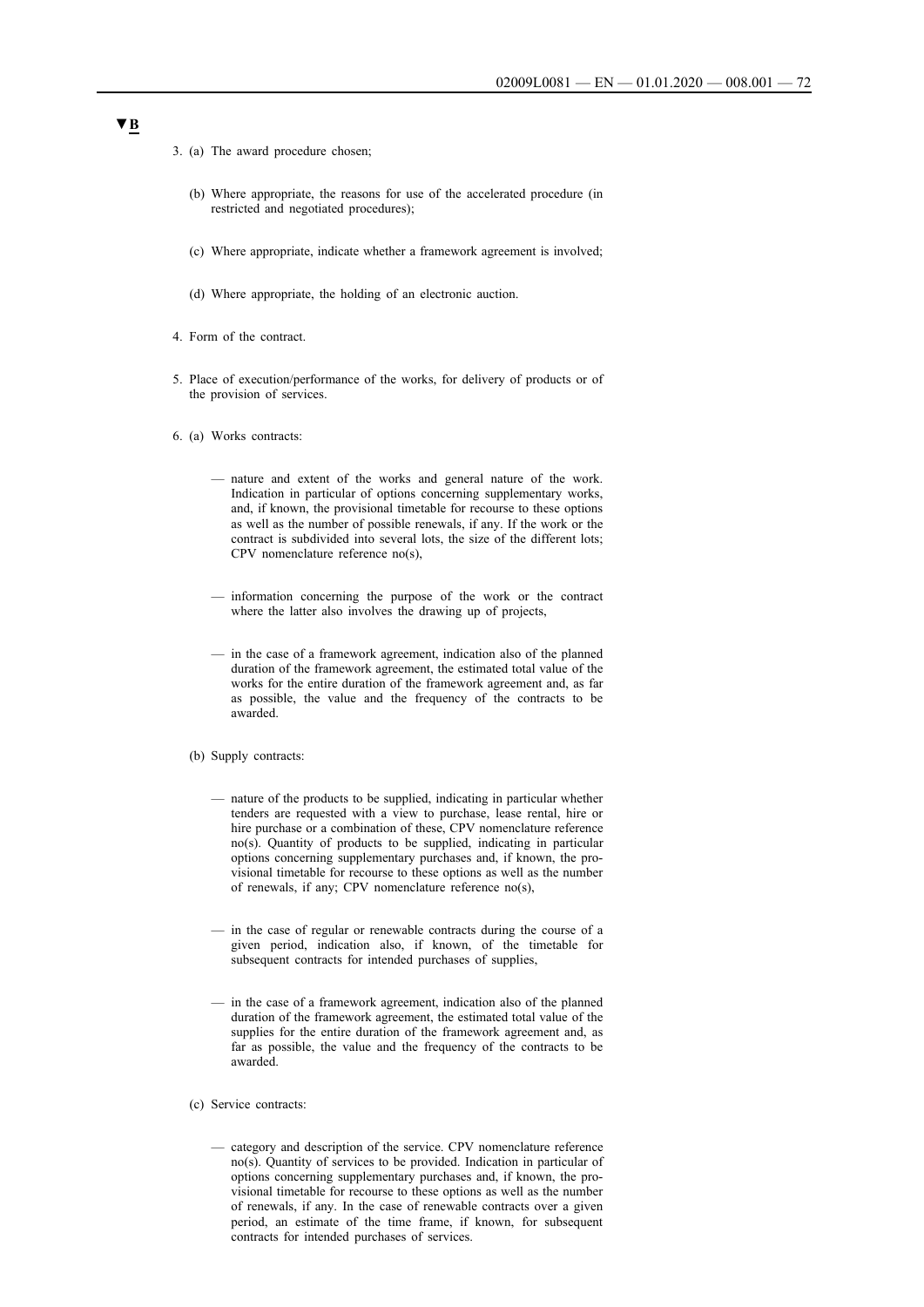In the case of a framework agreement, indication also of the planned duration of the framework agreement, the estimated total value of the services for the entire duration of the framework agreement and, as far as possible, the value and the frequency of the contracts to be awarded,

indication of whether the execution of the service is reserved by law, regulation or administrative provision to a particular profession,

Reference to the law, regulation or administrative provision,

- indication of whether legal persons should indicate the names and professional qualifications of the staff to be responsible for the execution of the service,
- 7. If the contracts are subdivided into lots, indication of the possibility for economic operators of tendering for one, for several and/or for all the lots.
- 8. Admission or prohibition of variants.
- 9. Where applicable, indication of the percentage of the contract's global value which is required to be subcontracted to third parties through a tendering procedure (Article 21(4)).
- 10. Where applicable, selection criteria regarding the personal situation of subcontractors that may lead to their exclusion, and required information proving that they do not fall within the cases justifying exclusion. Information and any necessary formalities for assessment of the minimum economic and technical capacities required of the subcontractors. Minimum level(s) of capacities possibly required.
- 11. Time-limit for completion of works/supplies/services or duration of the works/supply/services contract. Where possible, time-limit by which works will begin or time-limit by which delivery of supplies or services will begin.
- 12. Where applicable, particular conditions to which the performance of the contract is subject.
- 13. (a) The final date for the receipt of requests to participate;
	- (b) address to which they must be sent;
	- (c) the language or languages in which they must be drawn up.
- 14. Where applicable, any deposits and guarantees required.
- 15. Main terms concerning financing and payment and/or references to the texts in which these are contained.
- 16. Where applicable, the legal form to be taken by the grouping of economic operators to which the contract is to be awarded.
- 17. Selection criteria regarding the personal situation of economic operators that may lead to their exclusion, and information required proving that they do not fall within the cases justifying exclusion. Selection criteria, information and any necessary formalities for assessment of the minimum economic and technical standards required of the economic operator. Minimum level(s) of standards possibly required.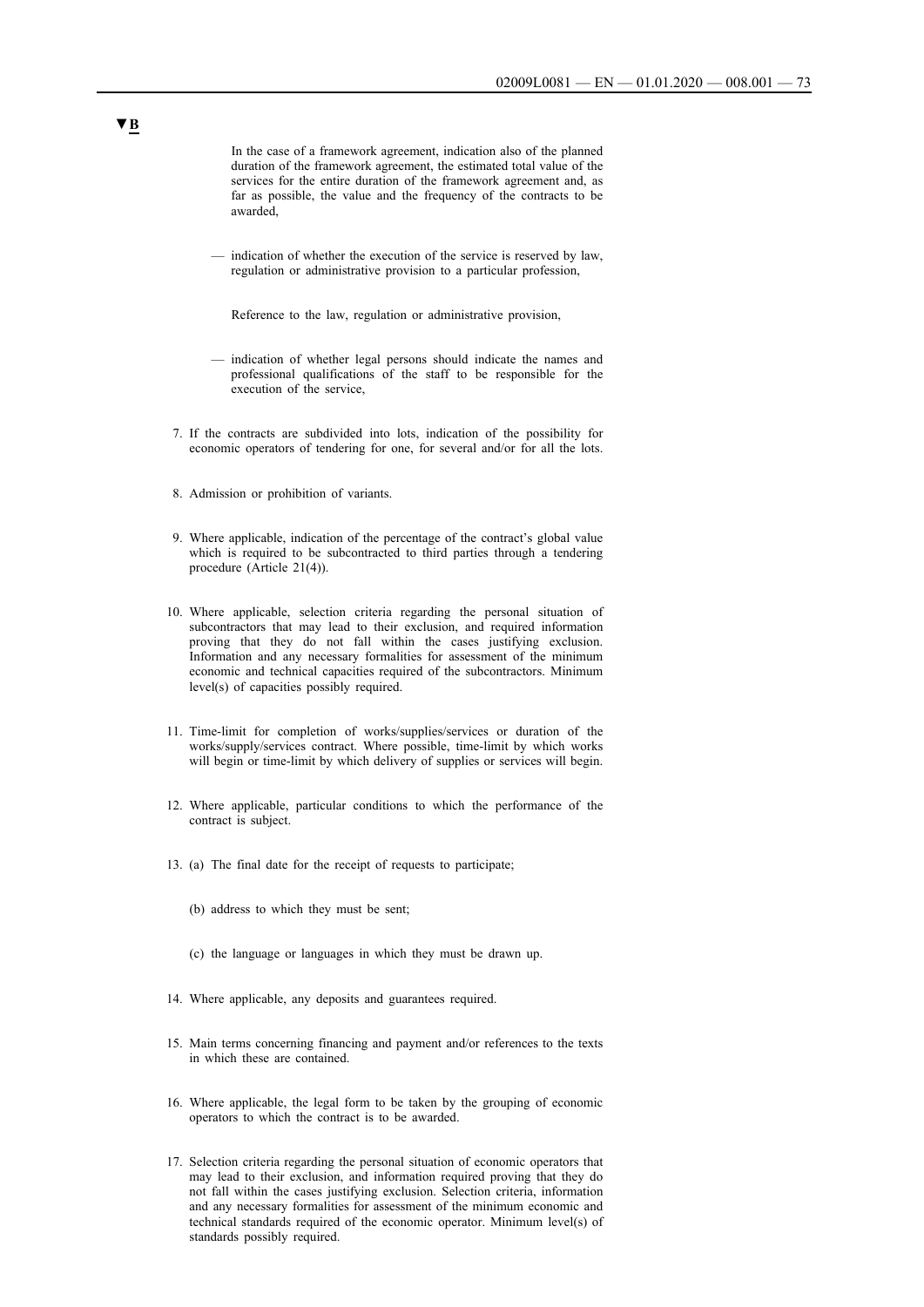- 18. In the case of framework agreements: the number and, where appropriate, proposed maximum number of economic operators which will be members of it and the duration of the framework agreement.
- 19. In the case of a competitive dialogue or a negotiated procedure with the publication of a contract notice, indication, if appropriate, of recourse to a staged procedure in order gradually to reduce the number of solutions to be discussed or tenders to be negotiated.
- 20. In the case of a restricted procedure, a negotiated procedure or a competitive dialogue, when recourse is had to the option of reducing the number of candidates to be invited to submit tenders, to engage in dialogue or to negotiate: minimum and, if appropriate, proposed maximum number of candidates and objective criteria to be used to choose that number of candidates.
- 21. Criteria referred to in Article 47 to be used for award of the contract: 'lowest price' or 'most economically advantageous tender'. Criteria representing the most economically advantageous tender as well as their weighting or the criteria in descending order of importance shall be mentioned where they do not appear in the specifications or, in the event of a competitive dialogue, in the descriptive document.
- 22. Where appropriate, date(s) of publication of the prior information notice in accordance with the technical specifications of publication indicated in Annex VI or statement that no such publication was made.
- 23. Date of dispatch of the notice.

CONTRACT AWARD NOTICE

- 1. Name and address of the contracting authority/entity.
- 2. Award procedure chosen. In the case of a negotiated procedure without prior publication of a contract notice (Article 28), justification.
- 3. Works contracts: nature and extent of the services.

Supply contracts: nature and quantity of products supplied, where appropriate, by the supplier; CPV nomenclature reference no(s).

Service contracts: category and description of the service; CPV nomenclature reference no(s); quantity of services purchased.

- 4. Date of contract award.
- 5. Contract award criteria.
- 6. Number of tenders received.
- 7. Name and address of the successful economic operators.
- 8. Price or range of prices (minimum/maximum) paid.
- 9. Value of the tender (tenders) retained or the highest tender and lowest tender taken into consideration for the contract award.
- 10. Where appropriate, proportion of contract to be subcontracted to third parties and its value.
- 11. If appropriate, the reasons for the framework agreement lasting more than seven years.
- 12. Date of publication of the tender notice in accordance with the technical specifications for publication in Annex VI.
- 13. Date of dispatch of this notice.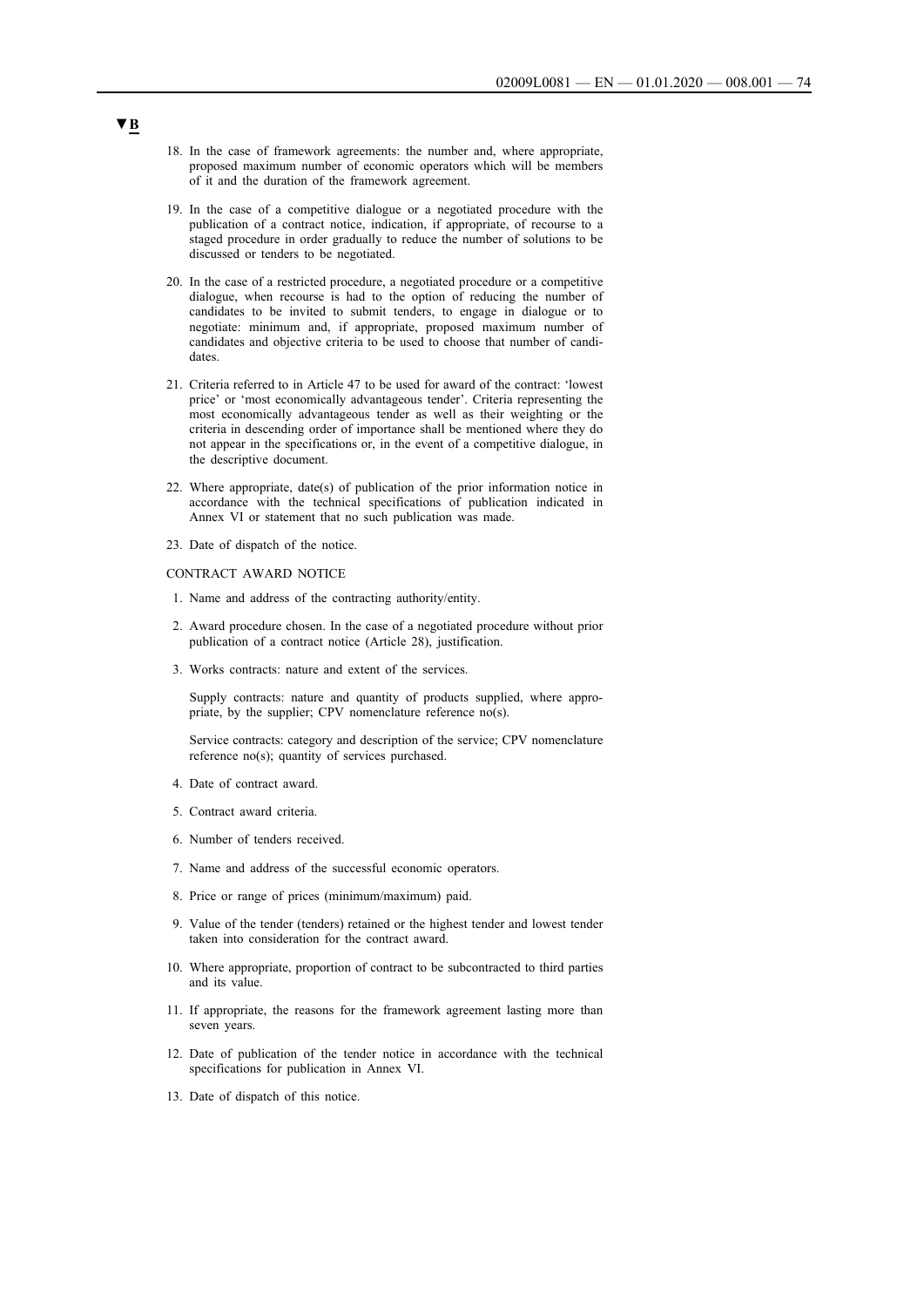#### *ANNEX V*

#### **Information to be included in the subcontract notices referred to in Article 52**

- 1. The name, address, fax number and e-mail address of the successful tenderer and, if different, of the service from which additional information may be obtained.
- 2. (a) Place of execution/performance of the works, for delivery of products or of the provision of services;
	- (b) nature, quantity and extent of the works and general nature of the work; CPV nomenclature reference no(s);
	- (c) nature of the products to be supplied, indicating whether tenders are requested with a view to purchase, lease rental, hire or hire purchase or a combination of these, CPV nomenclature reference no(s);
	- (d) category and description of service; CPV nomenclature reference no(s).
- 3. Any time-limit for completion imposed.
- 4. Name and address of the body from which the specifications and the additional documents may be requested.
- 5. (a) Time-limit for the receipt of applications to participate and/or the receipt of tenders;
	- (b) address to which they must be sent;
	- (c) language(s) in which they must be written.
- 6. Any deposits or guarantees required.
- 7. Objective criteria which will be applied for selection of the subcontractors related to their personal situation or the assessment of their bid.
- 8. Any other information.
- 9. Date of dispatch of the notice.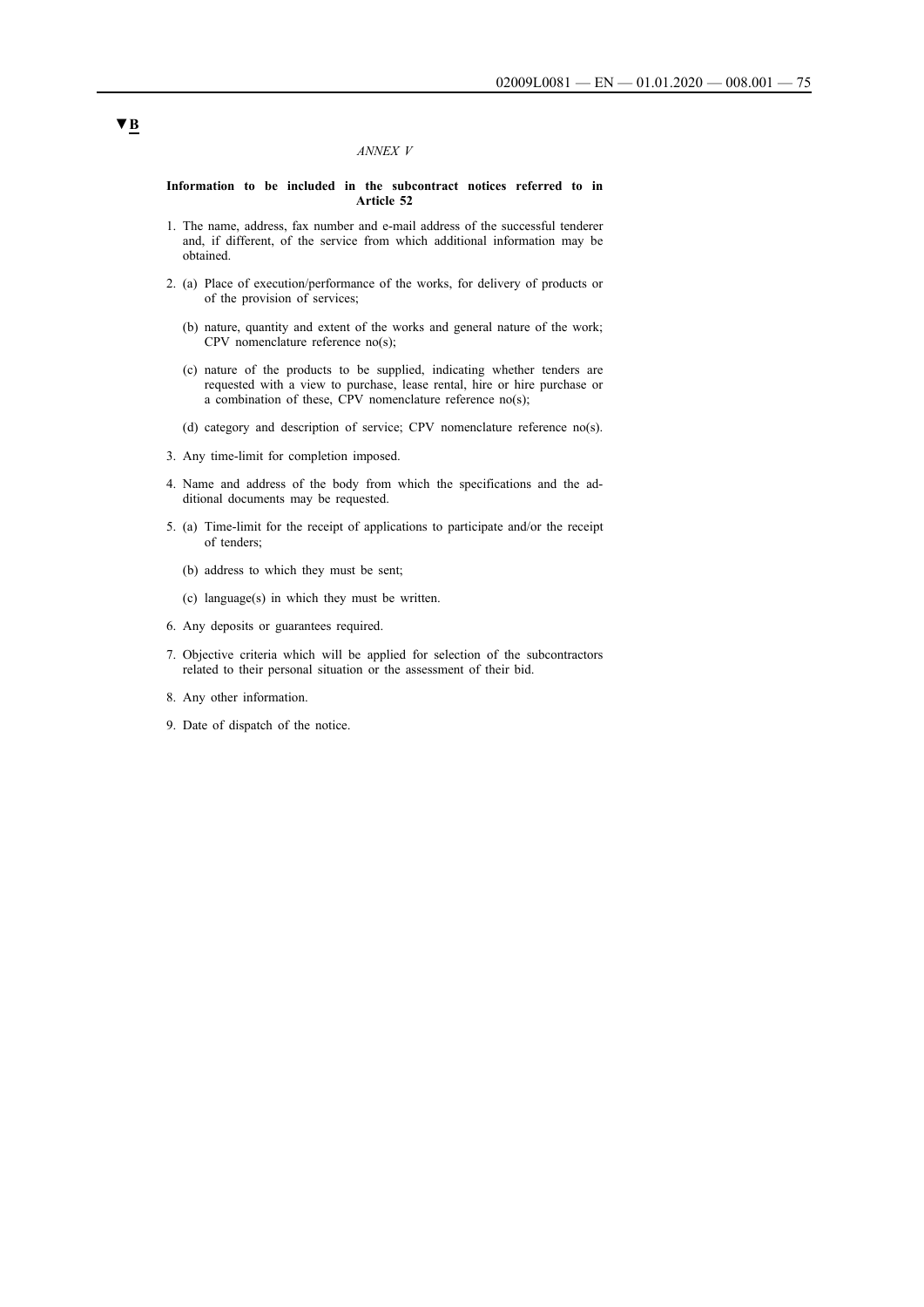### *ANNEX VI*

### **FEATURES CONCERNING PUBLICATION**

- 1. Publication of notices
	- (a) The notices referred to in Articles 30 and 52 must be sent by the contracting authorities/entities or successful tenderers to the Publications Office of the European Union in the format referred to in Article 32. The prior information notices referred to in Article 30(1), first subparagraph, published on a buyer profile as described in point 2, must also use that format, as must the notice of such publication.

The notices referred to in Articles 30 and 52 must be published by the Office for Publications Office of the European Union or by the contracting authorities/entities in the case of a prior information notice published on a buyer profile in accordance with the first subparagraph of Article  $30(1)$ .

In addition, contracting authorities/entities may publish this information on the Internet on a 'buyer profile' as referred to in point 2;

- (b) the Office for Publications Office of the European Union shall give the contracting authority/entity the confirmation of publication referred to in Article  $32(8)$ .
- 2. Publication of supplementary information

The buyer profile may include prior information notices as referred to in Article 30(1), first subparagraph, information on ongoing invitations to tender, scheduled purchases, contracts concluded, procedures cancelled and any useful general information, such as a contact point, a telephone and fax number, a postal address and an e-mail address.

3. Format and procedures for sending notices electronically

The format and procedure for sending notices electronically are accessible at the Internet address 'http://simap.europa.eu)'.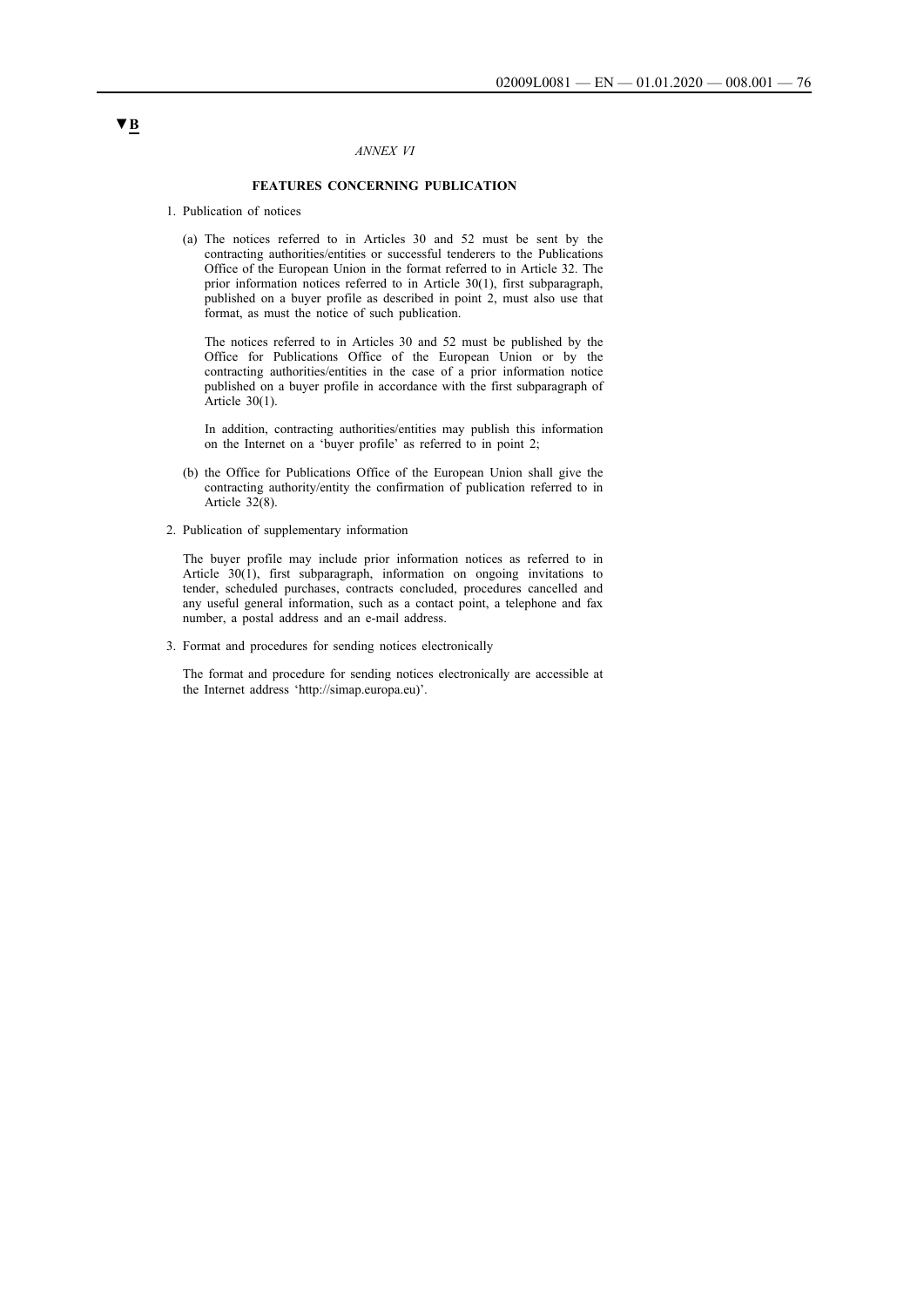#### *ANNEX VII*

#### **REGISTERS** (1)

### PART A

### **Works contracts**

The professional registers and corresponding declarations and certificates for each Member State are:

- in Belgium the 'Registre du Commerce'/'Handelsregister',
- in Bulgaria, the 'Търговски регистър',
- in the Czech Republic, the 'obchodní rejstřík',
- in Denmark, the 'Erhvervs- og Selskabsstyrelsen',
- in Germany, the 'Handelsregister' and the 'Handwerksrolle',
- in Estonia, the 'Registrite ja Infosüsteemide Keskus',
- in Ireland, the contractor may be requested to provide a certificate from the Registrar of Companies or the Registrar of Friendly Societies or, if he is not so certified, a certificate stating that the person concerned has declared on oath that he is engaged in the profession in question in the country in which he is established, in a specific place under a given business name,
- $-$  in Greece, the 'Μητρώο Εργοληπτικών Επιχειρήσεων ΜΕΕΠ' of the Ministry for Environment, Town and Country Planning and Public Works (Υ.ΠΕ.ΧΩ.Δ.Ε),
- in Spain, the 'Registro Oficial de Licitadores y Empresas Clasificadas del Estado',
- in France, the 'Registre du commerce et des sociétés' and the 'Répertoire des métiers',

## **▼M3**

— in Croatia, 'Sudski registar trgovačkih društava u Republici Hrvatskoj' or 'Obrtni registar Republike Hrvatske',

### **▼B**

- in Italy, the 'Registro della Camera di commercio, industria, agricoltura e artigianato',
- in Cyprus, the contractor may be requested to provide a certificate from the 'Council for the Registration and Audit of Civil Engineering and Building Contractors (Συμβούλιο Εγγραφήςκαι Ελέγχου Εργοληπτών Οικοδομικών και Τεχνικών Έργων)' in accordance with the Registration and Audit of Civil Engineering and Building Contractors Law,
- in Latvia, the 'Uzņēmumu reģistrs',
- in Lithuania, the 'Juridinių asmenų registras',
- in Luxembourg, the 'Registre aux firmes' and the 'Rôle de la Chambre des métiers',
- in Hungary, the 'Cégnyilvántartás', the 'egyéni vállalkozók jegyzői nyilvántartása',
- in Malta, the contractor obtains his 'numru ta' registrazzjoni tat-Taxxa tal-Valur Miżjud (VAT) u n-numru tal-licenzja ta' kummerc', and, in the case of a partnership or company, the relevant registration number as issued by the Malta Financial Services Authority,

<sup>(1)</sup> For the purposes of Article 40, 'registers' means those listed in this Annex and, where changes have been made at national level, the registers which have replaced them. This Annex is only indicative and does not prejudge the compatibility of these registers with Community law on the freedom of establishment and the freedom to provide services.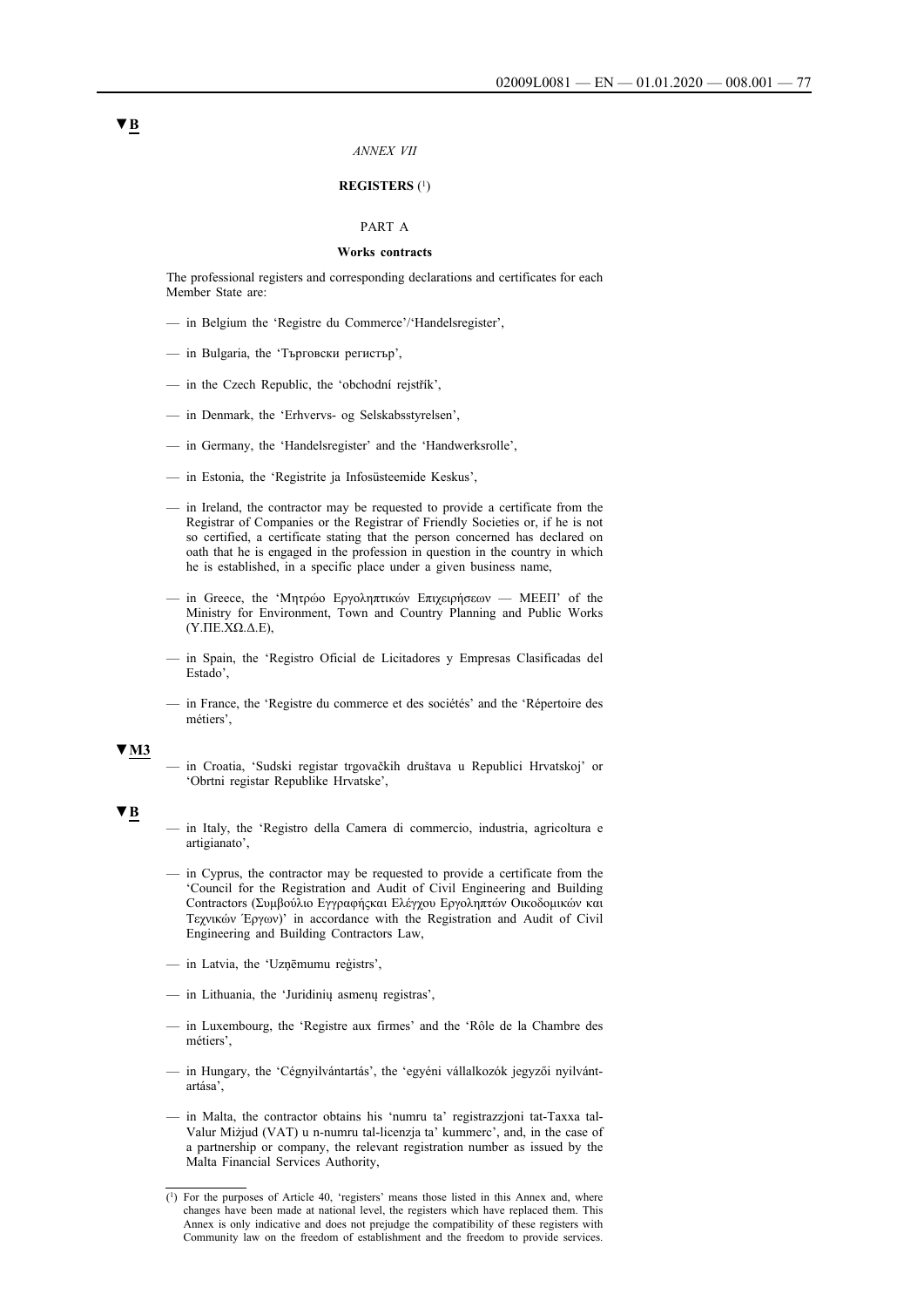- in the Netherlands, the 'Handelsregister',
- in Austria, the 'Firmenbuch', the 'Gewerberegister', the 'Mitgliederverzeichnisse der Landeskammern',
- in Poland, the 'Krajowy Rejestr Sądowy',
- in Portugal, the 'Instituto da Construção e do Imobiliário' (INCI),
- in Romania, the 'Registrul Comerțului',
- in Slovenia, the 'Sodni register' and the 'obrtni register',
- in Slovakia, the 'Obchodný register',
- in Finland, the 'Kaupparekisteri'/'Handelsregistret',
- in Sweden, the 'aktiebolags-, handels- eller föreningsregistren',
- in the United Kingdom, the contractor may be requested to provide a certificate from the Registrar of Companies or, if he is not so certified, a certificate stating that the person concerned has declared on oath that he is engaged in the profession in question in the country in which he is established in a specific place under a given business name.

#### PART B

#### **Supply contracts**

The relevant professional and trade registers and declarations and certificates are:

- in Belgium the 'Registre du Commerce'/'Handelsregister',
- in Bulgaria, the 'Търговски регистър',
- in the Czech Republic, the 'obchodní rejstřík',
- in Denmark, the 'Erhvervs- og Selskabsstyrelsen',
- in Germany, the 'Handelsregister' and the 'Handwerksrolle',
- in Estonia, the 'Registrite ja Infosüsteemide Keskus',
- $-$  in Greece, the 'Βιοτεχνικό ή Εμπορικό ή Βιομηχανικό Επιμελητήριο' and the 'Μητρώο Κατασκευαστών Αμυντικού Υλικού',
- in Spain, the 'Registro Mercantil' or, in the case of non-registered individuals, a certificate stating that the person concerned has declared on oath that he is engaged in the profession in question,
- in France, the 'Registre du commerce et des sociétés' and the 'Répertoire des métiers',

### **▼M3**

— in Croatia, 'Sudski registar trgovačkih društava u Republici Hrvatskoj' or 'Obrtni registar Republike Hrvatske',

### **▼B**

- in Ireland, the supplier may be requested to provide a certificate from the Registrar of Companies or the Registrar of Friendly Societies that he is certified as incorporated or registered or, if he is not so certified, a certificate stating that the person concerned has declared on oath that he is engaged in the profession in question in the country in which he is established, in a specific place under a given business name,
- in Italy, the 'Registro della Camera di commercio, industria, agricoltura e artigianato', and the 'Registro delle commissioni provinciali per l'artigianato',
- in Cyprus, the supplier may be requested to provide a certificate from the 'Registrar of Companies and Official Receiver' (Έφορος Εταιρειών και ΕπίσημοςΠαραλήπτης) or, if this is not the case, a certificate stating that the person concerned has declared on oath that he is engaged in the profession in question in the country in which he is established, in a specific place and under a given business name,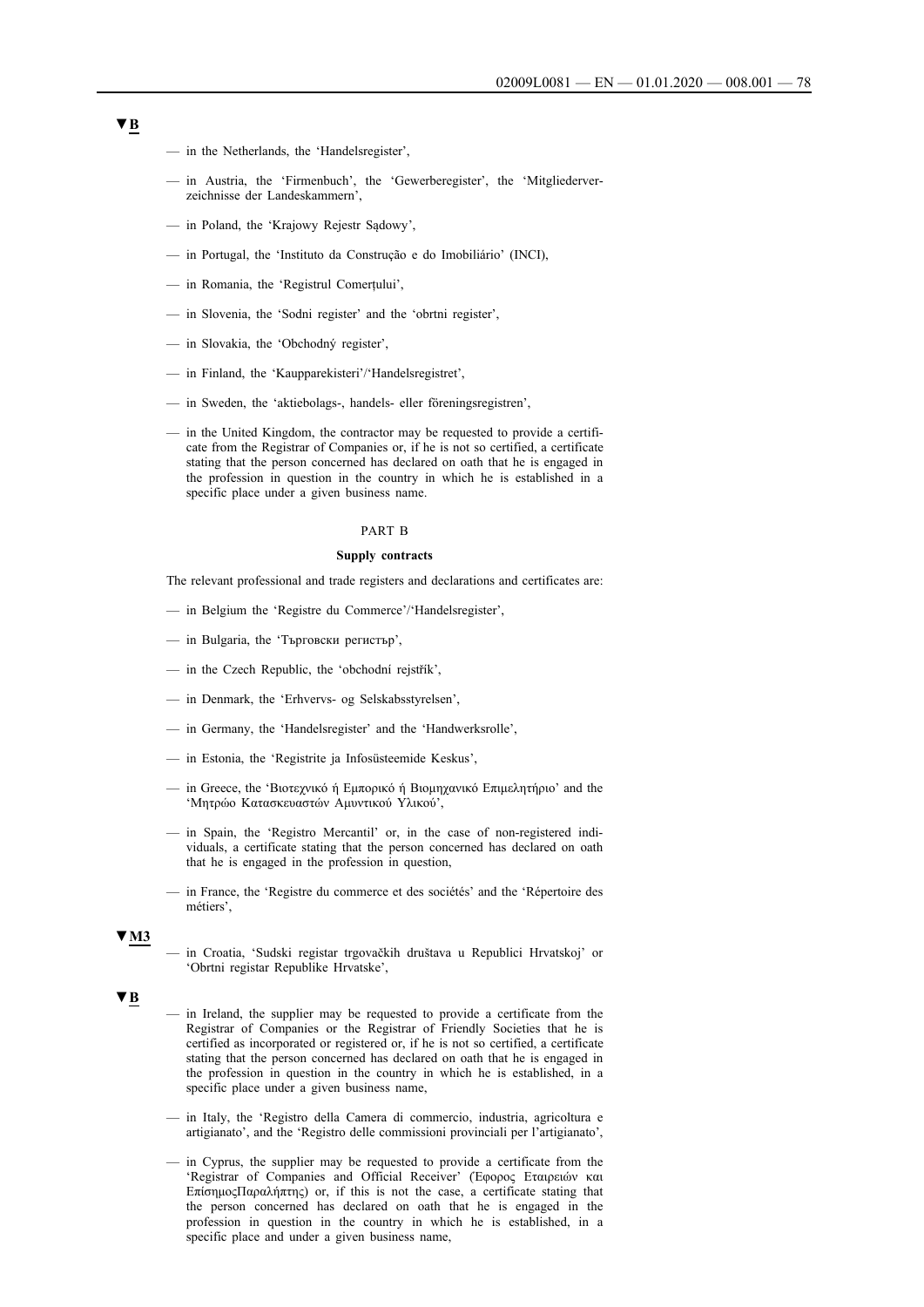- in Latvia, the 'Uzņēmumu reģistrs',
- in Lithuania, the 'Juridinių asmenų registras',
- in Luxembourg, the 'Registre aux firmes' and the 'Rôle de la Chambre des métiers',
- in Hungary, the 'Cégnyilvántartás', the 'egyéni vállalkozók jegyzői nyilvántartása',
- in Malta: the supplier obtains his 'numru ta' registrazzjoni tat-Taxxa tal-Valur Miżjud (VAT) u n-numru tal-licenzja ta' kummerc', and, in the case of a partnership or company, the relevant registration number as issued by the Malta Financial Services Authority,
- in the Netherlands, the 'Handelsregister',
- in Austria, the 'Firmenbuch', the 'Gewerberegister', the 'Mitgliederverzeichnisse der Landeskammern',
- in Poland, the 'Krajowy Rejestr Sądowy',
- in Portugal, the 'Registro Nacional das Pessoas Colectivas',
- in Romania, the 'Registrul Comerțului',
- in Slovenia, the 'Sodni register' and the 'obrtni register',
- in Slovakia, the 'Obchodný register',
- in Finland, the 'Kaupparekisteri'/'Handelsregistret',
- in Sweden, the 'aktiebolags-, handels- eller föreningsregistren',
- in the United Kingdom, the supplier may be requested to provide a certificate from the Registrar of Companies stating that he is certified as incorporated or registered or, if he is not so certified, a certificate stating that the person concerned has declared on oath that he is engaged in the profession in a specific place under a given business name.

#### PART C

#### **Service contracts**

The relevant professional and trade registers and declarations and certificates are:

- in Belgium, the 'Registre du commerce/Handelsregister' and the 'Ordres professionels/Beroepsorden',
- in Bulgaria, the 'Търговски регистър',
- in the Czech Republic, the 'obchodní rejstřík',
- in Denmark, the 'Erhvervs- og Selskabsstyrelsen',
- in Germany, the 'Handelsregister', the 'Handwerksrolle', the 'Vereinsregister', the 'Partnerschaftsregister' and the 'Mitgliedsverzeichnisse der Berufskammern der Länder',
- in Estonia, the 'Registrite ja Infosüsteemide Keskus',
- in Ireland, the service provider may be requested to provide a certificate from the Registrar of Companies or the Registrar of Friendly Societies or, if he is not so certified, a certificate stating that the person concerned has declared on oath that he is engaged in the profession in question in the country in which he is established, in a specific place under a given business name,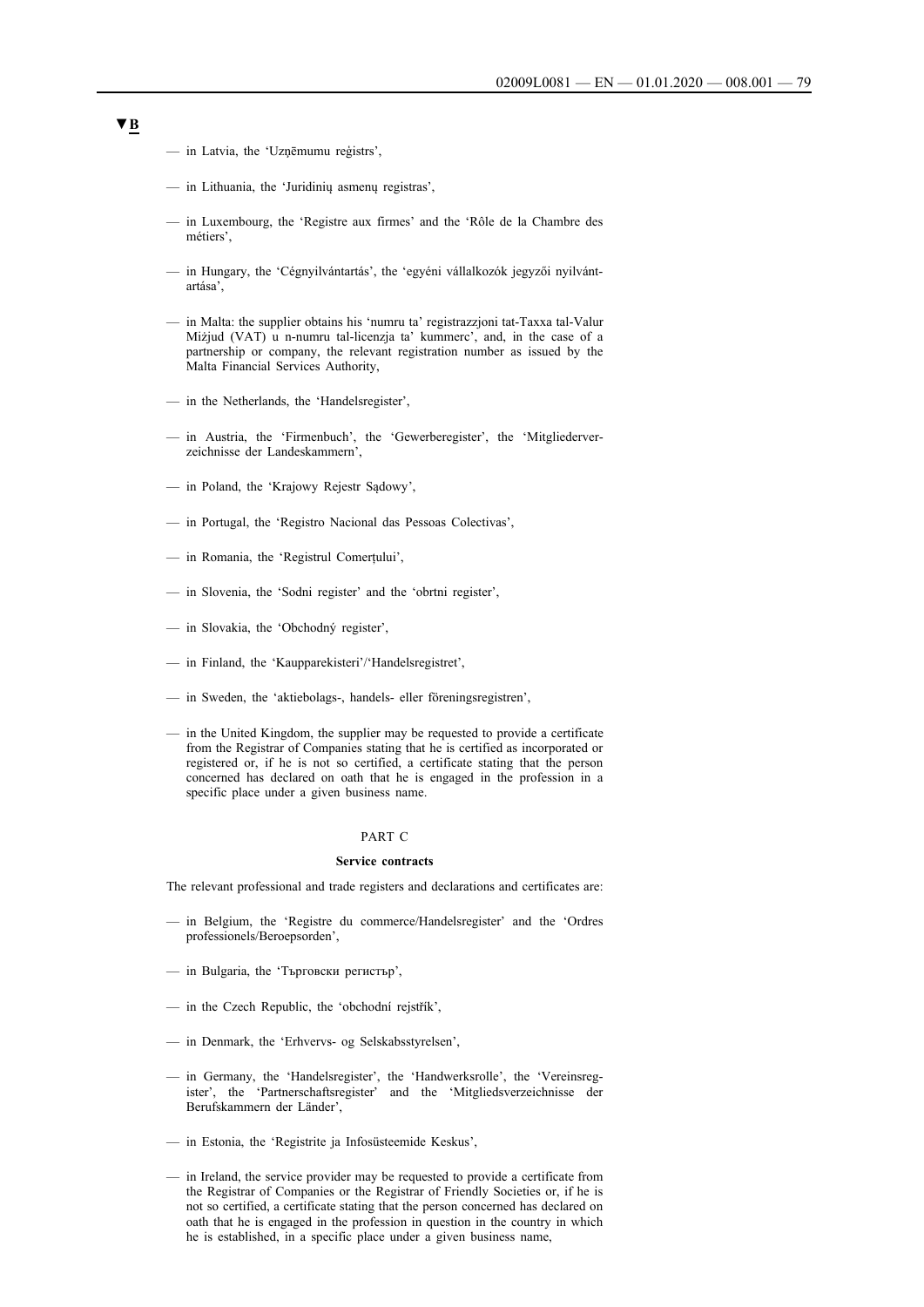- in Greece, the service provider may be asked to provide a declaration on the exercise of the profession concerned made on oath before a notary; in the cases provided for by existing national legislation, for the provision of research services as mentioned in Annex I, the professional register 'Μητρώο Μελετητών' and the 'Μητρώο Γραφείων Μελετών',
- in Spain, the 'Registro Oficial de Licitadores y Empresas Clasificadas del Estado',
- in France, the 'Registre du commerce et des sociétés' and the 'Répertoire des métiers',

#### **▼M3**

— in Croatia, 'Sudski registar trgovačkih društava u Republici Hrvatskoj' or 'Obrtni registar Republike Hrvatske',

## **▼B**

- in Italy, the 'Registro della Camera di commercio, industria, agricoltura e artigianato', the 'Registro delle commissioni provinciali per l'artigianato' or the 'Consiglio nazionale degli ordini professionali',
- in Cyprus, the service provider may be requested to provide a certificate from the 'Registrar of Companies and Official Receiver' (Έφορος Εταιρειών και Επίσημος Παραλήπτης) or, if this is not the case, a certificate stating that the person concerned has declared on oath that he is engaged in the profession in question in the country in which he is established, in a specific place and under a given business name,
- in Latvia, the 'Uzņēmumu reģistrs',
- in Lithuania, the 'Juridinių asmenų registras',
- in Luxembourg, the 'Registre aux firmes' and the 'Rôle de la Chambre des métiers',
- in Hungary, the 'Cégnyilvántartás', the 'egyéni vállalkozók jegyzői nyilvántartása', some 'szakmai kamarák nyilvántartása' or, in the case of some activities, a certificate stating that the person concerned is authorised to be engaged in the commercial activity or profession in question,
- in Malta: the service provider can obtain his 'numru ta' registrazzjoni tat-Taxxa tal-Valur Miżjud (VAT) u n-numru tal-licenzja ta' kummerc', and, in the case of a partnership or company, the relevant registration number as issued by the Malta Financial Services Authority,
- in the Netherlands, the 'Handelsregister',
- in Austria, the 'Firmenbuch', the 'Gewerberegister', the 'Mitgliederverzeichnisse der Landeskammern',
- in Poland, the 'Krajowy Rejestr Sądowy',
- in Portugal, the 'Registro Nacional das Pessoas Colectivas',
- in Romania, the 'Registrul Comerțului',
- in Slovenia, the 'Sodni register' and the 'obrtni register',
- in Slovakia, the 'Obchodný register',
- in Finland, the 'Kaupparekisteri'/'Handelsregistret',
- in Sweden, the 'aktiebolags-, handels- eller föreningsregistren',
- in the United Kingdom, the service provider may be requested to provide a certificate from the Registrar of Companies or, if he is not so certified, a certificate stating that he has declared on oath that he is engaged in the profession in question in a specific place under a given business name.